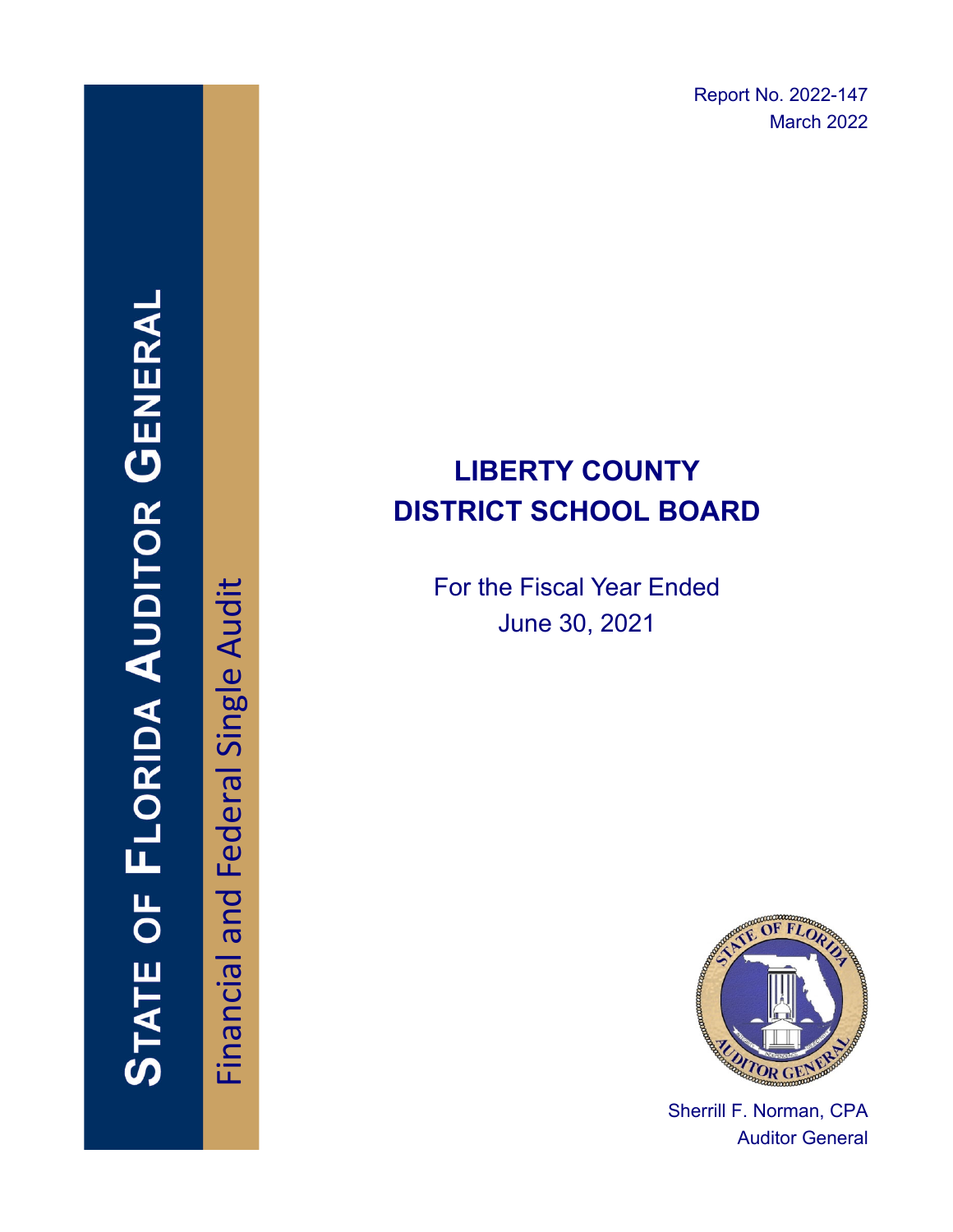### **Board Members and Superintendent**

During the 2020-21 fiscal year, Brandon Kyle Peddie served as Superintendent of the Liberty County Schools from November 17, 2020, David H. Summers served before that date and the following individuals served as School Board Members:

|                                            | District No. |
|--------------------------------------------|--------------|
| James Flowers, Vice Chair through 11-16-20 | 1            |
| Sandra J. Bailey from 11-17-20, Vice Chair | 2            |
| Tina Tharpe through 11-16-20, Chair        | 2            |
| Darrel L. Hayes, Chair from 11-17-20       | 3            |
| Samuel J. Singletary from 11-17-20         | 4            |
| Brandon Kyle Peddie through 11-16-20       | 4            |
| <b>Charles R. Morris</b>                   | 5            |
|                                            |              |

District No.

The Auditor General conducts audits of governmental entities to provide the Legislature, Florida's citizens, public entity management, and other stakeholders unbiased, timely, and relevant information for use in promoting government accountability and stewardship and improving government operations.

The team leader was Juan A. Fernandez, CPA, and the audit was supervised by Shelly G. Curti, CPA.

Please address inquiries regarding this report to Edward A. Waller, CPA, Audit Manager, by e-mail at tedwaller@aud.state.fl.us or by telephone at (850) 412-2887.

This report and other reports prepared by the Auditor General are available at:

[FLAuditor.gov](http://flauditor.gov/)

Printed copies of our reports may be requested by contacting us at:

**State of Florida Auditor General** 

**Claude Pepper Building, Suite G74 · 111 West Madison Street · Tallahassee, FL 32399-1450 · (850) 412-2722**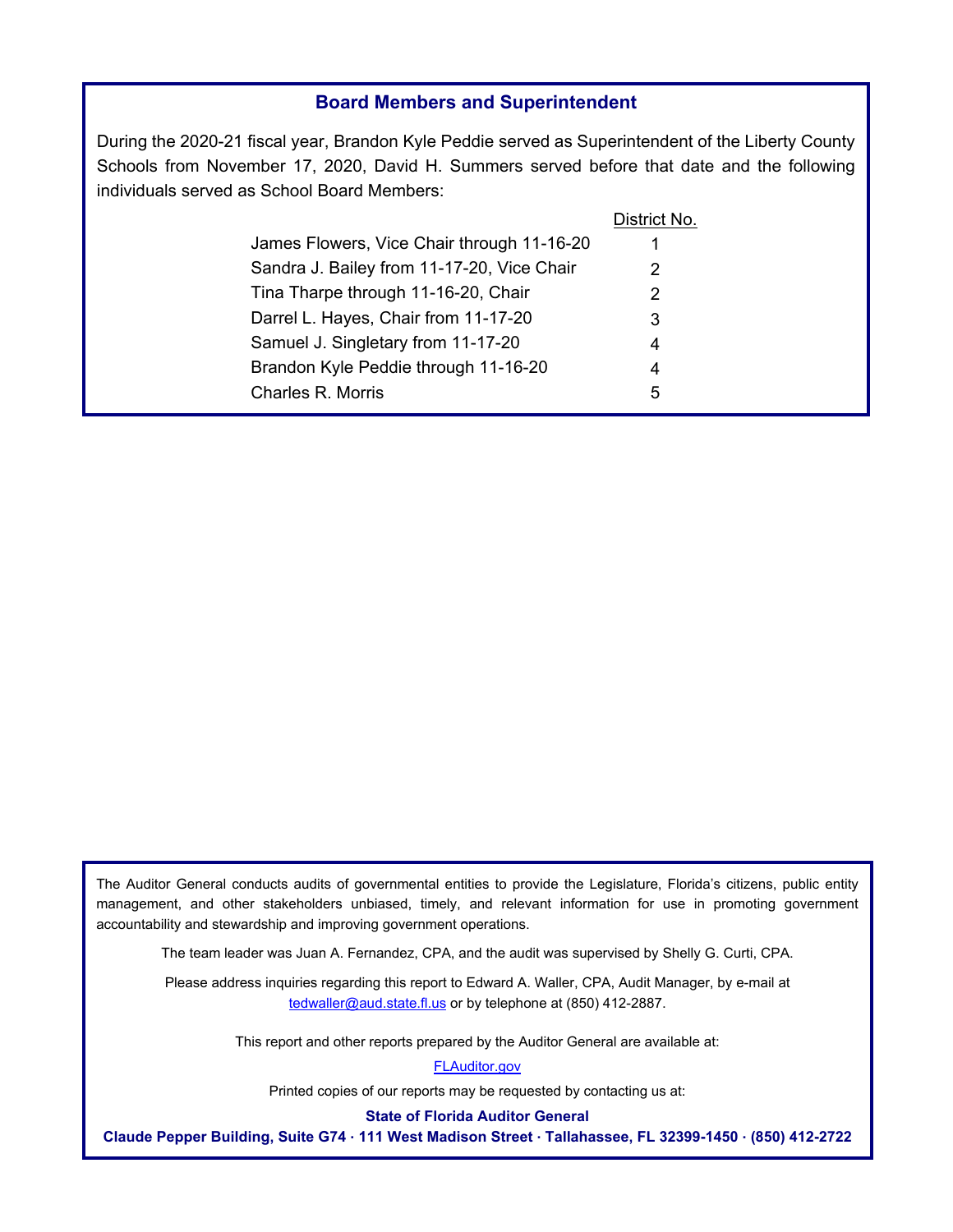# **LIBERTY COUNTY DISTRICT SCHOOL BOARD TABLE OF CONTENTS**

|                                                                                                                                                                         | Page<br>No. |
|-------------------------------------------------------------------------------------------------------------------------------------------------------------------------|-------------|
|                                                                                                                                                                         | Ť           |
| <b>INDEPENDENT AUDITOR'S REPORT</b>                                                                                                                                     |             |
|                                                                                                                                                                         | 1           |
|                                                                                                                                                                         | 3           |
|                                                                                                                                                                         | 4           |
| <b>BASIC FINANCIAL STATEMENTS</b>                                                                                                                                       |             |
|                                                                                                                                                                         | 13          |
|                                                                                                                                                                         | 14          |
|                                                                                                                                                                         | 16          |
| Reconciliation of the Governmental Funds Balance Sheet                                                                                                                  | 18          |
| Statement of Revenues, Expenditures, and Changes in                                                                                                                     | 20          |
| Reconciliation of the Governmental Funds Statement of<br>Revenues, Expenditures, and Changes in Fund Balances                                                           | 22          |
|                                                                                                                                                                         | 23          |
|                                                                                                                                                                         | 24          |
|                                                                                                                                                                         | 25          |
| OTHER REQUIRED SUPPLEMENTARY INFORMATION                                                                                                                                |             |
| Budgetary Comparison Schedule – General and Major Special Revenue Funds                                                                                                 | 50          |
| Schedule of Changes in the District's Total OPEB Liability and Related Ratios                                                                                           | 54          |
| Schedule of the District's Proportionate Share of the Net Pension Liability - Florida                                                                                   | 55          |
| Schedule of District Contributions - Florida Retirement System Pension Plan                                                                                             | 55          |
| Schedule of the District's Proportionate Share of the Net Pension Liability - Health                                                                                    | 56          |
| Schedule of District Contributions - Health Insurance Subsidy Pension Plan                                                                                              | 56          |
|                                                                                                                                                                         | 56          |
|                                                                                                                                                                         | 58          |
| INDEPENDENT AUDITOR'S REPORT ON INTERNAL CONTROL OVER<br>FINANCIAL REPORTING AND ON COMPLIANCE AND OTHER MATTERS<br>BASED ON AN AUDIT OF FINANCIAL STATEMENTS PERFORMED | 60          |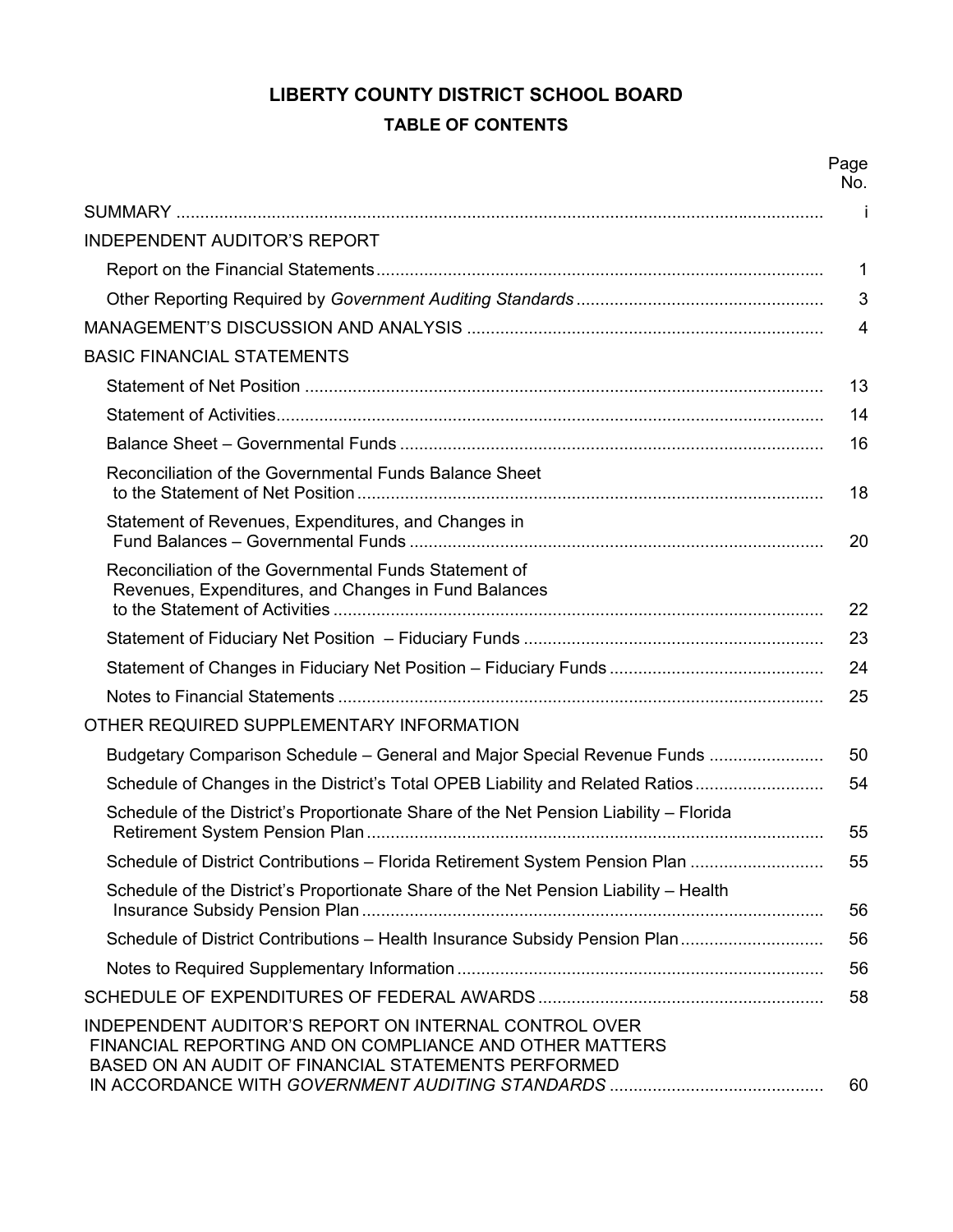# **LIBERTY COUNTY DISTRICT SCHOOL BOARD**

# **TABLE OF CONTENTS (CONTINUED)**

Page No.

| INDEPENDENT AUDITOR'S REPORT ON COMPLIANCE FOR THE MAJOR |      |
|----------------------------------------------------------|------|
| FEDERAL PROGRAM AND REPORT ON INTERNAL CONTROL OVER      |      |
|                                                          | -62. |
|                                                          |      |
|                                                          | -66  |
|                                                          | 66.  |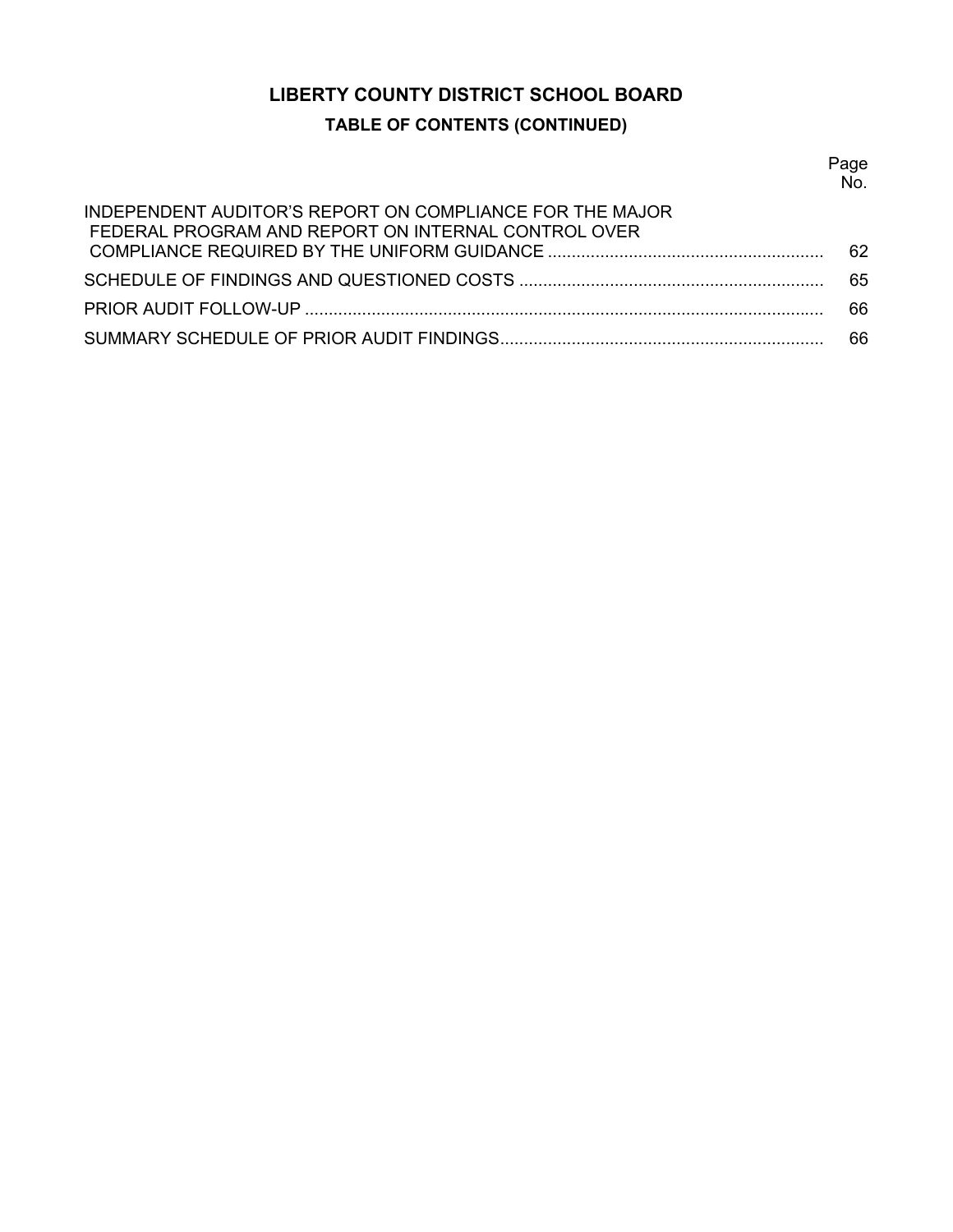## SUMMARY OF REPORT ON FINANCIAL STATEMENTS

<span id="page-4-0"></span>Our audit disclosed that the basic financial statements of the Liberty County District School Board (District) were presented fairly, in all material respects, in accordance with prescribed financial reporting standards.

SUMMARY OF REPORT ON INTERNAL CONTROL AND COMPLIANCE

Our audit did not identify any deficiencies in internal control over financial reporting that we consider to be material weaknesses.

The results of our tests disclosed no instances of noncompliance or other matters that are required to be reported under *Government Auditing Standards* issued by the Comptroller General of the United States*.* 

SUMMARY OF REPORT ON FEDERAL AWARDS

We audited the District's compliance with applicable Federal awards requirements. The Education Stabilization Fund was audited as a major Federal program. The results of our audit indicated that the District materially complied with the requirements that could have a direct and material effect on the Education Stabilization Fund.

### AUDIT OBJECTIVES AND SCOPE

Our audit objectives were to determine whether the School Board and its officers with administrative and stewardship responsibilities for District operations:

- Presented the District's basic financial statements in accordance with generally accepted accounting principles;
- Established and implemented internal control over financial reporting and compliance with requirements that could have a direct and material effect on the financial statements or on the District's major Federal program; and
- Complied with the various provisions of laws, rules, regulations, contracts, and grant agreements that are material to the financial statements, and those applicable to the District's major Federal program.

The scope of this audit included an examination of the District's basic financial statements and the accompanying Schedule of Expenditures of Federal Awards, as of and for the fiscal year ended June 30, 2021. We obtained an understanding of the District's environment, including its internal control, and assessed the risk of material misstatement necessary to plan the audit of the basic financial statements and Federal awards. We also examined various transactions to determine whether they were executed, in both manner and substance, in accordance with governing provisions of laws, rules, regulations, contracts, and grant agreements.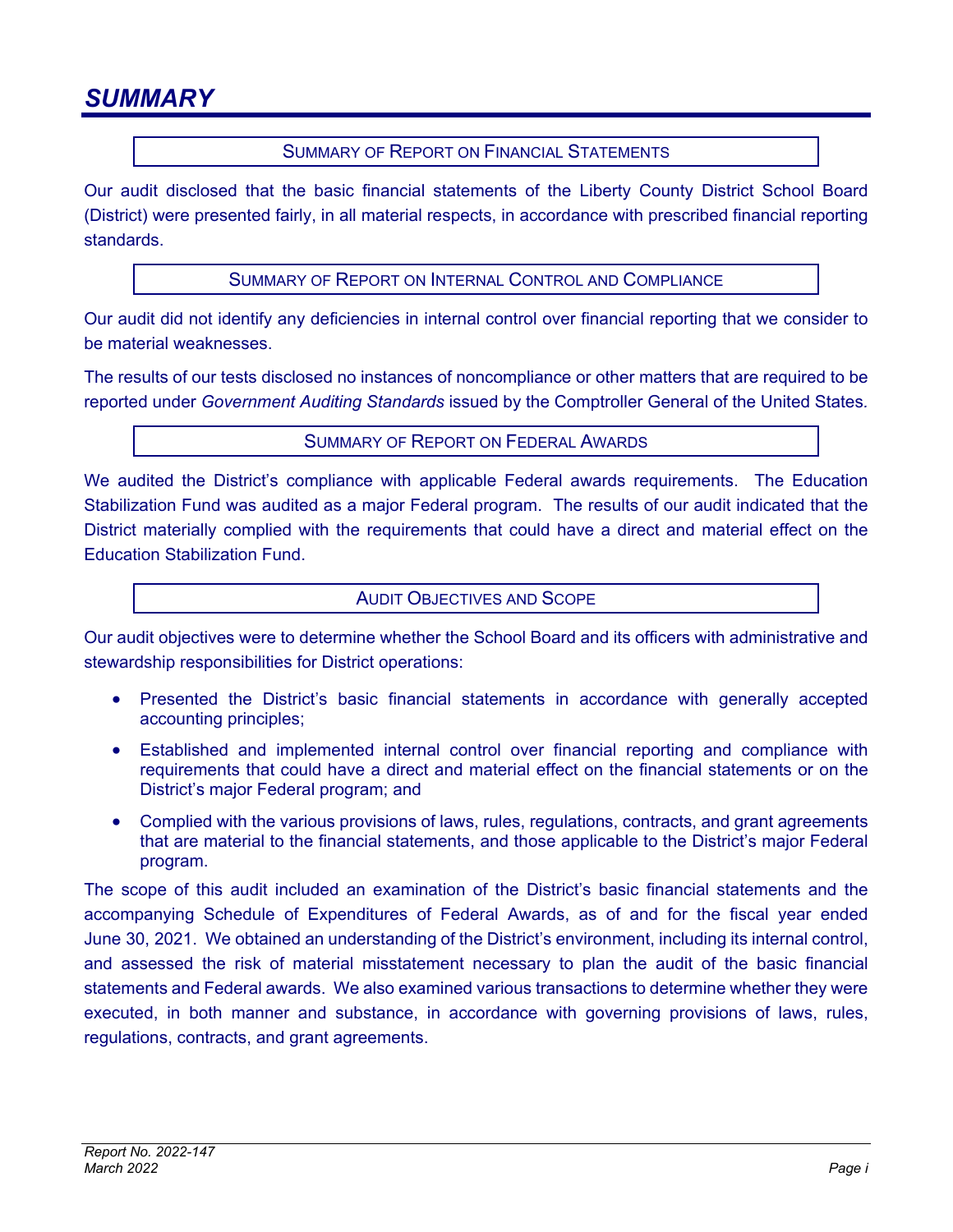## AUDIT METHODOLOGY

We conducted our audit in accordance with auditing standards generally accepted in the United States of America; applicable standards contained in *Government Auditing Standards*, issued by the Comptroller General of the United States; and Title 2 U.S. *Code of Federal Regulations* Part 200, *Uniform Administrative Requirements, Cost Principles, and Audit Requirements for Federal Awards*.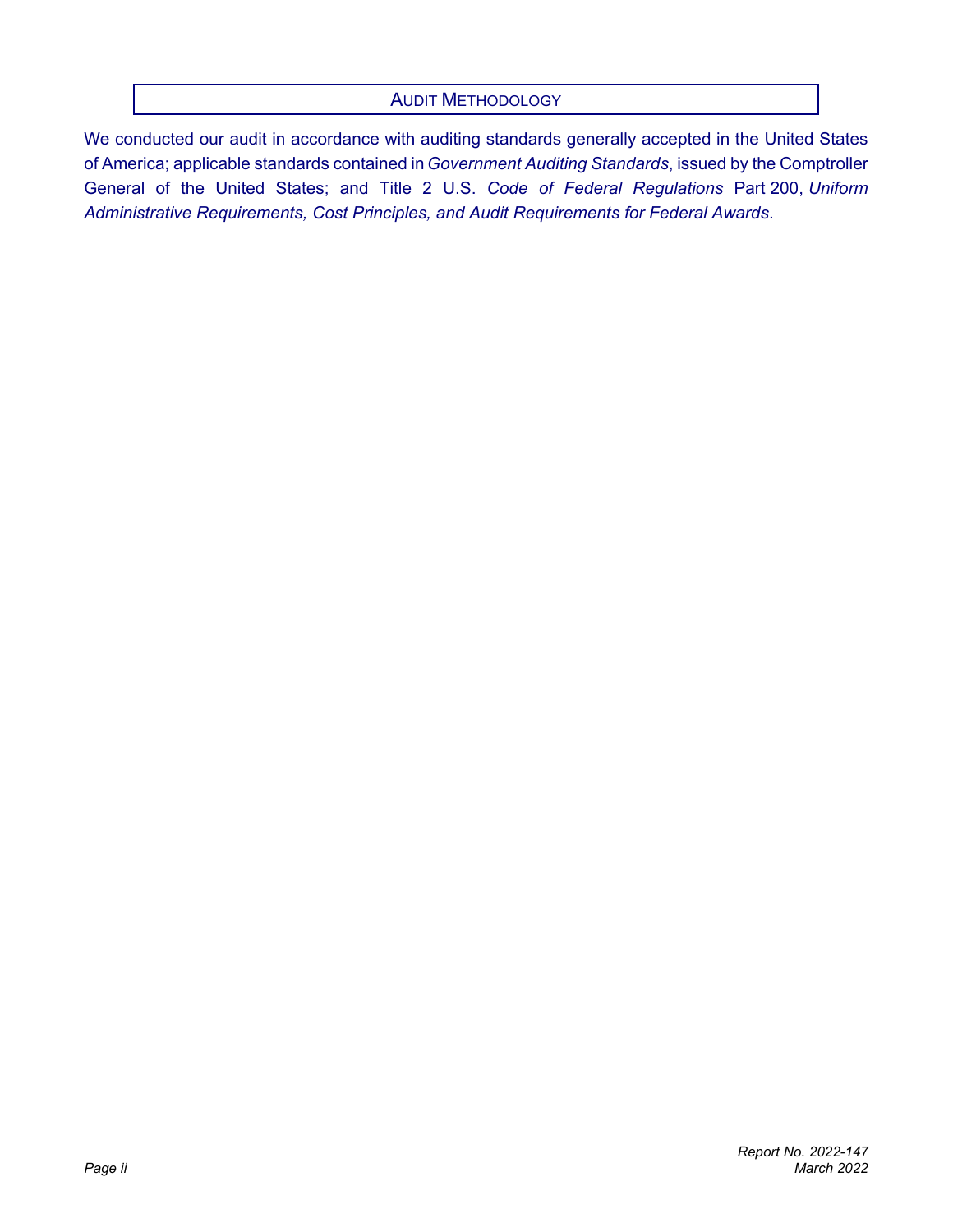<span id="page-6-0"></span>

Sherrill F. Norman, CPA Auditor General

# **AUDITOR GENERAL STATE OF FLORIDA**

Claude Denson Pepper Building, Suite G74 111 West Madison Street Tallahassee, Florida 32399-1450



Phone: (850) 412-2722 Fax: (850) 488-6975

The President of the Senate, the Speaker of the House of Representatives, and the Legislative Auditing Committee

## **INDEPENDENT AUDITOR'S REPORT**

## **Report on the Financial Statements**

We have audited the accompanying financial statements of the governmental activities, each major fund, and the aggregate remaining fund information of the Liberty County District School Board, as of and for the fiscal year ended June 30, 2021, and the related notes to the financial statements, which collectively comprise the District's basic financial statements as listed in the table of contents.

## *Management's Responsibility for the Financial Statements*

Management is responsible for the preparation and fair presentation of these financial statements in accordance with accounting principles generally accepted in the United States of America; this includes the design, implementation, and maintenance of internal control relevant to the preparation and fair presentation of financial statements that are free from material misstatement, whether due to fraud or error.

## *Auditor's Responsibility*

Our responsibility is to express opinions on these financial statements based on our audit. We did not audit the financial statements of the school internal funds, which represent 78 percent, 0 percent, 78 percent, 87 percent, and 87 percent, respectively, of the assets, liabilities, net position and fund balance, additions and revenues, and deductions and expenditures of the aggregate remaining fund information. Those statements were audited by other auditors whose report has been furnished to us, and our opinion, insofar as it relates to the amounts included for the school internal funds, is based solely on the report of the other auditors. We conducted our audit in accordance with auditing standards generally accepted in the United States of America and the standards applicable to financial audits contained in *Government Auditing Standards*, issued by the Comptroller General of the United States. Those standards require that we plan and perform the audit to obtain reasonable assurance about whether the financial statements are free from material misstatement.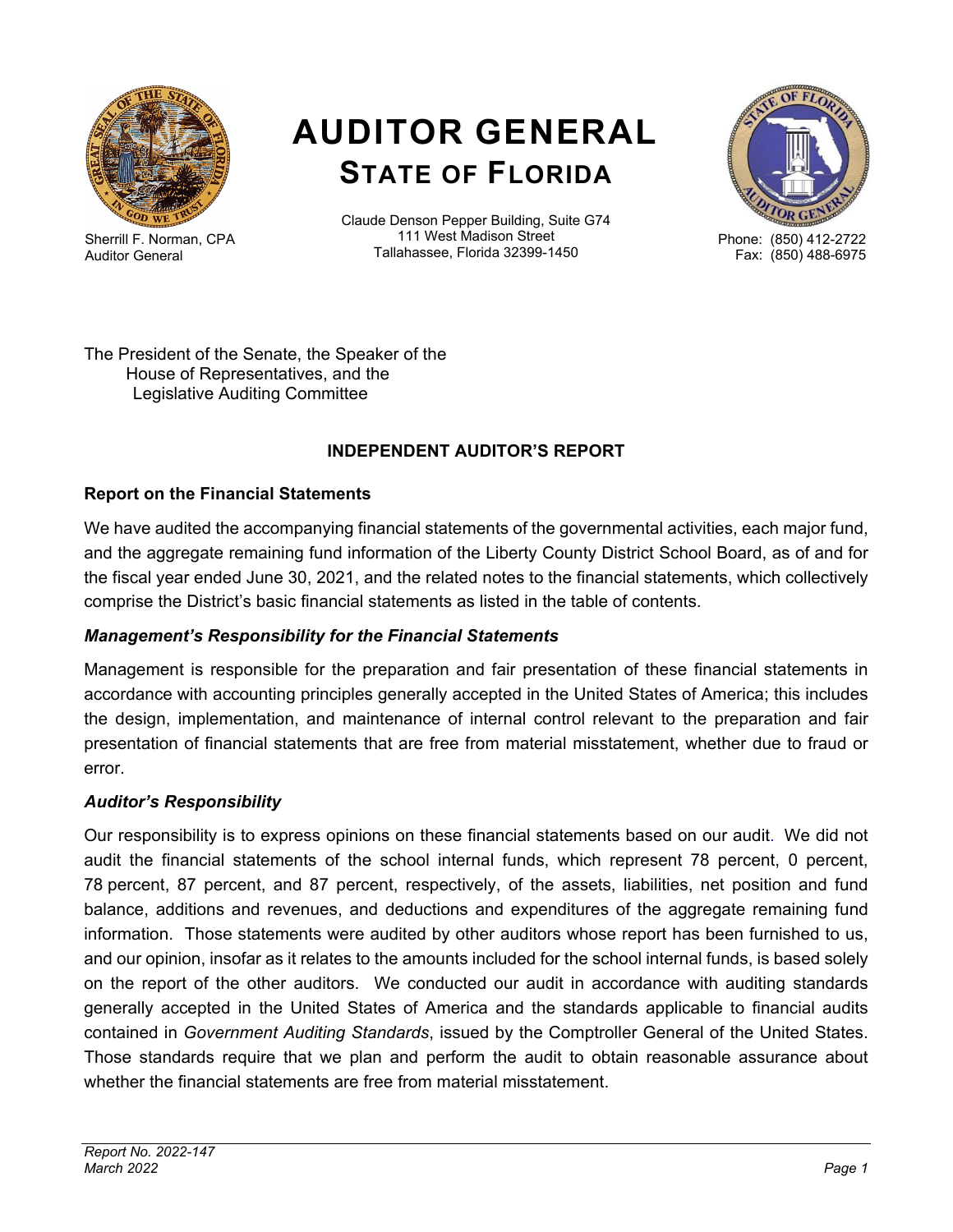An audit involves performing procedures to obtain audit evidence about the amounts and disclosures in the financial statements. The procedures selected depend on the auditor's judgment, including the assessment of the risks of material misstatement of the financial statements, whether due to fraud or error. In making those risk assessments, the auditor considers internal control relevant to the entity's preparation and fair presentation of the financial statements in order to design audit procedures that are appropriate in the circumstances, but not for the purpose of expressing an opinion on the effectiveness of the entity's internal control. Accordingly, we express no such opinion. An audit also includes evaluating the appropriateness of accounting policies used and the reasonableness of significant accounting estimates made by management, as well as evaluating the overall presentation of the financial statements.

We believe that the audit evidence we have obtained is sufficient and appropriate to provide a basis for our audit opinions.

## *Opinions*

In our opinion, based on our audit and the report of other auditors, the financial statements referred to above present fairly, in all material respects, the respective financial position of the governmental activities, each major fund, and the aggregate remaining fund information of the Liberty County District School Board, as of June 30, 2021, and the respective changes in financial position thereof for the fiscal year then ended in accordance with accounting principles generally accepted in the United States of America.

## *Emphasis of Matter*

As discussed in Note II. to the financial statements, the District implemented Governmental Accounting Standards Board Statement No. 84, *Fiduciary Activities*, which is a change in accounting principle that addresses accounting and financial reporting for fiduciary activities. This affects the comparability of amounts reported for the 2020-21 fiscal year with amounts reported for the 2019-20 fiscal year. Our opinion is not modified with respect to this matter.

## *Other Matters*

## *Required Supplementary Information*

Accounting principles generally accepted in the United States of America require that **MANAGEMENT'S DISCUSSION AND ANALYSIS**, the **Budgetary Comparison Schedule – General and Major Special Revenue Funds**, **Schedule of Changes in the District's Total OPEB Liability and Related Ratios**, **Schedule of the District's Proportionate Share of the Net Pension Liability – Florida Retirement System Pension Plan**, **Schedule of District Contributions – Florida Retirement System Pension Plan**, **Schedule of the District's Proportionate Share of the Net Pension Liability – Health Insurance Subsidy Pension Plan**, **Schedule of District Contributions – Health Insurance Subsidy Pension Plan**, and **Notes to Required Supplementary Information**, as listed in the table of contents, be presented to supplement the basic financial statements. Such information, although not a part of the basic financial statements, is required by the Governmental Accounting Standards Board who considers it to be an essential part of financial reporting for placing the basic financial statements in an appropriate operational, economic, or historical context. We have applied certain limited procedures to the required supplementary information in accordance with auditing standards generally accepted in the United States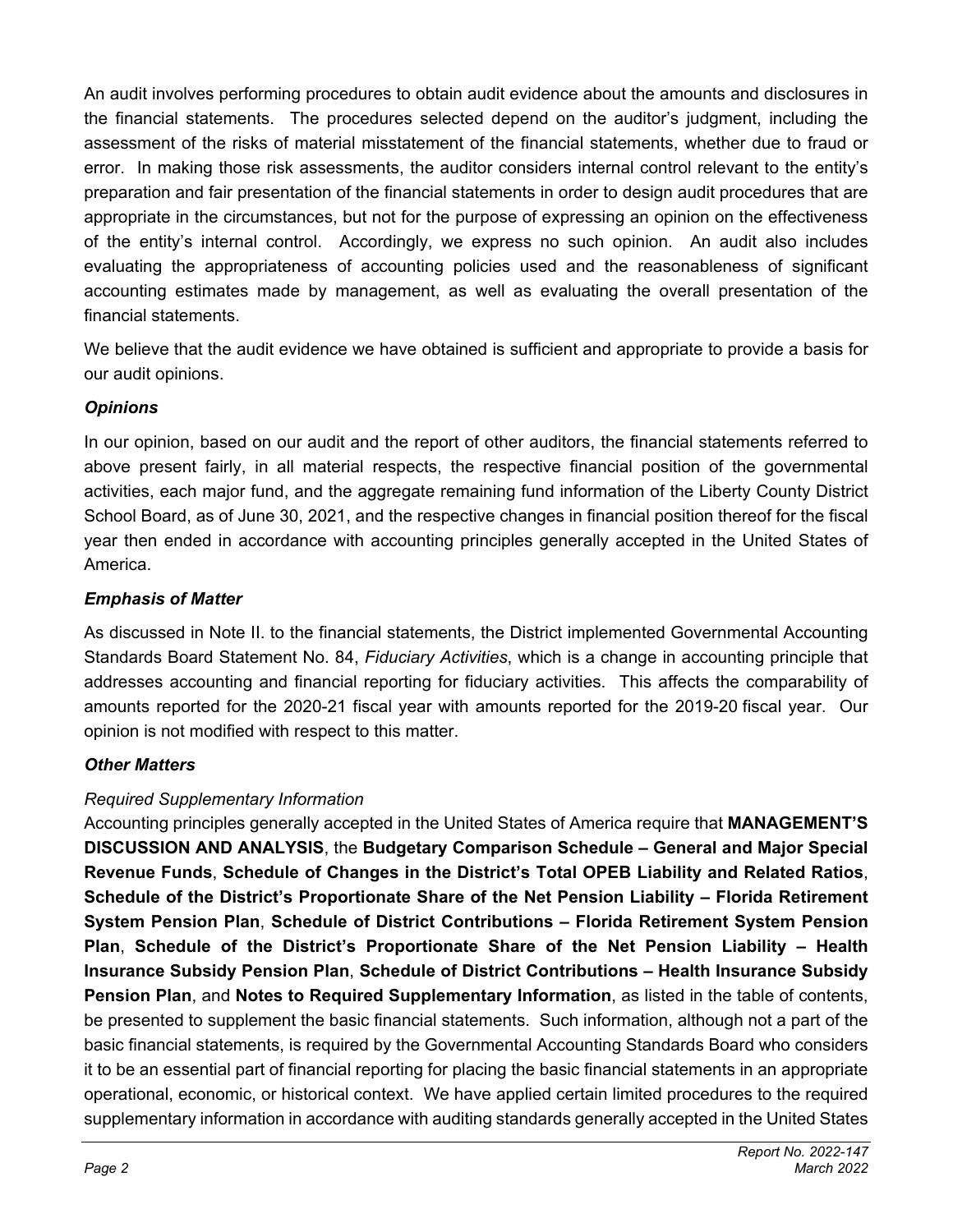<span id="page-8-0"></span>of America, which consisted of inquiries of management about the methods of preparing the information and comparing the information for consistency with management's responses to our inquiries, the basic financial statements, and other knowledge we obtained during our audit of the basic financial statements. We do not express an opinion or provide any assurance on the information because the limited procedures do not provide us with sufficient evidence to express an opinion or provide any assurance.

## *Supplementary Information*

Our audit was conducted for the purpose of forming opinions on the financial statements that collectively comprise the District's basic financial statements. The accompanying **SCHEDULE OF EXPENDITURES OF FEDERAL AWARDS**, as required by Title 2 U.S. *Code of Federal Regulations* Part 200, *Uniform Administrative Requirements, Cost Principles, and Audit Requirements for Federal Awards*, is presented for purposes of additional analysis and is not a required part of the basic financial statements.

The accompanying **SCHEDULE OF EXPENDITURES OF FEDERAL AWARDS** is the responsibility of management and was derived from and relates directly to the underlying accounting and other records used to prepare the basic financial statements. Such information has been subjected to the auditing procedures applied in the audit of the basic financial statements and certain additional procedures, including comparing and reconciling such information directly to the underlying accounting and other records used to prepare the basic financial statements or to the basic financial statements themselves, and other additional procedures in accordance with auditing standards generally accepted in the United States of America. In our opinion, the accompanying **SCHEDULE OF EXPENDITURES OF FEDERAL AWARDS** is fairly stated, in all material respects, in relation to the basic financial statements as a whole.

## **Other Reporting Required by** *Government Auditing Standards*

In accordance with *Government Auditing Standards*, we have also issued our report dated March 11, 2022, on our consideration of the District's internal control over financial reporting and on our tests of its compliance with certain provisions of laws, rules, regulations, contracts, and grant agreements and other matters included under the heading **INDEPENDENT AUDITOR'S REPORT ON INTERNAL CONTROL OVER FINANCIAL REPORTING AND ON COMPLIANCE AND OTHER MATTERS BASED ON AN AUDIT OF FINANCIAL STATEMENTS PERFORMED IN ACCORDANCE WITH**  *GOVERNMENT AUDITING STANDARDS*. The purpose of that report is solely to describe the scope of our testing of internal control over financial reporting and compliance and the results of that testing, and not to provide an opinion on the effectiveness of the District's internal control over financial reporting or on compliance. That report is an integral part of an audit performed in accordance with *Government Auditing Standards* in considering the District's internal control over financial reporting and compliance.

Respectfully submitted,

Sherrill F. Norman, CPA Tallahassee, Florida March 11, 2022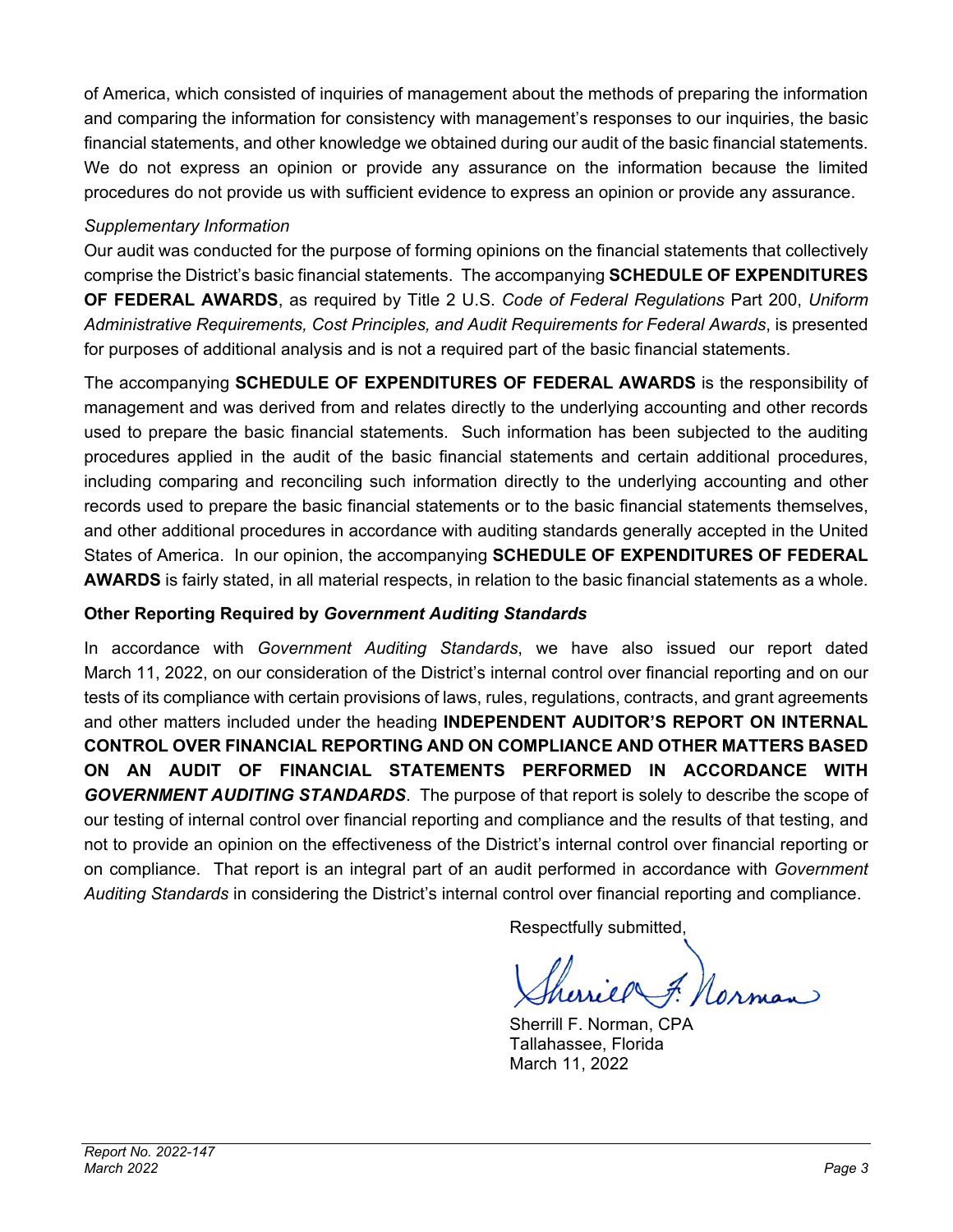# <span id="page-9-0"></span>*MANAGEMENT'S DISCUSSION AND ANALYSIS*

The management of the Liberty County District School Board has prepared the following discussion and analysis to provide an overview of the District's financial activities for the fiscal year ended June 30, 2021. The information contained in the Management's Discussion and Analysis (MD&A) is intended to highlight significant transactions, events, and conditions and should be considered in conjunction with the District's financial statements and notes to financial statements found immediately following the MD&A.

## FINANCIAL HIGHLIGHTS

Key financial highlights for the 2020-21 fiscal year are as follows:

- In total, net position decreased by \$2,767,859.95 primarily due to the recording of net pension obligations.
- General revenues total \$15,263,173.16. Program specific revenues in the form of charges for services, operating grants and contributions, and capital grants and contributions total \$723,376.89.
- Expenses total \$18,754,410. Only \$723,376.89 of these expenses was offset by program specific revenues, with the remainder paid from general revenues. Total expenses exceeded revenues by \$2,767,859.95.
- During the current fiscal year, General Fund expenditures exceeded revenues and other financing sources by \$545,832.81.
- The unassigned fund balance of the General Fund, representing the net current financial resources available for general appropriation by the Board, totals \$575,281.66 at June 30, 2021.

## OVERVIEW OF FINANCIAL STATEMENTS

The basic financial statements consist of three components: (1) government-wide financial statements; (2) fund financial statements; and (3) notes to financial statements. This report also includes supplementary information intended to furnish additional details to support the basic financial statements.

### **Government-Wide Financial Statements**

The government-wide financial statements provide both short-term and long-term information about the District's overall financial condition in a manner similar to those of a private-sector business. The statements include a statement of net position and a statement of activities that are designed to provide consolidated financial information about the governmental activities of the District presented on the accrual basis of accounting. The statement of net position provides information about the District's financial position, its assets, liabilities, and deferred inflows/outflows of resources, using an economic resources measurement focus. Assets plus deferred outflows of resources, less liabilities and deferred inflows of resources, equals net position, which is a measure of the District's financial health. The statement of activities presents information about the change in the District's net position, the results of operations, during the fiscal year. An increase or decrease in net position is an indication of whether the District's financial health is improving or deteriorating.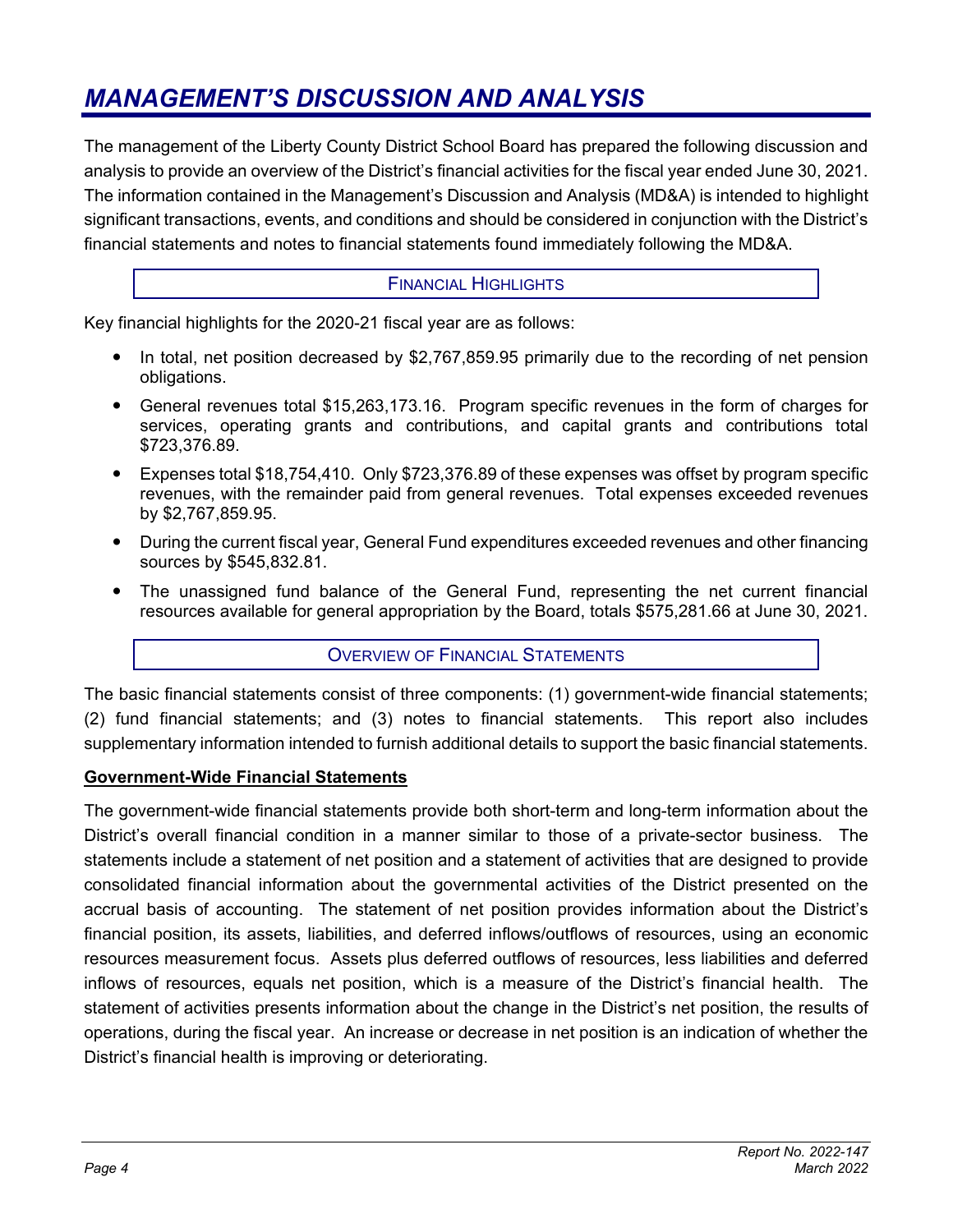All of the District's activities and services are reported in the government-wide financial statements as governmental activities. The District's governmental activities include instruction, student support services, instructional support services, administrative support services, facility maintenance, transportation, and food services. Property taxes and State revenues finance most of these activities. Additionally, all capital and debt financing activities are reported as governmental activities.

Over a period of time, changes in the District's net position are an indication of improving or deteriorating financial condition. This information should be evaluated in conjunction with other non-financial factors, such as changes in the District's property tax base and student enrollment.

## **Fund Financial Statements**

Fund financial statements are one of the components of the basic financial statements. A fund is a grouping of related accounts that is used to maintain control over resources that have been segregated for specific activities or objectives. The District uses fund accounting to ensure and demonstrate compliance with finance-related legal requirements and prudent fiscal management. Certain funds are established by law while others are created by legal agreements, such as bond covenants. Fund financial statements provide more detailed information about the District's financial activities, focusing on its most significant or "major" funds rather than fund types. This is in contrast to the entitywide perspective contained in the government-wide statements. All of the District's funds may be classified within one of the broad categories discussed below.

**Governmental Funds**: Governmental funds are used to account for essentially the same functions reported as governmental activities in the government-wide financial statements. However, unlike the government-wide financial statements, governmental fund financial statements focus on near-term inflows and outflows of spendable resources, as well as on balances of spendable resources available at the end of the fiscal year. Such information may be useful in assessing a government's near-term financing requirements.

Because the focus of governmental funds is narrower than that of the government-wide financial statements, it is useful to compare the information presented for governmental funds with similar information presented for governmental activities in the government-wide financial statements. By doing so, readers may better understand the long-term impact of the government's near-term financing decisions. Both the governmental funds balance sheet and the governmental funds statement of revenues, expenditures, and changes in fund balances provide a reconciliation to facilitate this comparison between governmental funds and governmental activities.

The governmental funds balance sheet and statement of revenues, expenditures, and changes in fund balances provide detailed information about the District's most significant funds. The District's major funds are the General Fund, Special Revenue – Food Service Fund, Special Revenue – Other Fund, Special Revenue – Federal Education Stabilization Fund, Capital Projects – Public Education Capital Outlay (PECO) Fund, Capital Projects – Local Capital Improvement (LCI) Fund, and Capital Projects – Other Fund. Data from the other governmental funds are combined into a single, aggregated presentation.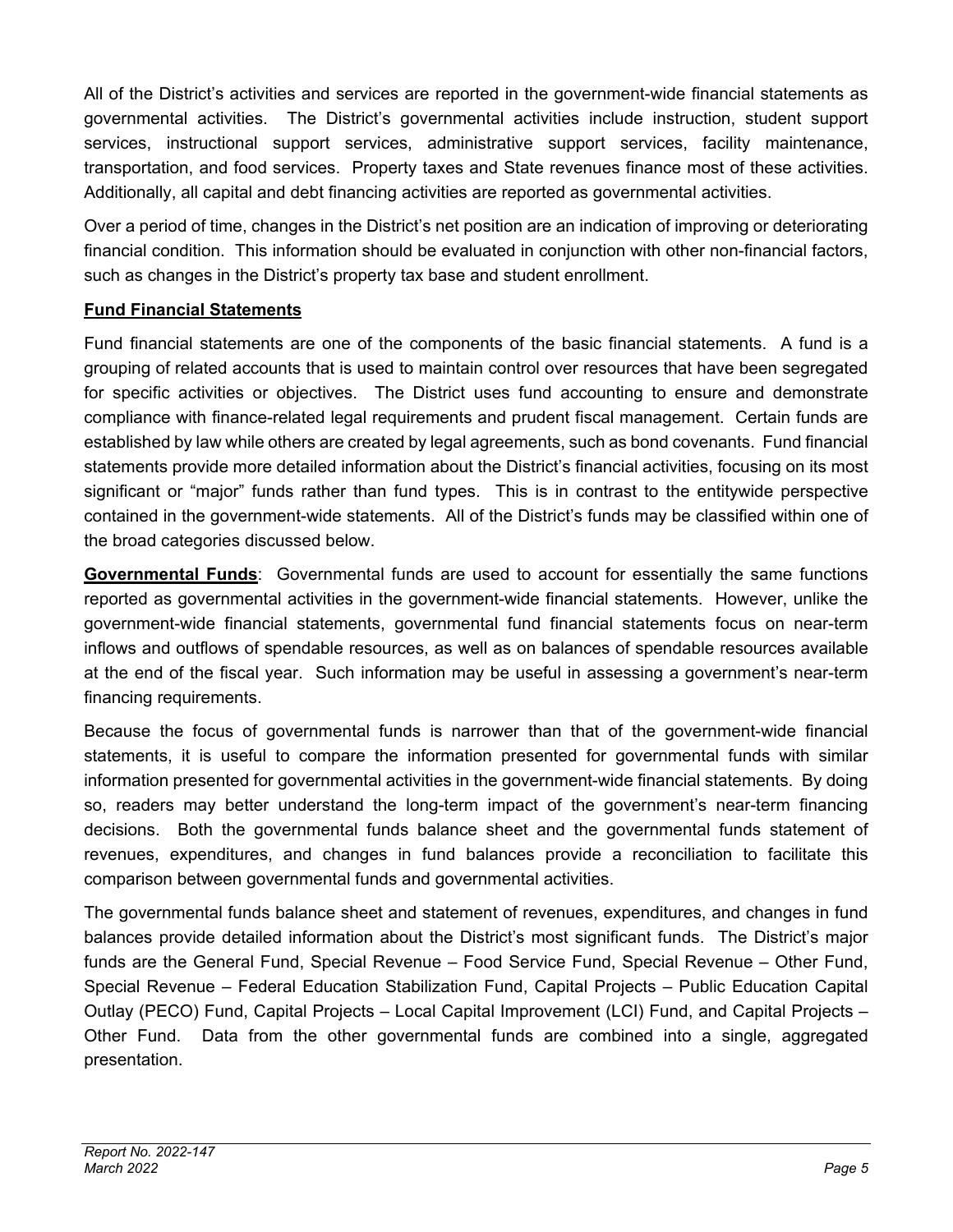The District adopts an annual appropriated budget for its governmental funds. A budgetary comparison schedule has been provided for the General and major Special Revenue Funds to demonstrate compliance with the budget.

**Fiduciary Funds**: Fiduciary funds are used to report assets held in a trustee or fiduciary capacity for the benefit of external parties, such as student activity funds. Fiduciary funds are not reflected in the government-wide statements because the resources are not available to support the District's own programs. In its fiduciary capacity, the District is responsible for ensuring that the assets reported in these funds are used only for their intended purposes.

The District uses custodial funds to account for resources held for student activities and groups.

## **Notes to Financial Statements**

The notes provide additional information that is essential for a full understanding of the data provided in the government-wide and fund financial statements.

## **Other Information**

In addition to the basic financial statements and accompanying notes, this report also presents required supplementary information concerning the District's total other postemployment benefits and net pension liabilities.

GOVERNMENT-WIDE FINANCIAL ANALYSIS

As noted earlier, net position over time may serve as a useful indicator of a government's financial health. The following is a summary of the District's net position as of June 30, 2021, compared to net position as of June 30, 2020:

## **Net Position, End of Year**

|                                                                                           | Governmental<br><b>Activities</b>              |                                                 |  |  |  |  |
|-------------------------------------------------------------------------------------------|------------------------------------------------|-------------------------------------------------|--|--|--|--|
|                                                                                           | 6-30-21                                        | 6-30-20                                         |  |  |  |  |
| <b>Current and Other Assets</b><br>Capital Assets                                         | 1,011,423.73<br>\$.<br>45,539,318.41           | 7,833,961.42<br>\$<br>43,919,321.87             |  |  |  |  |
| <b>Total Assets</b>                                                                       | 46,550,742.14                                  | 51,753,283.29                                   |  |  |  |  |
| <b>Deferred Outflows of Resources</b>                                                     | 4,088,343.00                                   | 3,411,513.00                                    |  |  |  |  |
| Long-Term Liabilities<br><b>Other Liabilities</b>                                         | 13,696,132.06<br>139,397.72                    | 12, 194, 026.65<br>2,938,077.33                 |  |  |  |  |
| <b>Total Liabilities</b>                                                                  | 13,835,529.78                                  | 15, 132, 103.98                                 |  |  |  |  |
| <b>Deferred Inflows of Resources</b>                                                      | 2,237,356.00                                   | 2,698,633.00                                    |  |  |  |  |
| Net Position:<br>Net Investment in Capital Assets<br>Restricted<br>Unrestricted (Deficit) | 45,288,829.41<br>296,744.35<br>(11,019,374.40) | 40,371,333.33<br>6,612,527.99<br>(9,649,802.01) |  |  |  |  |
| <b>Total Net Position</b>                                                                 | \$34,566,199.36<br>\$37,334,059.31             |                                                 |  |  |  |  |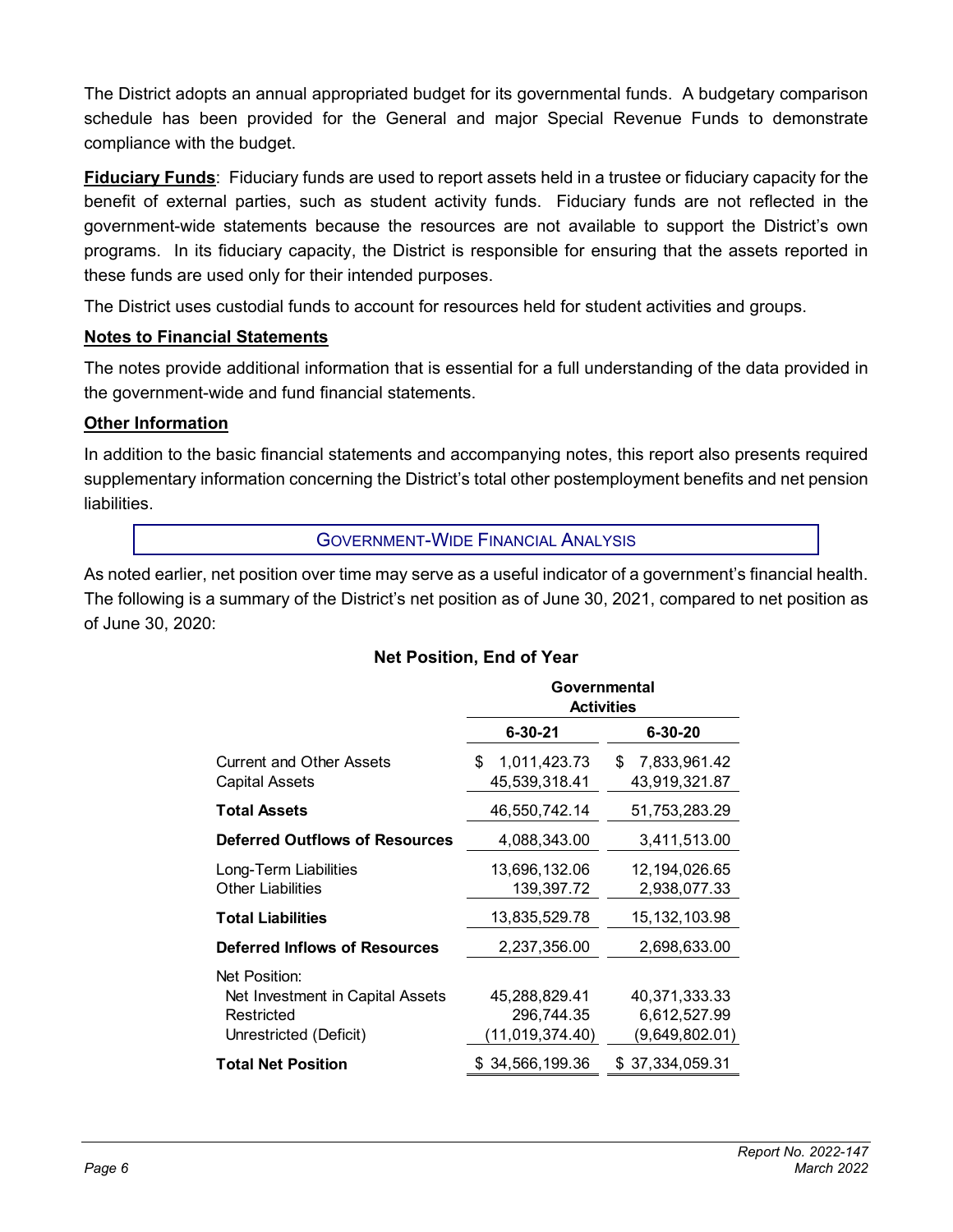The largest portion of the District's net position is investment in capital assets (e.g., land; buildings; furniture, fixtures, and equipment), less any related debt still outstanding. The District uses these capital assets to provide services to students; consequently, these assets are not available for future spending. Although the investment in capital assets is reported net of related debt, the resources used to repay the debt must be provided from other sources, since the capital assets cannot be used to liquidate these liabilities.

The restricted portion of the District's net position represents resources that are subject to external restrictions on how they may be used. The deficit unrestricted net position of \$11,019,374.40 is primarily due to the District participating in cost-sharing multiple-employer defined benefit plans of the Florida Retirement System and Health Insurance Subsidy resulting in pension liabilities of \$8,289,204 and \$2,970,580, respectively, at June 30, 2021.

The key elements of the changes in the District's net position for the fiscal years ended June 30, 2021, and June 30, 2020, are as follows: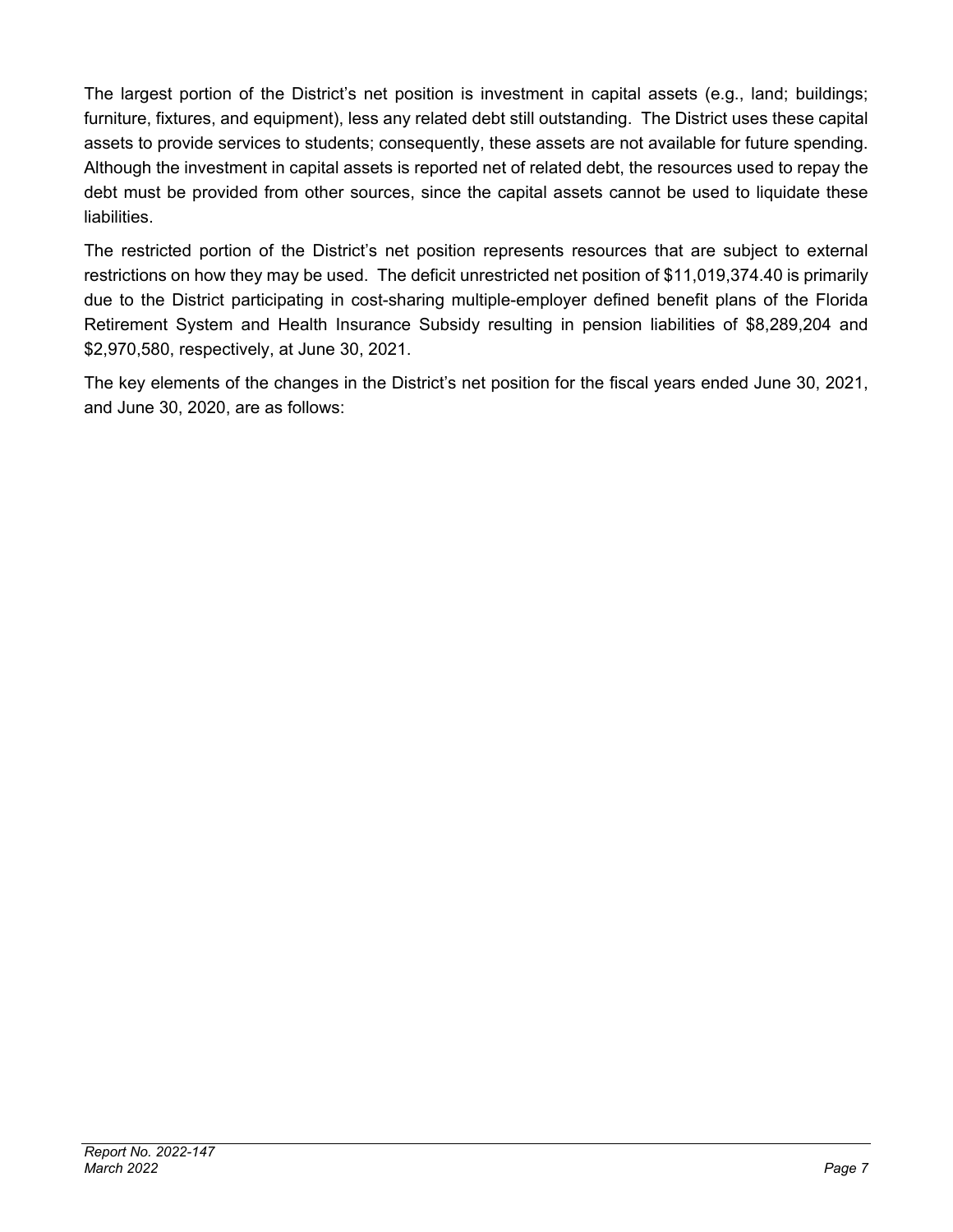## **Operating Results for the Fiscal Year Ended**

|                                                 |                   | Governmental     |  |  |
|-------------------------------------------------|-------------------|------------------|--|--|
|                                                 | <b>Activities</b> |                  |  |  |
|                                                 | $6 - 30 - 21$     | $6 - 30 - 20$    |  |  |
| Program Revenues:                               |                   |                  |  |  |
| <b>Charges for Services</b>                     | \$<br>64,748.12   | \$<br>54,054.18  |  |  |
| <b>Operating Grants and Contributions</b>       | 576,827.08        | 779,260.85       |  |  |
| <b>Capital Grants and Contributions</b>         | 81,801.69         | 12,081,453.88    |  |  |
| <b>General Revenues:</b>                        |                   |                  |  |  |
| Property Taxes, Levied for Operational Purposes | 1,269,986.24      | 1,254,988.72     |  |  |
| Property Taxes, Levied for Capital Projects     | 410,653.05        | 419,463.21       |  |  |
| <b>Local Sales Taxes</b>                        | 149,160.88        | 198,619.49       |  |  |
| <b>Grants and Contributions Not Restricted</b>  |                   |                  |  |  |
| to Specific Programs                            | 13, 133, 330.55   | 13, 151, 042.80  |  |  |
| <b>Unrestricted Investment Earnings</b>         | 3,895.60          | 9,646.61         |  |  |
| Miscellaneous                                   | 296,146.84        | 600,525.76       |  |  |
| <b>Total Revenues</b>                           | 15,986,550.05     | 28,549,055.50    |  |  |
| Functions/Program Expenses:                     |                   |                  |  |  |
| Instruction                                     | 9,499,994.59      | 8,475,403.76     |  |  |
| <b>Student Support Services</b>                 | 339,704.13        | 393,121.00       |  |  |
| <b>Instructional Media Services</b>             | 143,067.59        | 104,355.53       |  |  |
| Instruction and Curriculum Development Services | 602,202.94        | 519,343.59       |  |  |
| <b>Instructional Staff Training Services</b>    | 88,205.22         | 96,203.57        |  |  |
| Instruction-Related Technology                  | 474,879.60        | 567,455.65       |  |  |
| <b>Board</b>                                    | 424,586.51        | 415,886.82       |  |  |
| <b>General Administration</b>                   | 565,861.25        | 550,938.17       |  |  |
| <b>School Administration</b>                    | 759,673.48        | 779,493.44       |  |  |
| <b>Facilities Acquisition and Construction</b>  | 716,974.39        | 1,170,668.44     |  |  |
| <b>Fiscal Services</b>                          | 363,493.01        | 365,270.47       |  |  |
| <b>Food Services</b>                            | 674,268.26        | 847,639.19       |  |  |
| <b>Central Services</b>                         | 104,703.55        | 103,207.89       |  |  |
| <b>Student Transportation Services</b>          | 737,704.96        | 726,621.93       |  |  |
| Operation of Plant                              | 1,429,380.97      | 1,373,870.97     |  |  |
| Maintenance of Plant                            | 436,782.89        | 614,093.58       |  |  |
| <b>Administrative Technology Services</b>       | 239,852.70        | 241,749.12       |  |  |
| <b>Community Services</b>                       | 77,648.10         | 271,319.53       |  |  |
| Unallocated Interest on Long-Term Debt          | 4,068.79          | 5,996.81         |  |  |
| <b>Unallocated Depreciation Expense</b>         | 822,193.69        | 765,247.10       |  |  |
| Loss on Disposal of Capital Assets              | 249,163.38        |                  |  |  |
| <b>Total Functions/Program Expenses</b>         | 18,754,410.00     | 18,387,886.56    |  |  |
| <b>Change in Net Position</b>                   | (2,767,859.95)    | 10, 161, 168. 94 |  |  |
| Net Position - Beginning                        | 37,334,059.31     | 27,172,890.37    |  |  |
| <b>Net Position - Ending</b>                    | \$34,566,199.36   | \$37,334,059.31  |  |  |

The largest revenue source is the State of Florida (64 percent). Revenues from State sources for current operations are primarily received through the Florida Education Finance Program (FEFP) funding formula. The FEFP funding formula utilizes student enrollment data and is designed to maintain equity in funding across all Florida school districts, taking into consideration the District's funding ability based on the local property tax base.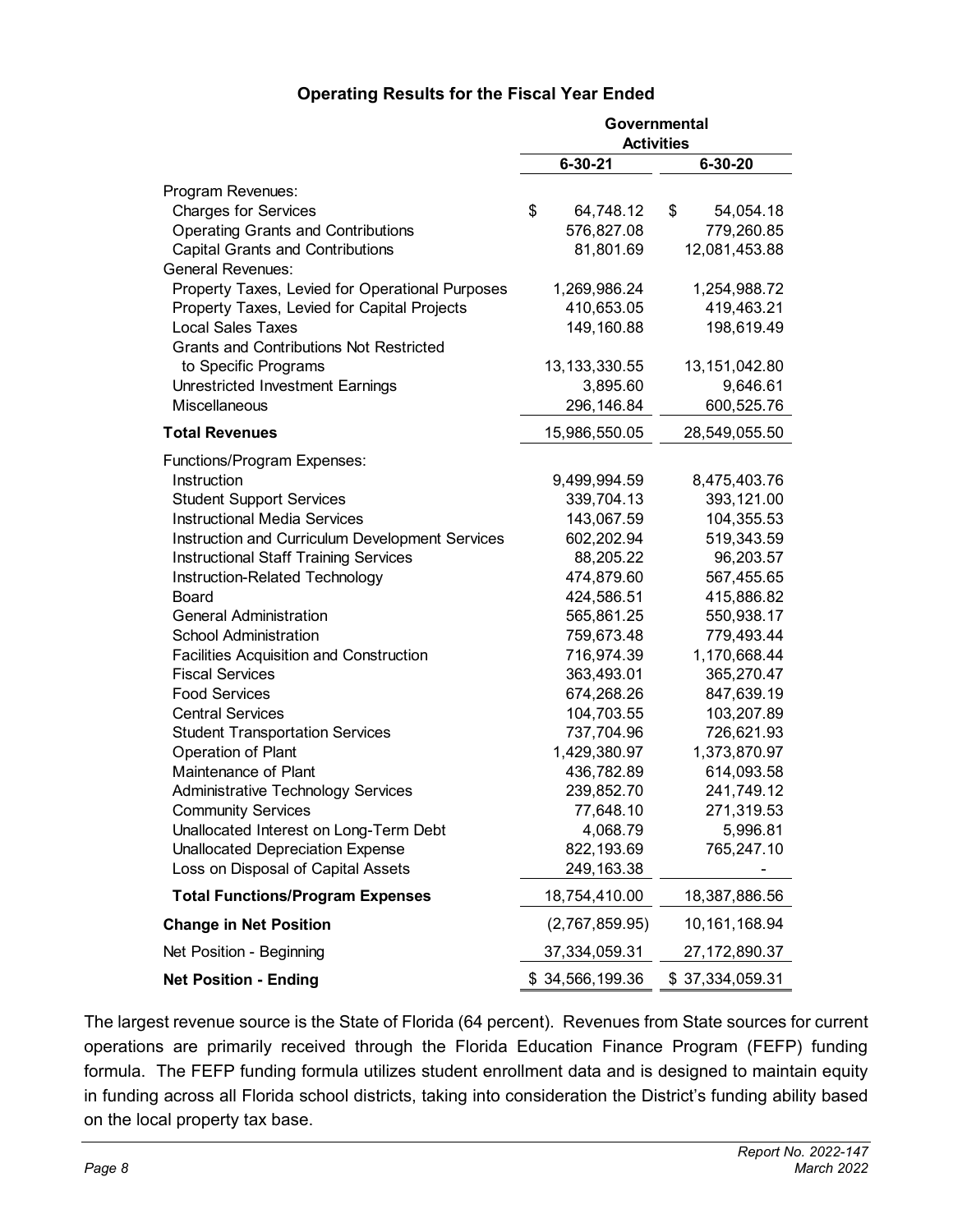Capital grants and contributions revenue decreased primarily due to PECO Special Facility funds that were received in the prior year for the construction of the new Liberty County High School.

Instruction expenses represent 51 percent of total governmental expenses in the 2020-21 fiscal year. Instruction expenses increased by \$1,024,590.83, or 12 percent, from the previous fiscal year primarily due to an increase in the net pension liability.

### FINANCIAL ANALYSIS OF THE DISTRICT'S FUNDS

## **Governmental Funds**

The focus of the District's governmental funds is to provide information on near-term inflows, outflows, and balances of spendable resources. Such information is useful in assessing the District's financing requirements. In particular, unassigned fund balance may serve as a useful measure of a government's net resources available for spending at the end of the fiscal year.

At the end of the current fiscal year, the governmental funds reported combined ending fund balances of \$830,026.01, a decrease of \$4,065,858.08 from the prior year. This decrease was primarily due to expenditures related to the construction of the new Liberty County High School which occurred in the 2020-21 fiscal year. Additional information related to fund balances can be found in the notes to the financial statements.

## **Major Governmental Funds**

 **General Fund**.The General Fund is the District's chief operating fund. At the end of the current fiscal year, unassigned fund balance is \$575,281.66, while the total fund balance is \$632,436.47. As a measure of the General Fund's liquidity, it may be useful to compare the total assigned and unassigned fund balances to General Fund total revenues. The total unassigned fund balance is 5 percent of the total General Fund revenues, while total fund balance represents 5 percent of total General Fund revenues.

Total fund balance decreased by \$545,832.81 during the current fiscal year as compared to a decrease of \$918,203.99 in the prior fiscal year. The following graph shows the assigned and unassigned General Fund balances from the 2013-14 to 2020-21 fiscal years.

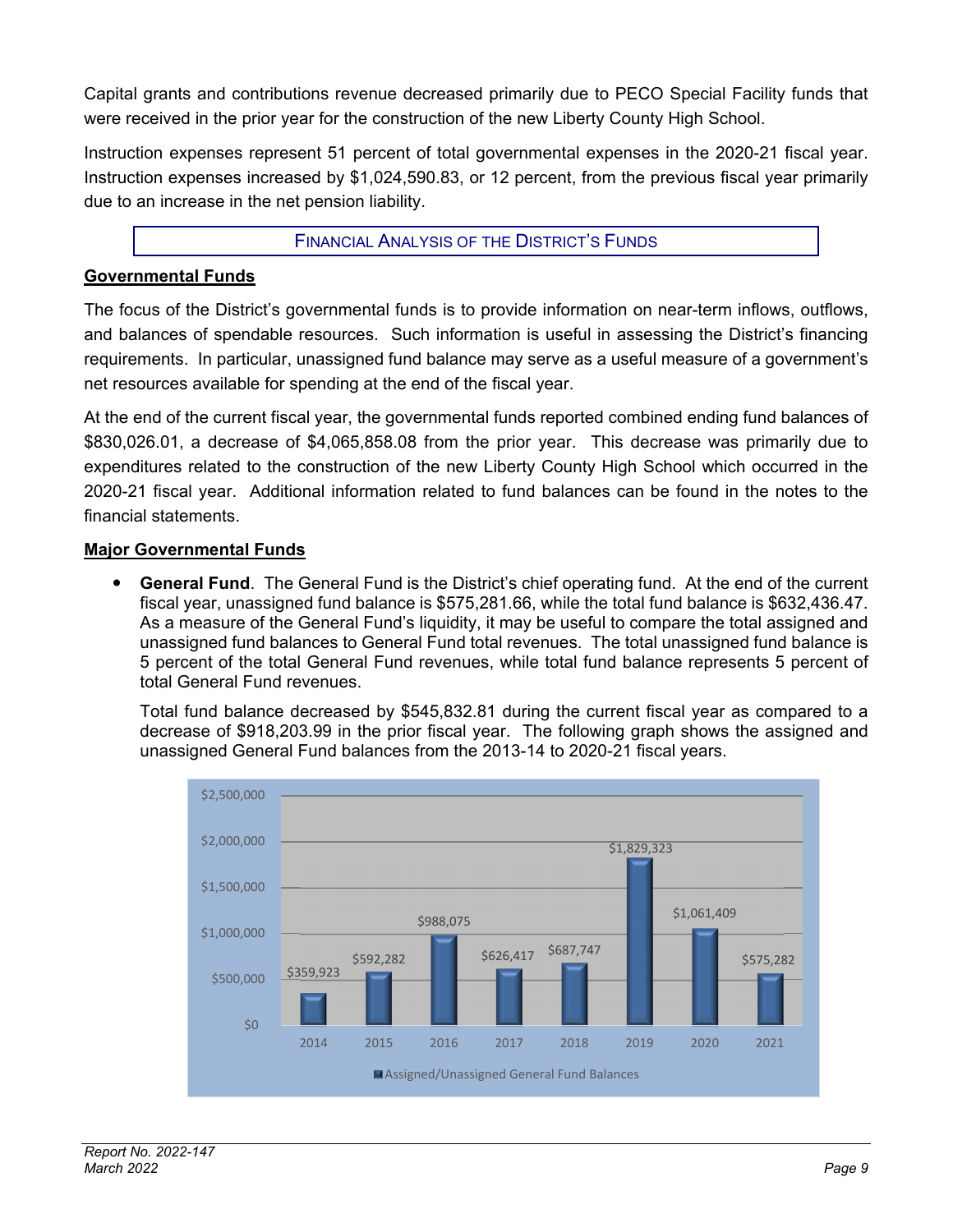- **Special Revenue Food Service Fund**. The Special Revenue Food Service Fund has total revenues of \$604,589.05 and expenditures of \$680,768.26.
- **Special Revenue Other Fund**. The Special Revenue Other Fund has total revenues and expenditures of \$1,297,194.92 each. Because grant revenues are not recognized until expenditures are incurred, this fund generally does not accumulate a fund balance.
- **Special Revenue Federal Education Stabilization Fund**. The Special Revenue Federal Education Stabilization Fund has total revenues and expenditures of \$950,641.14 each and the funding was mainly used for instruction. Because grant revenues are not recognized until expenditures are incurred, this fund generally does not accumulate a fund balance.
- **Capital Projects PECO Fund**. The Capital Projects PECO Fund total fund balance decreased by \$3,123,748.27 due to the construction of the new Liberty County High School which is funded by PECO Special Facility proceeds.
- **Capital Projects LCI Fund**. The Capital Projects LCI Fund total fund balance decreased by \$40,190.69, primarily due to principal payment on the special PECO advance payable.
- **Capital Projects Other Fund**. The Capital Projects Other Fund total fund balance decreased by \$277,815.18, primarily due to principal payment on the special PECO advance payable.

## GENERAL FUND BUDGETARY HIGHLIGHTS

During the 2020-21 fiscal year, the District amended its General Fund budget several times due primarily to changes in estimated revenues and corresponding adjustments to planned expenditures to ensure maintenance of adequate fund balance.

Actual revenues and expenditures were less than final budgeted amounts by \$808,183.85 and \$755,297.07, respectively. The decrease in revenues was primarily due to the District expecting more State and miscellaneous revenues than actually received. The decrease in expenditures was primarily due to continued cost containment measures implemented by the District. The actual ending fund balance was less than the estimated fund balance contained in the final amended budget by \$16,157.31.

## CAPITAL ASSETS AND LONG-TERM DEBT

## **Capital Assets**

The District's investment in capital assets, (net of accumulated depreciation), for the governmental activities as of June 30, 2021, amount to \$45,539,318.41. This investment in capital assets includes land; improvements other than buildings; buildings and fixed equipment; furniture, fixtures, and equipment; and motor vehicles. During the 2020-21 fiscal year, the District completed construction of the new Liberty County High School. Additional information on the District's capital assets can be found in Notes I.F.4. and III.C. to the financial statements.

## **Long-Term Debt**

At June 30, 2021, the District has no bonded debt outstanding. The District has an installment-purchase payable of \$55,942.15 at fiscal year end.

The District has a special PECO advance payable totaling \$194,546.85, resulting from the appropriation of funds from the PECO and Debt Service Trust Fund – Special Facility Construction Account to be used for the construction of the new Liberty County High School.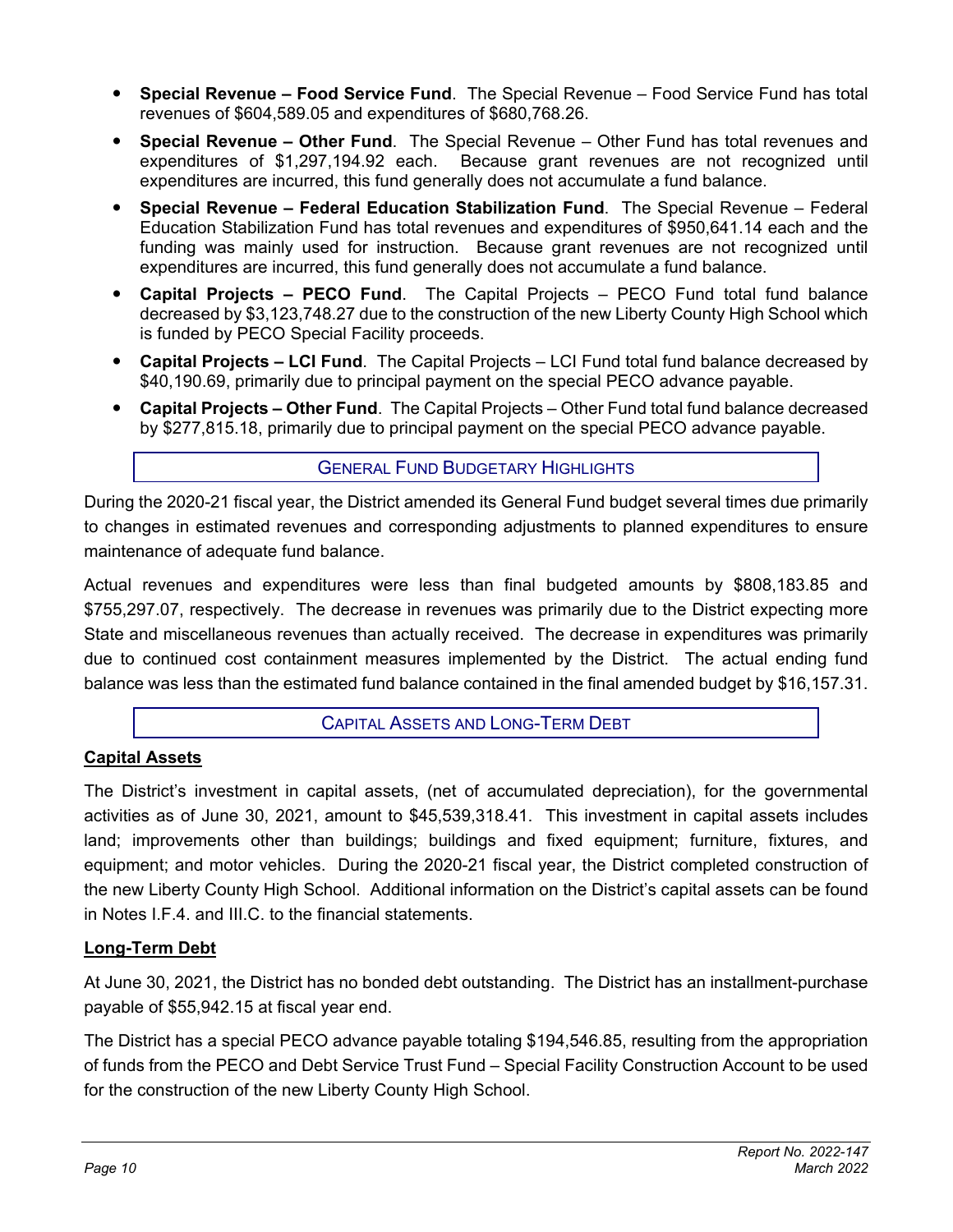Additional information on the District's long-term debt can be found in Notes III.G. to the financial statements.

## REQUESTS FOR INFORMATION

This report is designed to provide a general overview of the District's finances for all those with an interest in the District's finances. Questions concerning information provided in the MD&A or other required supplementary information, and financial statements and notes thereto, or requests for additional financial information should be addressed to the Director of Finance, Liberty County District School Board, P.O. Box 429, Bristol, Florida 32321.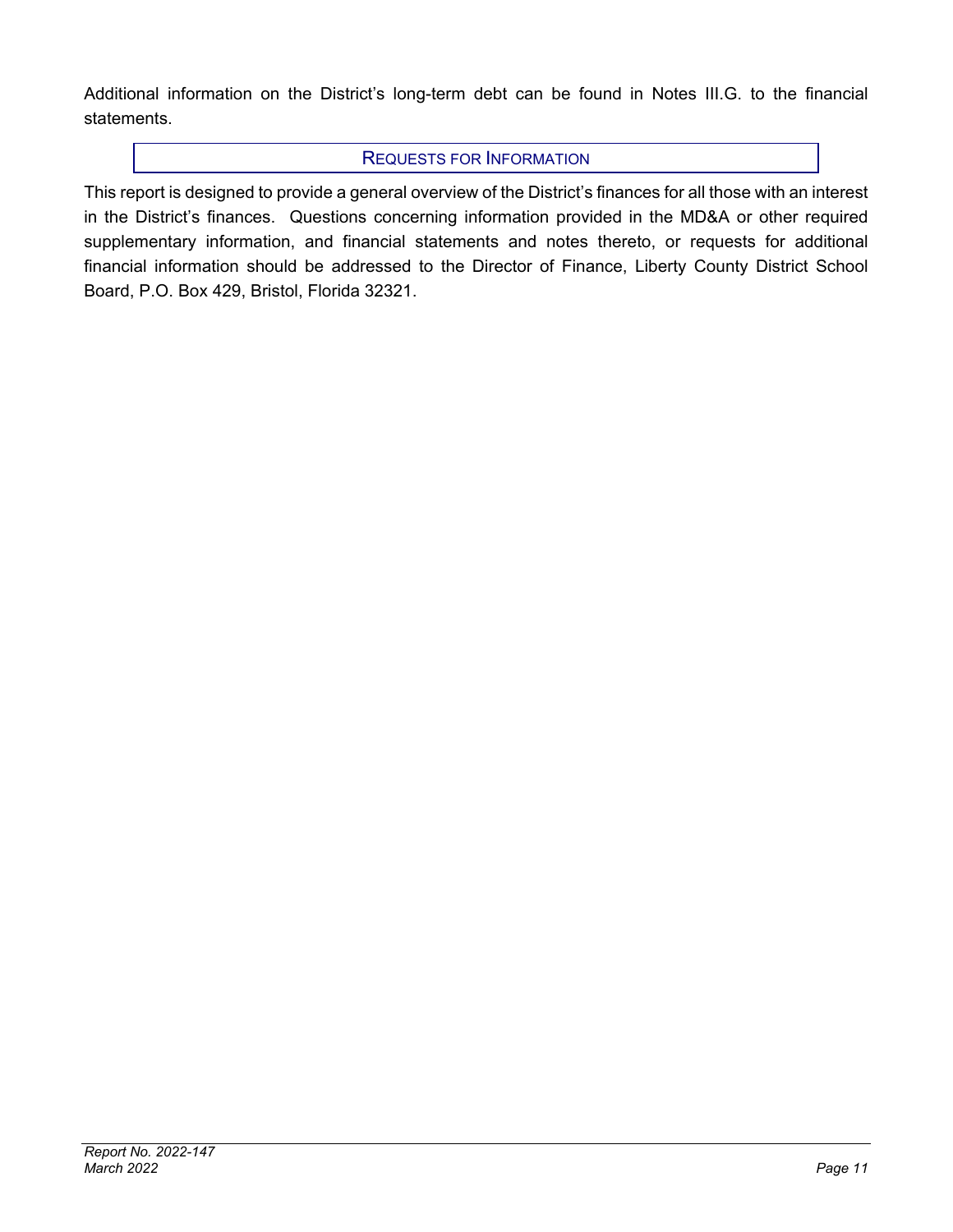THIS PAGE INTENTIONALLY LEFT BLANK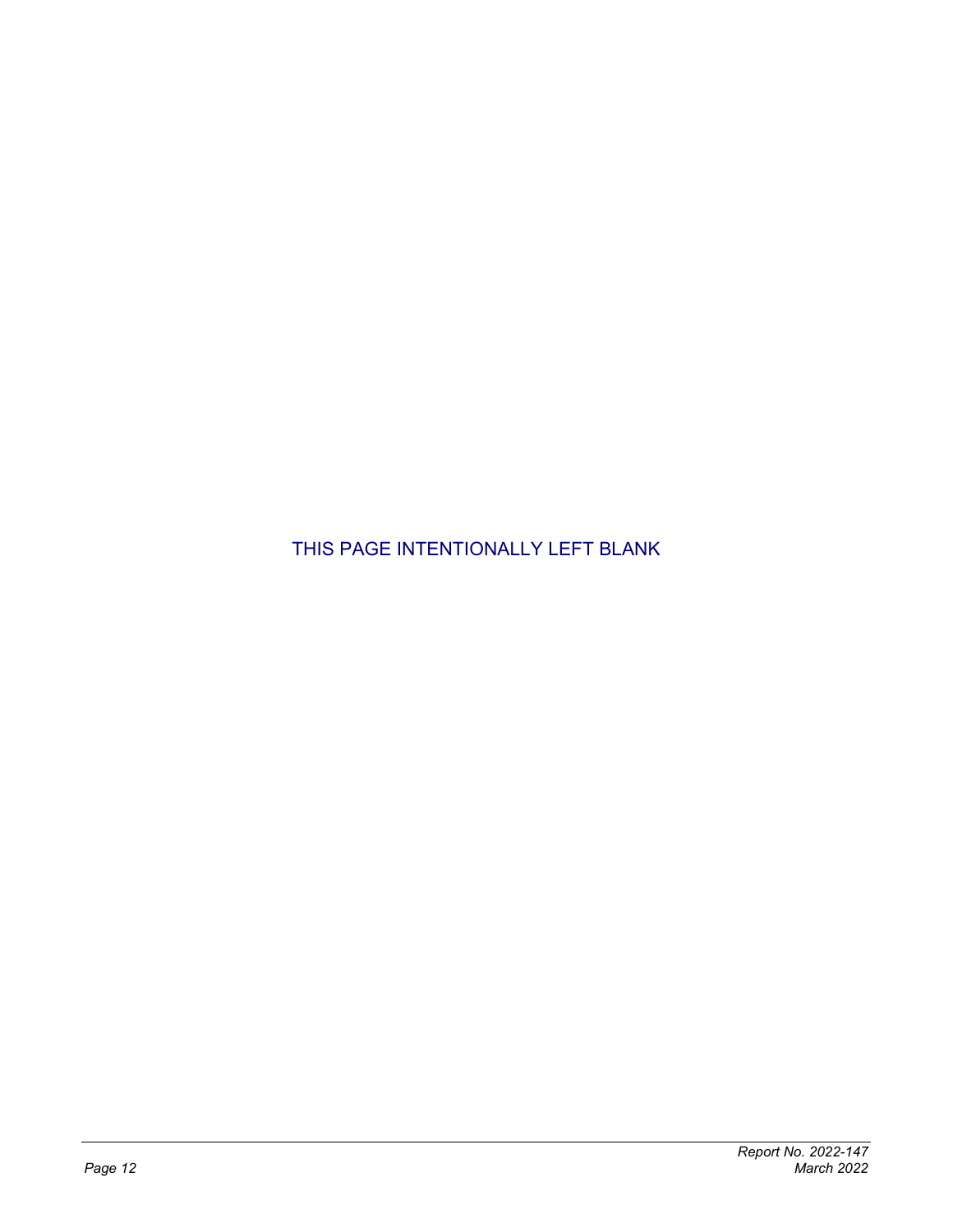# <span id="page-18-0"></span>*BASIC FINANCIAL STATEMENTS*

#### **Liberty County District School Board Statement of Net Position June 30, 2021**

|                                                       | Governmental<br><b>Activities</b> |
|-------------------------------------------------------|-----------------------------------|
| <b>ASSETS</b>                                         |                                   |
| Cash and Cash Equivalents                             | \$<br>875,408.44                  |
| <b>Accounts Receivable</b>                            | 7,100.00                          |
| Due from Other Agencies                               | 112,042.15                        |
| Inventories<br>Capital Assets:                        | 16,873.14                         |
| Nondepreciable Capital Assets                         | 890,603.83                        |
| Depreciable Capital Assets, Net                       | 44,648,714.58                     |
| <b>TOTAL ASSETS</b>                                   | 46,550,742.14                     |
| DEFERRED OUTFLOWS OF RESOURCES                        |                                   |
| Pensions                                              | 3,710,139.00                      |
| OPEB                                                  | 378,204.00                        |
| TOTAL DEFERRED OUTFLOWS OF RESOURCES                  | 4,088,343.00                      |
| <b>LIABILITIES</b>                                    |                                   |
| Payroll Deductions and Withholdings                   | 137,014.90                        |
| Deposits Payable                                      | 2,382.82                          |
| Long-Term Liabilities:                                |                                   |
| Portion Due Within 1 Year<br>Portion Due After 1 Year | 417,779.79<br>13,278,352.27       |
|                                                       |                                   |
| <b>TOTAL LIABILITIES</b>                              | 13,835,529.78                     |
| DEFERRED INFLOWS OF RESOURCES                         |                                   |
| Pensions<br><b>OPEB</b>                               | 645,847.00                        |
|                                                       | 1,591,509.00                      |
| TOTAL DEFERRED INFLOWS OF RESOURCES                   | 2,237,356.00                      |
| <b>NET POSITION</b>                                   |                                   |
| Net Investment in Capital Assets                      | 45,288,829.41                     |
| Restricted for:                                       |                                   |
| <b>State Required Carryover Programs</b>              | 57,154.81                         |
| <b>Capital Projects</b><br><b>Food Service</b>        | 221,447.58<br>18,141.96           |
| Unrestricted                                          | (11, 019, 374.40)                 |
| <b>TOTAL NET POSITION</b>                             | \$<br>34,566,199.36               |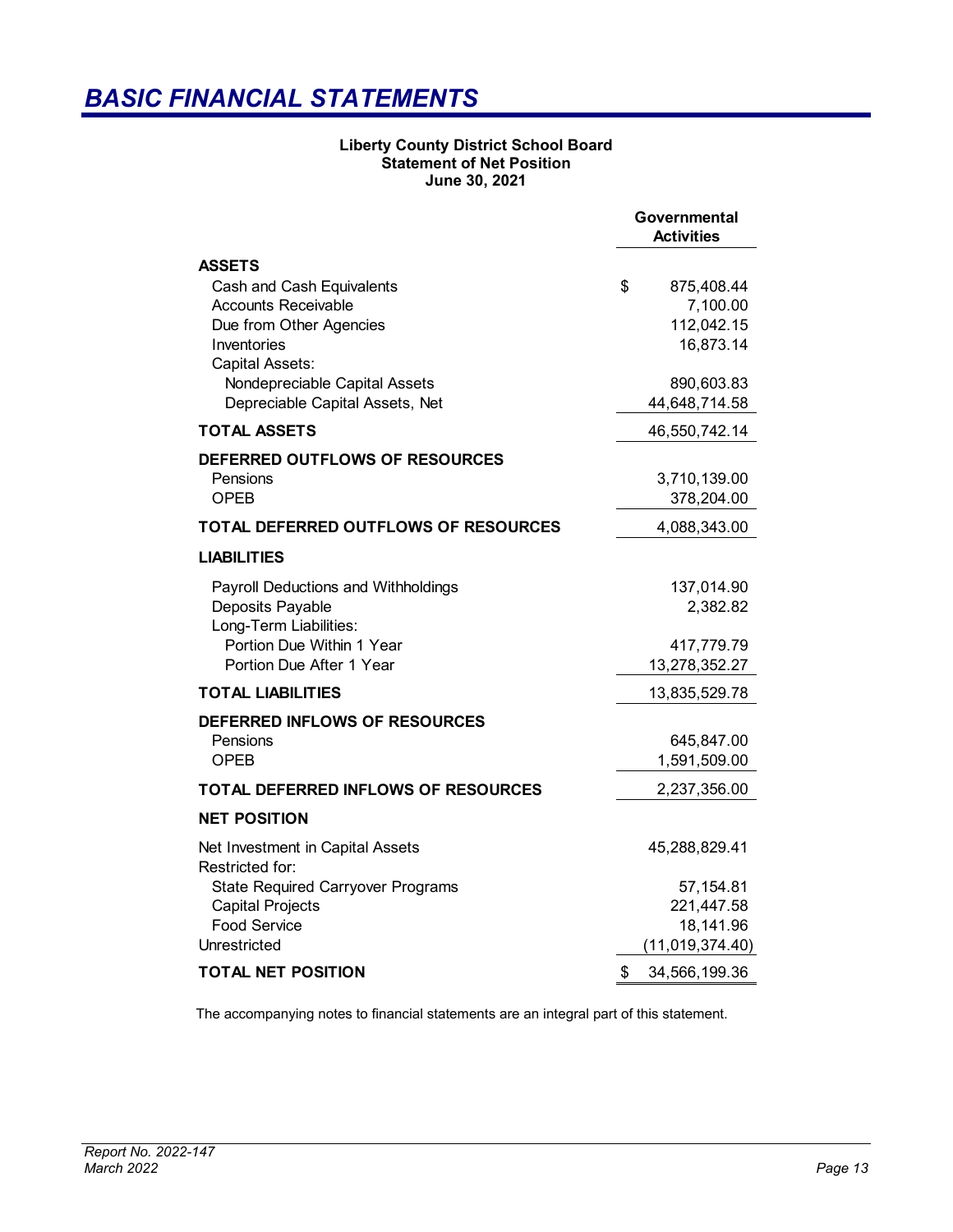### **Liberty County District School Board Statement of Activities For the Fiscal Year Ended June 30, 2021**

<span id="page-19-0"></span>

| <b>Functions/Programs</b>                       |    | <b>Charges</b><br>for<br><b>Services</b><br><b>Expenses</b> |    |           | <b>Program Revenues</b><br><b>Operating</b><br><b>Grants and</b><br><b>Contributions</b> |            |  |
|-------------------------------------------------|----|-------------------------------------------------------------|----|-----------|------------------------------------------------------------------------------------------|------------|--|
| <b>Governmental Activities:</b>                 |    |                                                             |    |           |                                                                                          |            |  |
| Instruction                                     | \$ | 9,499,994.59                                                | \$ | 44,115.00 | \$                                                                                       |            |  |
| <b>Student Support Services</b>                 |    | 339,704.13                                                  |    |           |                                                                                          |            |  |
| <b>Instructional Media Services</b>             |    | 143,067.59                                                  |    |           |                                                                                          |            |  |
| Instruction and Curriculum Development Services |    | 602,202.94                                                  |    |           |                                                                                          |            |  |
| <b>Instructional Staff Training Services</b>    |    | 88,205.22                                                   |    |           |                                                                                          |            |  |
| Instruction-Related Technology                  |    | 474,879.60                                                  |    |           |                                                                                          |            |  |
| Board                                           |    | 424.586.51                                                  |    |           |                                                                                          |            |  |
| <b>General Administration</b>                   |    | 565,861.25                                                  |    |           |                                                                                          |            |  |
| <b>School Administration</b>                    |    | 759,673.48                                                  |    |           |                                                                                          |            |  |
| <b>Facilities Acquisition and Construction</b>  |    | 716,974.39                                                  |    |           |                                                                                          |            |  |
| <b>Fiscal Services</b>                          |    | 363,493.01                                                  |    |           |                                                                                          |            |  |
| <b>Food Services</b>                            |    | 674,268.26                                                  |    | 20,633.12 |                                                                                          | 576,827.08 |  |
| <b>Central Services</b>                         |    | 104.703.55                                                  |    |           |                                                                                          |            |  |
| <b>Student Transportation Services</b>          |    | 737,704.96                                                  |    |           |                                                                                          |            |  |
| Operation of Plant                              |    | 1,429,380.97                                                |    |           |                                                                                          |            |  |
| Maintenance of Plant                            |    | 436,782.89                                                  |    |           |                                                                                          |            |  |
| Administrative Technology Services              |    | 239,852.70                                                  |    |           |                                                                                          |            |  |
| <b>Community Services</b>                       |    | 77,648.10                                                   |    |           |                                                                                          |            |  |
| Unallocated Interest on Long-Term Debt          |    | 4,068.79                                                    |    |           |                                                                                          |            |  |
| Unallocated Depreciation Expense*               |    | 822,193.69                                                  |    |           |                                                                                          |            |  |
| Loss of Disposal of Assets                      |    | 249,163.38                                                  |    |           |                                                                                          |            |  |
| <b>Total Governmental Activities</b>            | \$ | 18,754,410.00                                               | \$ | 64,748.12 | \$                                                                                       | 576,827.08 |  |

General Revenues:

Taxes:

 Property Taxes, Levied for Operational Purposes Property Taxes, Levied for Capital Projects Local Sales Taxes Grants and Contributions Not Restricted to Specific Programs Unrestricted Investment Earnings **Miscellaneous** 

#### **Total General Revenues**

#### **Change in Net Position**

Net Position - Beginning

#### **Net Position - Ending**

\* This amount excludes the depreciation that is included in the direct expenses of the various functions.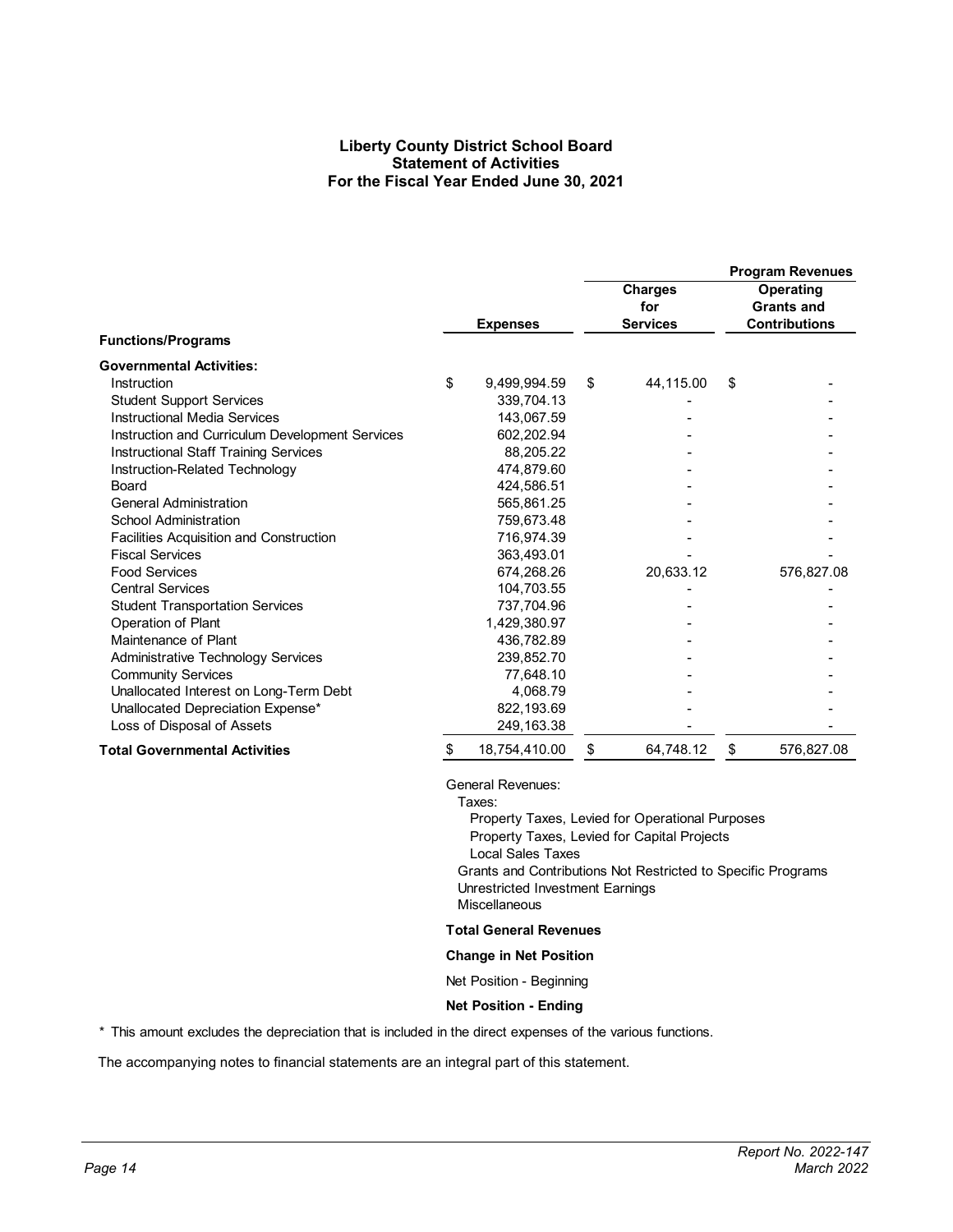|                                                      | Net (Expense)<br><b>Revenue and</b><br><b>Changes in</b><br><b>Net Position</b> |                               |  |  |  |
|------------------------------------------------------|---------------------------------------------------------------------------------|-------------------------------|--|--|--|
| Capital<br><b>Grants and</b><br><b>Contributions</b> | Governmental<br><b>Activities</b>                                               |                               |  |  |  |
|                                                      |                                                                                 |                               |  |  |  |
| \$                                                   | \$                                                                              | (9,455,879.59)                |  |  |  |
|                                                      |                                                                                 | (339, 704.13)                 |  |  |  |
|                                                      |                                                                                 | (143,067.59)                  |  |  |  |
|                                                      |                                                                                 | (602, 202.94)                 |  |  |  |
|                                                      |                                                                                 | (88, 205.22)                  |  |  |  |
|                                                      |                                                                                 | (474, 879.60)                 |  |  |  |
|                                                      |                                                                                 | (424, 586.51)                 |  |  |  |
|                                                      |                                                                                 | (565, 861.25)                 |  |  |  |
|                                                      |                                                                                 | (759, 673.48)                 |  |  |  |
| 81,801.69                                            |                                                                                 | (635, 172.70)                 |  |  |  |
|                                                      |                                                                                 | (363, 493.01)<br>(76, 808.06) |  |  |  |
|                                                      |                                                                                 | (104, 703.55)                 |  |  |  |
|                                                      |                                                                                 | (737, 704.96)                 |  |  |  |
|                                                      |                                                                                 | (1,429,380.97)                |  |  |  |
|                                                      |                                                                                 | (436, 782.89)                 |  |  |  |
|                                                      |                                                                                 | (239, 852.70)                 |  |  |  |
|                                                      |                                                                                 | (77, 648.10)                  |  |  |  |
|                                                      |                                                                                 | (4,068.79)                    |  |  |  |
|                                                      |                                                                                 | (822, 193.69)                 |  |  |  |
|                                                      |                                                                                 | (249, 163.38)                 |  |  |  |
| \$<br>81,801.69                                      |                                                                                 | (18,031,033.11)               |  |  |  |
|                                                      |                                                                                 |                               |  |  |  |

|    | 1.269.986.24    |
|----|-----------------|
|    | 410.653.05      |
|    | 149,160.88      |
|    | 13, 133, 330.55 |
|    | 3.895.60        |
|    | 296,146.84      |
|    | 15,263,173.16   |
|    | (2,767,859.95)  |
|    | 37,334,059.31   |
| \$ | 34,566,199.36   |
|    |                 |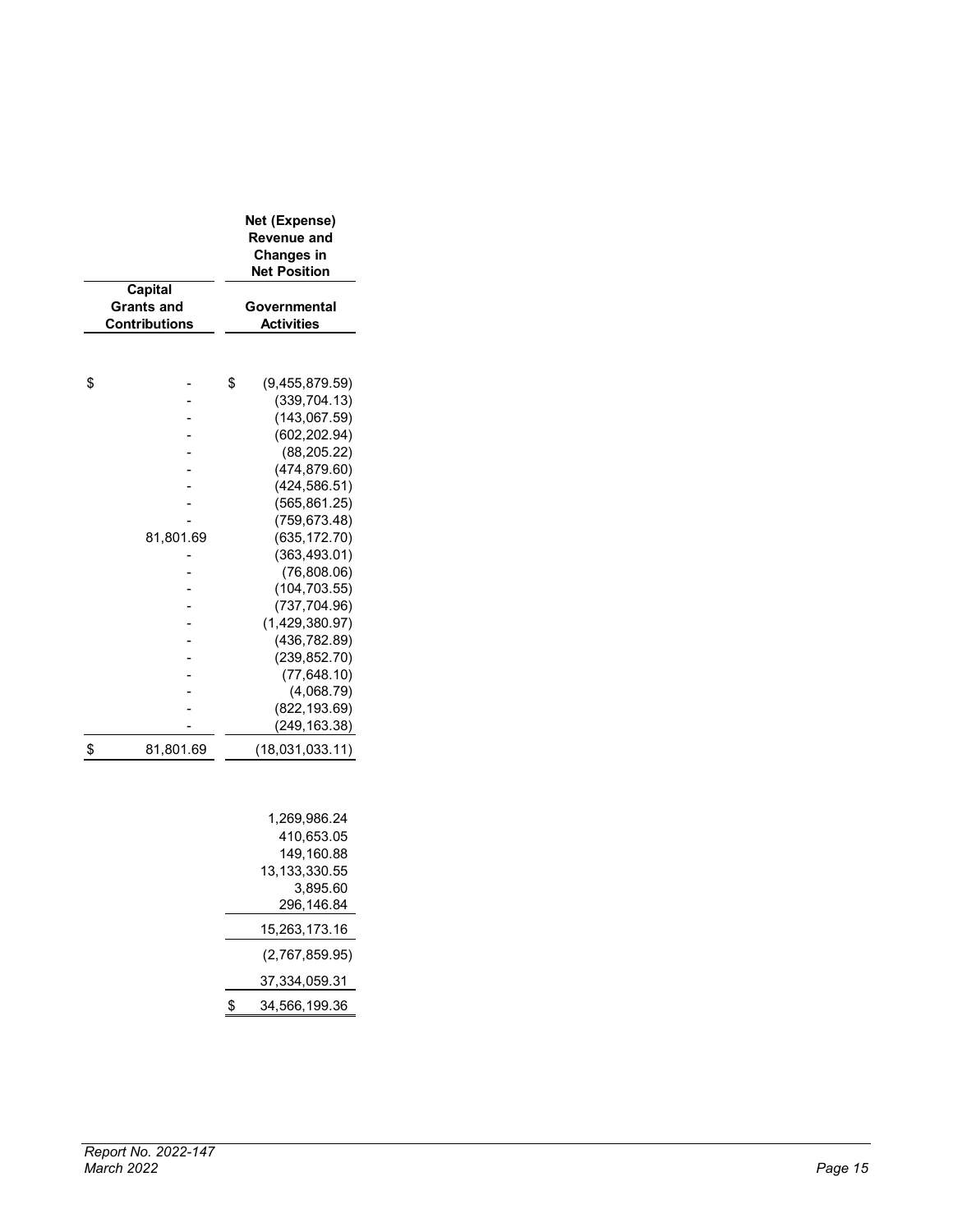### **Liberty County District School Board Balance Sheet – Governmental Funds June 30, 2021**

<span id="page-21-0"></span>

|                                                                                               | General<br><b>Fund</b> |                        | <b>Special Revenue -</b><br><b>Food Service Fund</b> |                                   | <b>Special Revenue -</b><br><b>Other Fund</b> |                       |
|-----------------------------------------------------------------------------------------------|------------------------|------------------------|------------------------------------------------------|-----------------------------------|-----------------------------------------------|-----------------------|
| <b>ASSETS</b>                                                                                 |                        |                        |                                                      |                                   |                                               |                       |
| Cash and Cash Equivalents<br><b>Accounts Receivable</b>                                       | \$                     | 646,064.17<br>7,100.00 | \$                                                   | 45,648.99                         | \$                                            | 4,247.70              |
| Due from Other Funds<br>Due from Other Agencies<br>Inventories                                |                        | 108,491.23             |                                                      | 11,413.96<br>16,873.14            |                                               | 24,542.19             |
| <b>TOTAL ASSETS</b>                                                                           | \$                     | 761,655.40             | \$                                                   | 73,936.09                         | \$                                            | 28,789.89             |
| LIABILITIES, DEFERRED INFLOWS OF RESOURCES, AND<br><b>FUND BALANCES</b><br>Liabilities:       |                        |                        |                                                      |                                   |                                               |                       |
| Payroll Deductions and Withholdings<br>Due to Other Funds<br>Deposits Payable                 | \$                     | 129,218.93             | \$                                                   | 3,548.27<br>49,863.04<br>2,382.82 | \$                                            | 4,247.70<br>24,542.19 |
| <b>Total Liabilities</b>                                                                      |                        | 129.218.93             |                                                      | 55.794.13                         |                                               | 28.789.89             |
| Deferred Inflows of Resources:<br>Unavailable Revenue - Educational Facilities Security Grant |                        |                        |                                                      |                                   |                                               |                       |
| Fund Balances:<br>Nonspendable:                                                               |                        |                        |                                                      |                                   |                                               |                       |
| Inventories                                                                                   |                        |                        |                                                      | 16,873.14                         |                                               |                       |
| Restricted for:<br><b>State Required Carryover Programs</b>                                   |                        | 57,154.81              |                                                      |                                   |                                               |                       |
| <b>Capital Projects</b><br><b>Food Service</b>                                                |                        |                        |                                                      | 1,268.82                          |                                               |                       |
| <b>Total Restricted Fund Balance</b>                                                          |                        | 57,154.81              |                                                      | 1,268.82                          |                                               | ٠                     |
| Unassigned Fund Balance                                                                       |                        | 575,281.66             |                                                      |                                   |                                               |                       |
| <b>Total Fund Balances</b>                                                                    |                        | 632,436.47             |                                                      | 18,141.96                         |                                               |                       |
| TOTAL LIABILITIES, DEFERRED INFLOWS OF RESOURCES,<br><b>AND FUND BALANCES</b>                 | S                      | 761,655.40             | S                                                    | 73,936.09                         | \$                                            | 28,789.89             |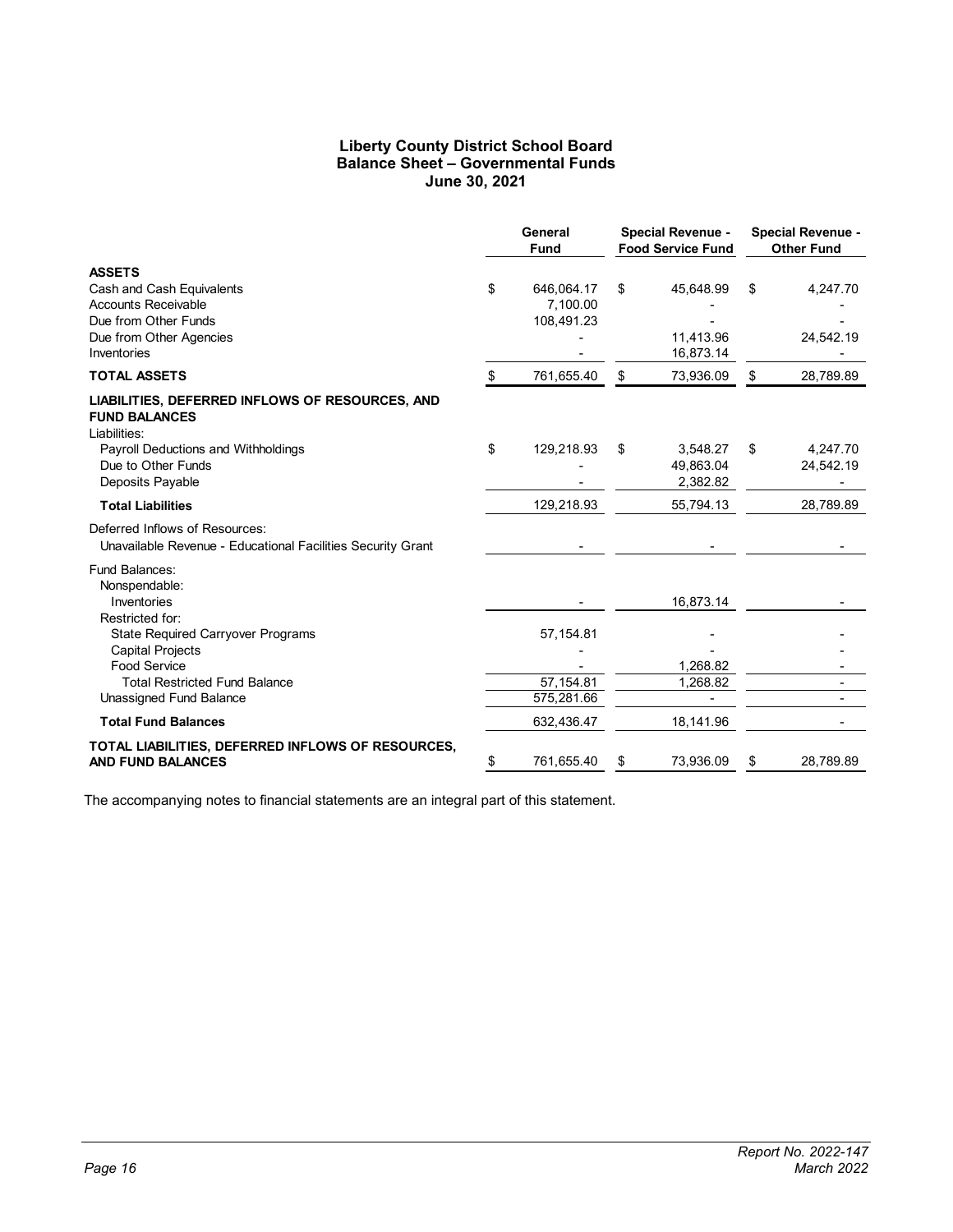| Special Revenue -<br><b>Federal Education</b><br><b>Stabilization Fund</b> | <b>Capital Projects -</b><br><b>Public Education</b><br><b>Capital Outlay Fund</b> |    | <b>Capital Projects -</b><br><b>Local Capital</b><br><b>Improvement Fund</b> |    | <b>Capital Projects -</b><br><b>Other Fund</b> |    | Other<br>Governmental<br><b>Funds</b> |    | <b>Total</b><br>Governmental<br><b>Funds</b>       |
|----------------------------------------------------------------------------|------------------------------------------------------------------------------------|----|------------------------------------------------------------------------------|----|------------------------------------------------|----|---------------------------------------|----|----------------------------------------------------|
| \$<br>34,086.00                                                            | \$                                                                                 | \$ | 130,199.93                                                                   | \$ | 8,305.94<br>42,000.00                          | \$ | 40,941.71                             | \$ | 875,408.44<br>7,100.00<br>108,491.23<br>112,042.15 |
| \$<br>34,086.00                                                            | \$<br>0.00                                                                         | \$ | 130,199.93                                                                   | \$ | 50,305.94                                      | \$ | 40,941.71                             | \$ | 16,873.14<br>1,119,914.96                          |
|                                                                            |                                                                                    |    |                                                                              |    |                                                |    |                                       |    |                                                    |
| \$<br>34,086.00                                                            | \$                                                                                 | \$ |                                                                              | \$ |                                                | \$ |                                       | \$ | 137,014.90<br>108,491.23<br>2,382.82               |
| 34,086.00                                                                  |                                                                                    |    |                                                                              |    | ۰                                              |    |                                       |    | 247,888.95                                         |
|                                                                            |                                                                                    |    |                                                                              |    | 42,000.00                                      |    |                                       |    | 42,000.00                                          |
|                                                                            |                                                                                    |    |                                                                              |    |                                                |    |                                       |    | 16,873.14                                          |
|                                                                            |                                                                                    |    | 130,199.93                                                                   |    | 8,305.94                                       |    | 40,941.71                             |    | 57,154.81<br>179,447.58<br>1,268.82                |
|                                                                            |                                                                                    |    | 130,199.93                                                                   |    | 8,305.94                                       |    | 40,941.71                             |    | 237,871.21<br>575,281.66                           |
|                                                                            |                                                                                    |    | 130,199.93                                                                   |    | 8,305.94                                       |    | 40,941.71                             |    | 830,026.01                                         |
| \$<br>34,086.00                                                            | \$<br>0.00                                                                         | \$ | 130,199.93                                                                   | \$ | 50,305.94                                      | \$ | 40,941.71                             | \$ | 1,119,914.96                                       |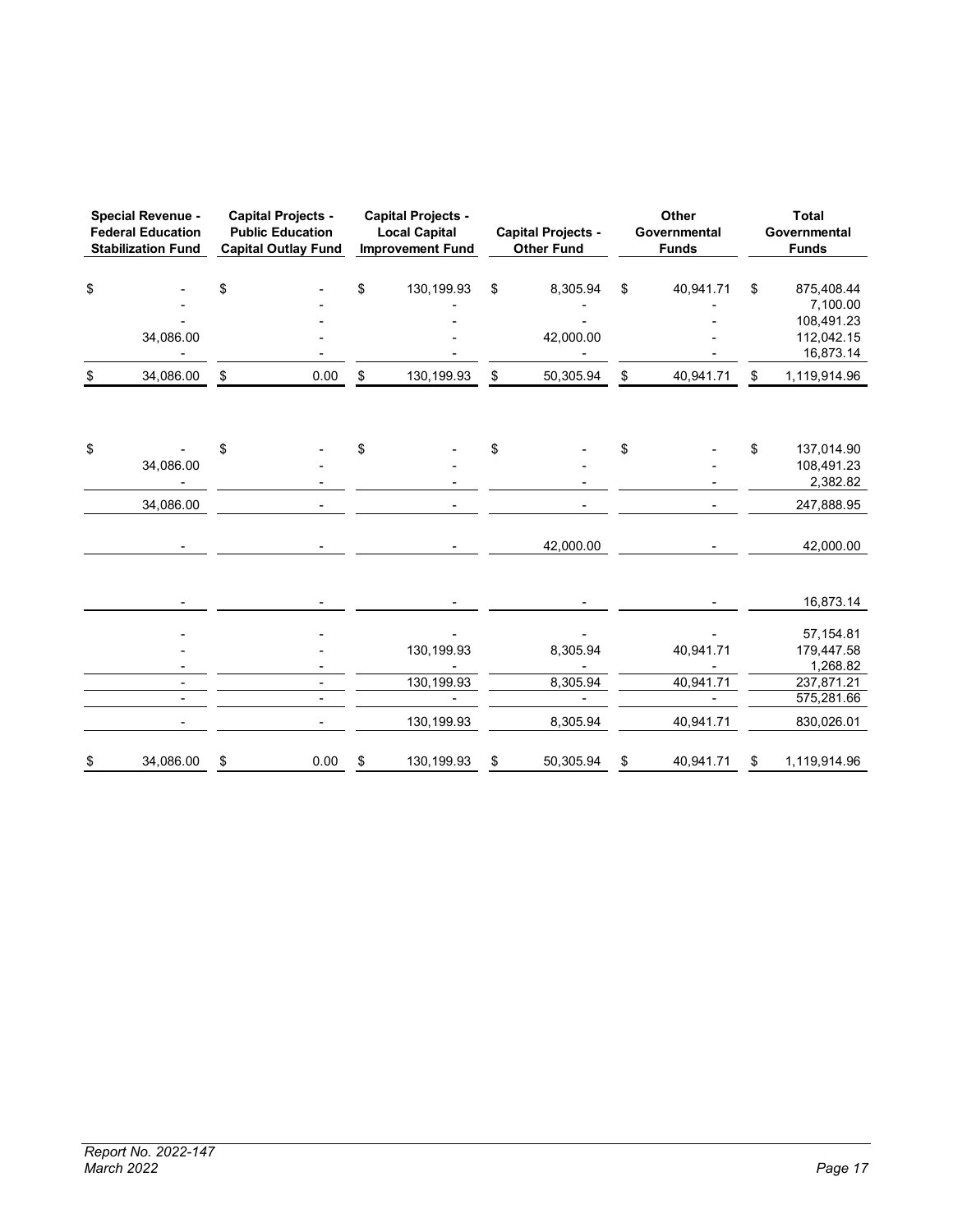### **Liberty County District School Board Reconciliation of the Governmental Funds Balance Sheet to the Statement of Net Position June 30, 2021**

<span id="page-23-0"></span>

| Total Fund Balances - Governmental Funds                                                                                                                                                                                                                                | \$<br>830,026.01                                                                             |                 |
|-------------------------------------------------------------------------------------------------------------------------------------------------------------------------------------------------------------------------------------------------------------------------|----------------------------------------------------------------------------------------------|-----------------|
| Amounts reported for governmental activities in the statement of net position are different because:                                                                                                                                                                    |                                                                                              |                 |
| Capital assets, net of accumulated depreciation, used in governmental activities are not financial<br>resources and, therefore, are not reported as assets in the governmental funds.                                                                                   |                                                                                              | 45,539,318.41   |
| Certain funding is not available to pay for current period expenditures and, therefore, is reported<br>as unavailable revenue on the governmental fund statements. However, under full accrual, this<br>amount increases net position in the statement of net position. | 42,000.00                                                                                    |                 |
| The deferred outflows of resources and deferred inflows of resources related to pensions and<br>other postemployment benefits (OPEB) are applicable to future periods and, therefore, are not<br>reported in the governmental funds.                                    |                                                                                              |                 |
| Deferred Outflows Related to Pensions<br>Deferred Outflows Related to OPEB<br>Deferred Inflows Related to Pensions<br>Deferred Inflows Related to OPEB                                                                                                                  | \$<br>3,710,139.00<br>378,204.00<br>(645, 847.00)<br>(1,591,509.00)                          | 1,850,987.00    |
| Long-term liabilities are not due and payable in the fiscal year and, therefore, are not reported as<br>liabilities in the governmental funds. Long-term liabilities at year end consist of:                                                                            |                                                                                              |                 |
| Installment-Purchase Payable<br>Special PECO Advance Payable<br><b>Compensated Absences Payable</b><br><b>Total OPEB Liability</b><br>Net Pension Liability                                                                                                             | \$<br>(55, 942, 15)<br>(194, 546.85)<br>(764, 852.06)<br>(1,421,007.00)<br>(11, 259, 784.00) | (13,696,132.06) |
| <b>Net Position - Governmental Activities</b>                                                                                                                                                                                                                           |                                                                                              | 34,566,199.36   |
|                                                                                                                                                                                                                                                                         |                                                                                              |                 |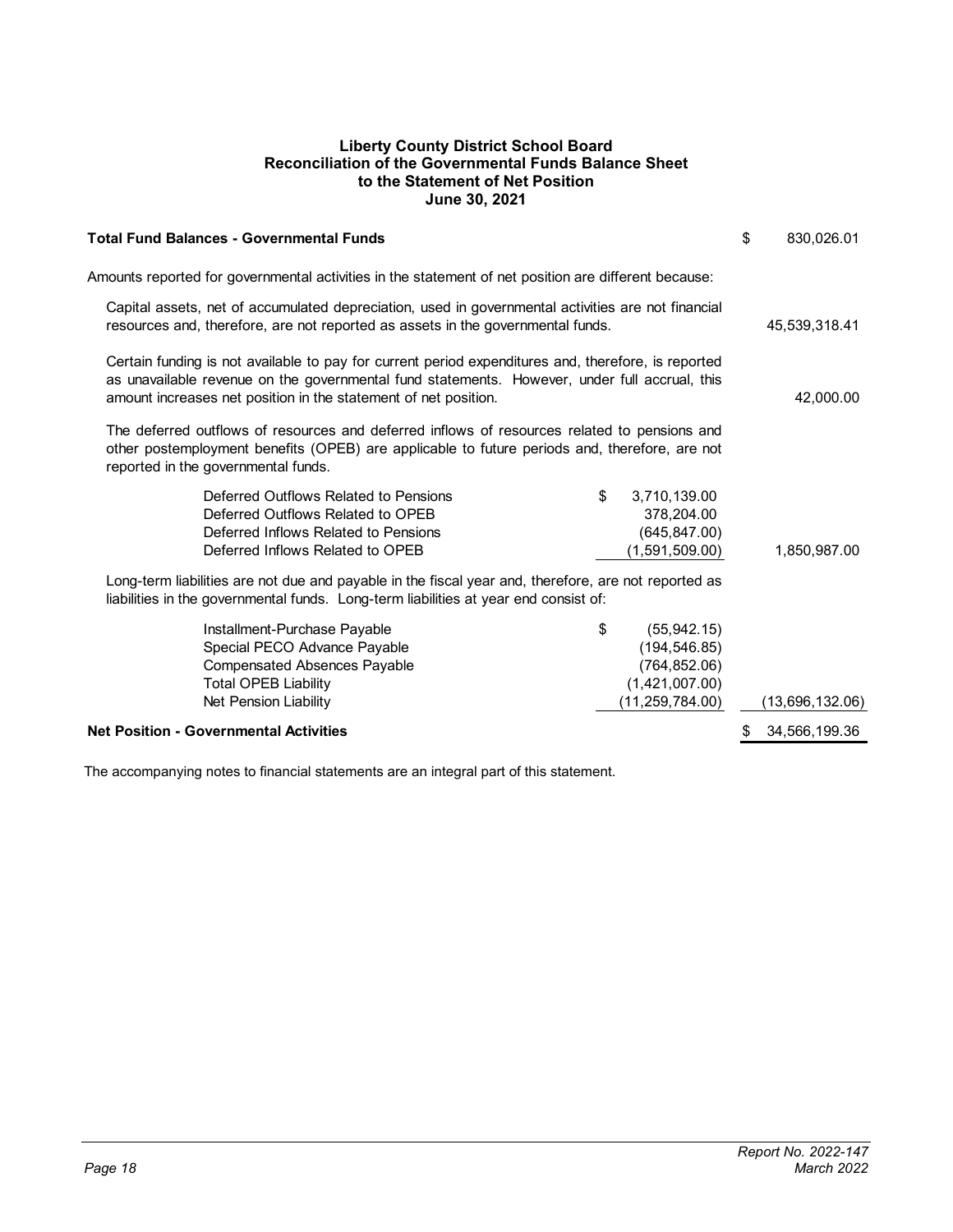THIS PAGE INTENTIONALLY LEFT BLANK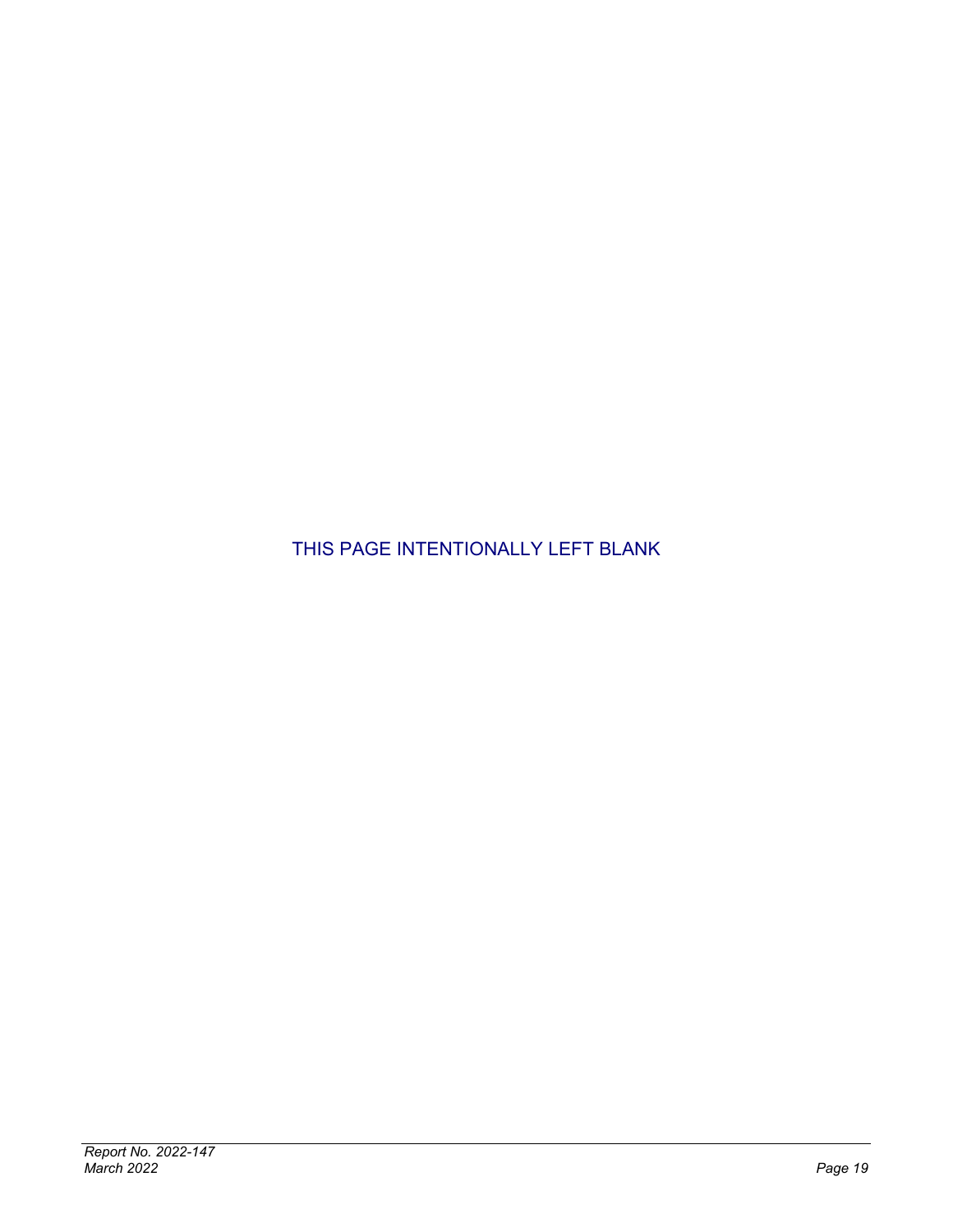### **Liberty County District School Board Statement of Revenues, Expenditures, and Changes in Fund Balances – Governmental Funds For the Fiscal Year Ended June 30, 2021**

<span id="page-25-0"></span>

|                                                     | General<br><b>Fund</b> |                          | <b>Special Revenue -</b><br><b>Food Service Fund</b> |              | <b>Special Revenue -</b><br><b>Other Fund</b> |              |
|-----------------------------------------------------|------------------------|--------------------------|------------------------------------------------------|--------------|-----------------------------------------------|--------------|
| <b>Revenues</b>                                     |                        |                          |                                                      |              |                                               |              |
| Intergovernmental:                                  |                        |                          |                                                      |              |                                               |              |
| <b>Federal Direct</b>                               | \$                     | 32,798.91                | \$                                                   |              | \$                                            |              |
| Federal Through State and Local                     |                        | 747,235.00               |                                                      | 567,533.08   |                                               | 1,297,194.92 |
| State                                               |                        | 10,105,460.58            |                                                      | 9,294.00     |                                               |              |
| Local:                                              |                        |                          |                                                      |              |                                               |              |
| <b>Property Taxes</b>                               |                        | 1,269,986.24             |                                                      |              |                                               |              |
| Local Sales Taxes                                   |                        |                          |                                                      |              |                                               |              |
| <b>Charges for Services - Food Service</b>          |                        |                          |                                                      | 20,633.12    |                                               |              |
| Miscellaneous                                       |                        | 267,425.93               |                                                      | 7,128.85     |                                               |              |
| <b>Total Local Revenues</b>                         |                        | 1,537,412.17             |                                                      | 27,761.97    |                                               |              |
| <b>Total Revenues</b>                               |                        | 12,422,906.66            |                                                      | 604,589.05   |                                               | 1,297,194.92 |
| <b>Expenditures</b>                                 |                        |                          |                                                      |              |                                               |              |
| Current - Education:                                |                        |                          |                                                      |              |                                               |              |
| Instruction                                         |                        | 7,215,420.27             |                                                      |              |                                               | 861,123.93   |
| <b>Student Support Services</b>                     |                        | 277,701.50               |                                                      |              |                                               | 34,080.48    |
| <b>Instructional Media Services</b>                 |                        | 132, 181.47              |                                                      |              |                                               |              |
| Instruction and Curriculum Development Services     |                        | 407,529.62               |                                                      |              |                                               | 159,901.94   |
| <b>Instructional Staff Training Services</b>        |                        | 16,872.33                |                                                      |              |                                               | 70,059.19    |
| Instruction-Related Technology                      |                        | 385,545.47               |                                                      |              |                                               | 50,742.30    |
| Board                                               |                        | 424,586.51               |                                                      |              |                                               |              |
| <b>General Administration</b>                       |                        | 453,674.47               |                                                      |              |                                               | 78,012.99    |
| School Administration                               |                        | 703,001.51               |                                                      |              |                                               |              |
| Facilities Acquisition and Construction             |                        | 108,426.65               |                                                      |              |                                               |              |
| <b>Fiscal Services</b>                              |                        | 332,841.29               |                                                      |              |                                               |              |
| <b>Food Services</b>                                |                        |                          |                                                      | 674,268.26   |                                               |              |
| <b>Central Services</b>                             |                        | 71,038.62                |                                                      |              |                                               | 26,633.53    |
| <b>Student Transportation Services</b>              |                        | 606,707.04               |                                                      |              |                                               |              |
| Operation of Plant<br>Maintenance of Plant          |                        | 1,383,045.12             |                                                      |              |                                               |              |
| <b>Administrative Technology Services</b>           |                        | 418,710.12<br>219,011.43 |                                                      |              |                                               |              |
| <b>Community Services</b>                           |                        | 70,925.60                |                                                      |              |                                               |              |
| Fixed Capital Outlay:                               |                        |                          |                                                      |              |                                               |              |
| Facilities Acquisition and Construction             |                        |                          |                                                      |              |                                               |              |
| Other Capital Outlay                                |                        | 28,249.92                |                                                      | 6,500.00     |                                               | 16,640.56    |
| Debt Service:                                       |                        |                          |                                                      |              |                                               |              |
| Principal                                           |                        |                          |                                                      |              |                                               |              |
| Interest and Fiscal Charges                         |                        |                          |                                                      |              |                                               |              |
| <b>Total Expenditures</b>                           |                        | 13,255,468.94            |                                                      | 680,768.26   |                                               | 1,297,194.92 |
| Excess (Deficiency) of Revenues Over Expenditures   |                        | (832, 562.28)            |                                                      | (76, 179.21) |                                               |              |
| <b>Other Financing Sources (Uses)</b>               |                        |                          |                                                      |              |                                               |              |
| Transfers In                                        |                        | 219,151.47               |                                                      |              |                                               |              |
| Proceeds from Special Facility Construction Account |                        |                          |                                                      |              |                                               |              |
| Loss Recoveries                                     |                        | 67,578.00                |                                                      |              |                                               |              |
| <b>Transfers Out</b>                                |                        |                          |                                                      |              |                                               |              |
| <b>Total Other Financing Sources (Uses)</b>         |                        | 286,729.47               |                                                      |              |                                               |              |
| <b>Net Change in Fund Balances</b>                  |                        | (545, 832.81)            |                                                      | (76, 179.21) |                                               |              |
| Fund Balances, Beginning                            |                        | 1,178,269.28             |                                                      | 94,321.17    |                                               |              |
| <b>Fund Balances, Ending</b>                        | \$                     | 632,436.47               | \$                                                   | 18,141.96    | \$                                            | 0.00         |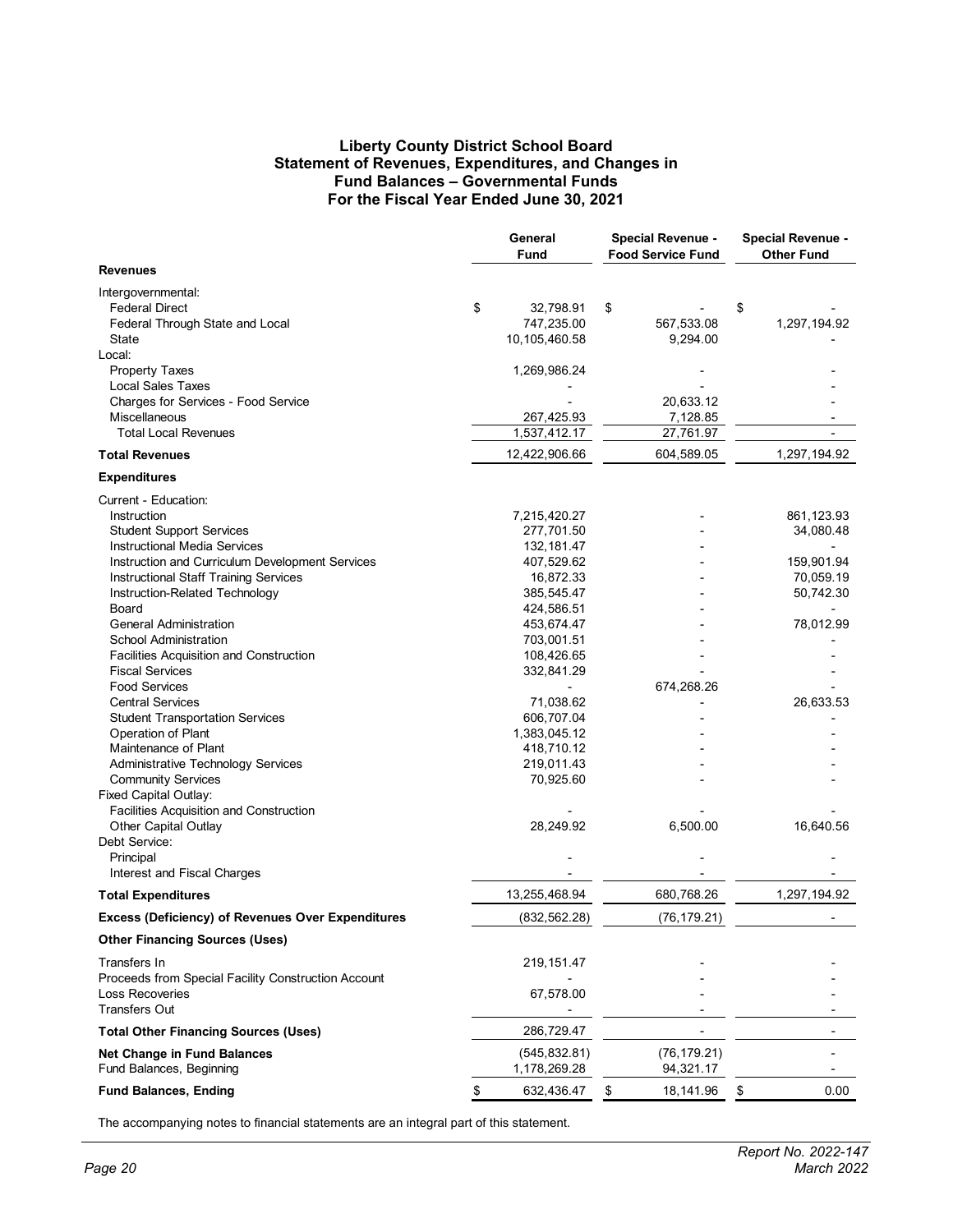| Special Revenue -<br><b>Federal Education</b><br><b>Stabilization Fund</b> | <b>Capital Projects -</b><br><b>Public Education</b><br><b>Capital Outlay Fund</b> | <b>Capital Projects -</b><br><b>Local Capital</b><br><b>Improvement Fund</b> | <b>Capital Projects -</b><br><b>Other Fund</b> | Other<br>Governmental<br><b>Funds</b> | <b>Total</b><br>Governmental<br><b>Funds</b> |
|----------------------------------------------------------------------------|------------------------------------------------------------------------------------|------------------------------------------------------------------------------|------------------------------------------------|---------------------------------------|----------------------------------------------|
|                                                                            |                                                                                    |                                                                              |                                                |                                       |                                              |
| \$                                                                         | \$                                                                                 | \$                                                                           | \$                                             | \$                                    | \$<br>32,798.91                              |
| 950,641.14                                                                 |                                                                                    |                                                                              |                                                |                                       | 3,562,604.14                                 |
|                                                                            |                                                                                    |                                                                              |                                                | 39,801.69                             | 10, 154, 556. 27                             |
|                                                                            |                                                                                    | 410,653.05                                                                   |                                                |                                       | 1,680,639.29                                 |
|                                                                            |                                                                                    |                                                                              | 149,160.88                                     |                                       | 149,160.88                                   |
|                                                                            |                                                                                    |                                                                              |                                                |                                       | 20,633.12                                    |
|                                                                            | 1,536.27                                                                           | 201.60                                                                       | 274.18                                         | 12.61                                 | 276,579.44                                   |
|                                                                            | 1,536.27                                                                           | 410,854.65                                                                   | 149,435.06                                     | 12.61                                 | 2,127,012.73                                 |
| 950,641.14                                                                 | 1,536.27                                                                           | 410,854.65                                                                   | 149,435.06                                     | 39,814.30                             | 15,876,972.05                                |
|                                                                            |                                                                                    |                                                                              |                                                |                                       |                                              |
| 878,787.55                                                                 |                                                                                    |                                                                              |                                                |                                       | 8,955,331.75                                 |
| 2,475.63                                                                   |                                                                                    |                                                                              |                                                |                                       | 314,257.61<br>132,181.47                     |
| 6,885.14                                                                   |                                                                                    |                                                                              |                                                |                                       | 574,316.70                                   |
| 1,237.95                                                                   |                                                                                    |                                                                              |                                                |                                       | 88,169.47                                    |
| 22,866.12                                                                  |                                                                                    |                                                                              |                                                |                                       | 459, 153.89                                  |
|                                                                            |                                                                                    |                                                                              |                                                |                                       | 424,586.51                                   |
| 1,046.19                                                                   |                                                                                    |                                                                              |                                                |                                       | 532,733.65                                   |
|                                                                            |                                                                                    |                                                                              |                                                |                                       | 703,001.51                                   |
|                                                                            | 483, 121.55                                                                        | 115,226.19                                                                   | 10,200.00                                      |                                       | 716,974.39                                   |
|                                                                            |                                                                                    |                                                                              |                                                |                                       | 332,841.29<br>674,268.26                     |
|                                                                            |                                                                                    |                                                                              |                                                |                                       | 97,672.15                                    |
| 934.88                                                                     |                                                                                    |                                                                              |                                                |                                       | 607,641.92                                   |
|                                                                            |                                                                                    |                                                                              |                                                |                                       | 1,383,045.12                                 |
|                                                                            |                                                                                    |                                                                              |                                                |                                       | 418,710.12                                   |
| 1,146.81                                                                   |                                                                                    |                                                                              |                                                |                                       | 220, 158.24                                  |
|                                                                            |                                                                                    |                                                                              |                                                |                                       | 70,925.60                                    |
|                                                                            | 2,501,250.90                                                                       | 26,609.37                                                                    |                                                |                                       | 2,527,860.27                                 |
| 35,260.87                                                                  | 166,411.19                                                                         |                                                                              |                                                |                                       | 253,062.54                                   |
|                                                                            |                                                                                    | 105,184.95                                                                   | 417,035.24                                     | 41,862.26                             | 564,082.45                                   |
|                                                                            |                                                                                    | 4,024.83                                                                     |                                                | 43.96                                 | 4,068.79                                     |
| 950,641.14                                                                 | 3, 150, 783.64                                                                     | 251,045.34                                                                   | 427,235.24                                     | 41,906.22                             | 20,055,043.70                                |
|                                                                            | (3, 149, 247.37)                                                                   | 159,809.31                                                                   | (277, 800.18)                                  | (2,091.92)                            | (4, 178, 071.65)                             |
|                                                                            |                                                                                    |                                                                              |                                                |                                       |                                              |
|                                                                            |                                                                                    |                                                                              |                                                |                                       | 219, 151.47                                  |
|                                                                            | 44,635.57                                                                          |                                                                              |                                                |                                       | 44,635.57                                    |
|                                                                            |                                                                                    |                                                                              |                                                |                                       | 67,578.00                                    |
|                                                                            | (19, 136.47)                                                                       | (200, 000.00)                                                                | (15.00)                                        |                                       | (219, 151.47)                                |
|                                                                            | 25,499.10                                                                          | (200,000.00)                                                                 | (15.00)                                        |                                       | 112,213.57                                   |
|                                                                            | (3, 123, 748.27)                                                                   | (40, 190.69)                                                                 | (277, 815.18)                                  | (2,091.92)                            | (4,065,858.08)                               |
|                                                                            | 3, 123, 748. 27                                                                    | 170,390.62                                                                   | 286,121.12                                     | 43,033.63                             | 4,895,884.09                                 |
| \$<br>0.00                                                                 | \$<br>0.00                                                                         | \$<br>130,199.93                                                             | \$<br>8,305.94                                 | \$<br>40,941.71                       | \$<br>830,026.01                             |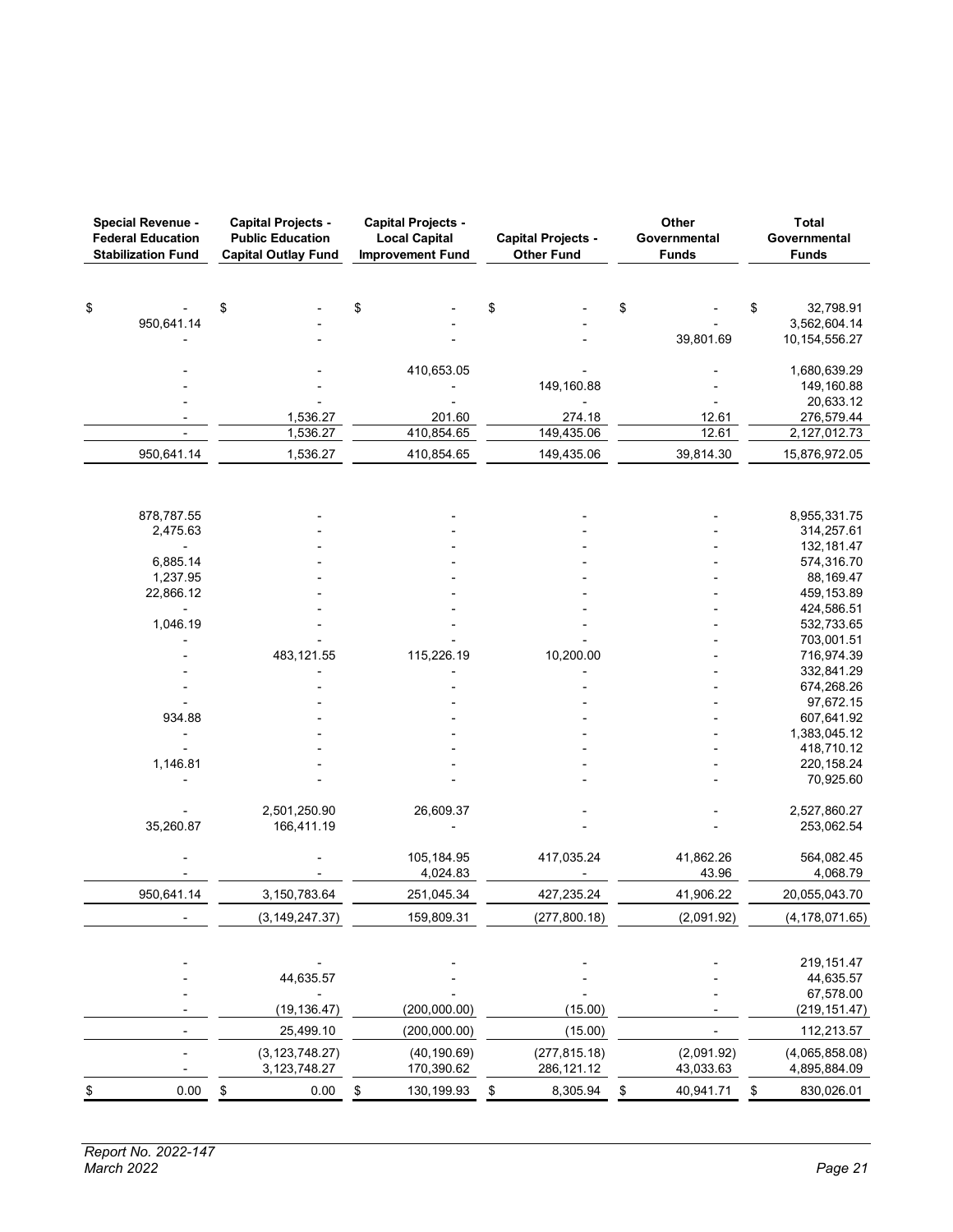### <span id="page-27-0"></span>**Liberty County District School Board Reconciliation of the Governmental Funds Statement of Revenues, Expenditures, and Changes in Fund Balances to the Statement of Activities For the Fiscal Year Ended June 30, 2021**

| Net Change in Fund Balances - Governmental Funds                                                                                                                                                                                                                                                                                                                             |                                            | \$<br>(4,065,858.08) |
|------------------------------------------------------------------------------------------------------------------------------------------------------------------------------------------------------------------------------------------------------------------------------------------------------------------------------------------------------------------------------|--------------------------------------------|----------------------|
| Amounts reported for governmental activities in the statement of activities are different because:                                                                                                                                                                                                                                                                           |                                            |                      |
| Capital outlays are reported in the governmental funds as expenditures. However, in the statement of<br>activities, the cost of those assets is allocated over their estimated useful lives as depreciation expense.<br>This is the amount of capital outlays in excess of depreciation expense in the current fiscal year.                                                  |                                            | 1,869,159.92         |
| The loss on the disposal of capital assets during the current fiscal year is reported in the statement of<br>activities. In the governmental funds, the cost of these assets was recognized as an expenditure in the<br>fiscal year purchased. Thus, the change in net position differs from the change in fund balance by the<br>undepreciated cost of the disposed assets. |                                            | (249, 163.38)        |
| Certain funds due from other agencies were not available and, therefore, not recognized as revenue in<br>the governmental fund statements. However, these funds were recognized as revenue under the full<br>accrual basis of accounting in the statement of activities.                                                                                                     |                                            | 42,000.00            |
| Repayment of long-term debt is an expenditure in the governmental funds, but the repayment reduces<br>long-term liabilities in the statement of net position. This is the amount of repayments in the current<br>fiscal year.                                                                                                                                                |                                            | 564,082.45           |
| Special facility construction advances provide current financial resources to the governmental funds, but<br>increase long-term liabilities in the statement of net position. This is the amount of the increase in the<br>estimated Special PECO Advance Payable in the current year.                                                                                       |                                            | (44, 635.57)         |
| In the statement of activities, the cost of compensated absences is measured by the amounts earned<br>during the year, while in the governmental funds, expenditures are recognized based on the amounts<br>actually paid for compensated absences. This is the net amount of compensated absences earned in<br>excess of the amount paid in the current fiscal year.        |                                            | (82, 505.29)         |
| Governmental funds report District OPEB contributions as expenditures. However, in the statement of<br>activities, the cost of OPEB benefits earned net of employee contributions, as determined through an<br>actuarial valuation, is reported as an OPEB expense.                                                                                                          |                                            |                      |
| Increase in Total OPEB Liability<br>\$<br>Increase in Deferred Outflows of Resources - OPEB<br>Decrease in Deferred Inflows of Resources - OPEB                                                                                                                                                                                                                              | (397, 981.00)<br>307,990.00<br>184,623.00  | 94,632.00            |
| Governmental funds report District pension contributions as expenditures. However, in the statement of<br>activities, the cost of pension benefits earned net of employee contributions is reported as a pension<br>expense.                                                                                                                                                 |                                            |                      |
| <b>FRS Pension Contribution</b><br>\$<br><b>HIS Pension Contribution</b><br><b>FRS Pension Expense</b>                                                                                                                                                                                                                                                                       | 810,281.00<br>143,358.00<br>(1,639,200.00) |                      |
| <b>HIS Pension Expense</b>                                                                                                                                                                                                                                                                                                                                                   | (210, 011.00)                              | (895, 572.00)        |
| <b>Change in Net Position - Governmental Activities</b>                                                                                                                                                                                                                                                                                                                      |                                            | \$<br>(2,767,859.95) |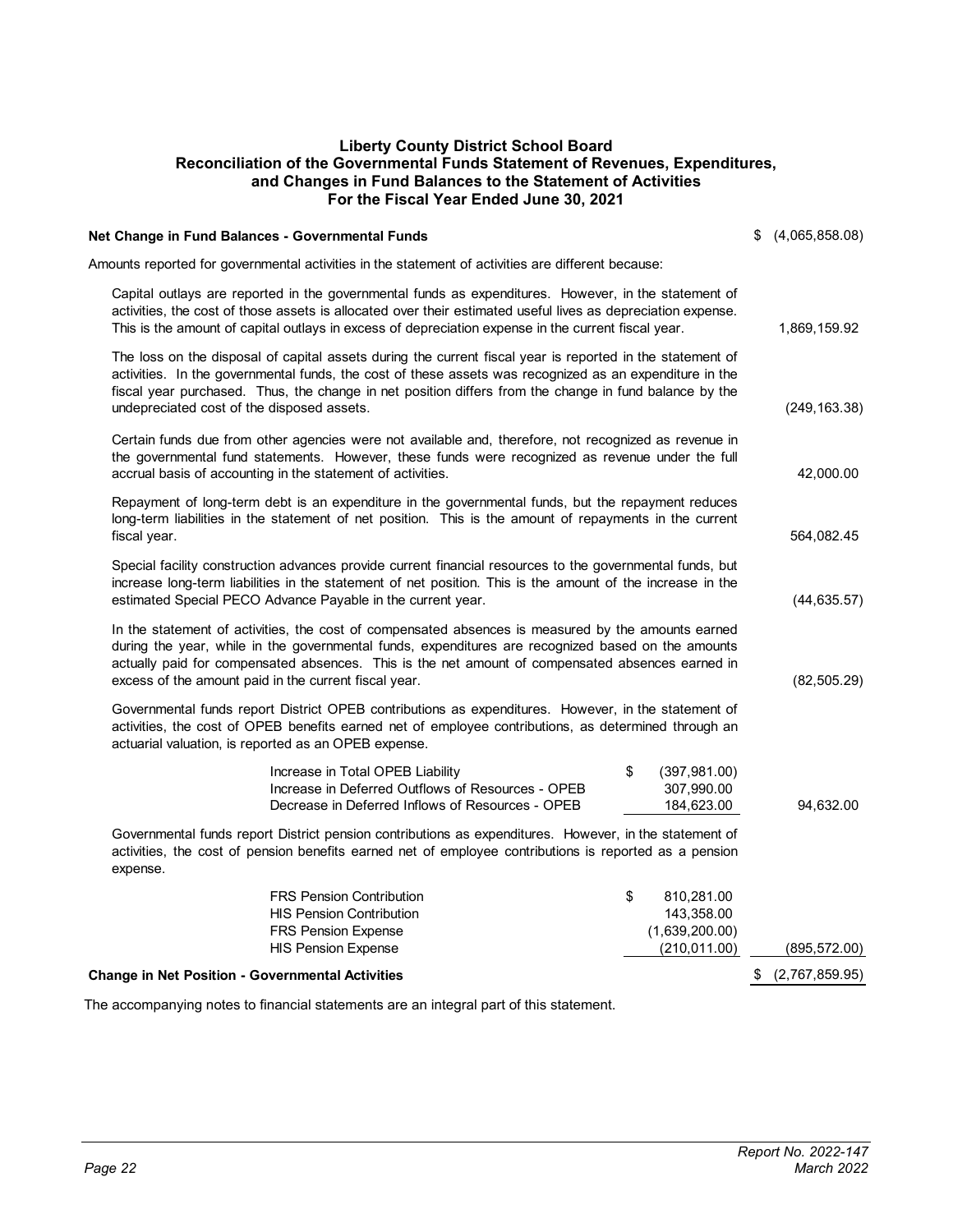### <span id="page-28-0"></span>**Liberty County District School Board Statement of Fiduciary Net Position – Fiduciary Funds June 30, 2021**

|                                      | <b>Custodial</b><br><b>Funds</b> |         |  |  |
|--------------------------------------|----------------------------------|---------|--|--|
| <b>ASSETS</b>                        |                                  |         |  |  |
| Cash and Cash Equivalents            | \$                               | 148,196 |  |  |
| <b>NET POSITION</b>                  |                                  |         |  |  |
| <b>Restricted for Student Groups</b> | S                                | 148,196 |  |  |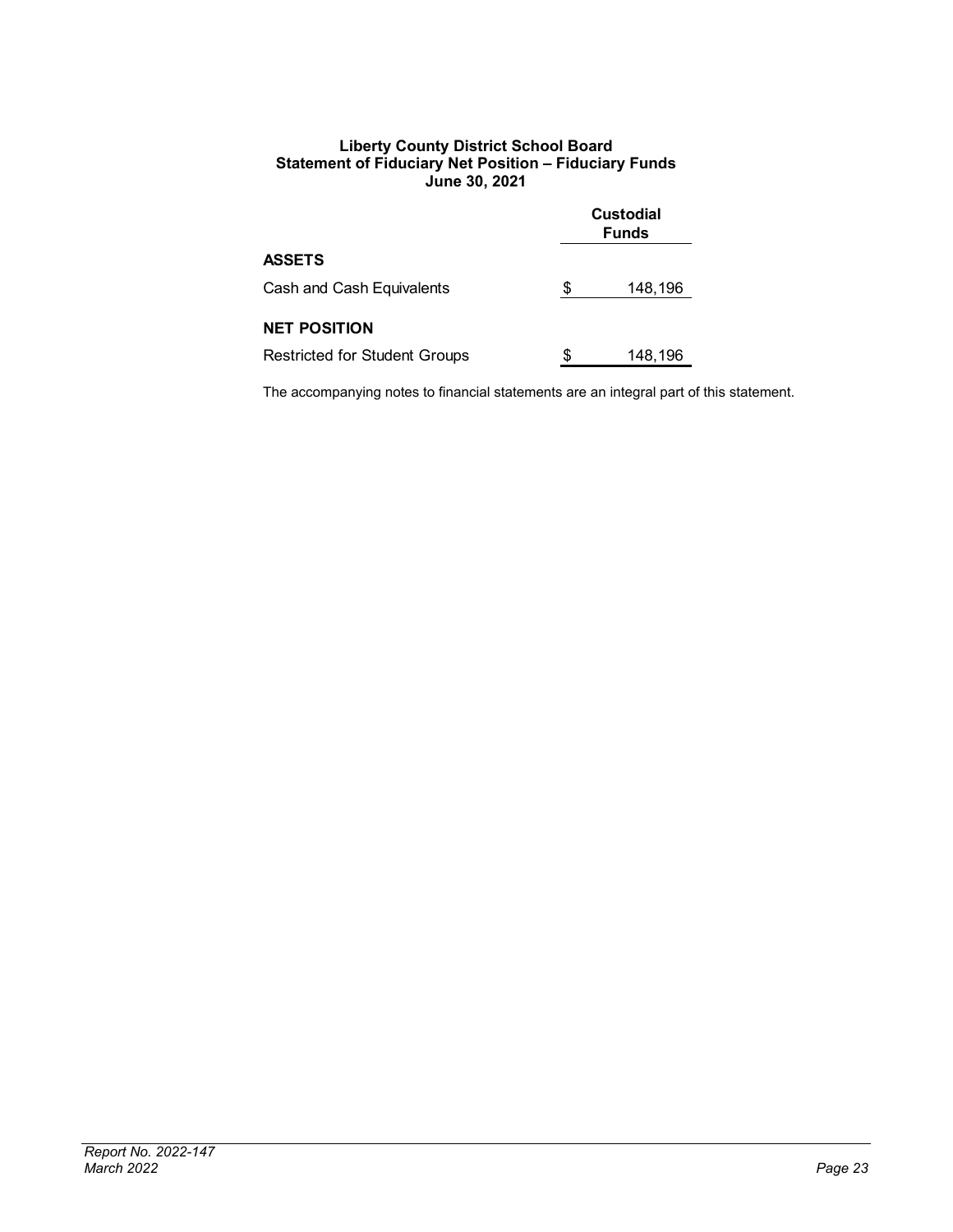### <span id="page-29-0"></span>**Liberty County District School Board Statement of Changes in Fiduciary Net Position – Fiduciary Funds For the Fiscal Year Ended June 30, 2021**

|                                                                                                                                            | <b>Custodial</b><br><b>Funds</b> |                               |  |  |
|--------------------------------------------------------------------------------------------------------------------------------------------|----------------------------------|-------------------------------|--|--|
| <b>ADDITIONS</b>                                                                                                                           |                                  |                               |  |  |
| <b>Student Group Collections</b>                                                                                                           | \$                               | 268,186                       |  |  |
| <b>DEDUCTIONS</b>                                                                                                                          |                                  |                               |  |  |
| <b>Student Group Disbursements</b>                                                                                                         |                                  | 271,956                       |  |  |
| <b>Change in Net Position</b><br>Net Position - Beginning<br>Adjustment to Beginning Net Position<br>Net Position - Beginning, as Restated |                                  | (3,770)<br>151,966<br>151,966 |  |  |
| <b>Net Position - Ending</b>                                                                                                               | \$                               | 148,196                       |  |  |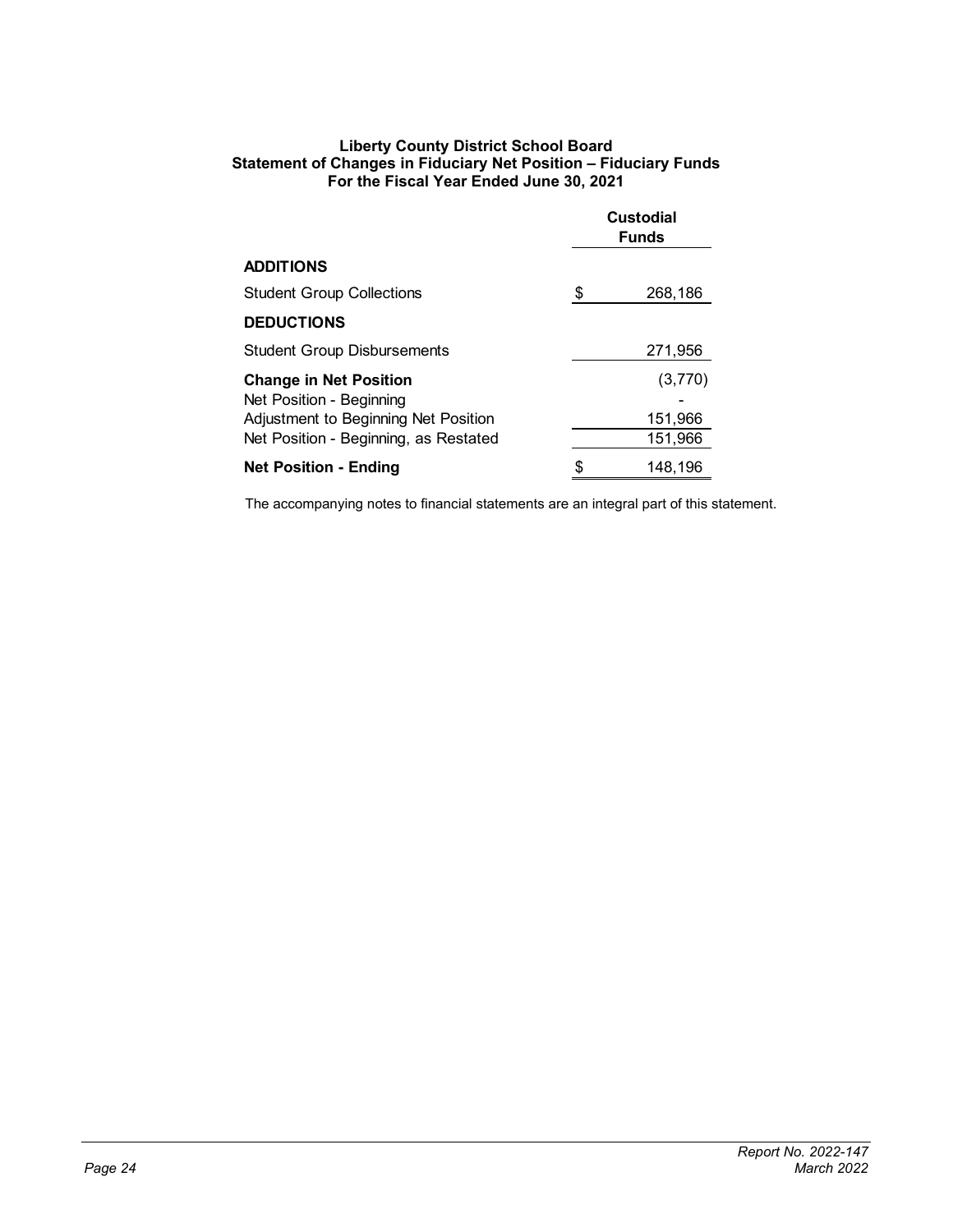## <span id="page-30-0"></span> **SUMMARY OF SIGNIFICANT ACCOUNTING POLICIES**

## **A. Description of Government-Wide Financial Statements**

The government-wide financial statements (i.e., the statement of net position and the statement of activities) report information on all of the nonfiduciary activities of the Liberty County School District (District) All fiduciary activities are reported only in the fund financial statements. Governmental activities are normally supported by taxes, intergovernmental revenues, and other nonexchange transactions.

The statement of activities presents a comparison between direct expenses and program revenues for each function or program of the District's governmental activities. Direct expenses are those that are specifically associated with a service, program, or department and are thereby clearly identifiable to a particular function. Depreciation expense associated with the District's transportation department is allocated to the student transportation services function, while remaining depreciation expense is not readily associated with a particular function and is reported as unallocated.

## **B. Reporting Entity**

The Liberty County District School Board (Board) has direct responsibility for operation, control, and supervision of District schools and is considered a primary government for financial reporting. The District is considered part of the Florida system of public education, operates under the general direction of the Florida Department of Education (FDOE), and is governed by State law and State Board of Education (SBE) rules. The governing body of the District is the Board, which is composed of five elected members. The elected Superintendent of Schools is the executive officer of the Board. Geographic boundaries of the District correspond with those of Liberty County.

Criteria for determining if other entities are potential component units that should be reported within the District's basic financial statements are identified and described in the Governmental Accounting Standards Board's (GASB) *Codification of Governmental Accounting and Financial Reporting Standards*, Sections 2100 and 2600. The application of these criteria provides for identification of any legally separate entities for which the Board is financially accountable and other organizations for which the nature and significance of their relationship with the Board are such that exclusion would cause the District's basic financial statements to be misleading. Based on these criteria, no component units are included within the District's reporting entity.

## **C. Basis of Presentation: Government-Wide Financial Statements**

While separate government-wide and fund financial statements are presented, they are interrelated. The governmental activities column incorporates data from governmental funds. Separate financial statements are provided for governmental funds and fiduciary funds, even though the latter are excluded from the government-wide financial statements.

The effects of interfund activity have been eliminated from the government-wide financial statements except for interfund services provided and used.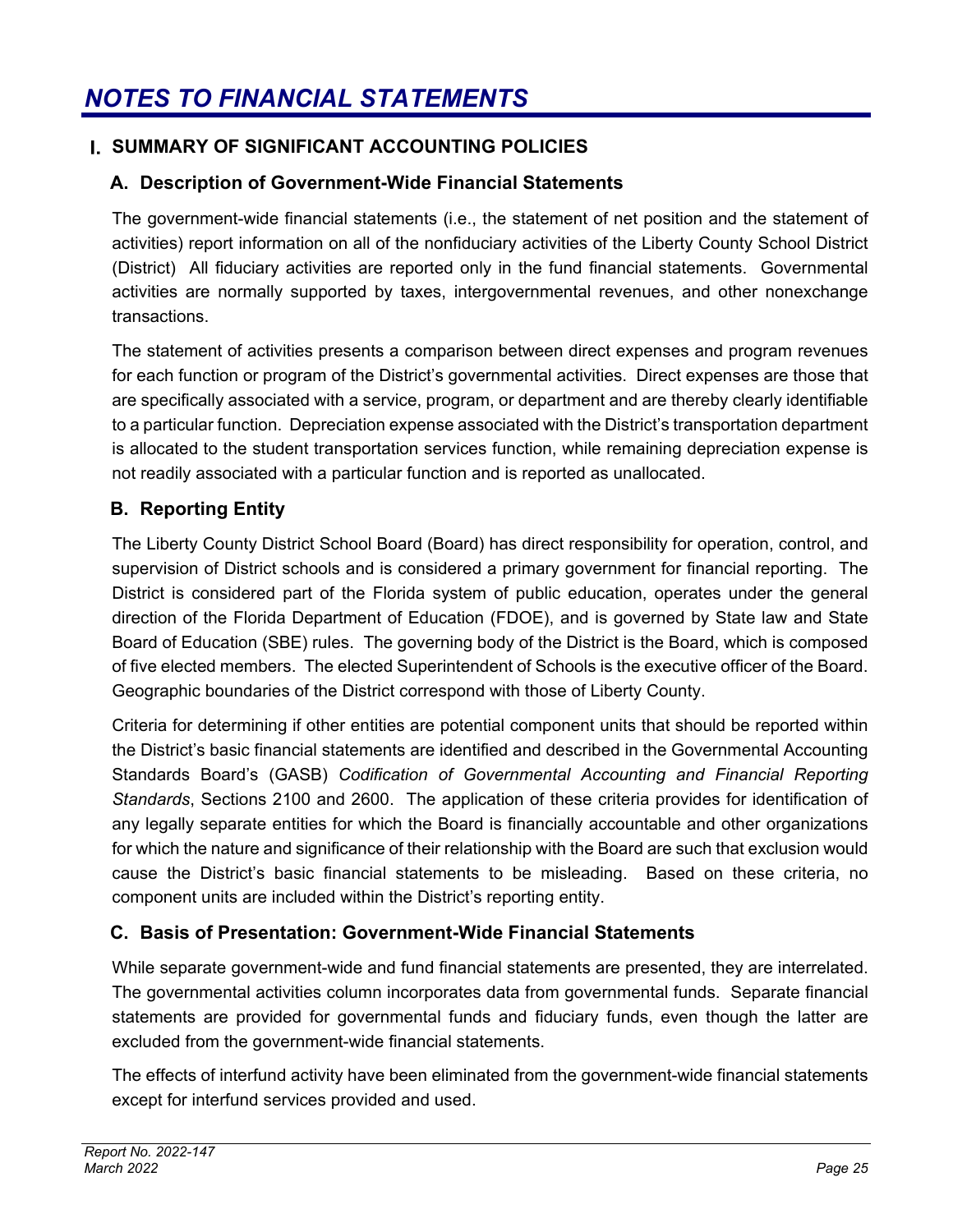## **D. Basis of Presentation: Fund Financial Statements**

The fund financial statements provide information about the District's funds, including the fiduciary funds. Separate statements for each fund category – governmental and fiduciary – are presented. The emphasis of fund financial statements is on major governmental funds, each displayed in a separate column. All remaining governmental funds are aggregated and reported as nonmajor funds.

The District reports the following major governmental funds:

- General Fund to account for all financial resources not required to be accounted for in another fund and for certain revenues from the State that are legally restricted to be expended for specific current operating purposes.
- Special Revenue Food Service Fund to account for food service programs.
- Special Revenue Other Fund to account for certain Federal grant program resources.
- Special Revenue Federal Education Stabilization Fund to account for Federal Coronavirus Aid, Relief, and Economic Security (CARES) Act funding provided through the State as emergency relief to address the impact of COVID-19 on elementary and secondary schools.
- Capital Projects Public Education Capital Outlay Fund to account for the financial resources generated by the State Public Education Capital Outlay (PECO) and Debt Service Trust Fund to be used for the new construction of Liberty County High School.
- Capital Projects Local Capital Improvement Fund to account for the financial resources generated by the local tax millage to be used for facility acquisition and construction.
- Capital Projects Other Fund to account for the financial resources generated by the local sales tax levy to be used for educational capital outlay needs, including new construction and renovation and remodeling projects.

Additionally, the District reports the following fiduciary fund type:

 Custodial Funds – to account for resources of the school internal funds, which are used to administer moneys collected at several schools in connection with school, student athletic, class, and club activities.

During the course of operations, the District has activity between funds for various purposes. Any residual balances outstanding at fiscal year end are reported as due from/to other funds. While these balances are reported in fund financial statements, certain eliminations are made in the preparation of the government-wide financial statements. Further, certain activity occurs during the year involving transfers of resources between funds. In fund financial statements, these amounts are reported at gross amounts as transfers in and out. While reported in fund financial statements, certain eliminations are made in the preparation of the government-wide financial statements.

## **E. Measurement Focus and Basis of Accounting**

The accounting and financial reporting treatment is determined by the applicable measurement focus and basis of accounting. Measurement focus indicates the type of resources being measured such as current financial resources or economic resources. The basis of accounting indicates the timing of transactions or events for recognition in the financial statements.

The government-wide financial statements are reported using the economic resources measurement focus and the accrual basis of accounting. Revenues are recognized when earned and expenses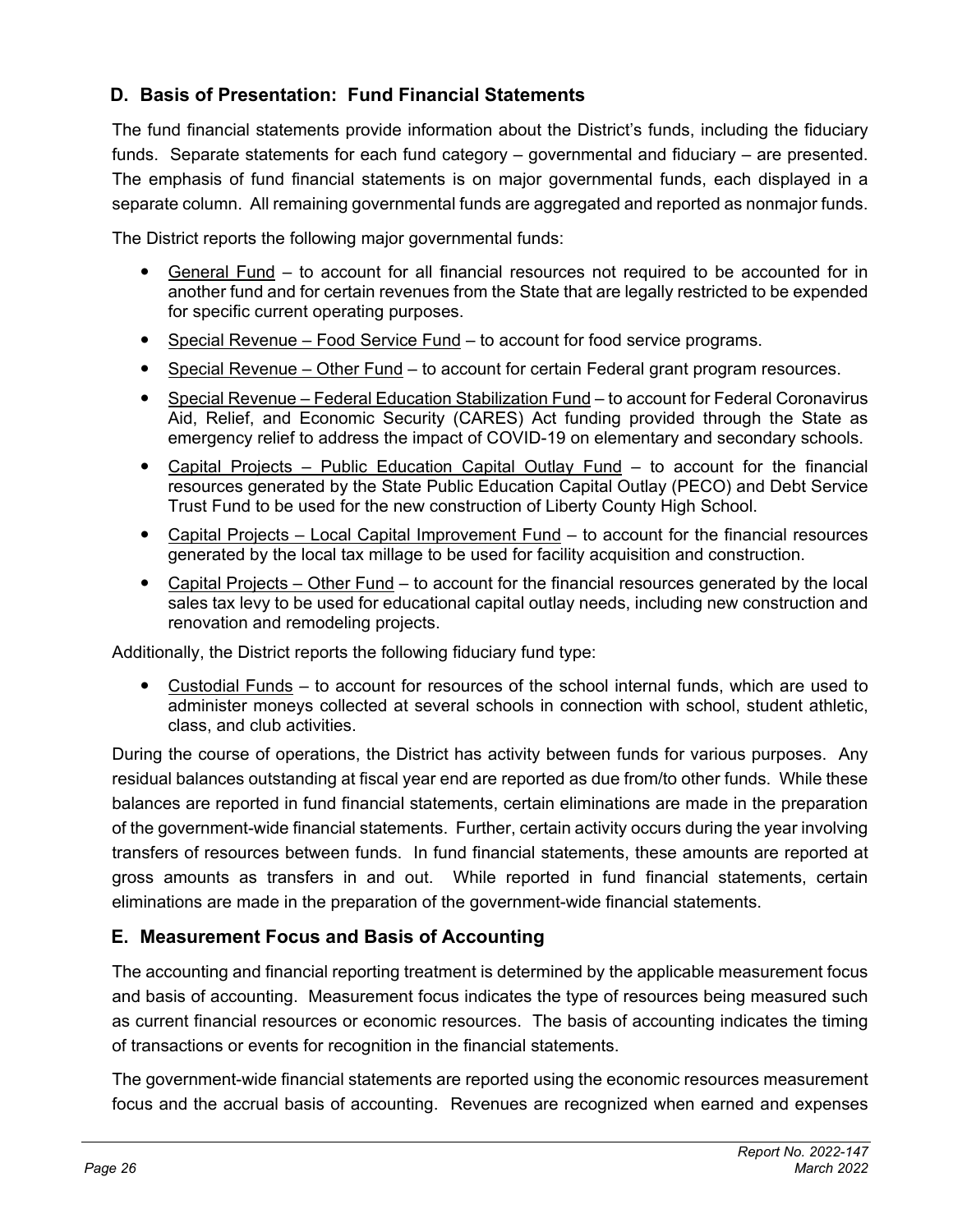are recognized when a liability is incurred, regardless of the timing of the related cash flows. Property taxes are recognized in the year for which they are levied. Revenues from grants, entitlements, and donations are recognized as soon as all eligibility requirements imposed by the provider have been met.

The governmental fund financial statements are reported using the current financial resources measurement focus and the modified accrual basis of accounting. Revenues, except for certain grant revenues, are recognized as soon as they are both measurable and available. Revenues are considered to be available when they are collectible within the current period or soon enough thereafter to pay liabilities of the current period. For this purpose, the District considers revenues to be available if they are collected within 30 days of the end of the current fiscal year. When grant terms provide that the expenditure of resources is the prime factor for determining eligibility for Federal, State, and other grant resources, revenue is recognized at the time the expenditure is made. Entitlements are recorded as revenues when all eligibility requirements are met, including any time requirements, and the amount is received during the period or within the availability period for this revenue source (within 60 days of year end). Property taxes and sales taxes associated with the current fiscal period are all considered to be susceptible to accrual and so have been recognized as revenues of the current fiscal period. Expenditures are generally recognized when the related fund liability is incurred, as under accrual accounting. However, debt service expenditures, claims and judgments, pension benefits, other postemployment benefits, and compensated absences, are only recorded when payment is due. General capital asset acquisitions are reported as expenditures in governmental funds. Issuance of long-term debt and acquisitions under capital leases are reported as other financing sources. Allocations of cost, such as depreciation, are not recognized in governmental funds.

The fiduciary funds are reported using the economic resources measurement focus and the accrual basis of accounting.

# **F. Assets, Liabilities, Deferred Outflows/Inflows of Resources, and Net Position/Fund Balance**

# **Cash and Cash Equivalents**

The District's cash and cash equivalents are considered to be cash on hand, demand deposits, and short-term liquid investments with original maturities of 3 months or less from the date of acquisition. Investments classified as cash equivalents include amounts placed with the State Board of Administration (SBA) in Florida PRIME.

Cash deposits are held by banks qualified as public depositories under Florida law. All deposits are insured by Federal depository insurance, up to specified limits, or collateralized with securities held in Florida's multiple financial institution collateral pool as required by Chapter 280, Florida Statutes.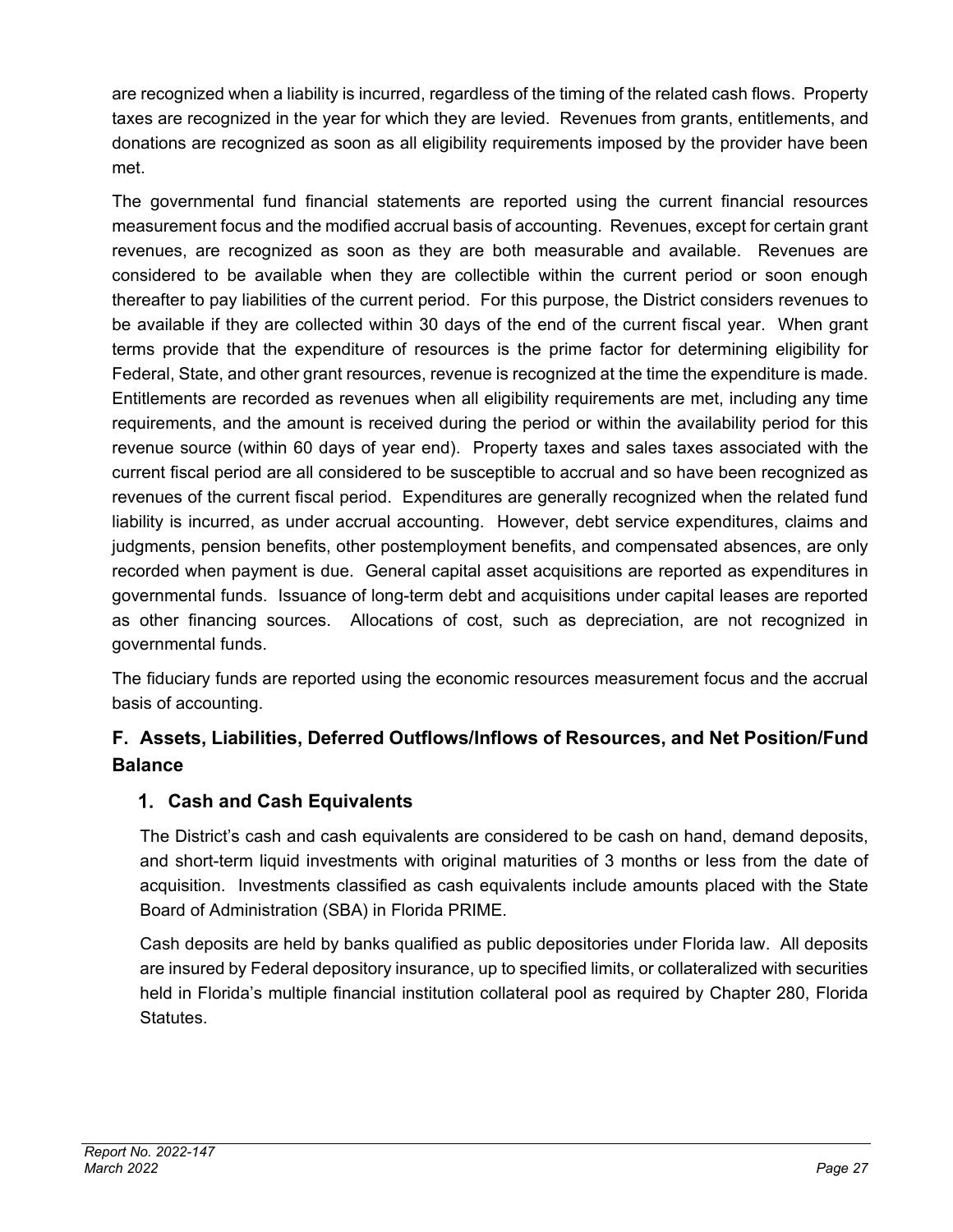## **Investments**

Investments consist of amounts placed with the SBA for participation in the Florida PRIME investment pool created by Section 218.405, Florida Statutes. The investment pool operates under investment guidelines established by Section 215.47, Florida Statutes.

The District's investment in Florida PRIME, which the SBA indicates is a Securities and Exchange Commission Rule 2a7-like external investment pool, are similar to money market funds in which shares are owned in the fund rather than the underlying investments. This investment is reported at fair value, which is amortized cost.

Types and amounts of investments held at fiscal year end are described in a subsequent note.

## **Inventories**

Inventories consist of expendable supplies held for consumption in the course of District operations. Inventories are stated at cost on the last invoice, which approximates the first-in, first-out basis, except that United States Department of Agriculture donated foods are stated at their fair value as determined at the time of donation to the District's food service program by the Florida Department of Agriculture and Consumer Services, Bureau of Food Distribution. The costs of inventories are recorded as expenditures during the year and are adjusted to reflect year-end physical inventories.

# **Capital Assets**

Expenditures for capital assets acquired or constructed for general District purposes are reported in the governmental fund that financed the acquisition or construction. The capital assets so acquired are reported at cost in the government-wide statement of net position but are not reported in the governmental fund financial statements. Capital assets are defined by the District as those costing more than \$1,000. Such assets are recorded at historical cost or estimated historical cost if purchased or constructed. Donated assets are recorded at acquisition value at the date of donation.

Capital assets are depreciated using the straight-line method over the following estimated useful lives:

| <b>Description</b>                   | <b>Estimated Useful Lives</b> |
|--------------------------------------|-------------------------------|
| Improvements Other Than Buildings    | 8 - 35 years                  |
| <b>Buildings and Fixed Equipment</b> | 15 - 50 years                 |
| Furniture, Fixtures, and Equipment   | 3 - 20 years                  |
| Motor Vehicles                       | 5 - 10 years                  |

Current year information relative to changes in capital assets is described in a subsequent note.

## **Pensions**

In the government-wide statement of net position, liabilities are recognized for the District's proportionate share of each pension plan's net pension liability. For purposes of measuring the net pension liability, deferred outflows of resources and deferred inflows of resources related to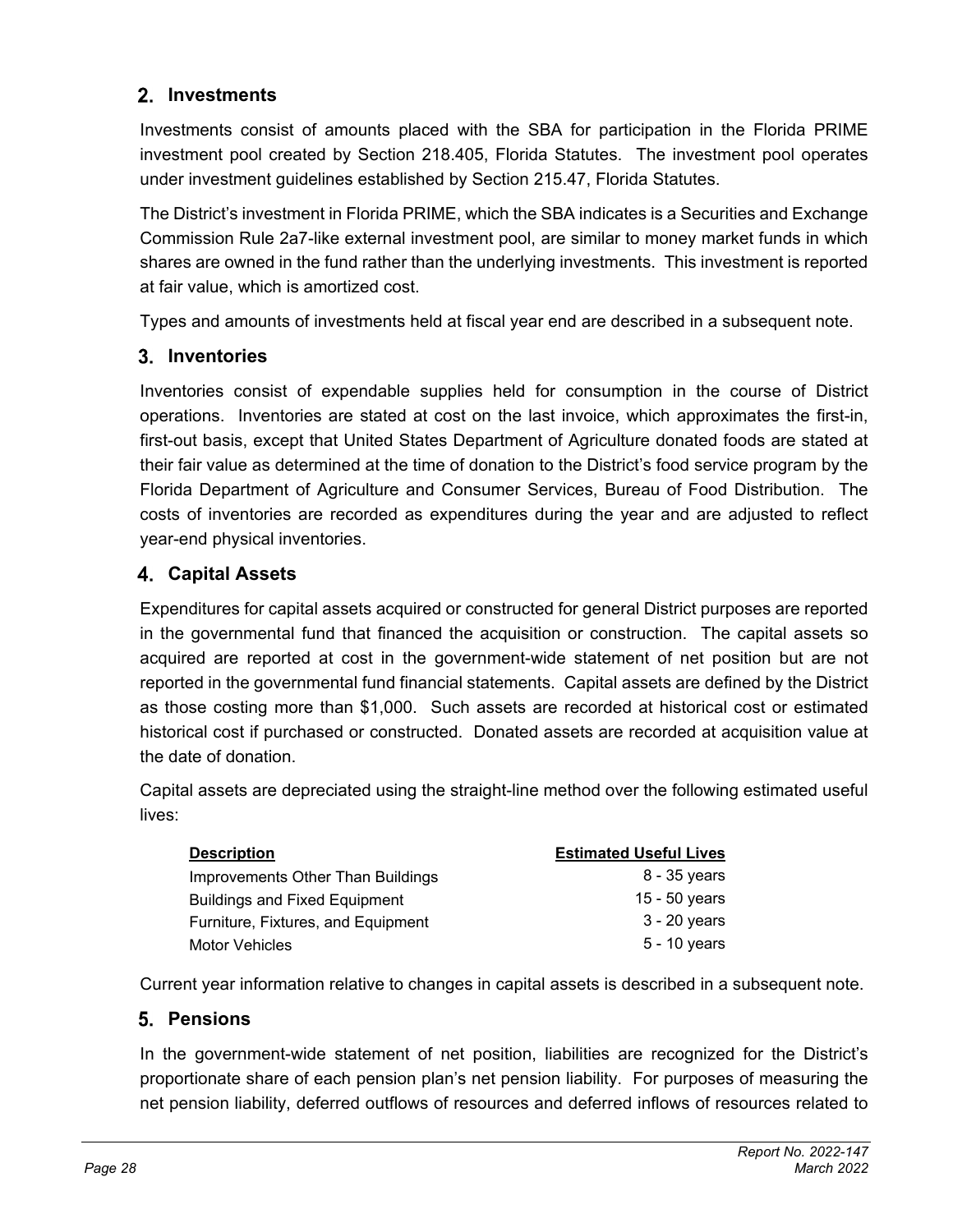pensions, and pension expense, information about the fiduciary net position of the Florida Retirement System (FRS) defined benefit plan and the Health Insurance Subsidy (HIS) defined benefit plan and additions to/deductions from the FRS and the HIS fiduciary net position have been determined on the same basis as they are reported by the FRS and the HIS plans. For this purpose, benefit payments (including refunds of employee contributions) are recognized when due and payable in accordance with benefit terms. Investments are reported at fair value.

The District's retirement plans and related amounts are described in a subsequent note.

# **Long-Term Liabilities**

Long-term obligations that will be financed from resources to be received in the future by governmental funds are reported as liabilities in the government-wide statement of net position.

In the governmental fund financial statements, bonds and other long-term obligations are not recognized as liabilities until due.

Changes in long-term liabilities for the current year are reported in a subsequent note.

# **Deferred Outflows/Inflows of Resources**

In addition to assets, the statement of net position reports a separate section for deferred outflows of resources. This separate financial statement element, *deferred outflows of resources*, represents a consumption of net position that applies to future periods and so will not be recognized as an outflow of resources (expense) until then. The District has two items that qualify for reporting in this category. The deferred outflows of resources related to pensions and OPEB are discussed in subsequent notes.

In addition to liabilities, the statement of net position and the governmental funds balance sheet report a separate section for deferred inflows of resources. This separate financial statement element, *deferred inflows of resources*, represents an acquisition of net position that applies to future periods and so will not be recognized as an inflow of resources (revenue) until that time. The District has three items that qualify for reporting in this category. The first two items, deferred inflows of resources related to pensions and OPEB, are reported in the statement of net position and discussed in subsequent notes. The remaining item is reported in the governmental funds balance sheet as an unavailable revenue related to the Educational Facilities Security Grant and will be recognized as an inflow of resources in the period that it becomes available.

# **Net Position Flow Assumption**

The District occasionally funds outlays for a particular purpose from both restricted (e.g., restricted bond or grant proceeds) and unrestricted resources. To calculate the amounts to report as restricted net position and unrestricted net position in the government-wide financial statements, a flow assumption must be made about the order in which the resources are considered to be applied. Consequently, it is the District's policy to consider restricted net position to have been depleted before unrestricted net position is applied.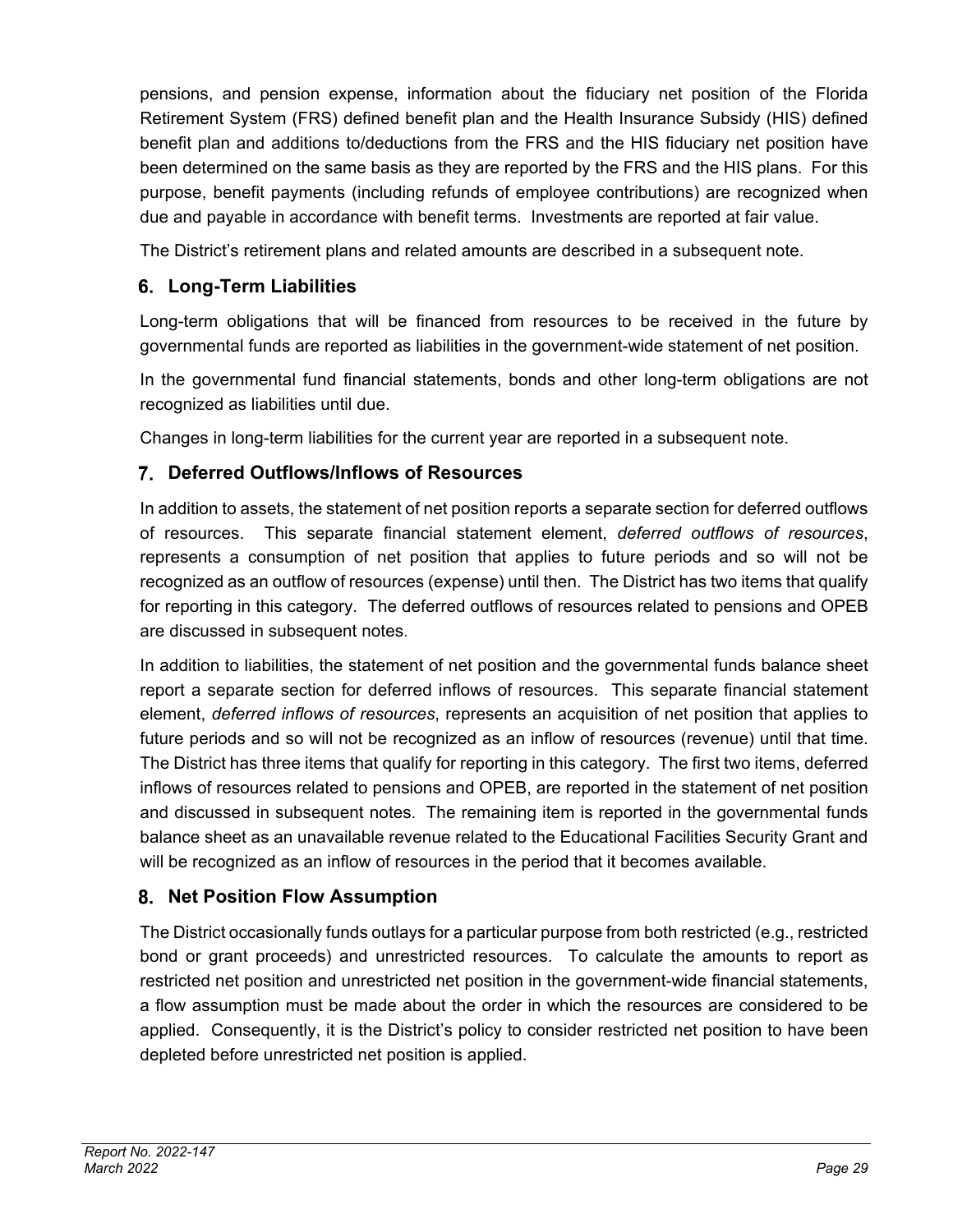## **Fund Balance Flow Assumptions**

The District may fund outlays for a particular purpose from both restricted and unrestricted resources (the total of committed, assigned, and unassigned fund balance). To calculate the amounts to report as restricted, committed, assigned, and unassigned fund balance in the governmental fund financial statements, a flow assumption must be made about the order in which the resources are considered to be applied. It is the District's policy to consider restricted fund balance to have been depleted before using any of the components of unrestricted fund balance. Further, when components of unrestricted fund balance can be used for the same purpose, committed fund balance is depleted first, followed by assigned fund balance. Unassigned fund balance is applied last.

## **Fund Balance Policies**

Fund balance of governmental funds is reported in various categories based on the nature of any limitations requiring the use of resources for specific purposes. The District itself can establish limitations on the use of resources through either a commitment (committed fund balance) or an assignment (assigned fund balance).

The committed fund balance classification includes amounts that can be used only for the specific purposes determined by a formal action of the District's highest level of decision-making authority. The Board is the highest level of decision-making authority for the District that can, by adoption of a resolution prior to the end of the fiscal year, commit fund balance. Once adopted, the limitation imposed by the resolution remains in place until a similar action is taken (the adoption of another resolution) to remove or revise the limitation. The District reported no committed fund balances at June 30, 2021.

Amounts in the assigned fund balance classification are intended to be used by the District for specific purposes but do not meet the criteria to be classified as committed. The Board has, by approval of the annual financial report, authorized the assignment of fund balance. The Board may also assign fund balance as it does when appropriating fund balance to cover a gap between estimated revenue and appropriations in the subsequent year's appropriated budget. Unlike commitments, assignments generally only exist temporarily. In other words, an additional action does not normally have to be taken for the removal of an assignment. Conversely, as discussed above, an additional action is essential to either remove or revise a commitment. The District reported no assigned fund balances at June 30, 2021.

## **G. Revenues and Expenditures/Expenses**

## **Program Revenues**

Amounts reported as program revenues include charges paid by the recipient of the goods or services offered by the program and grants and contributions that are restricted to meeting the operational or capital requirements of a particular program. All taxes, including those dedicated for specific purposes, and other internally dedicated resources are reported as general revenues rather than program revenues. Revenues that are not classified as program revenues are presented as general revenues. The comparison of direct expenses with program revenues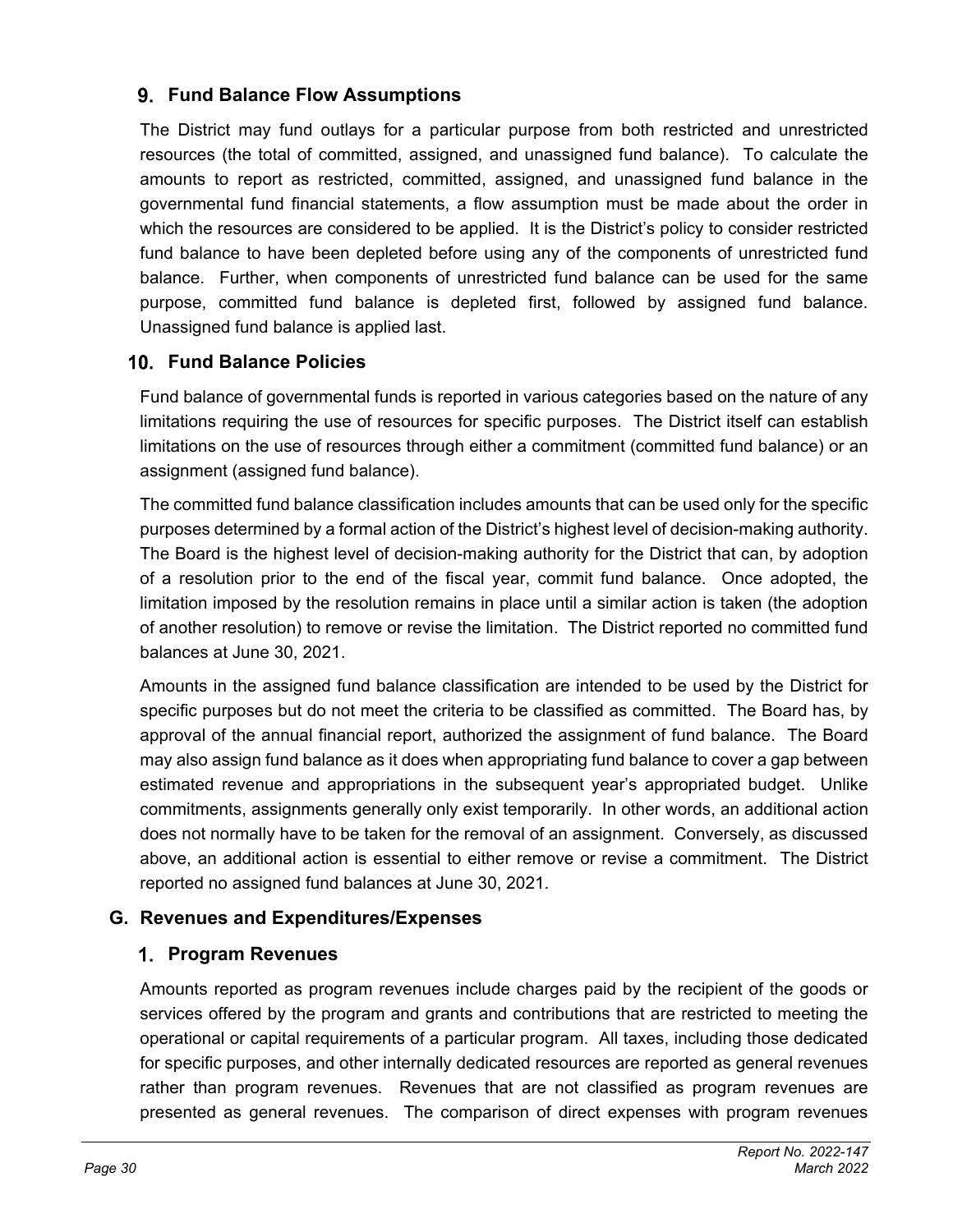identifies the extent to which each governmental function is self-financing or draws from the general revenues of the District.

### **State Revenue Sources**

Significant revenues from State sources for current operations include the Florida Education Finance Program administered by the FDOE under the provisions of Section 1011.62, Florida Statutes. In accordance with this law, the District determines and reports the number of full-time equivalent (FTE) students and related data to the FDOE. The FDOE performs certain edit checks on the reported number of FTE and related data and calculates the allocation of funds to the District. The District is permitted to amend its original reporting during specified time periods following the date of the original reporting. The FDOE may also adjust subsequent fiscal period allocations based upon an audit of the District's compliance in determining and reporting FTE and related data. Normally, such adjustments are treated as reductions or additions of revenue in the fiscal year when the adjustments are made.

The State provides financial assistance to administer certain educational programs. SBE rules require that revenue earmarked for certain programs be expended only for the program for which the money is provided, and require that the money not expended as of the close of the fiscal year be carried forward into the following fiscal year to be expended for the same educational programs. The FDOE generally requires that these educational program revenues be accounted for in the General Fund. A portion of the fund balance of the General Fund is restricted in the governmental fund financial statements for the balance of categorical and earmarked educational program resources.

The District received an allocation from the State under the Education Facilities Security Grant program. The District is authorized to expend these funds only upon applying for and receiving an encumbrance authorization from the FDOE.

Pursuant to Section 1013.64, Florida Statutes, the District received special allocation in the 2017-18, 2018-19, and 2019-20 fiscal years for specific construction needs through the PECO and Debt Service Trust Fund – Special Facility Construction Account. As a condition for receiving these funds, other construction funding must be pledged for the project, including the capital outlay millage levied pursuant to Section 1011.71(2), Florida Statutes, for the following 3 fiscal years. During the 2019-20 fiscal year, the District was approved to go on a 5-year period payment plan. During this period, reductions to the Special PECO Advance Payable are made to the extent of collections from the required pledged sources.

A schedule of revenue from State sources for the current year is presented in a subsequent note.

### **District Property Taxes**

The Board is authorized by State law to levy property taxes for district school operations, capital improvements, and debt service.

Property taxes consist of ad valorem taxes on real and personal property within the District. Property values are determined by the Liberty County Property Appraiser, and property taxes are collected by the Liberty County Tax Collector.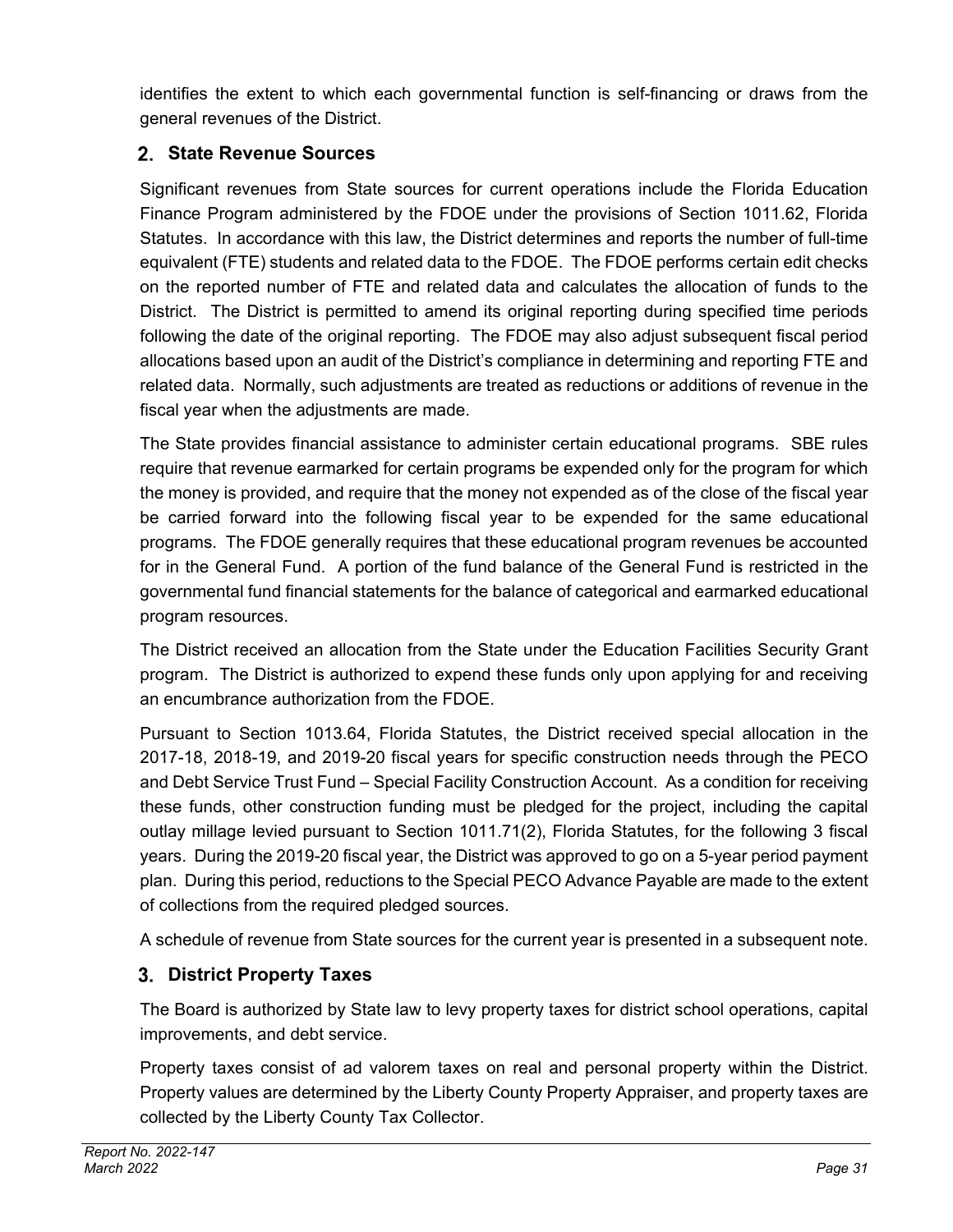The Board adopted the 2020 tax levy on September 10, 2020. Tax bills are mailed in October and taxes are payable between November 1 of the year assessed and March 31 of the following year at discounts of up to 4 percent for early payment.

Taxes become a lien on the property on January 1 and are delinquent on April 1 of the year following the year of assessment. State law provides for enforcement of collection of personal property taxes by seizure of the property to satisfy unpaid taxes and for enforcement of collection of real property taxes by the sale of interest-bearing tax certificates to satisfy unpaid taxes. The procedures result in the collection of essentially all taxes prior to June 30 of the year following the year of assessment.

Property tax revenues are recognized in the government-wide financial statements when the Board adopts the tax levy. Property tax revenues are recognized in the governmental fund financial statements when taxes are received by the District, except that revenue is accrued for taxes collected by the Liberty County Tax Collector at fiscal year end but not yet remitted to the District.

Millages and taxes levied for the current year are presented in a subsequent note.

### **Capital Outlay Surtax**

In August 2011, the voters of Liberty County (County) approved a one-half cent school capital outlay surtax on sales in the County for 10 years, effective January 1, 2012, to pay construction costs of certain school facilities and related costs in accordance with Section 212.055(6), Florida Statutes.

### **Federal Revenue Sources**

The District receives Federal awards for the enhancement of various educational programs. Federal awards are generally received based on applications submitted to, and approved by, various granting agencies. For Federal awards in which a claim to these grant proceeds is based on incurring eligible expenditures, revenue is recognized to the extent that eligible expenditures have been incurred. The FDOE may require adjustments to subsequent fiscal period expenditures and related revenues based upon an audit of the District's compliance with applicable Federal awards requirements. Normally, such adjustments are treated as reductions of expenditures and related revenues in the fiscal year when the adjustments are made.

### **Compensated Absences**

In the government-wide financial statements, compensated absences (i.e., paid absences for employee vacation leave and sick leave) are accrued as liabilities to the extent that it is probable that the benefits will result in termination payments. A liability for these amounts is reported in the governmental fund financial statements only if it has matured, such as for occurrences of employee resignations and retirements. The liability for compensated absences includes salary-related benefits, where applicable.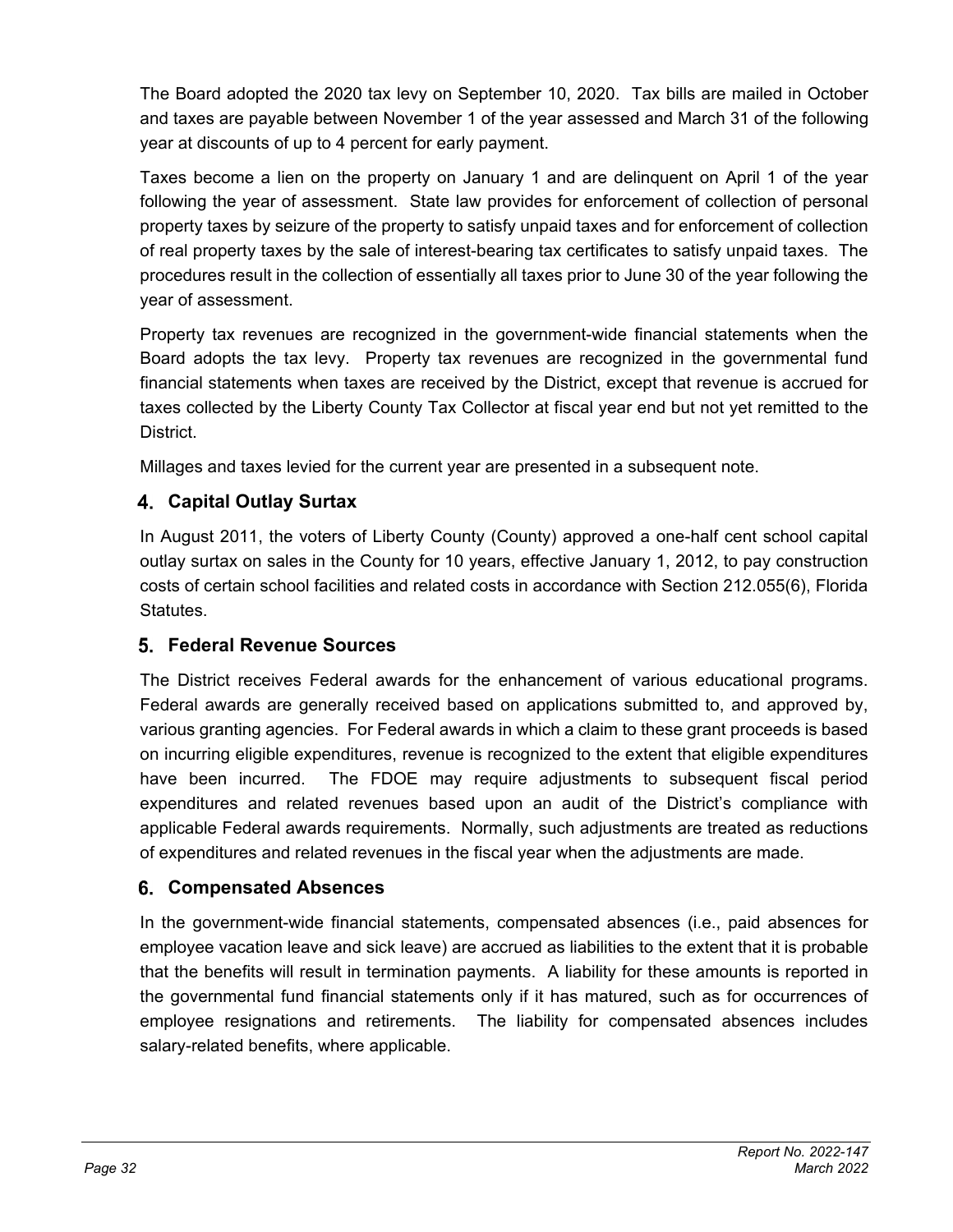### **II. ACCOUNTING CHANGE**

The District implemented GASB Statement No. 84, *Fiduciary Activities*, which establishes criteria for identifying and reporting fiduciary activities of all state and local governments. The focus of the criteria generally is on (1) whether a government is controlling the assets of the fiduciary activity and (2) the beneficiaries with whom a fiduciary relationship exists. Governments with activities meeting the criteria should present a statement of fiduciary net position and a statement of changes in fiduciary net position. The District considers the school internal funds to meet the criteria for reporting as fiduciary activities in the custodial funds. As such, the beginning net position of the custodial funds was increased by \$151,966.

### **DETAILED NOTES ON ALL ACTIVITIES AND FUNDS**

### **A. Cash Deposits with Financial Institutions**

**Custodial Credit Risk**. In the case of deposits, this is the risk that, in the event of the failure of a depository financial institution, the District will not be able to recover deposits or will not be able to recover collateral securities that are in the possession of an outside party. The District does not have a policy for custodial credit risk. All bank balances of the District are fully insured or collateralized as required by Chapter 280, Florida Statutes.

### **B. Investments**

The District's investments at June 30, 2021, are reported as follows:

| <b>Investments</b> | Maturities | <b>Fair Value</b> |           |
|--------------------|------------|-------------------|-----------|
| SBA:               |            |                   |           |
| Florida PRIME (1)  | 50 Days    |                   | 57,023.66 |

(1) This investment is reported as a cash equivalent for financial statement reporting purposes.

### **Interest Rate Risk**

Interest rate risk is the risk that changes in interest rates will adversely affect the fair value of an investment. The District's investment policy limits the length of investment as follows: (1) investments of current operating funds shall have maturities of no longer than 2 years, and (2) investments of bond reserves, construction funds, and other nonoperating funds shall have a term appropriate for the need for the funds and in accordance with debt covenants, but in no event shall exceed 5 years.

Florida PRIME uses a weighted average days to maturity (WAM). A portfolio's WAM reflects the average maturity in days based on final maturity or reset date, in the case of floating rate instruments. WAM measures the sensitivity of the portfolio to interest rate changes.

For Florida PRIME, with regard to redemption gates, Section 218.409(8)(a), Florida Statutes, states, "The principal, and any part thereof, of each account constituting the trust fund is subject to payment at any time from the moneys in the trust fund. However, the executive director may, in good faith, on the occurrence of an event that has a material impact on liquidity or operations of the trust fund, for 48 hours limit contributions to or withdrawals from the trust fund to ensure that the board [State Board of Administration] can invest moneys entrusted to it in exercising its fiduciary responsibility. Such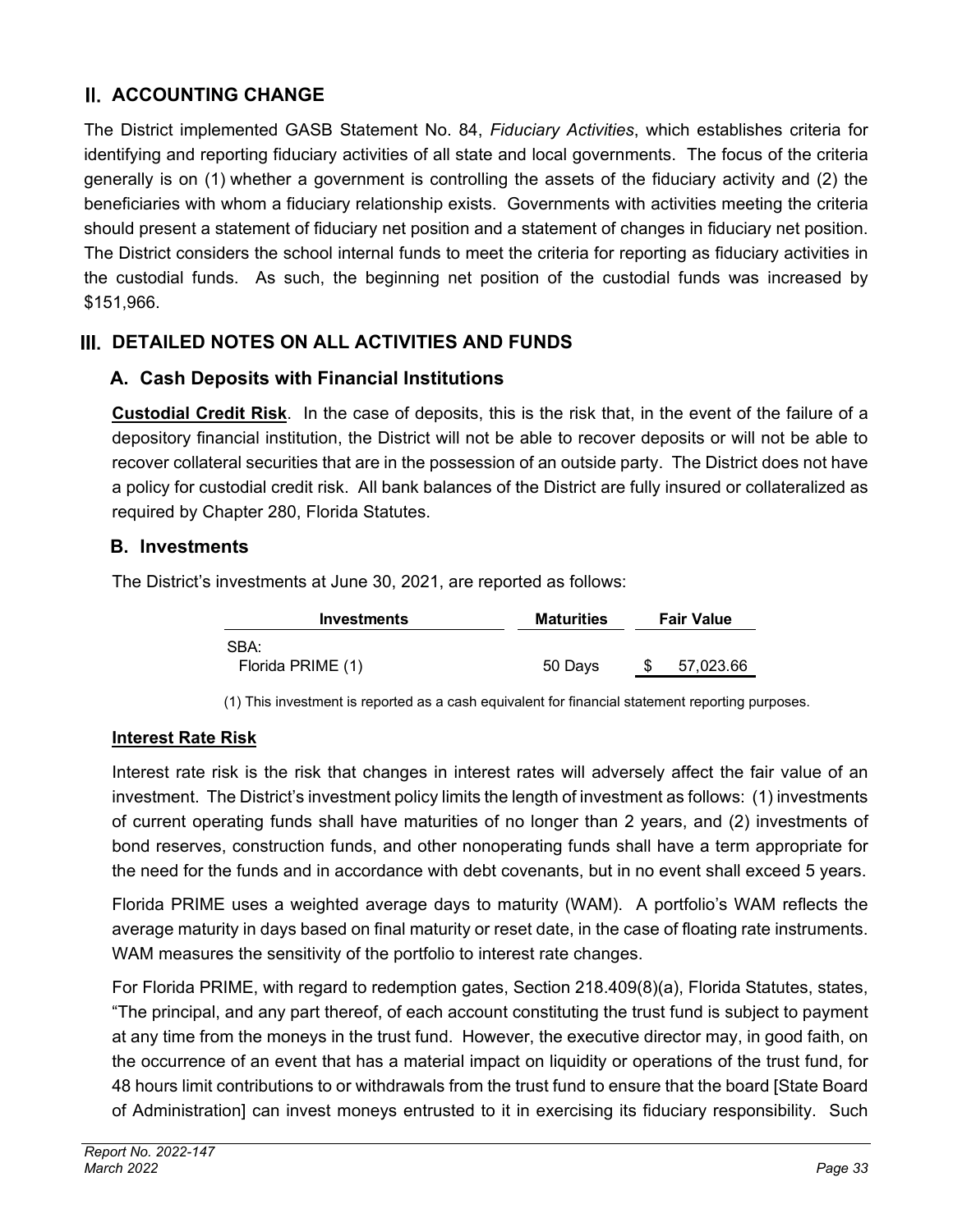action must be immediately disclosed to all participants, the trustees, the Joint Legislative Auditing Committee, and the Investment Advisory Council. The trustees shall convene an emergency meeting as soon as practicable from the time the executive director has instituted such measures and review the necessity of those measures. If the trustees are unable to convene an emergency meeting before the expiration of the 48-hour moratorium on contributions and withdrawals, the moratorium may be extended by the executive director until the trustees are able to meet to review the necessity for the moratorium. If the trustees agree with such measures, the trustees shall vote to continue the measures for up to an additional 15 days. The trustees must convene and vote to continue any such measures before the expiration of the time limit set, but in no case may the time limit set by the trustees exceed 15 days." As of June 30, 2021, there were no redemption fees, maximum transaction amounts, or any other requirements that serve to limit a participant's daily access to 100 percent of their account value.

### **Credit Risk**

Credit risk is the risk that an issuer or other counterparty to an investment will not fulfill its obligations. The District's investment policy limits investments to the SBA's Florida PRIME; United States Government Securities; direct obligations of the United States Government Agencies; certain Federal instrumentalities; interest bearing time deposits or saving accounts in qualified public depositories, as defined in Section 280.02, Florida Statutes; repurchase agreements secured by the collateral composed of negotiable direct obligations of the United States Government, United States Government Agencies, and Federal Instrumentalities that have a market value of 102 percent of the value of the repurchase agreement; commercial paper of the highest credit rating; certain banker's acceptances; certain highly rated State and local governmental taxable or tax-exempt debt; shares of open-end, no-load mutual funds provided such funds are registered under the Investment Company Act of 1940 and operated in accordance with Title 17, Section 280.2a-7, Code of Federal Regulations, and provided the mutual fund is rated AAm or AAm-G or better by Standard & Poor's, or the equivalent by another rating agency; and any intergovernmental investment pool authorized pursuant to the Florida Interlocal Cooperation Act as provided in Section 163.01, Florida Statutes, provided that said funds contain no derivatives.

The District's investment in Florida PRIME is rated AAAm by Standard & Poor's.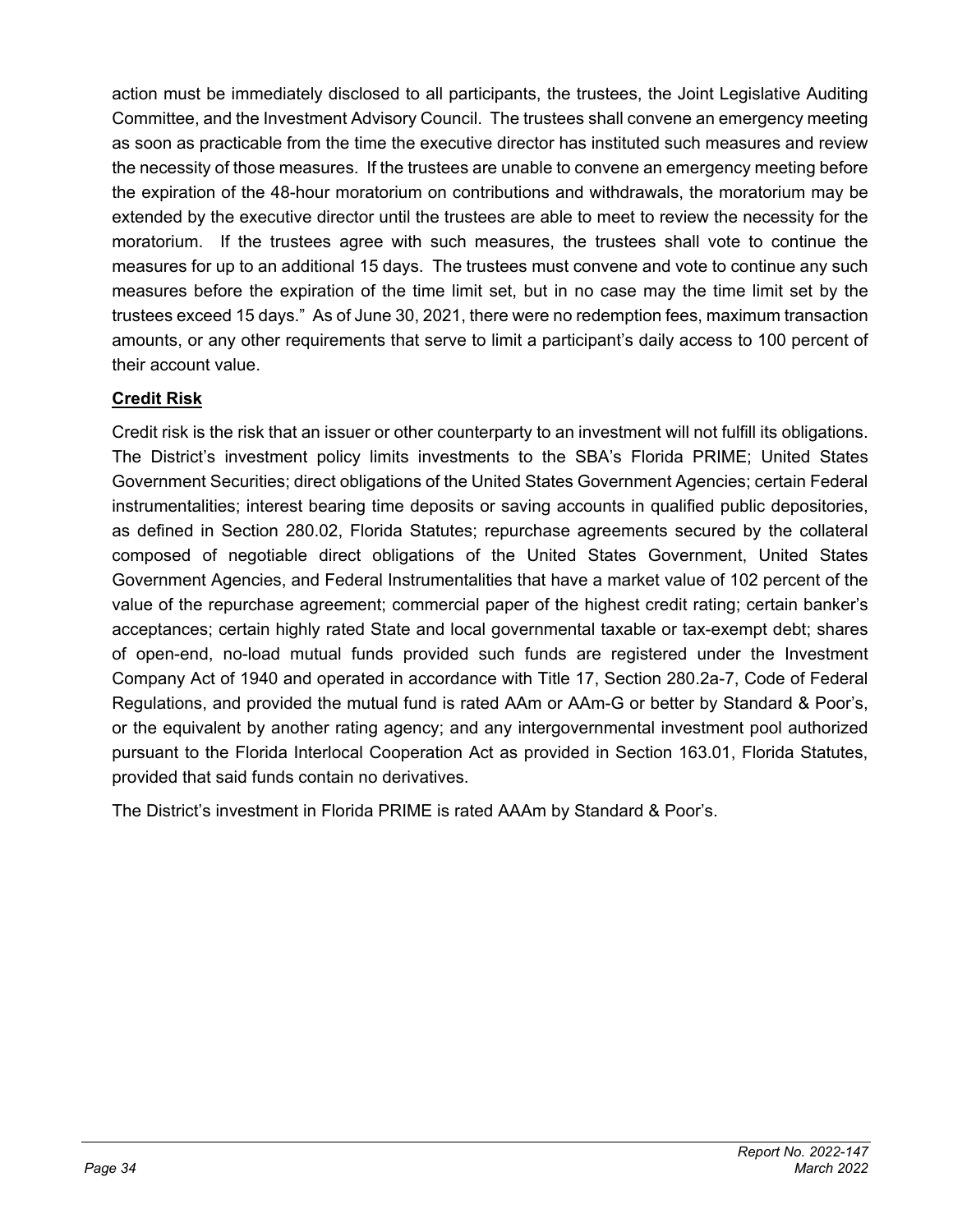### **C. Changes in Capital Assets**

Changes in capital assets are presented in the following table:

|                                                                                                                                                                                | <b>Beginning</b><br><b>Balance</b>                            | <b>Additions</b>                                   | <b>Deletions</b>                                    | <b>Ending</b><br><b>Balance</b>                               |
|--------------------------------------------------------------------------------------------------------------------------------------------------------------------------------|---------------------------------------------------------------|----------------------------------------------------|-----------------------------------------------------|---------------------------------------------------------------|
| <b>GOVERNMENTAL ACTIVITIES</b>                                                                                                                                                 |                                                               |                                                    |                                                     |                                                               |
| Capital Assets Not Being Depreciated:<br>Land<br><b>Construction in Progress</b>                                                                                               | \$<br>890,603.83<br>21,012,546.79                             | \$                                                 | \$<br>21,012,546.79                                 | \$<br>890,603.83                                              |
| <b>Total Capital Assets Not Being Depreciated</b>                                                                                                                              | 21,903,150.62                                                 |                                                    | 21,012,546.79                                       | 890,603.83                                                    |
| Capital Assets Being Depreciated:<br>Improvements Other Than Buildings<br><b>Buildings and Fixed Equipment</b><br>Furniture, Fixtures, and Equipment<br><b>Motor Vehicles</b>  | 1,929,284.47<br>32,943,187.24<br>2,706,502.15<br>1,768,163.82 | 23,547,476.86<br>245,992.74                        | 170.914.63<br>874,818.21<br>656,990.32<br>14,586.00 | 1,758,369.84<br>55,615,845.89<br>2,295,504.57<br>1,753,577.82 |
| <b>Total Capital Assets Being Depreciated</b>                                                                                                                                  | 39, 347, 137.68                                               | 23,793,469.60                                      | 1,717,309.16                                        | 61,423,298.12                                                 |
| Less Accumulated Depreciation for:<br>Improvements Other Than Buildings<br><b>Buildings and Fixed Equipment</b><br>Furniture, Fixtures, and Equipment<br><b>Motor Vehicles</b> | 1,484,262.18<br>12,428,787.18<br>2,055,648.68<br>1,362,268.39 | 19,437.09<br>654,173.96<br>148,582.64<br>89,569.20 | 147,811.61<br>696,194.45<br>609,553.72<br>14,586.00 | 1,355,887.66<br>12,386,766.69<br>1,594,677.60<br>1,437,251.59 |
| <b>Total Accumulated Depreciation</b>                                                                                                                                          | 17,330,966.43                                                 | 911,762.89                                         | 1,468,145.78                                        | 16,774,583.54                                                 |
| Total Capital Assets Being Depreciated, Net                                                                                                                                    | 22,016,171.25                                                 | 22,881,706.71                                      | 249, 163.38                                         | 44,648,714.58                                                 |
| Governmental Activities Capital Assets, Net                                                                                                                                    | \$43,919,321.87                                               | 22,881,706.71<br>\$                                | \$21,261,710.17                                     | \$45,539,318.41                                               |

Depreciation expense was charged to functions as follows:

| <b>Function</b>                                      |    | <b>Amount</b> |
|------------------------------------------------------|----|---------------|
| <b>GOVERNMENTAL ACTIVITIES</b>                       |    |               |
| <b>Student Transportation Services</b>               | S. | 89.569.20     |
| Unallocated                                          |    | 822,193.69    |
| Total Depreciation Expense - Governmental Activities |    | \$911,762.89  |

### **D. Retirement Plans**

### **FRS – Defined Benefit Pension Plans**

#### **General Information about the FRS**

The FRS was created in Chapter 121, Florida Statutes, to provide a defined benefit pension plan for participating public employees. The FRS was amended in 1998 to add the Deferred Retirement Option Program (DROP) under the defined benefit plan and amended in 2000 to provide a defined contribution plan alternative to the defined benefit plan for FRS members effective July 1, 2002. This integrated defined contribution pension plan is the FRS Investment Plan. Chapter 112, Florida Statutes, established the Retiree HIS Program, a cost-sharing multiple-employer defined benefit pension plan, to assist retired members of any State-administered retirement system in paying the costs of health insurance.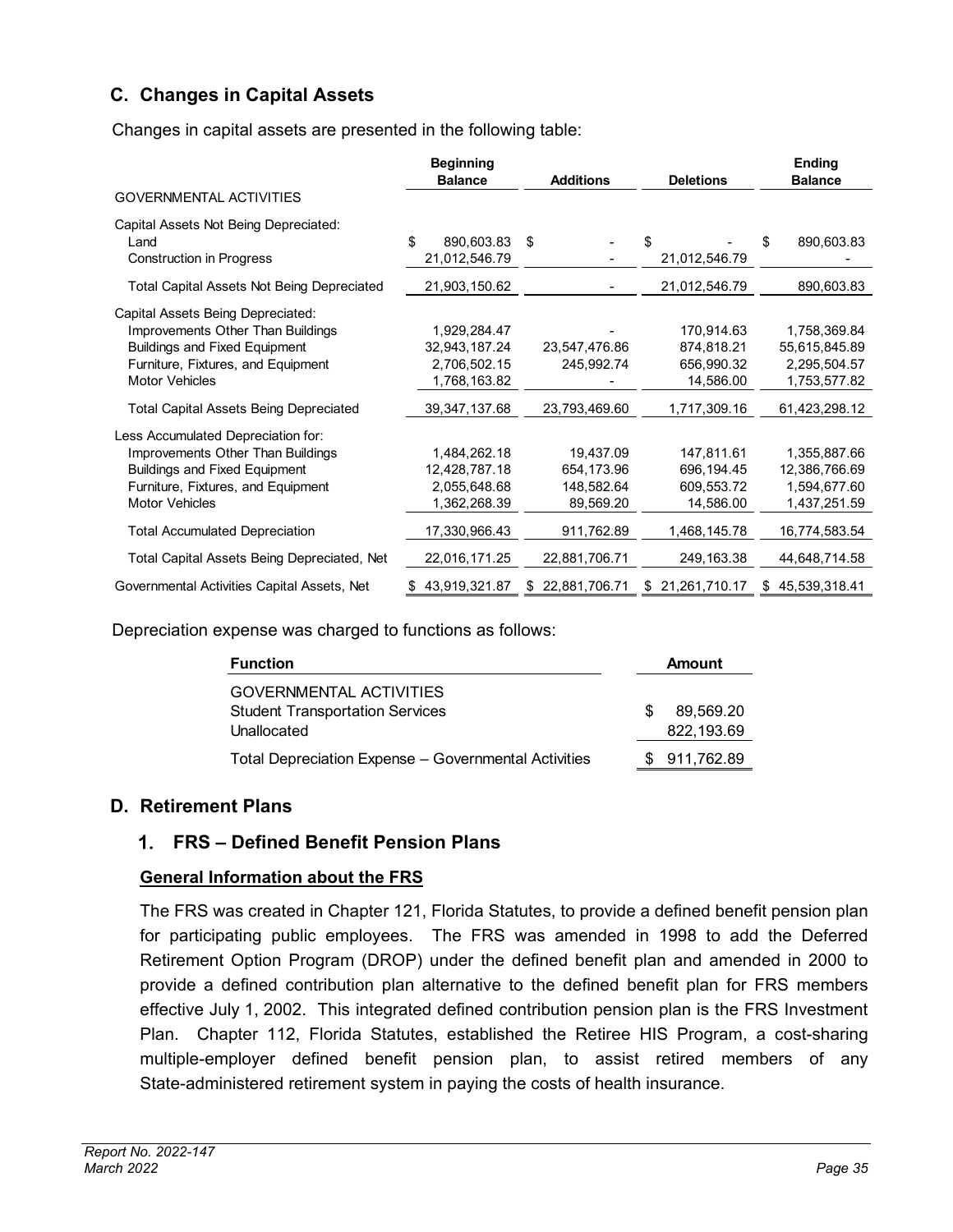Essentially all regular employees of the District are eligible to enroll as members of the State-administered FRS. Provisions relating to the FRS are established by Chapters 121 and 122, Florida Statutes; Chapter 112, Part IV, Florida Statutes; Chapter 238, Florida Statutes; and FRS Rules, Chapter 60S, Florida Administrative Code; wherein eligibility, contributions, and benefits are defined and described in detail. Such provisions may be amended at any time by further action from the Florida Legislature. The FRS is a single retirement system administered by the Florida Department of Management Services, Division of Retirement, and consists of the two cost-sharing multiple-employer defined benefit plans and other nonintegrated programs. A comprehensive annual financial report of the FRS, which includes its financial statements, required supplementary information, actuarial report, and other relevant information, is available from the Florida Department of Management Services Web site (www.dms.myflorida.com).

The District's FRS and HIS pension expense totaled \$1,849,211 for the fiscal year ended June 30, 2021.

### **FRS Pension Plan**

*Plan Description*. The FRS Pension Plan (Plan) is a cost-sharing multiple-employer defined benefit pension plan, with a DROP for eligible employees. The general classes of membership are:

- *Regular* Members of the FRS who do not qualify for membership in the other classes.
- *Elected County Officers* Members who hold specified elective offices in local government.

Employees enrolled in the Plan prior to July 1, 2011, vest at 6 years of creditable service and employees enrolled in the Plan on or after July 1, 2011, vest at 8 years of creditable service. All vested members, enrolled prior to July 1, 2011, are eligible for normal retirement benefits at age 62 or at any age after 30 years of service. All members enrolled in the Plan on or after July 1, 2011, once vested, are eligible for normal retirement benefits at age 65 or any time after 33 years of creditable service. Employees enrolled in the Plan may include up to 4 years of credit for military service toward creditable service. The Plan also includes an early retirement provision; however, there is a benefit reduction for each year a member retires before his or her normal retirement date. The Plan provides retirement, disability, death benefits, and annual cost-of-living adjustments to eligible participants.

The DROP, subject to provisions of Section 121.091, Florida Statutes, permits employees eligible for normal retirement under the Plan to defer receipt of monthly benefit payments while continuing employment with an FRS participating employer. An employee may participate in DROP for a period not to exceed 60 months after electing to participate, except that certain instructional personnel may participate for up to 96 months. During the period of DROP participation, deferred monthly benefits are held in the FRS Trust Fund and accrue interest. The net pension liability does not include amounts for DROP participants, as these members are considered retired and are not accruing additional pension benefits.

*Benefits Provided*. Benefits under the Plan are computed on the basis of age and/or years of service, average final compensation, and service credit. Credit for each year of service is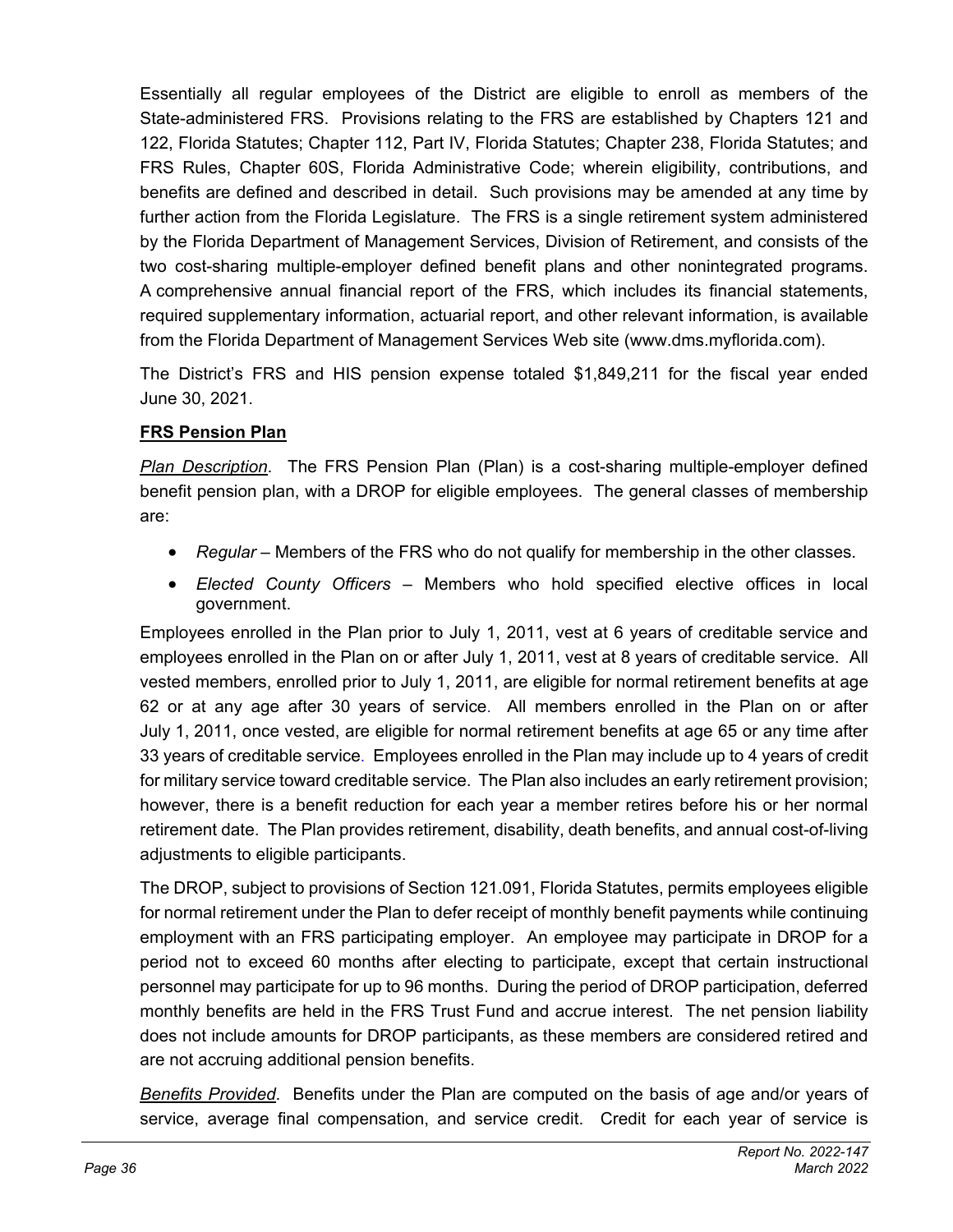expressed as a percentage of the average final compensation. For members initially enrolled before July 1, 2011, the average final compensation is the average of the 5 highest fiscal years' earnings; for members initially enrolled on or after July 1, 2011, the average final compensation is the average of the 8 highest fiscal years' earnings. The total percentage value of the benefit received is determined by calculating the total value of all service, which is based on the retirement class to which the member belonged when the service credit was earned. Members are eligible for in-line-of-duty or regular disability and survivors' benefits. The following table shows the percentage value for each year of service credit earned:

| <b>Class, Initial Enrollment, and Retirement Age/Years of Service</b> | <b>Percent Value</b> |
|-----------------------------------------------------------------------|----------------------|
| Regular Members Initially Enrolled Before July 1, 2011                |                      |
| Retirement up to age 62 or up to 30 years of service                  | 1.60                 |
| Retirement at age 63 or with 31 years of service                      | 1.63                 |
| Retirement at age 64 or with 32 years of service                      | 1.65                 |
| Retirement at age 65 or with 33 or more years of service              | 1.68                 |
| Regular Members Initially Enrolled On or After July 1, 2011           |                      |
| Retirement up to age 65 or up to 33 years of service                  | 1.60                 |
| Retirement at age 66 or with 34 years of service                      | 1.63                 |
| Retirement at age 67 or with 35 years of service                      | 1.65                 |
| Retirement at age 68 or with 36 or more years of service              | 1.68                 |
| <b>Elected County Officers</b>                                        | 3.00                 |

As provided in Section 121.101, Florida Statutes, if the member was initially enrolled in the Plan before July 1, 2011, and all service credit was accrued before July 1, 2011, the annual cost-of-living adjustment is 3 percent per year. If the member was initially enrolled before July 1, 2011, and has service credit on or after July 1, 2011, there is an individually calculated cost-of-living adjustment. The annual cost-of-living adjustment is a proportion of 3 percent determined by dividing the sum of the pre-July 2011 service credit by the total service credit at retirement multiplied by 3 percent. Plan members initially enrolled on or after July 1, 2011, will not have a cost-of-living adjustment after retirement.

*Contributions*. The Florida Legislature establishes contribution rates for participating employers and employees. Contribution rates during the 2020-21 fiscal year were as follows:

|                                                               | <b>Percent of Gross Salary</b> |             |  |
|---------------------------------------------------------------|--------------------------------|-------------|--|
| <b>Class</b>                                                  | <b>Employee</b>                | Emplayer(1) |  |
| FRS, Regular                                                  | 3.00                           | 10.00       |  |
| FRS, Elected County Officers                                  | 3.00                           | 49.18       |  |
| DROP - Applicable to<br>Members from All of the Above Classes | 0.00                           | 16.98       |  |
| FRS, Reemployed Retiree                                       | (2)                            | (2)         |  |

(1) Employer rates include 1.66 percent for the postemployment health insurance subsidy. Also, employer rates, other than for DROP participants, include 0.06 percent for administrative costs of the Investment Plan.

(2) Contribution rates are dependent upon retirement class in which reemployed.

The District's contributions to the Plan totaled \$810,281 for the fiscal year ended June 30, 2021.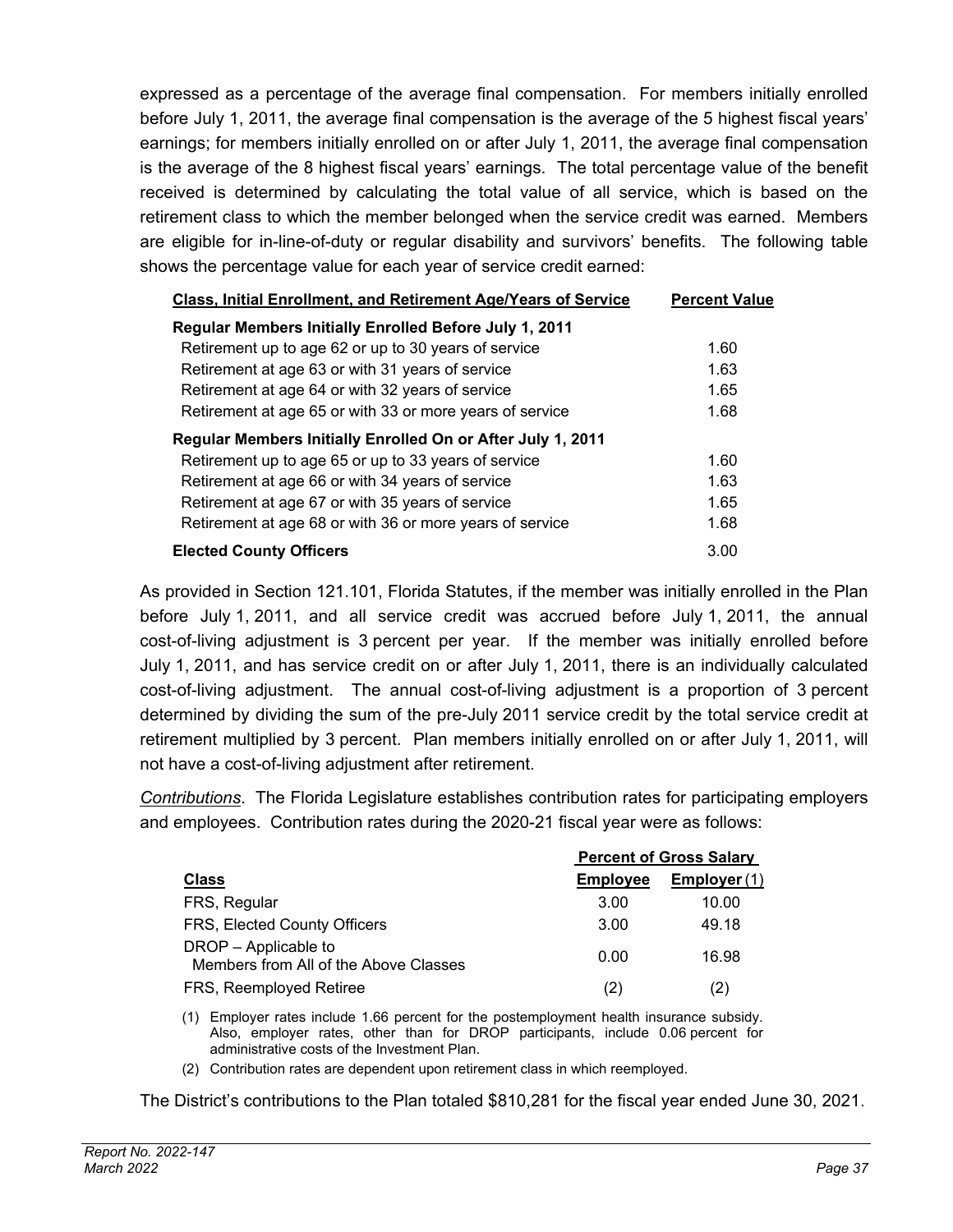*Pension Liabilities, Pension Expense, and Deferred Outflows of Resources and Deferred Inflows of Resources Related to Pensions*. At June 30, 2021, the District reported a liability of \$8,289,204 for its proportionate share of the Plan's net pension liability. The net pension liability was measured as of June 30, 2020, and the total pension liability used to calculate the net pension liability was determined by an actuarial valuation as of July 1, 2020. The District's proportionate share of the net pension liability was based on the District's 2019-20 fiscal year contributions relative to the total 2019-20 fiscal year contributions of all participating members. At June 30, 2020, the District's proportionate share was 0.019125340 percent, which was a decrease of 0.000963109 from its proportionate share measured as of June 30, 2019.

For the fiscal year ended June 30, 2021, the District recognized the Plan pension expense of \$1,639,200. In addition, the District reported deferred outflows of resources and deferred inflows of resources related to pensions from the following sources:

| <b>Description</b>                                  | <b>Deferred Outflows</b><br>of Resources |           | <b>Deferred Inflows</b><br>of Resources |         |
|-----------------------------------------------------|------------------------------------------|-----------|-----------------------------------------|---------|
| Differences Between Expected and                    |                                          |           |                                         |         |
| <b>Actual Experience</b>                            | \$                                       | 317,245   | - \$                                    |         |
| <b>Change of Assumptions</b>                        |                                          | 1,500,610 |                                         |         |
| Net Difference Between Projected and Actual         |                                          |           |                                         |         |
| Earnings on FRS Pension Plan Investments            |                                          | 493,547   |                                         |         |
| Changes in Proportion and Differences Between       |                                          |           |                                         |         |
| <b>District FRS Contributions and Proportionate</b> |                                          |           |                                         |         |
| <b>Share of Contributions</b>                       |                                          |           |                                         | 315,294 |
| District FRS Contributions Subsequent to            |                                          |           |                                         |         |
| the Measurement Date                                |                                          | 810,281   |                                         |         |
| Total                                               |                                          | 3,121,683 |                                         | 315,294 |

The deferred outflows of resources related to pensions resulting from District contributions to the Plan subsequent to the measurement date, totaling \$810,281, will be recognized as a reduction of the net pension liability in the fiscal year ending June 30, 2022. Other amounts reported as deferred outflows of resources and deferred inflows of resources related to pensions will be recognized in pension expense as follows:

| <b>Fiscal Year Ending June 30</b> |    | <b>Amount</b> |  |  |
|-----------------------------------|----|---------------|--|--|
| 2022                              | \$ | 371,917       |  |  |
| 2023                              |    | 664,307       |  |  |
| 2024                              |    | 579,685       |  |  |
| 2025                              |    | 332,894       |  |  |
| 2026                              |    | 47,305        |  |  |
| Total                             |    | 1,996,108     |  |  |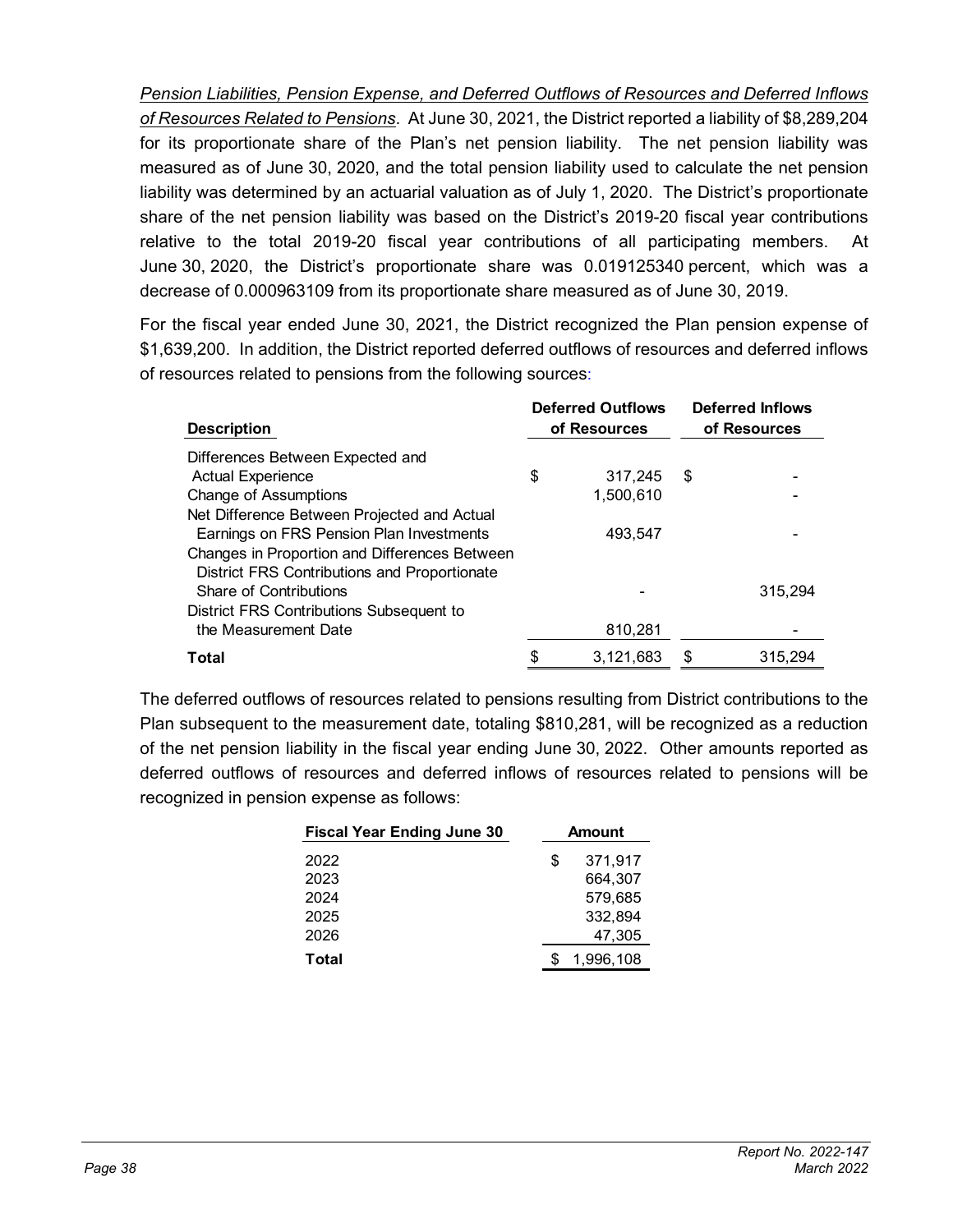*Actuarial Assumptions*. The total pension liability in the July 1, 2020, actuarial valuation was determined using the following actuarial assumptions, applied to all periods included in the measurement:

| Inflation        | 2.40 percent                                                           |
|------------------|------------------------------------------------------------------------|
| Salary Increases | 3.25 percent, average, including inflation                             |
|                  | Investment Rate of Return 6.80 percent, net of pension plan investment |
|                  | expense, including inflation                                           |

Mortality rates were based on the PUB-2010 base table, projected generationally with Scale MP-2018.

The actuarial assumptions used in the July 1, 2020, valuation were based on the results of an actuarial experience study for the period July 1, 2013, through June 30, 2018.

The long-term expected rate of return on pension plan investments was not based on historical returns, but instead is based on a forward-looking capital market economic model. The allocation policy's description of each asset class was used to map the target allocation to the asset classes shown below. Each asset class assumption is based on a consistent set of underlying assumptions and includes an adjustment for the inflation assumption. The target allocation and best estimates of arithmetic and geometric real rates of return for each major asset class are summarized in the following table:

| <b>Asset Class</b>       | <b>Target</b><br>Allocation (1) | Annual<br><b>Arithmetic</b><br>Return | Compound<br>Annual<br>(Geometric)<br>Return | <b>Standard</b><br><b>Deviation</b> |
|--------------------------|---------------------------------|---------------------------------------|---------------------------------------------|-------------------------------------|
| Cash                     | 1.0%                            | $2.2\%$                               | $2.2\%$                                     | $1.2\%$                             |
| Fixed Income             | 19.0%                           | 3.0%                                  | 2.9%                                        | 3.5%                                |
| <b>Global Equity</b>     | 54.2%                           | 8.0%                                  | 6.7%                                        | 17.1%                               |
| Real Estate (Property)   | 10.3%                           | 6.4%                                  | 5.8%                                        | 11.7%                               |
| <b>Private Equity</b>    | 11.1%                           | 10.8%                                 | 8.1%                                        | 25.7%                               |
| Strategic Investments    | 4.4%                            | 5.5%                                  | 5.3%                                        | 6.9%                                |
| <b>Total</b>             | 100%                            |                                       |                                             |                                     |
| Assumed inflation - Mean |                                 |                                       | 2.4%                                        | 1.7%                                |

(1) As outlined in the Plan's investment policy.

*Discount Rate*. The discount rate used to measure the total pension liability was 6.8 percent. The Plan's fiduciary net position was projected to be available to make all projected future benefit payments of current active and inactive employees. Therefore, the discount rate for calculating the total pension liability is equal to the long-term expected rate of return. The discount rate used in the 2020 valuation was updated from 6.9 percent to 6.8 percent.

*Sensitivity of the District's Proportionate Share of the Net Pension Liability to Changes in the Discount Rate*. The following presents the District's proportionate share of the net pension liability calculated using the discount rate of 6.8 percent, as well as what the District's proportionate share of the net pension liability would be if it were calculated using a discount rate that is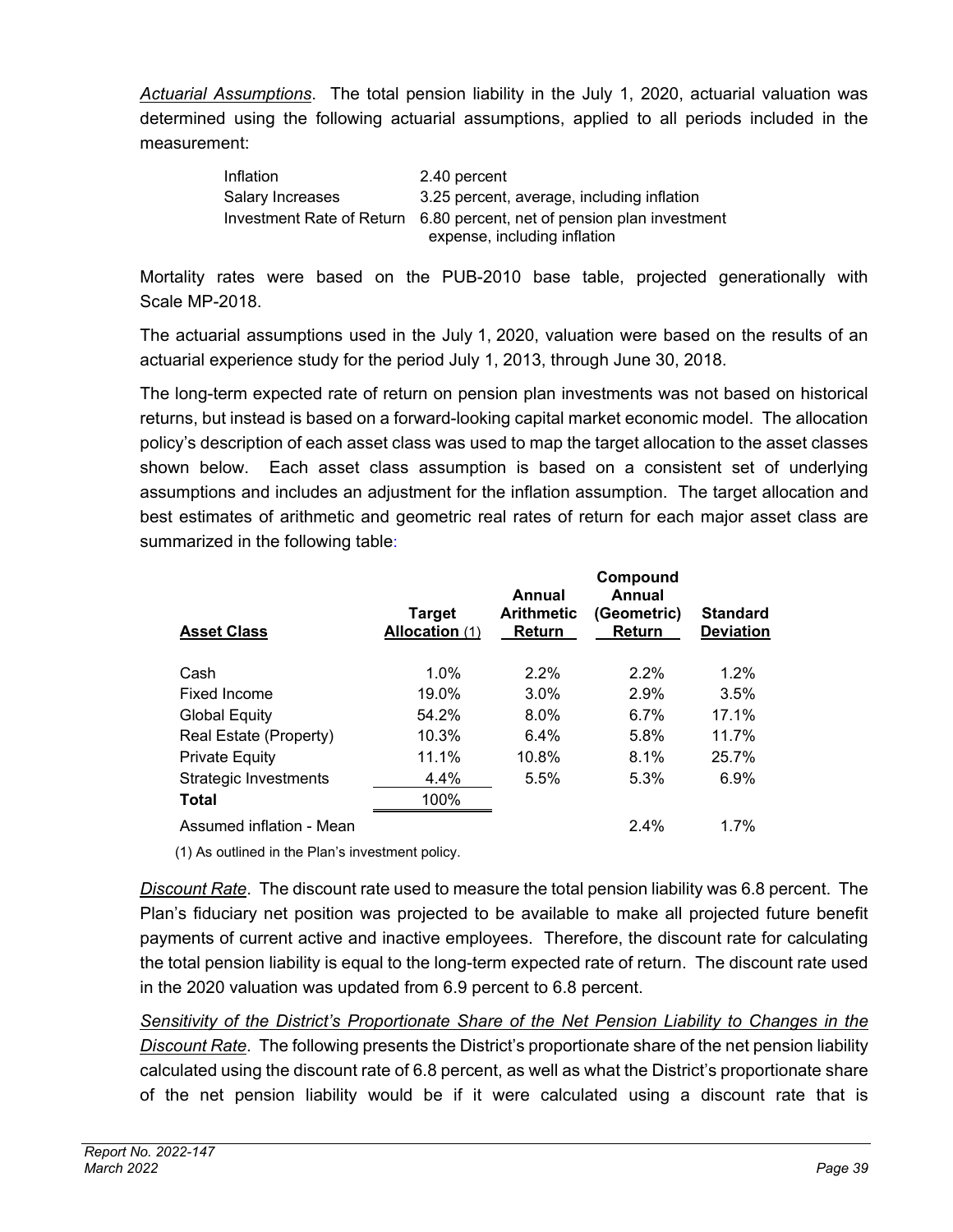1 percentage point lower (5.8 percent) or 1 percentage point higher (7.8 percent) than the current rate:

|                                   | 1%                           | <b>Current</b>                    | $1\%$                     |
|-----------------------------------|------------------------------|-----------------------------------|---------------------------|
|                                   | <b>Decrease</b><br>$(5.8\%)$ | <b>Discount Rate</b><br>$(6.8\%)$ | <b>Increase</b><br>(7.8%) |
| District's Proportionate Share of |                              |                                   |                           |
| the Net Pension Liability         | \$13,236,466                 | \$8,289,204                       | 4,157,230<br>S.           |

*Pension Plan Fiduciary Net Position*. Detailed information about the Plan's fiduciary net position is available in the separately issued FRS Pension Plan and Other State Administered Systems Comprehensive Annual Financial Report.

### **HIS Pension Plan**

*Plan Description*. The HIS Pension Plan (HIS Plan) is a cost-sharing multiple-employer defined benefit pension plan established under Section 112.363, Florida Statutes, and may be amended by the Florida Legislature at any time. The benefit is a monthly payment to assist retirees of State-administered retirement systems in paying their health insurance costs and is administered by the Florida Department of Management Services, Division of Retirement.

*Benefits Provided*. For the fiscal year ended June 30, 2021, eligible retirees and beneficiaries received a monthly HIS payment of \$5 for each year of creditable service completed at the time of retirement, with a minimum HIS payment of \$30 and a maximum HIS payment of \$150 per month, pursuant to Section 112.363, Florida Statutes. To be eligible to receive a HIS Plan benefit, a retiree under a State-administered retirement system must provide proof of health insurance coverage, which may include Federal Medicare.

*Contributions*. The HIS Plan is funded by required contributions from FRS participating employers as set by the Florida Legislature. Employer contributions are a percentage of gross compensation for all active FRS members. For the fiscal year ended June 30, 2021, the contribution rate was 1.66 percent of payroll pursuant to Section 112.363, Florida Statutes. The District contributed 100 percent of its statutorily required contributions for the current and preceding 3 years. HIS Plan contributions are deposited in a separate trust fund from which payments are authorized. HIS Plan benefits are not guaranteed and are subject to annual legislative appropriation. In the event the legislative appropriation or available funds fail to provide full subsidy benefits to all participants, benefits may be reduced or canceled.

The District's contributions to the HIS Plan totaled \$143,358 for the fiscal year ended June 30, 2021.

*Pension Liabilities, Pension Expense, and Deferred Outflows of Resources and Deferred Inflows of Resources Related to Pensions*. At June 30, 2021, the District reported a net pension liability of \$2,970,580 for its proportionate share of the HIS Plan's net pension liability. The current portion of the net pension liability is the District's proportionate share of benefit payments expected to be paid within 1 year, net of the District's proportionate share of the HIS Plan's fiduciary net position available to pay that amount. The net pension liability was measured as of June 30, 2020, and the total pension liability used to calculate the net pension liability was determined by an actuarial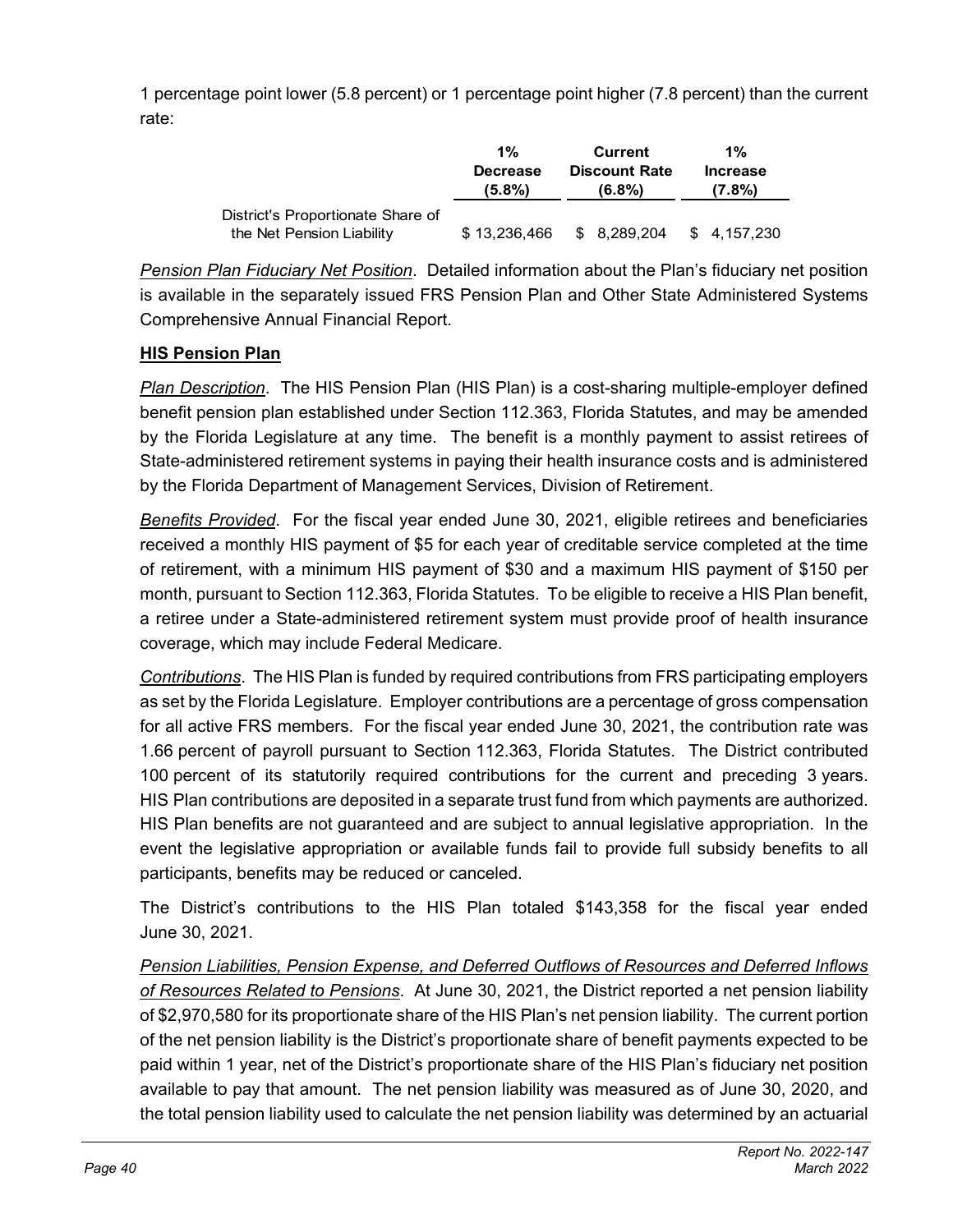valuation as of July 1, 2020. The District's proportionate share of the net pension liability was based on the District's 2019-20 fiscal year contributions relative to the total 2019-20 fiscal year contributions of all participating members. At June 30, 2020, the District's proportionate share was 0.024329400 percent, which was a decrease of 0.000699973 from its proportionate share measured as of June 30, 2019.

For the fiscal year ended June 30, 2021, the District recognized the HIS Plan pension expense of \$210,011. In addition, the District reported deferred outflows of resources and deferred inflows of resources related to pensions from the following sources:

| <b>Description</b>                            | <b>Deferred Outflows</b><br>of Resources |         | <b>Deferred Inflows</b><br>of Resources |         |
|-----------------------------------------------|------------------------------------------|---------|-----------------------------------------|---------|
| Differences Between Expected and              |                                          |         |                                         |         |
| <b>Actual Experience</b>                      | \$                                       | 121,515 | \$                                      | 2.292   |
| Change of Assumptions                         |                                          | 319,422 |                                         | 172,728 |
| Net Difference Between Projected and Actual   |                                          |         |                                         |         |
| Earnings on HIS Pension Plan Investments      |                                          | 2.372   |                                         |         |
| Changes in Proportion and Differences Between |                                          |         |                                         |         |
| District HIS Contributions and Proportionate  |                                          |         |                                         |         |
| <b>Share of Contributions</b>                 |                                          | 1.789   |                                         | 155,533 |
| District HIS Contributions Subsequent to      |                                          |         |                                         |         |
| the Measurement Date                          |                                          | 143,358 |                                         |         |
| Total                                         | \$                                       | 588.456 | \$                                      | 330.553 |

The deferred outflows of resources related to pensions resulting from District contributions to the HIS Plan subsequent to the measurement date, totaling \$143,358, will be recognized as a reduction of the net pension liability in the fiscal year ending June 30, 2022. Other amounts reported as deferred outflows of resources and deferred inflows of resources related to pensions will be recognized in pension expense as follows:

| <b>Fiscal Year Ending June 30</b> |   | <b>Amount</b> |
|-----------------------------------|---|---------------|
| 2022                              | S | 32.959        |
| 2023                              |   | 21,807        |
| 2024                              |   | (11, 126)     |
| 2025                              |   | 12,254        |
| 2026                              |   | 30,760        |
| Thereafter                        |   | 27,891        |
| Total                             |   | 114,545       |

*Actuarial Assumptions*. The total pension liability in the July 1, 2020, actuarial valuation was determined using the following actuarial assumptions, applied to all periods included in the measurement:

| Inflation                  | 2.40 percent                               |
|----------------------------|--------------------------------------------|
| Salary Increases           | 3.25 percent, average, including inflation |
| <b>Municipal Bond Rate</b> | 2.21 percent                               |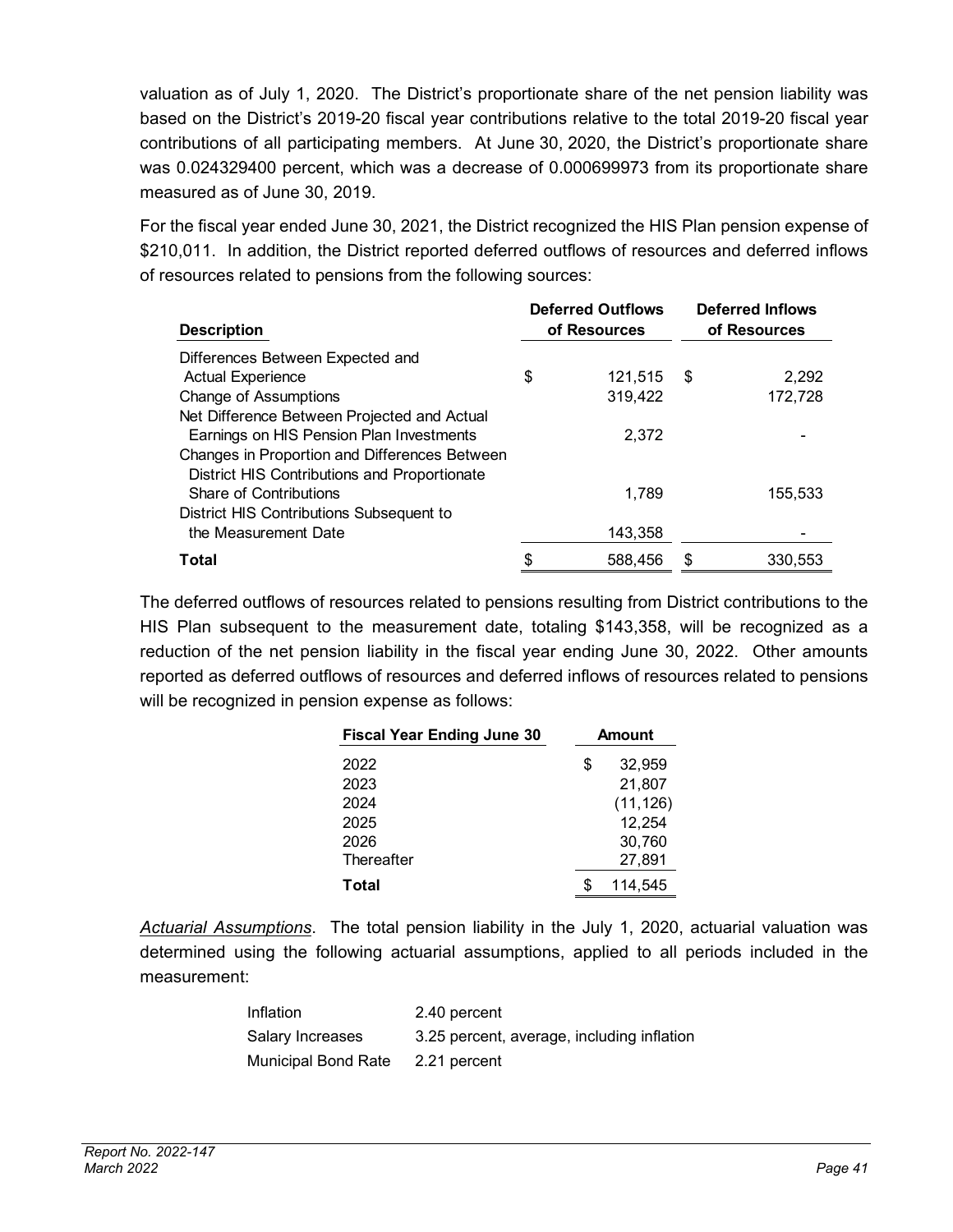Mortality rates were based on the PUB-2010 base table, projected generationally with Scale MP-2018. This is a change from the prior year mortality assumption which was based on Generational RP-2000 with Projection Scale BB tables.

While an experience study had not been completed for the HIS Plan, the actuarial assumptions that determined the total pension liability for the HIS Plan were based on certain results of the most recent experience study for the FRS Plan.

*Discount Rate*. The discount rate used to measure the total pension liability was 2.21 percent. In general, the discount rate for calculating the total pension liability is equal to the single rate equivalent to discounting at the long-term expected rate of return for benefit payments prior to the projected depletion date. Because the HIS benefit is essentially funded on a pay-as-you-go basis, the depletion date is considered to be immediate, and the single equivalent discount rate is equal to the municipal bond rate selected by the HIS Plan sponsor. The Bond Buyer General Obligation 20-Bond Municipal Bond Index was adopted as the applicable municipal bond index. The discount rate changed from 3.5 percent to 2.21 percent.

*Sensitivity of the District's Proportionate Share of the Net Pension Liability to Changes in the Discount Rate*. The following presents the District's proportionate share of the net pension liability calculated using the discount rate of 2.21 percent, as well as what the District's proportionate share of the net pension liability would be if it were calculated using a discount rate that is 1 percentage point lower (1.21 percent) or 1 percentage point higher (3.21 percent) than the current rate:

|                                                                |                               | 1%        |    | <b>Current</b>                     |   | $1\%$                         |  |
|----------------------------------------------------------------|-------------------------------|-----------|----|------------------------------------|---|-------------------------------|--|
|                                                                | <b>Decrease</b><br>$(1.21\%)$ |           |    | <b>Discount Rate</b><br>$(2.21\%)$ |   | <b>Increase</b><br>$(3.21\%)$ |  |
| District's Proportionate Share of<br>the Net Pension Liability |                               | 3.433.858 | S. | 2,970,580                          | S | 2,591,388                     |  |

*Pension Plan Fiduciary Net Position*. Detailed information about the HIS Plan's fiduciary net position is available in the separately issued FRS Pension Plan and Other State Administered Systems Comprehensive Annual Financial Report.

### **FRS – Defined Contribution Pension Plan**

The SBA administers the defined contribution plan officially titled the FRS Investment Plan (Investment Plan). The Investment Plan is reported in the SBA's annual financial statements and in the State's Comprehensive Annual Financial Report.

As provided in Section 121.4501, Florida Statutes, eligible FRS members may elect to participate in the Investment Plan in lieu of the FRS defined benefit plan. District employees participating in DROP are not eligible to participate in the Investment Plan. Employer and employee contributions, including amounts contributed to individual member's accounts, are defined by law, but the ultimate benefit depends in part on the performance of investment funds. Retirement benefits are based upon the value of the member's account upon retirement. Benefit terms, including contribution requirements, for the Investment Plan are established and may be amended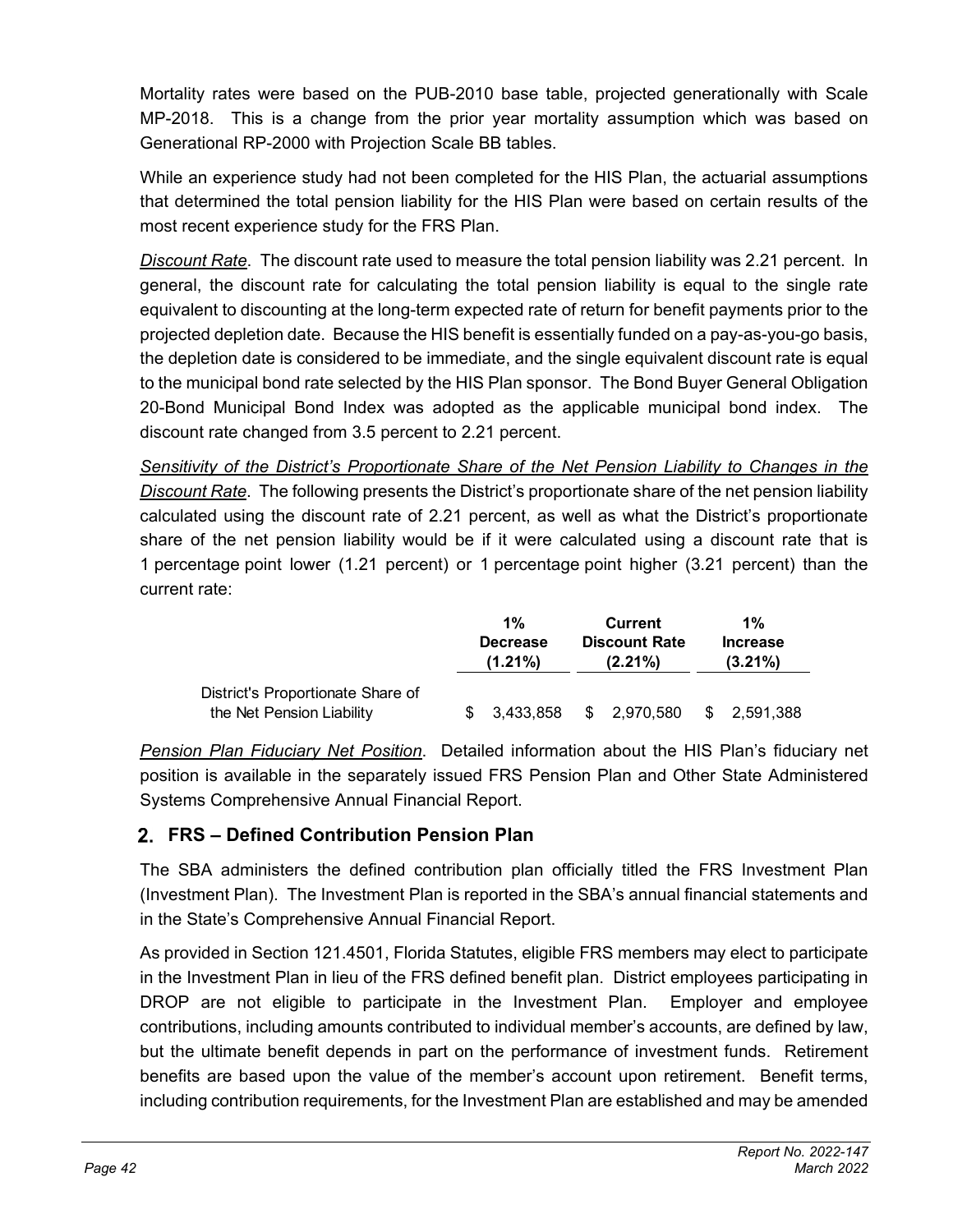by the Florida Legislature. The Investment Plan is funded with the same employer and employee contribution rates that are based on salary and membership class (Regular, Elected County Officers, etc.), as the FRS defined benefit plan. Contributions are directed to individual member accounts and the individual members allocate contributions and account balances among various approved investment choices. Costs of administering the Investment Plan, including the FRS Financial Guidance Program, are funded through an employer contribution of 0.06 percent of payroll and by forfeited benefits of Investment Plan members. Allocations to the Investment Plan member accounts during the 2020-21 fiscal year were as follows:

|                              | Percent of            |
|------------------------------|-----------------------|
| <b>Class</b>                 | Gross<br>Compensation |
| FRS, Regular                 | 6.30                  |
| FRS, Elected County Officers | 11.34                 |

For all membership classes, employees are immediately vested in their own contributions and are vested after 1 year of service for employer contributions and investment earnings, regardless of membership class. If an accumulated benefit obligation for service credit originally earned under the FRS Pension Plan is transferred to the Investment Plan, the member must have the years of service required for FRS Pension Plan vesting (including the service credit represented by the transferred funds) to be vested for these funds and the earnings on the funds. Nonvested employer contributions are placed in a suspense account for up to 5 years. If the employee returns to FRS-covered employment within the 5-year period, the employee will regain control over their account. If the employee does not return within the 5-year period, the employee will forfeit the accumulated account balance. For the fiscal year ended June 30, 2021, the information for the amount of forfeitures was unavailable from the SBA; however, management believes that these amounts, if any, would be immaterial to the District.

After termination and applying to receive benefits, the member may rollover vested funds to another qualified plan, structure a periodic payment under the Investment Plan, receive a lump-sum distribution, leave the funds invested for future distribution, or any combination of these options. Disability coverage is provided in which the member may either transfer the account balance to the FRS Pension Plan when approved for disability retirement to receive guaranteed lifetime monthly benefits under the FRS Pension Plan or remain in the Investment Plan and rely upon that account balance for retirement income.

The District's Investment Plan pension expense totaled \$128,457.54 for the fiscal year ended June 30, 2021.

### **E. Other Postemployment Benefit Obligations**

*Plan Description*. The Other Postemployment Benefits Plan (OPEB Plan) is a single-employer defined benefit plan administered by the District that provides OPEB for all employees who satisfy the District's retirement eligibility provisions. Pursuant to Section 112.0801, Florida Statutes, former employees who retire from the District are eligible to participate in the District's health and hospitalization plan for medical, prescription drug, and life insurance coverage. Retirees and their eligible dependents shall be offered the same health and hospitalization insurance coverage as is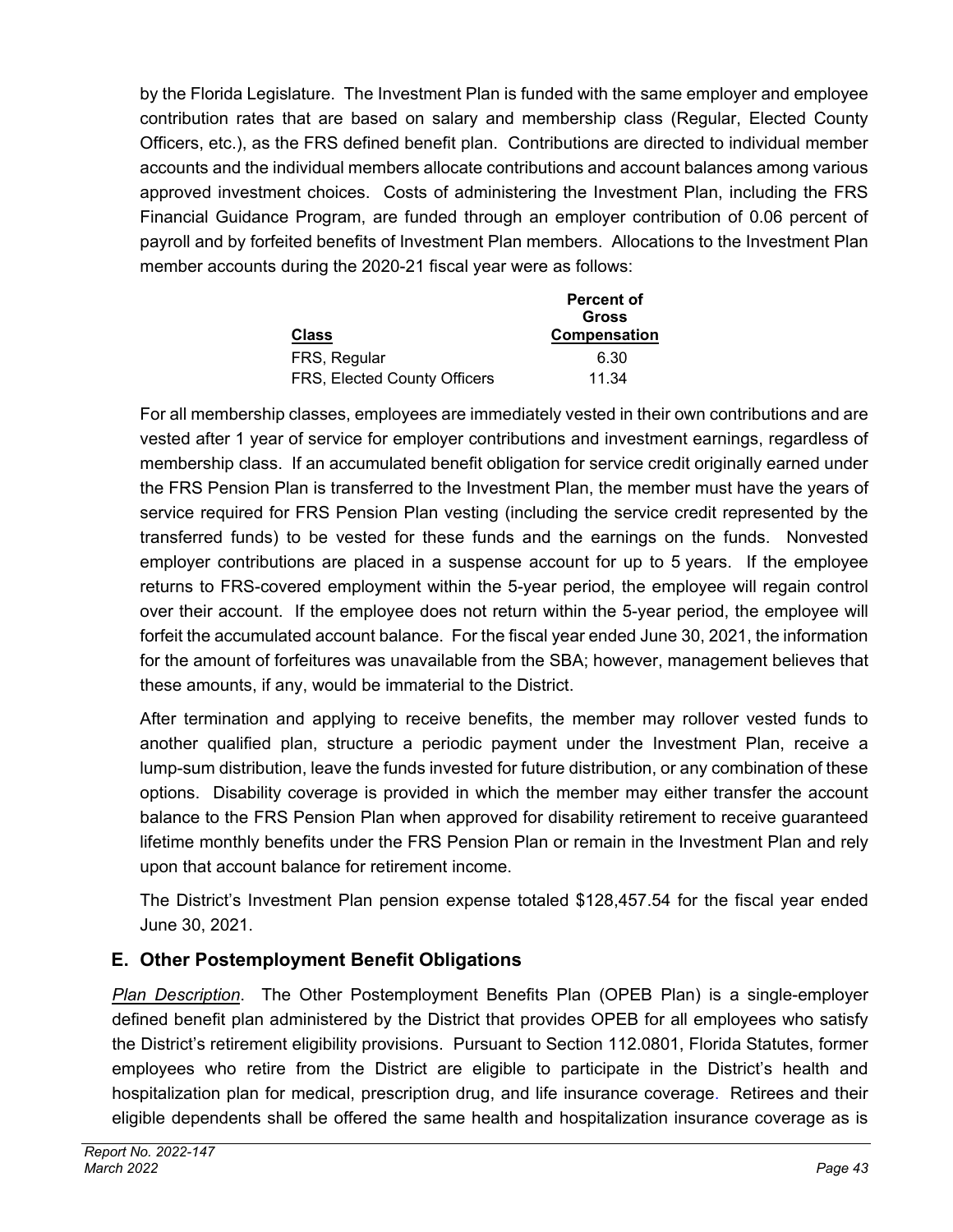offered to active employees at a premium cost of no more than the premium cost applicable to active employees. The District subsidizes the premium rates paid by retirees by allowing them to participate in the OPEB Plan at reduced or blended group (implicitly subsidized) premium rates for both active and retired employees. These rates provide an implicit subsidy for retirees because retiree healthcare costs are generally greater than active employee healthcare costs. The OPEB Plan contribution requirements and benefit terms of the District and the OPEB Plan members are established and may be amended through recommendations of the Insurance Committee and action from the Board. No assets are accumulated in a trust that meet the criteria in paragraph 4 of GASB Statement No. 75.

*Benefits Provided*.The OPEB Plan provides healthcare and life insurance benefits for retirees and their dependents. In addition to the implicit subsidy described above, the board contributed \$2 per year service for each retiree toward their monthly insurance premium with a maximum of \$60.

*Employees Covered by Benefit Terms*. At June 30, 2020, the following employees were covered by the benefit terms:

| Inactive Employees or Beneficiaries Currently Receiving Benefits | 40  |
|------------------------------------------------------------------|-----|
| Active Employees                                                 | 216 |
| Total                                                            | 256 |

*Total OPEB Liability*. The District's total OPEB liability of \$1,421,007 was measured as of June 30, 2020, and was determined by an actuarial valuation as of June 30, 2020.

*Actuarial Assumptions and Other Inputs*. The total OPEB liability was determined using the following actuarial assumptions and other inputs, applied to all periods included in the measurement, unless otherwise specified:

| Inflation                          | 2.25 percent                                                                                                                                                                                          |
|------------------------------------|-------------------------------------------------------------------------------------------------------------------------------------------------------------------------------------------------------|
| Salary Increases                   | 3.4 percent – 7.8 percent, including inflation                                                                                                                                                        |
| Discount Rate                      | 2.45 percent                                                                                                                                                                                          |
| <b>Healthcare Cost Trend Rates</b> | Based on the Getzen Model, with trend rates starting<br>at 4 percent for 2020, followed by 6.25 percent for<br>2021, then gradually decreasing to an ultimate trend<br>rate of 3.99 percent for 2040. |
| Aging Factors                      | Based on the 2013 SOA Study "Health Care<br>Costs – From Birth to Death."                                                                                                                             |
| <b>Expenses</b>                    | Administrative expenses are included in the per<br>capita health costs.                                                                                                                               |

For plans that do not have formal assets, the discount rate should equal the tax-exempt municipal bond rate based on an index of 20-year general obligation bonds with an average AA credit rating as of the measurement date. For the purpose of this OPEB Plan valuation, the municipal bond rate is 2.45 percent (based on the daily rate of Fidelity investments "20-Year Municipal GO AA Index" closest to but not later than the measurement date).

Demographic assumptions employed in the actuarial valuation were the same as those employed in the July 1, 2020, actuarial valuation of the FRS Defined Benefit Pension Plan. These demographic assumptions were developed by FRS from an actuarial experience study, and therefore are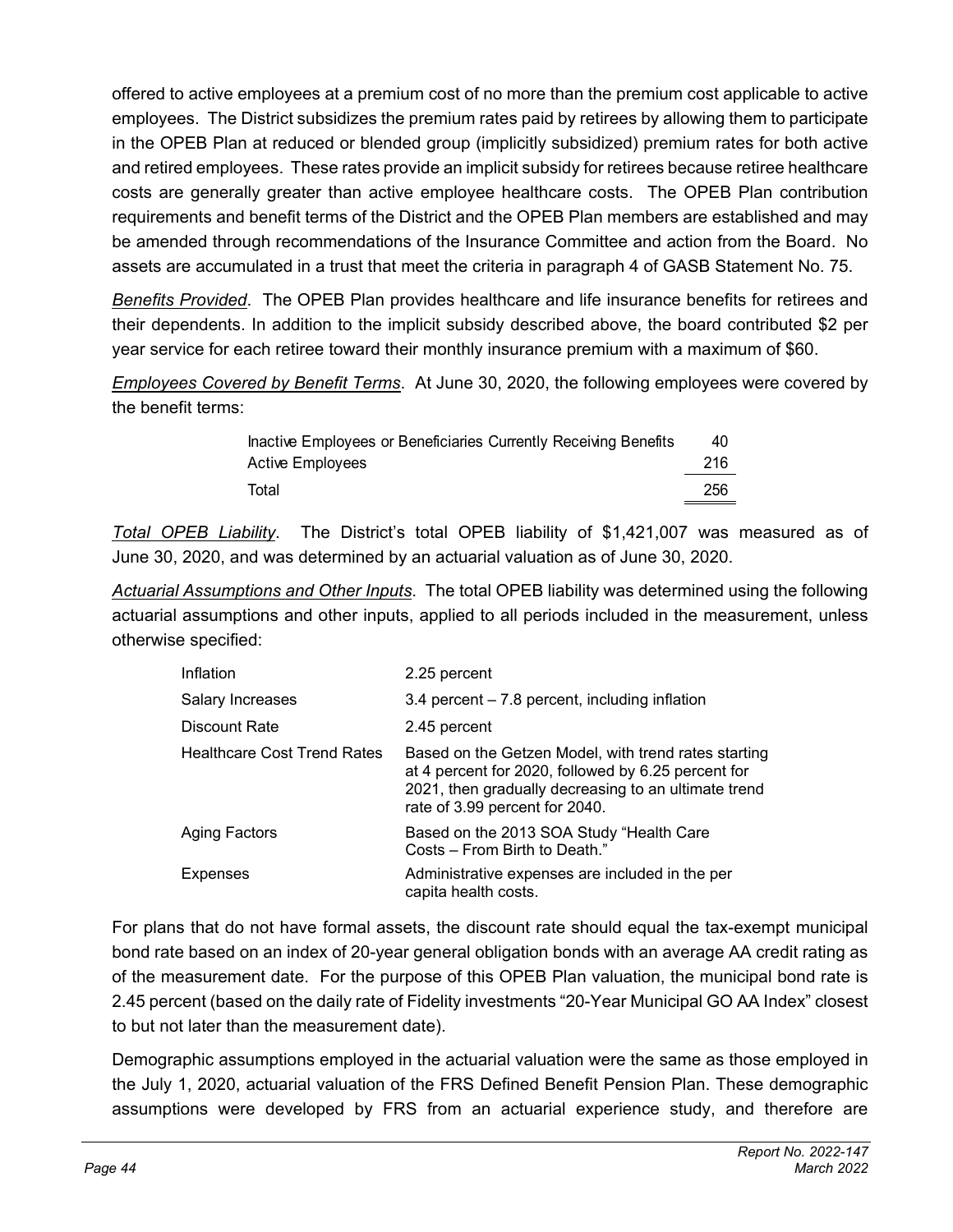appropriate for use in the OPEB Plan actuarial valuation. These include assumed rates of future termination, mortality, disability, and retirement. In addition, salary increase assumptions (for development of the pattern of the normal cost increases) were the same as those used in the July 1, 2020, actuarial valuation of the FRS Defined Benefit Pension Plan. Assumptions used in valuation of benefits for participants of the FRS Investment Plan are the same as for similarly situated participants of the FRS Defined Benefit Pension Plan.

### *Changes in the Total OPEB Liability*.

|                                                    |    | <b>Amount</b> |
|----------------------------------------------------|----|---------------|
| Balance at June 30, 2020                           | \$ | 1,023,026     |
| Changes for the year:                              |    |               |
| Service Cost                                       |    | 35,229        |
| Interest                                           |    | 32,393        |
| Differences Between Expected and Actual Experience |    | 362,437       |
| Changes of Assumptions or Other Inputs             |    | 14,599        |
| <b>Benefit Payments</b>                            |    | (46,677)      |
| Net Changes                                        |    | 397,981       |
| Balance at June 30, 2021                           | S  | 1.421.007     |

Changes of assumptions or other inputs was based on the following:

- The discount rate was changed from 3.13 percent as of the beginning of the measurement period to 2.45 percent as of June 30, 2020.
- The medical claims costs and premiums were updated based on actual premium information provided for the valuation.
- The healthcare cost trend assumption was revised to reflect a lower inflation assumption (from 2.5 percent to 2.25 percent) and the assumed load to model the excise tax was removed, as it was repealed in December 2019.
- The salary increase rates were changed to be based on revised inflation and individual member pay increases used in the July 1, 2020, FRS Actuarial Valuation.
- The retirement and mortality rates were separated between instructional and noninstructional employees.

*Sensitivity of the Total OPEB Liability to Changes in the Discount Rate*. The following table presents the total OPEB liability of the District, as well as what the District's total OPEB liability would be if it were calculated using a discount rate that is 1 percentage point lower (1.45 percent) or 1 percentage point higher (3.45 percent) than the current rate:

|                             | $1\%$<br><b>Decrease</b> | <b>Current</b><br><b>Discount Rate</b> | $1\%$<br><b>Increase</b> |
|-----------------------------|--------------------------|----------------------------------------|--------------------------|
|                             | $(1.45\%)$               | (2.45%)                                | $(3.45\%)$               |
| <b>Total OPEB Liability</b> | 1.614.676                | \$ 1.421.007                           | \$ 1.262.252             |

*Sensitivity of the Total OPEB Liability to Changes in the Healthcare Cost Trend Rates*. The following table presents the total OPEB liability of the District, as well as what the District's total OPEB liability would be if it were calculated using healthcare cost trend rates that are 1 percentage point lower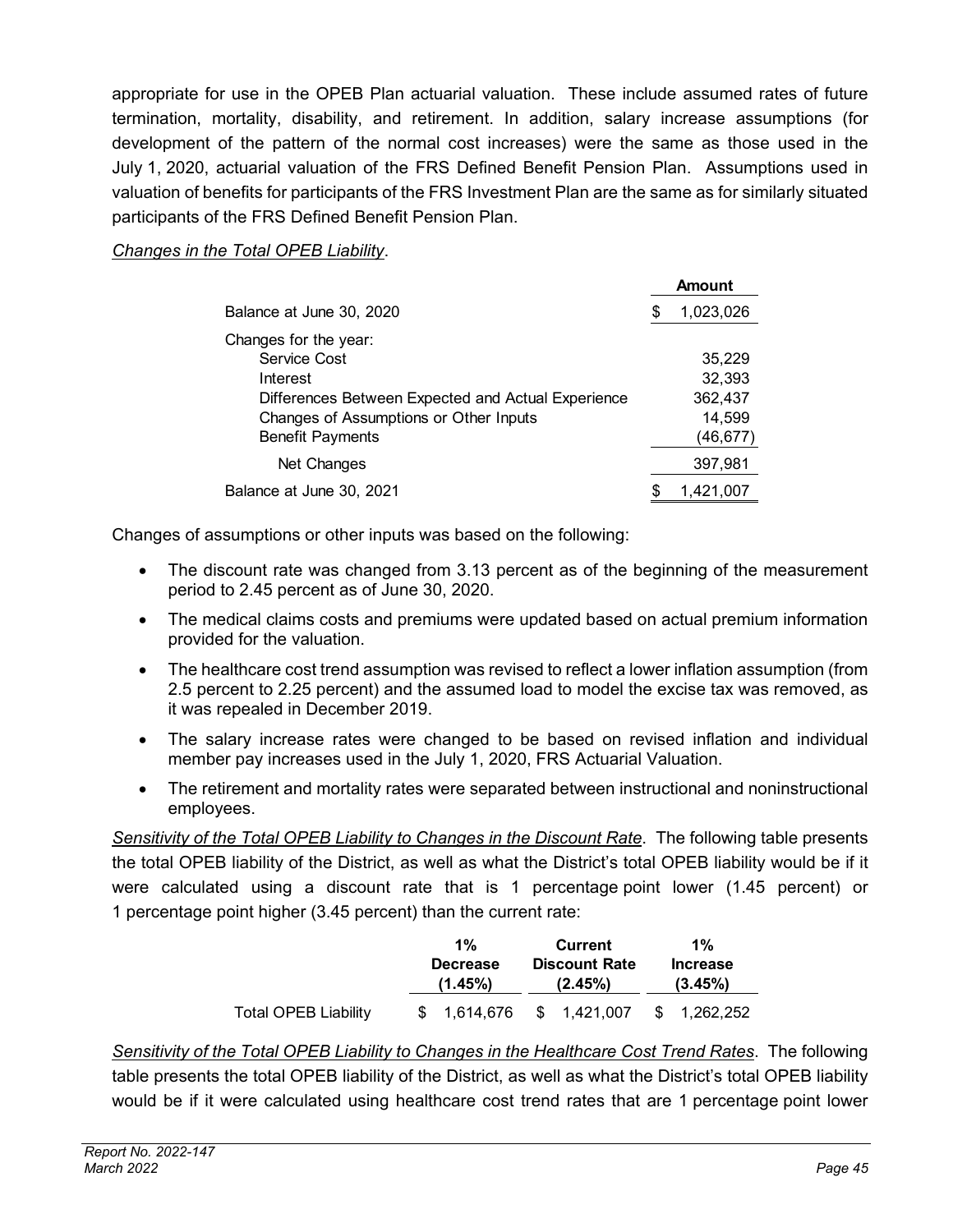(3 percent decreasing to 2.99 percent) or 1 percentage point higher (5 percent decreasing to 4.99 percent) than the current healthcare cost trend rates:

|                             | 1% Decrease | 1% Increase               |             |
|-----------------------------|-------------|---------------------------|-------------|
| <b>Total OPEB Liability</b> |             | $$1,364,869$ $$1,421,007$ | \$1.486.391 |

*OPEB Expense and Deferred Outflows of Resources and Deferred Inflows of Resources Related to OPEB*. For the fiscal year ended June 30, 2021, the District recognized a negative OPEB expense of \$80,855. At June 30, 2021, the District reported deferred outflows of resources and deferred inflows of resources related to OPEB from the following sources:

| <b>Description</b>                                                                                                                        |   | <b>Deferred Outflows</b><br>of Resources | <b>Deferred Inflows</b><br>of Resources |                     |  |
|-------------------------------------------------------------------------------------------------------------------------------------------|---|------------------------------------------|-----------------------------------------|---------------------|--|
| Differences Between Expected and<br><b>Actual Experience</b><br>Changes of Assumptions or Other Inputs<br>Benefits Paid Subsequent to the | S | 329,785<br>34,642                        | \$                                      | 44.389<br>1,547,120 |  |
| <b>Measurement Date</b>                                                                                                                   |   | 13,777                                   |                                         |                     |  |
| Total                                                                                                                                     | S | 378.204                                  | \$.                                     | 1,591,509           |  |

The deferred outflows of resources related to OPEB resulting from benefits paid subsequent to the measurement date, totaling \$13,777, will be recognized as a reduction of the total OPEB liability in the fiscal year ending June 30, 2022. Other amounts reported as deferred outflows of resources and deferred inflows of resources related to OPEB will be recognized in OPEB expense as follows:

| <b>Fiscal Year Ending June 30</b> |   | Amount      |  |  |
|-----------------------------------|---|-------------|--|--|
| 2022                              | S | (148, 477)  |  |  |
| 2023                              |   | (148, 477)  |  |  |
| 2024                              |   | (148, 477)  |  |  |
| 2025                              |   | (148, 477)  |  |  |
| 2026                              |   | (148, 477)  |  |  |
| Thereafter                        |   | (484, 697)  |  |  |
| Total                             |   | (1,227,082) |  |  |

### **F. Risk Management Programs**

The District is exposed to various risks of loss related to torts; theft of, damage to, and destruction of assets; errors and omissions; injuries to employees; and natural disasters. The Liberty County District School Board is a member of the Panhandle Area Educational Consortium – Risk Management Consortium (Consortium) under which several district school boards have established a combined limited self-insurance program for property protection, sabotage and terrorism, cyber liability, general liability, automobile liability, workers' compensation, employee dishonesty, equipment breakdown, and other coverage deemed necessary by the members of the Consortium. Section 1001.42(12)(k), Florida Statutes, provides the authority for the District to enter into such a risk management program. The Consortium is self-sustaining through member assessments (premiums), and purchases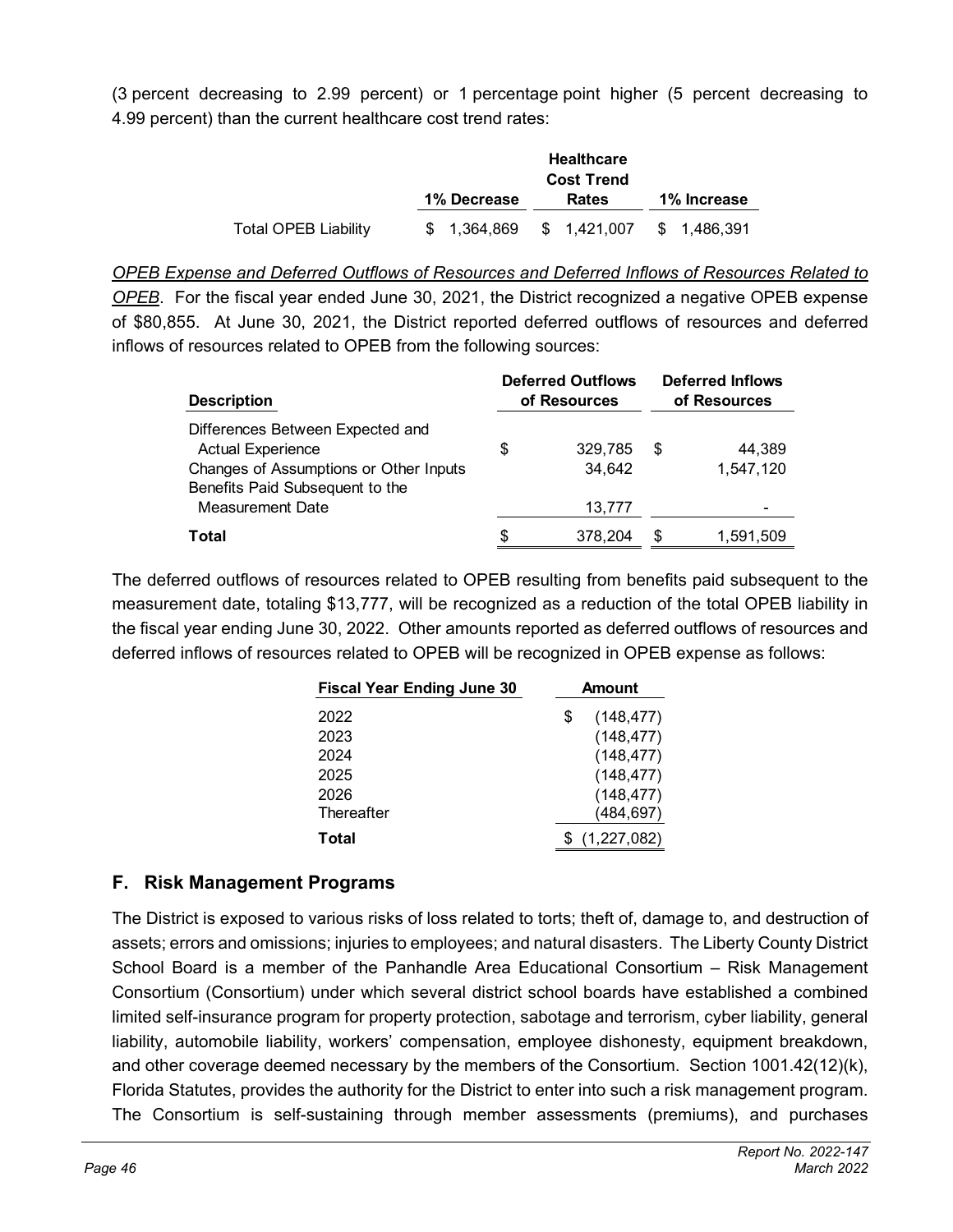coverage through commercial companies for claims in excess of specified amounts. The Board of Directors for the Consortium is composed of superintendents of all participating districts. The Washington County District School Board serves as fiscal agent for the Consortium.

Health and hospitalization coverage are being provided through purchased commercial insurance with minimum deductibles for each line of coverage.

Settled claims resulting from these risks have not exceeded commercial coverage in any of the past 3 fiscal years.

### **G. Long-Term Liabilities**

### **Special Public Education Capital Outlay Advance Payable**

The liability at June 30, 2021, of \$194,546.85 represents the amount of the PECO Special Facilities allocation expected to be replaced by other District capital outlay sources that are committed under Section 1013.64, Florida Statutes, for funding specific construction needs. The liability is expected to be retired by the close of the 2021-22 fiscal year.

### **Installment-Purchase Payable**

The class and amount of property being acquired under installment-purchase are as follows:

|                |   | <b>Asset Balances</b> |
|----------------|---|-----------------------|
| Motor Vehicles | S | 212.188               |

Future minimum installment-purchase payments and the present value of the minimum installment-purchase payments as of June 30 are as follows:

| <b>Fiscal Year Ending June 30</b> | Total |  | <b>Principal</b> |                                       | <b>Interest</b> |  |
|-----------------------------------|-------|--|------------------|---------------------------------------|-----------------|--|
| 2022                              |       |  |                  | \$ 57.990.75 \$ 55.942.15 \$ 2.048.60 |                 |  |

The stated interest rate is 3.662 percent.

### **Changes in Long-Term Liabilities**

The following is a summary of changes in long-term liabilities:

| <b>Description</b>                   | <b>Beginning</b><br><b>Balance</b> |            | <b>Additions</b> |            | <b>Deductions</b> |                | <b>Ending</b><br><b>Balance</b> |                 | Due In<br>One Year |  |
|--------------------------------------|------------------------------------|------------|------------------|------------|-------------------|----------------|---------------------------------|-----------------|--------------------|--|
| <b>GOVERNMENTAL ACTIVITIES</b>       |                                    |            |                  |            |                   |                |                                 |                 |                    |  |
| Installment-Purchase Payable         | S                                  | 109.908.07 | \$               | -          | S                 | 53.965.92      | S                               | 55.942.15       | \$5.942.15         |  |
| Special PECO Advance Payable         | 660.027.81                         |            |                  | 44.635.57  |                   | 510.116.53     |                                 | 194.546.85      | 194.546.85         |  |
| <b>Compensated Absences Payable</b>  | 682.346.77                         |            |                  | 111.294.20 |                   | 28.788.91      |                                 | 764.852.06      | 122.545.79         |  |
| <b>Total OPEB Liability</b>          | 1.023.026.00                       |            |                  | 444.658.00 |                   | 46.677.00      |                                 | 1.421.007.00    | 13.777.00          |  |
| Net Pension Liability                | 9,718,718.00                       |            | 5,396,746.00     |            |                   | 3,855,680.00   |                                 | 11,259,784.00   | 30,968.00          |  |
| <b>Total Governmental Activities</b> | \$12,194,026.65                    |            | \$5,997,333.77   |            |                   | \$4,495,228.36 |                                 | \$13,696,132.06 | \$417,779.79       |  |

For the governmental activities, compensated absences, pensions, and other postemployment benefits are generally liquidated with resources of the General Fund.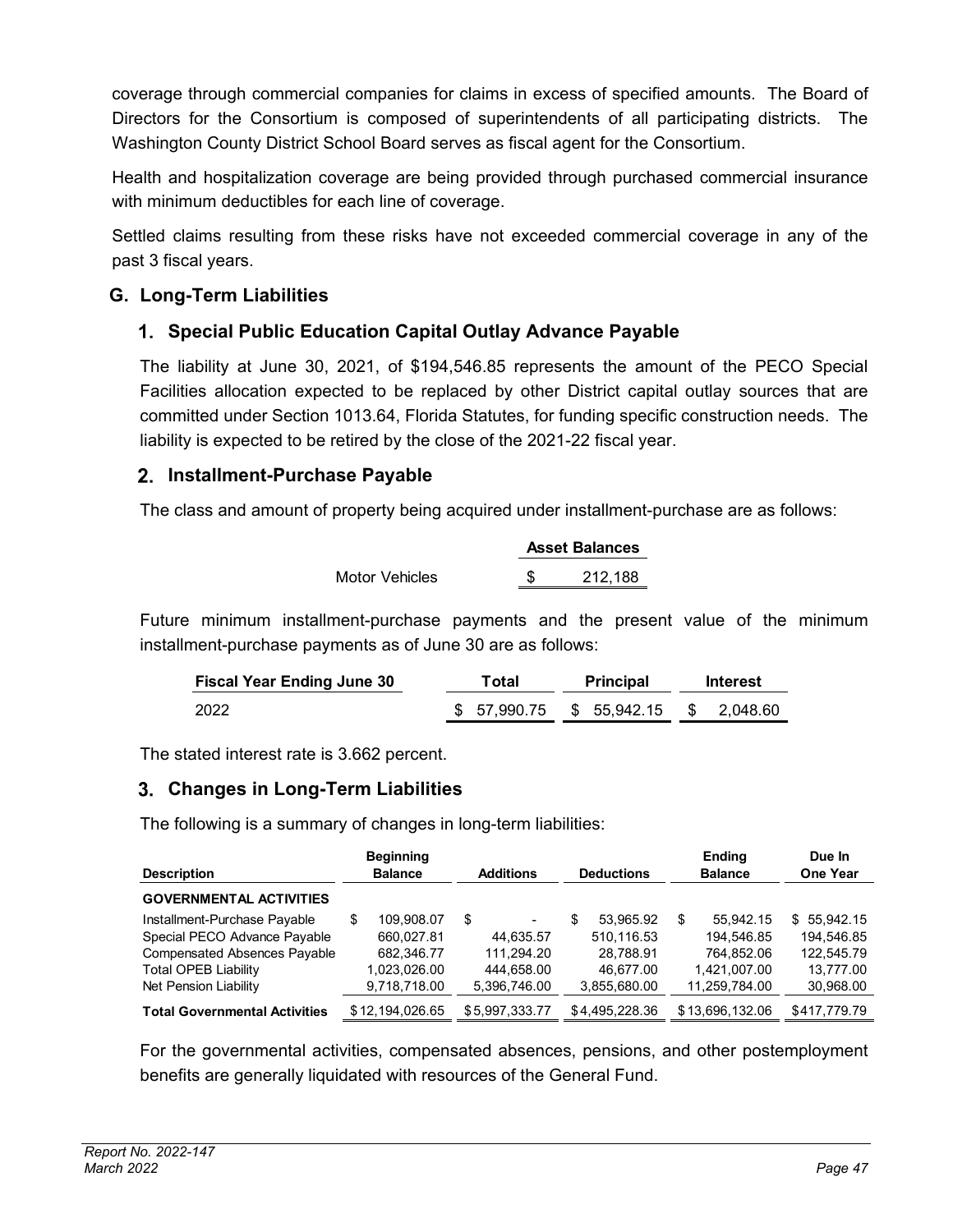### **H. Fund Balance Reporting**

In addition to committed and assigned fund balance categories discussed in Note I.F.10., fund balances may be classified as follows:

- **Nonspendable Fund Balance**. Nonspendable fund balance is the net current financial resources that cannot be spent because they are either not in spendable form or are legally or contractually required to be maintained intact. Generally, not in spendable form means that an item is not expected to be converted to cash.
- **Restricted Fund Balance**. Restricted fund balance is the portion of fund balance on which constraints have been placed by creditors, grantors, contributors, laws or regulations of other governments, constitutional provisions, or enabling legislation. Restricted fund balance places the most binding level of constraint on the use of fund balance.
- **Unassigned Fund Balance**. The unassigned fund balance is the portion of fund balance that is the residual classification for the General Fund. This balance represents amounts that have not been assigned to other funds and that have not been restricted, committed, or assigned for specific purposes.

### **I. Interfund Receivables and Payables**

The following is a summary of interfund receivables and payables reported in the fund financial statements:

|                                        | <b>Interfund</b>   |                 |  |  |
|----------------------------------------|--------------------|-----------------|--|--|
| <b>Funds</b>                           | <b>Receivables</b> | <b>Payables</b> |  |  |
| Major:                                 |                    |                 |  |  |
| General                                | \$108,491.23       | S               |  |  |
| Special Revenue:                       |                    |                 |  |  |
| Food Service                           |                    | 49,863.04       |  |  |
| Other                                  |                    | 24,542.19       |  |  |
| <b>Federal Education Stabilization</b> |                    | 34,086.00       |  |  |
| Total                                  | 108,491.23         | 108,491.23      |  |  |

The interfund amounts mainly represent amounts owed to the General Fund for reimbursement of expenditures. The balances are expected to be paid in 1 year.

### **J. Revenues**

### **Schedule of State Revenue Sources**

The following is a schedule of the District's State revenue sources for the 2020-21 fiscal year:

| <b>Source</b>                                               |   | <b>Amount</b>   |
|-------------------------------------------------------------|---|-----------------|
| Florida Education Finance Program                           | S | 8,300,186.00    |
| Categorical Educational Program - Class Size Reduction      |   | 1,288,234.00    |
| Voluntary Prekindergarten Program                           |   | 160,421.58      |
| Workforce Development Program                               |   | 89,377.00       |
| Motor Vehicle License Tax (Capital Outlay and Debt Service) |   | 40,397.76       |
| <b>State Forest Funds</b>                                   |   | 14,221.17       |
| <b>Food Service Supplement</b>                              |   | 9,294.00        |
| <b>Miscellaneous</b>                                        |   | 252,424.76      |
| Total                                                       |   | \$10,154,556.27 |

Accounting policies relating to certain State revenue sources are described in Note I.G.2.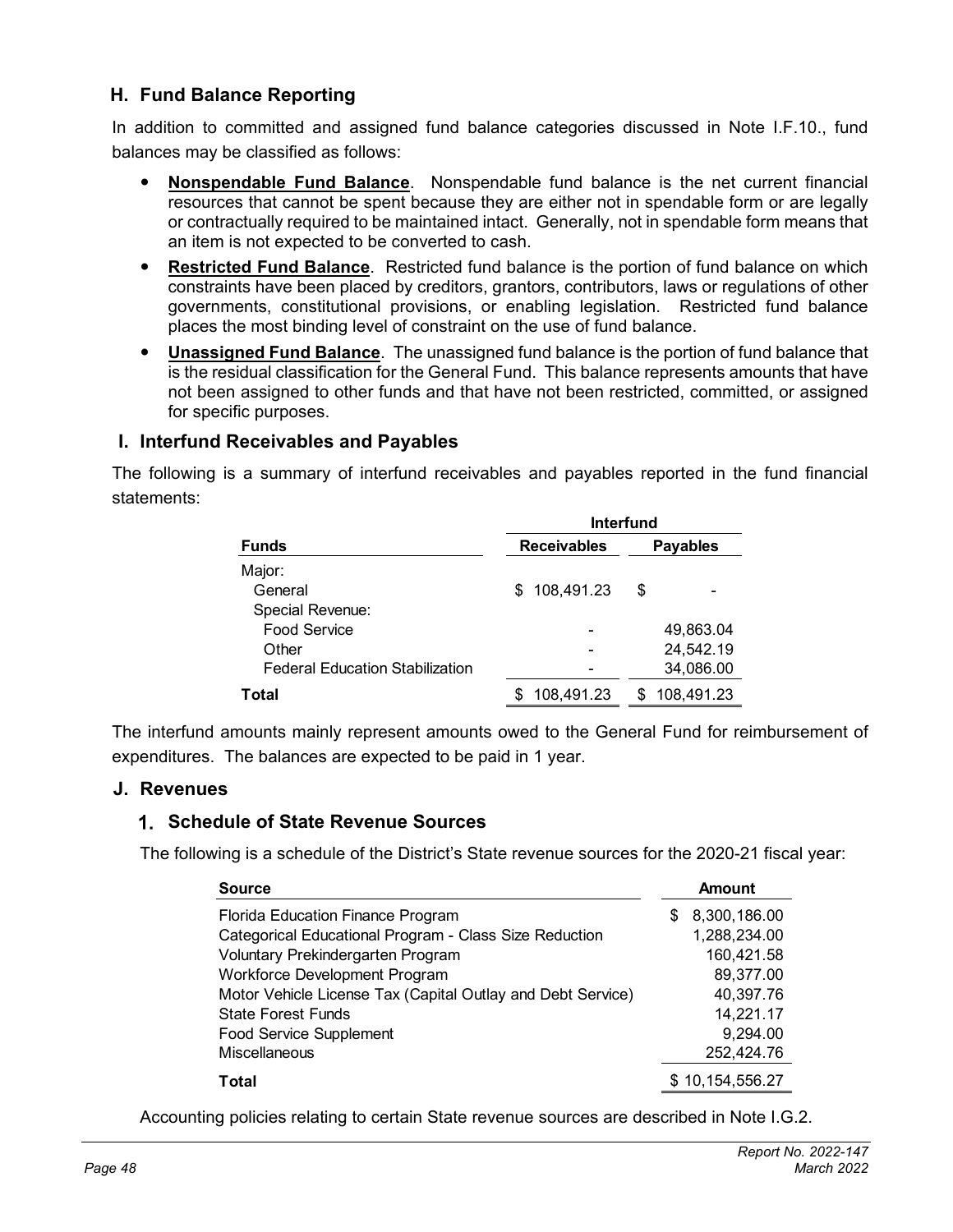### **Property Taxes**

The following is a summary of millages and taxes levied on the 2020 tax roll for the 2020-21 fiscal year:

|                                                          | <b>Millages</b> | <b>Taxes Levied</b> |
|----------------------------------------------------------|-----------------|---------------------|
| <b>General Fund</b>                                      |                 |                     |
| Nonvoted School Tax:                                     |                 |                     |
| <b>Required Local Effort</b>                             | 3.705           | 1,095,474<br>S      |
| <b>Basic Discretionary Local Effort</b>                  | 0.748           | 221,164             |
| <b>Capital Projects - Local Capital Improvement Fund</b> |                 |                     |
| Nonvoted Tax:                                            |                 |                     |
| Local Capital Improvements                               | 1.500           | 443,512             |
| Total                                                    | 5.953           | 1,760,150<br>S      |

### **K. Interfund Transfers**

The following is a summary of interfund transfers reported in the fund financial statements:

|                                        |              | Interfund                         |  |  |
|----------------------------------------|--------------|-----------------------------------|--|--|
| <b>Funds</b>                           |              | <b>Transfers In Transfers Out</b> |  |  |
| Major:                                 |              |                                   |  |  |
| General                                | \$219,151.47 | S                                 |  |  |
| Capital Projects:                      |              |                                   |  |  |
| <b>Public Education Capital Outlay</b> |              | 19,136.47                         |  |  |
| Local Capital Improvement              |              | 200,000.00                        |  |  |
| Nonmajor Governmental                  |              | 15.00                             |  |  |
| Total                                  | \$219,151.47 | \$219,151.47                      |  |  |

Transfers to General Fund were for reimbursement of construction, maintenance and repair expenditures, and property and casualty insurance premiums.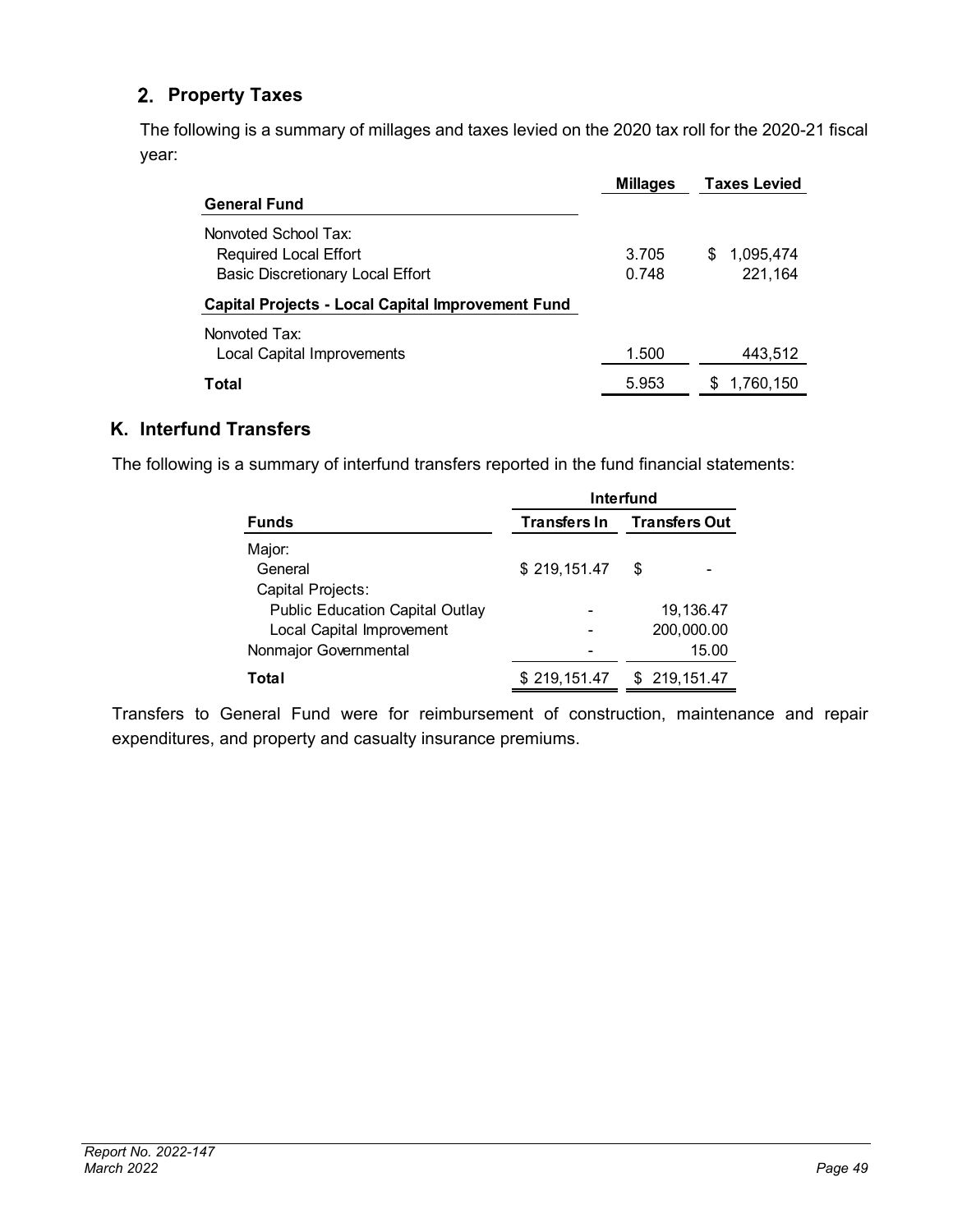# *OTHER REQUIRED SUPPLEMENTARY INFORMATION*

#### **Budgetary Comparison Schedule General and Major Special Revenue Funds For the Fiscal Year Ended June 30, 2021**

|                                                                                                                                                                                                                                                                                                                                                                                                                                                                                                                                                                                                                                                           |                                                                                                                                                                                                                                           |                                                                                                                                                                                                                                                          | <b>General Fund</b>                                                                                                                                                                                                                                      |                                                                                                                                                                                                                     |
|-----------------------------------------------------------------------------------------------------------------------------------------------------------------------------------------------------------------------------------------------------------------------------------------------------------------------------------------------------------------------------------------------------------------------------------------------------------------------------------------------------------------------------------------------------------------------------------------------------------------------------------------------------------|-------------------------------------------------------------------------------------------------------------------------------------------------------------------------------------------------------------------------------------------|----------------------------------------------------------------------------------------------------------------------------------------------------------------------------------------------------------------------------------------------------------|----------------------------------------------------------------------------------------------------------------------------------------------------------------------------------------------------------------------------------------------------------|---------------------------------------------------------------------------------------------------------------------------------------------------------------------------------------------------------------------|
|                                                                                                                                                                                                                                                                                                                                                                                                                                                                                                                                                                                                                                                           | Original<br><b>Budget</b>                                                                                                                                                                                                                 | <b>Final</b><br><b>Budget</b>                                                                                                                                                                                                                            | Actual                                                                                                                                                                                                                                                   | <b>Variance with</b><br><b>Final Budget -</b><br><b>Positive</b><br>(Negative)                                                                                                                                      |
| <b>Revenues</b>                                                                                                                                                                                                                                                                                                                                                                                                                                                                                                                                                                                                                                           |                                                                                                                                                                                                                                           |                                                                                                                                                                                                                                                          |                                                                                                                                                                                                                                                          |                                                                                                                                                                                                                     |
| Intergovernmental:<br><b>Federal Direct</b><br>Federal Through State and Local<br><b>State</b>                                                                                                                                                                                                                                                                                                                                                                                                                                                                                                                                                            | \$<br>75,000.00<br>500,000.00<br>10,399,950.00                                                                                                                                                                                            | \$<br>75,000.00<br>841,825.66<br>10,484,462.96                                                                                                                                                                                                           | \$<br>32,798.91<br>747,235.00<br>10,105,460.58                                                                                                                                                                                                           | \$<br>(42, 201.09)<br>(94, 590.66)<br>(379,002.38)                                                                                                                                                                  |
| Local:<br><b>Property Taxes</b>                                                                                                                                                                                                                                                                                                                                                                                                                                                                                                                                                                                                                           | 1,263,973.00                                                                                                                                                                                                                              | 1,263,973.00                                                                                                                                                                                                                                             | 1,269,986.24                                                                                                                                                                                                                                             | 6,013.24                                                                                                                                                                                                            |
| Charges for Services - Food Service<br><b>Miscellaneous</b><br><b>Total Local Revenues</b>                                                                                                                                                                                                                                                                                                                                                                                                                                                                                                                                                                | 538,500.00<br>1,802,473.00                                                                                                                                                                                                                | 565,828.89<br>1,829,801.89                                                                                                                                                                                                                               | 267,425.93<br>1,537,412.17                                                                                                                                                                                                                               | (298, 402.96)<br>(292, 389.72)                                                                                                                                                                                      |
| <b>Total Revenues</b>                                                                                                                                                                                                                                                                                                                                                                                                                                                                                                                                                                                                                                     | 12,777,423.00                                                                                                                                                                                                                             | 13,231,090.51                                                                                                                                                                                                                                            | 12,422,906.66                                                                                                                                                                                                                                            | (808, 183.85)                                                                                                                                                                                                       |
| <b>Expenditures</b>                                                                                                                                                                                                                                                                                                                                                                                                                                                                                                                                                                                                                                       |                                                                                                                                                                                                                                           |                                                                                                                                                                                                                                                          |                                                                                                                                                                                                                                                          |                                                                                                                                                                                                                     |
| Current - Education:<br>Instruction<br><b>Student Support Services</b><br><b>Instructional Media Services</b><br>Instruction and Curriculum Development Services<br><b>Instructional Staff Training Services</b><br>Instruction-Related Technology<br>Board<br><b>General Administration</b><br>School Administration<br>Facilities Acquisition and Construction<br><b>Fiscal Services</b><br><b>Food Services</b><br><b>Central Services</b><br><b>Student Transportation Services</b><br>Operation of Plant<br>Maintenance of Plant<br>Administrative Technology Services<br><b>Community Services</b><br>Fixed Capital Outlay:<br>Other Capital Outlay | 7,497,436.50<br>394,930.00<br>100,306.00<br>333,616.00<br>8,436.00<br>411,351.00<br>398,701.00<br>442,000.00<br>736,810.00<br>13,999.00<br>350,393.00<br>76,270.00<br>619,300.00<br>1,383,650.00<br>488,200.00<br>227,000.00<br>74,700.00 | 7,615,963.70<br>289,750.02<br>134,387.97<br>413,978.35<br>17,409.71<br>475,688.18<br>446,299.47<br>488,022.87<br>719,389.36<br>108,426.65<br>347,401.63<br>76,561.12<br>658,401.68<br>1,394,517.90<br>471,489.17<br>230,331.19<br>73,240.04<br>49,507.00 | 7,215,420.27<br>277,701.50<br>132,181.47<br>407,529.62<br>16,872.33<br>385,545.47<br>424,586.51<br>453,674.47<br>703,001.51<br>108,426.65<br>332,841.29<br>71,038.62<br>606,707.04<br>1,383,045.12<br>418,710.12<br>219,011.43<br>70,925.60<br>28,249.92 | 400,543.43<br>12,048.52<br>2,206.50<br>6,448.73<br>537.38<br>90,142.71<br>21,712.96<br>34,348.40<br>16,387.85<br>14,560.34<br>5,522.50<br>51,694.64<br>11,472.78<br>52,779.05<br>11,319.76<br>2,314.44<br>21,257.08 |
| <b>Total Expenditures</b>                                                                                                                                                                                                                                                                                                                                                                                                                                                                                                                                                                                                                                 | 13,557,098.50                                                                                                                                                                                                                             | 14,010,766.01                                                                                                                                                                                                                                            | 13,255,468.94                                                                                                                                                                                                                                            | 755,297.07                                                                                                                                                                                                          |
| Deficiency of Revenues Over Expenditures                                                                                                                                                                                                                                                                                                                                                                                                                                                                                                                                                                                                                  | (779, 675.50)                                                                                                                                                                                                                             | (779, 675.50)                                                                                                                                                                                                                                            | (832, 562.28)                                                                                                                                                                                                                                            | (52, 886.78)                                                                                                                                                                                                        |
| <b>Other Financing Sources</b>                                                                                                                                                                                                                                                                                                                                                                                                                                                                                                                                                                                                                            |                                                                                                                                                                                                                                           |                                                                                                                                                                                                                                                          |                                                                                                                                                                                                                                                          |                                                                                                                                                                                                                     |
| Transfers In<br><b>Loss Recoveries</b>                                                                                                                                                                                                                                                                                                                                                                                                                                                                                                                                                                                                                    | 250,000.00                                                                                                                                                                                                                                | 250,000.00                                                                                                                                                                                                                                               | 219,151.47<br>67,578.00                                                                                                                                                                                                                                  | (30, 848.53)<br>67,578.00                                                                                                                                                                                           |
| <b>Total Other Financing Sources</b>                                                                                                                                                                                                                                                                                                                                                                                                                                                                                                                                                                                                                      | 250,000.00                                                                                                                                                                                                                                | 250,000.00                                                                                                                                                                                                                                               | 286,729.47                                                                                                                                                                                                                                               | 36,729.47                                                                                                                                                                                                           |
| <b>Net Change in Fund Balances</b>                                                                                                                                                                                                                                                                                                                                                                                                                                                                                                                                                                                                                        | (529, 675.50)                                                                                                                                                                                                                             | (529, 675.50)                                                                                                                                                                                                                                            | (545, 832.81)                                                                                                                                                                                                                                            | (16, 157.31)                                                                                                                                                                                                        |
| Fund Balances, Beginning                                                                                                                                                                                                                                                                                                                                                                                                                                                                                                                                                                                                                                  | 1,178,269.28                                                                                                                                                                                                                              | 1,178,269.28                                                                                                                                                                                                                                             | 1,178,269.28                                                                                                                                                                                                                                             |                                                                                                                                                                                                                     |
| <b>Fund Balances, Ending</b>                                                                                                                                                                                                                                                                                                                                                                                                                                                                                                                                                                                                                              | \$<br>648,593.78                                                                                                                                                                                                                          | \$<br>648,593.78                                                                                                                                                                                                                                         | \$<br>632,436.47                                                                                                                                                                                                                                         | (16, 157.31)<br>\$                                                                                                                                                                                                  |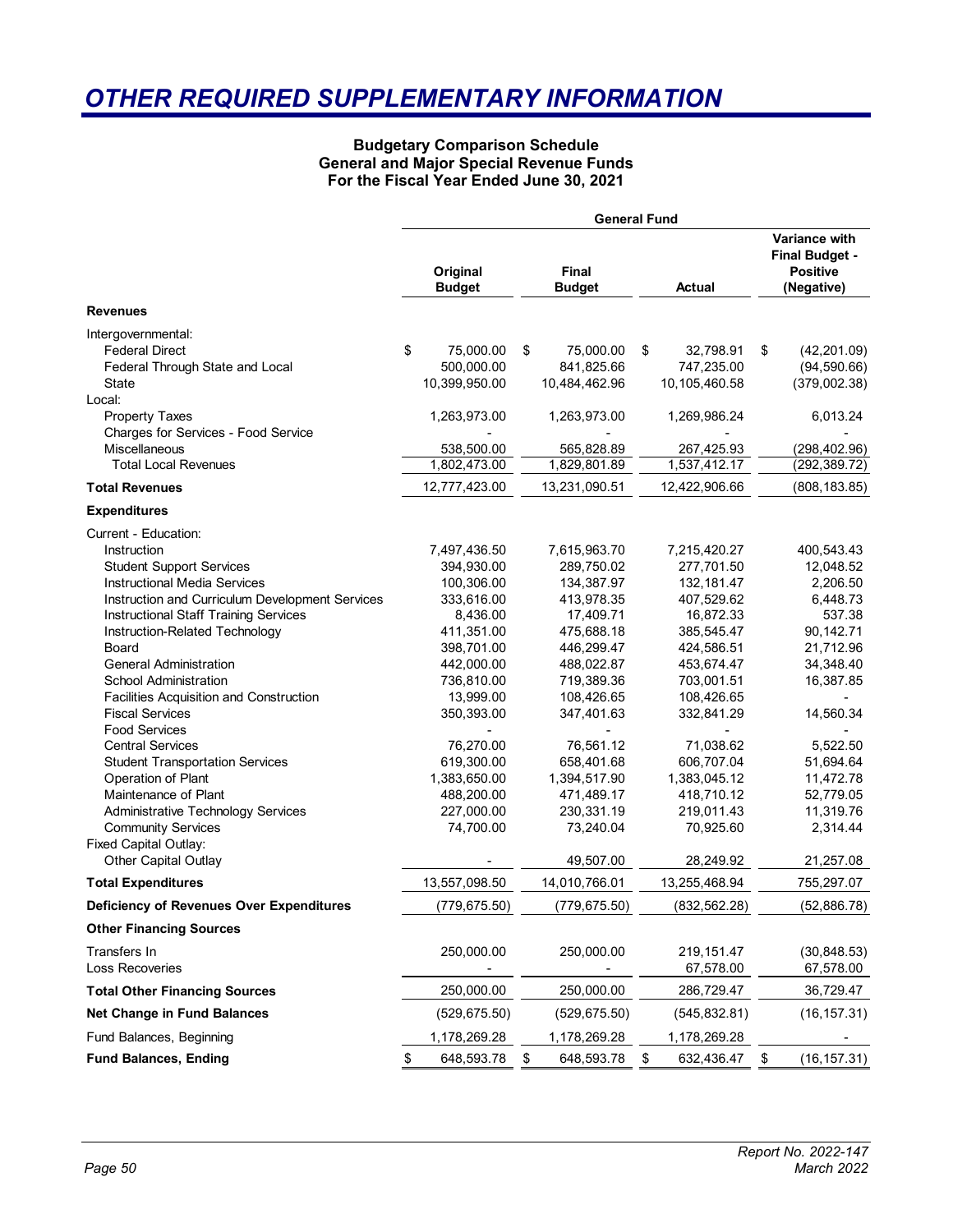| Original        | Final           |                 | Variance with<br><b>Final Budget -</b><br><b>Positive</b> |
|-----------------|-----------------|-----------------|-----------------------------------------------------------|
| <b>Budget</b>   | <b>Budget</b>   | <b>Actual</b>   | (Negative)                                                |
|                 |                 |                 |                                                           |
|                 |                 |                 |                                                           |
| \$              | \$              | \$              | \$                                                        |
| 634,550.00      | 634,550.00      | 567,533.08      | (67, 016.92)                                              |
| 10,200.00       | 10,200.00       | 9,294.00        | (906.00)                                                  |
|                 |                 |                 |                                                           |
| 42,750.00       | 42,750.00       | 20,633.12       | (22, 116.88)                                              |
| 20,200.00       | 20,200.00       | 7,128.85        | (13,071.15)                                               |
| 62,950.00       | 62,950.00       | 27,761.97       | (35, 188.03)                                              |
| 707,700.00      | 707,700.00      | 604,589.05      | (103, 110.95)                                             |
|                 |                 |                 |                                                           |
|                 |                 |                 |                                                           |
|                 |                 |                 |                                                           |
|                 |                 |                 |                                                           |
|                 |                 |                 |                                                           |
|                 |                 |                 |                                                           |
|                 |                 |                 |                                                           |
|                 |                 |                 |                                                           |
|                 |                 |                 |                                                           |
|                 |                 |                 |                                                           |
|                 |                 |                 |                                                           |
| 725,500.00      | 721,200.00      | 674,268.26      | 46,931.74                                                 |
|                 |                 |                 |                                                           |
|                 |                 |                 |                                                           |
|                 |                 |                 |                                                           |
|                 |                 |                 |                                                           |
|                 |                 |                 |                                                           |
| 2,200.00        | 6,500.00        | 6,500.00        |                                                           |
| 727,700.00      | 727,700.00      | 680,768.26      | 46,931.74                                                 |
| (20,000.00)     | (20,000.00)     | (76, 179.21)    | (56, 179.21)                                              |
|                 |                 |                 |                                                           |
|                 |                 |                 |                                                           |
|                 |                 |                 |                                                           |
| (20,000.00)     | (20,000.00)     | (76, 179.21)    | (56, 179.21)                                              |
| 94,321.17       | 94,321.17       | 94,321.17       |                                                           |
| \$<br>74,321.17 | 74,321.17<br>\$ | 18,141.96<br>\$ | \$<br>(56, 179.21)                                        |

(Continued)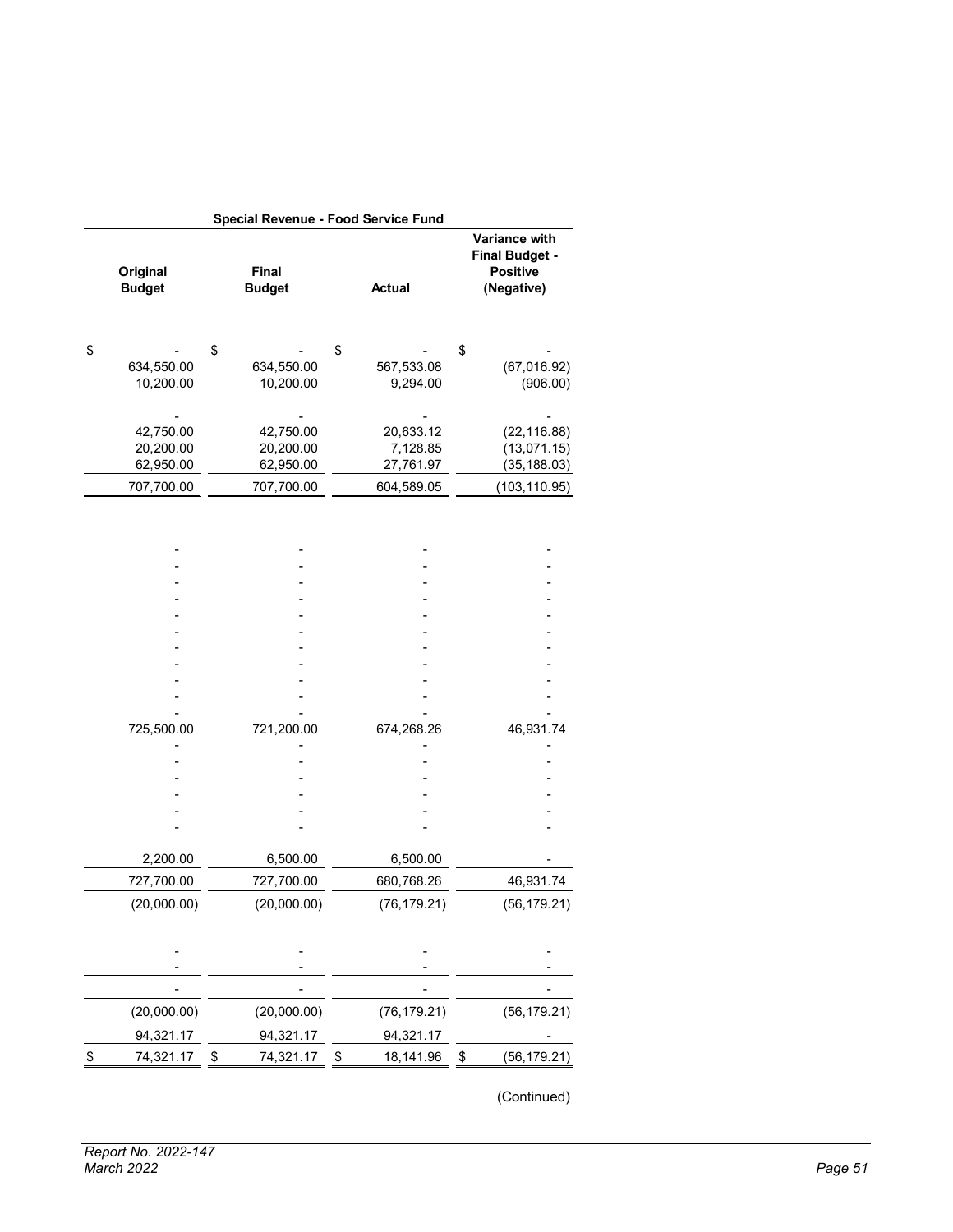#### **Budgetary Comparison Schedule General and Major Special Revenue Funds (Continued) For the Fiscal Year Ended June 30, 2021**

|                                                                                                                                                                                                                                                                                                                                                                                                                   | <b>Special Revenue - Other Fund</b>                                                                    |    |                                                                                                          |    |                                                                                           |    |                                                                                   |  |
|-------------------------------------------------------------------------------------------------------------------------------------------------------------------------------------------------------------------------------------------------------------------------------------------------------------------------------------------------------------------------------------------------------------------|--------------------------------------------------------------------------------------------------------|----|----------------------------------------------------------------------------------------------------------|----|-------------------------------------------------------------------------------------------|----|-----------------------------------------------------------------------------------|--|
|                                                                                                                                                                                                                                                                                                                                                                                                                   | Original<br><b>Budget</b>                                                                              |    | Final<br>Actual<br><b>Budget</b>                                                                         |    |                                                                                           |    | Variance with<br><b>Final Budget -</b><br><b>Positive</b><br>(Negative)           |  |
| <b>Revenues</b>                                                                                                                                                                                                                                                                                                                                                                                                   |                                                                                                        |    |                                                                                                          |    |                                                                                           |    |                                                                                   |  |
| Intergovernmental:                                                                                                                                                                                                                                                                                                                                                                                                |                                                                                                        |    |                                                                                                          |    |                                                                                           |    |                                                                                   |  |
| Federal Through State and Local                                                                                                                                                                                                                                                                                                                                                                                   | 1,090,858.58<br>\$                                                                                     | \$ | 1,534,774.58                                                                                             | \$ | 1,297,194.92                                                                              | \$ | (237, 579.66)                                                                     |  |
| <b>Expenditures</b>                                                                                                                                                                                                                                                                                                                                                                                               |                                                                                                        |    |                                                                                                          |    |                                                                                           |    |                                                                                   |  |
| Current - Education:<br>Instruction<br><b>Student Support Services</b><br>Instruction and Curriculum Development Services<br><b>Instructional Staff Training Services</b><br>Instruction-Related Technology<br><b>General Administration</b><br><b>Facilities Acquisition and Construction</b><br><b>Food Services</b><br><b>Central Services</b><br><b>Student Transportation Services</b><br>Operation of Plant | 635,241.19<br>37,947.77<br>158,215.02<br>105,689.65<br>52.555.47<br>71,990.68<br>2,689.03<br>26,529.77 |    | 1,028,220.31<br>38,889.03<br>159,901.94<br>110,124.22<br>51,155.47<br>87,753.33<br>2,689.03<br>34,530.53 |    | 861,123.93<br>34,080.48<br>159,901.94<br>70,059.19<br>50,742.30<br>78,012.99<br>26,633.53 |    | 167,096.38<br>4,808.55<br>40,065.03<br>413.17<br>9,740.34<br>2,689.03<br>7,897.00 |  |
| Administrative Technology Services<br>Fixed Capital Outlay:<br><b>Other Capital Outlay</b>                                                                                                                                                                                                                                                                                                                        |                                                                                                        |    | 21,510.72                                                                                                |    | 16,640.56                                                                                 |    | 4,870.16                                                                          |  |
| <b>Total Expenditures</b>                                                                                                                                                                                                                                                                                                                                                                                         | 1,090,858.58                                                                                           |    | 1,534,774.58                                                                                             |    | 1,297,194.92                                                                              |    | 237,579.66                                                                        |  |
| <b>Excess (Deficiency) of Revenues Over Expenditures</b>                                                                                                                                                                                                                                                                                                                                                          |                                                                                                        |    |                                                                                                          |    |                                                                                           |    |                                                                                   |  |
| <b>Net Change in Fund Balances</b>                                                                                                                                                                                                                                                                                                                                                                                |                                                                                                        |    |                                                                                                          |    |                                                                                           |    |                                                                                   |  |
| Fund Balances, Beginning                                                                                                                                                                                                                                                                                                                                                                                          |                                                                                                        |    |                                                                                                          |    |                                                                                           |    |                                                                                   |  |
| <b>Fund Balances, Ending</b>                                                                                                                                                                                                                                                                                                                                                                                      | 0.00<br>\$                                                                                             | \$ | 0.00                                                                                                     | \$ | 0.00                                                                                      | \$ | 0.00                                                                              |  |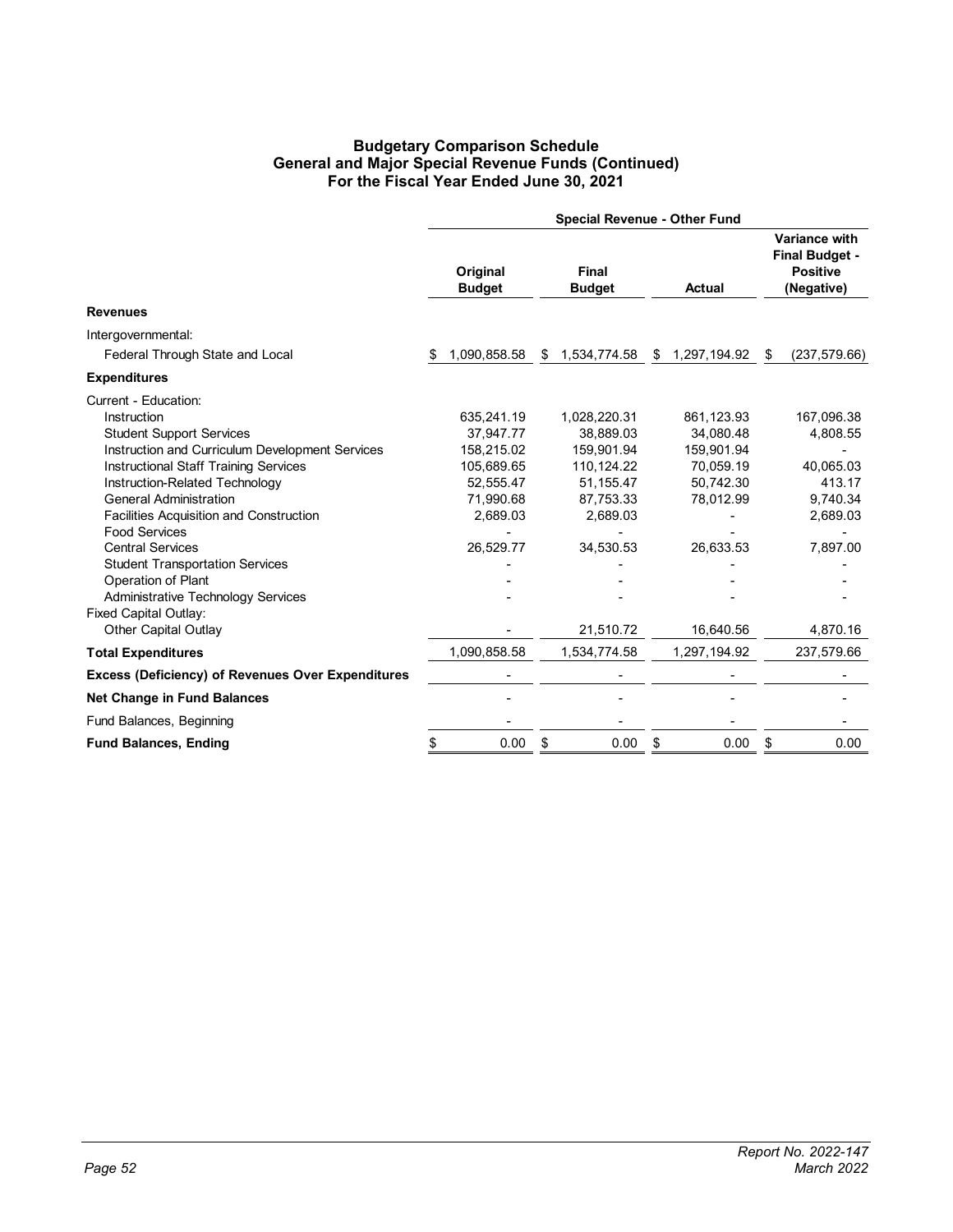| Special Revenue - Federal Education Stabilization Fund |    |                               |      |               |                                                                                |               |  |  |  |
|--------------------------------------------------------|----|-------------------------------|------|---------------|--------------------------------------------------------------------------------|---------------|--|--|--|
| Original<br><b>Budget</b>                              |    | <b>Final</b><br><b>Budget</b> |      | <b>Actual</b> | <b>Variance with</b><br><b>Final Budget -</b><br><b>Positive</b><br>(Negative) |               |  |  |  |
|                                                        |    |                               |      |               |                                                                                |               |  |  |  |
| \$<br>314,067.55                                       | \$ | 1,712,832.60                  | - \$ | 950,641.14    | \$                                                                             | (762, 191.46) |  |  |  |
|                                                        |    |                               |      |               |                                                                                |               |  |  |  |
| 283,455.37                                             |    | 1,454,613.60                  |      | 878,787.55    |                                                                                | 575,826.05    |  |  |  |
|                                                        |    | 8,251.81                      |      | 2,475.63      |                                                                                | 5,776.18      |  |  |  |
|                                                        |    | 30,146.25                     |      | 6,885.14      |                                                                                | 23,261.11     |  |  |  |
| 15,070.72                                              |    | 30,934.72                     |      | 1,237.95      |                                                                                | 29,696.77     |  |  |  |
|                                                        |    | 26,494.22                     |      | 22,866.12     |                                                                                | 3,628.10      |  |  |  |
|                                                        |    | 35,791.00                     |      | 1,046.19      |                                                                                | 34,744.81     |  |  |  |
|                                                        |    |                               |      |               |                                                                                |               |  |  |  |
| 1,797.24                                               |    |                               |      |               |                                                                                |               |  |  |  |
|                                                        |    | 3,230.00                      |      |               |                                                                                | 3,230.00      |  |  |  |
| 13,744.22                                              |    | 10,434.88                     |      | 934.88        |                                                                                | 9,500.00      |  |  |  |
|                                                        |    | 35,100.00                     |      |               |                                                                                | 35,100.00     |  |  |  |
|                                                        |    | 7,389.77                      |      | 1,146.81      |                                                                                | 6,242.96      |  |  |  |
|                                                        |    | 70,446.35                     |      | 35,260.87     |                                                                                | 35, 185.48    |  |  |  |
| 314,067.55                                             |    | 1,712,832.60                  |      | 950,641.14    |                                                                                | 762,191.46    |  |  |  |
|                                                        |    |                               |      |               |                                                                                |               |  |  |  |
|                                                        |    |                               |      |               |                                                                                |               |  |  |  |
|                                                        |    |                               |      |               |                                                                                |               |  |  |  |
| \$<br>0.00                                             | \$ | 0.00                          | \$   | 0.00          | \$                                                                             | 0.00          |  |  |  |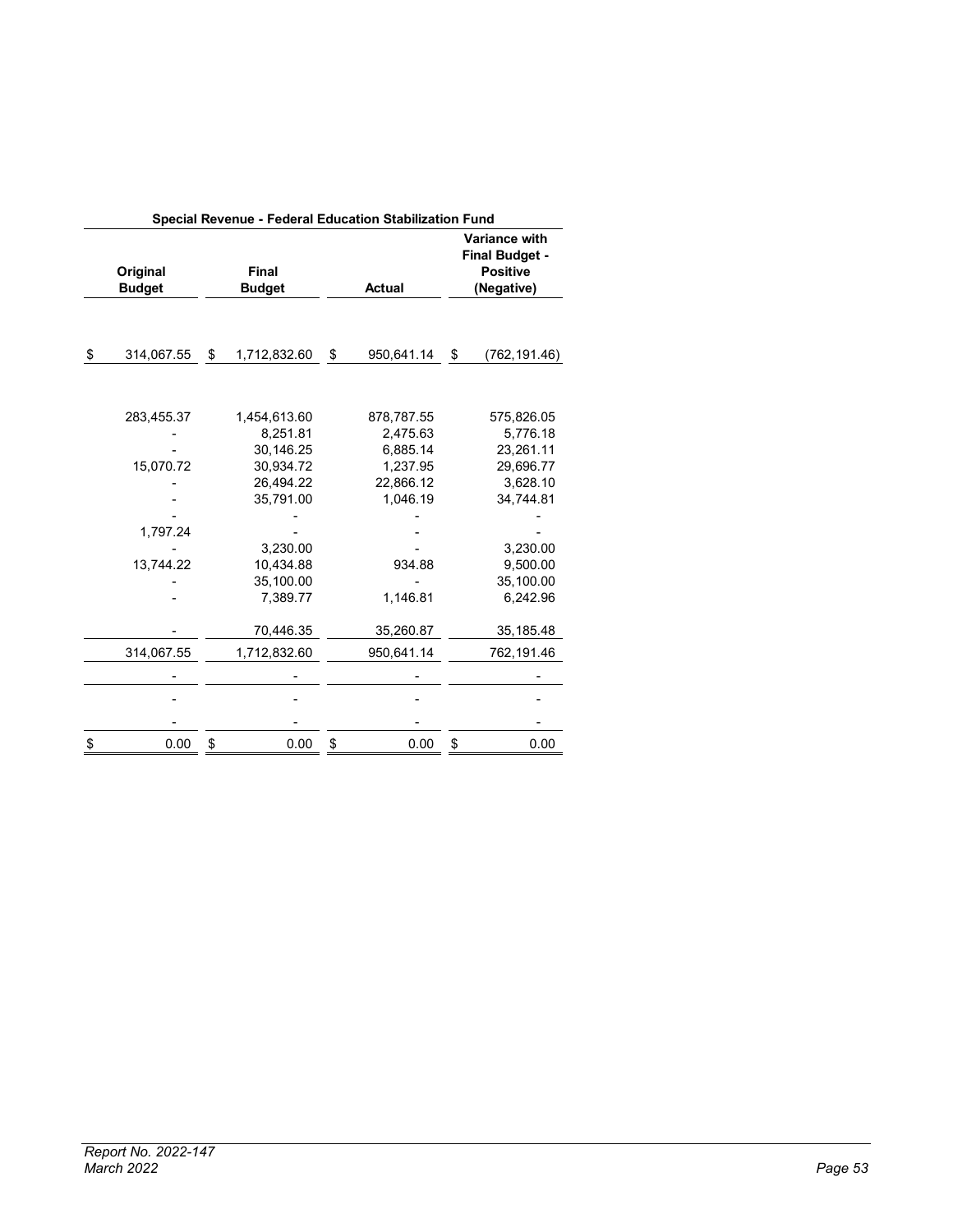#### **Schedule of Changes in the District's Total OPEB Liability and Related Ratios**

|                                                                            | 2021 |           | 2020 |           | 2019 |             |    | 2018       |  |
|----------------------------------------------------------------------------|------|-----------|------|-----------|------|-------------|----|------------|--|
| <b>Total OPEB Liability</b>                                                |      |           |      |           |      |             |    |            |  |
| Service Cost                                                               | \$   | 35,229    | \$   | 29,564    | \$   | 102,364     | \$ | 119,047    |  |
| Interest                                                                   |      | 32,393    |      | 35,610    |      | 98,214      |    | 86,024     |  |
| Differences Between Expected and<br><b>Actual Experience</b>               |      | 362,437   |      |           |      | (59, 521)   |    |            |  |
| Changes of Assumptions or Other Inputs                                     |      | 14,599    |      | 25,715    |      | (1,792,800) |    | (320, 704) |  |
| <b>Benefit Payments</b>                                                    |      | (46, 677) |      | (43, 986) |      | (57, 167)   |    | (52, 627)  |  |
| <b>Net Change in Total OPEB Liability</b>                                  |      | 397,981   |      | 46,903    |      | (1,708,910) |    | (168, 260) |  |
| <b>Total OPEB Liability - Beginning</b>                                    |      | 1,023,026 |      | 976,123   |      | 2,685,033   |    | 2,853,293  |  |
| <b>Total OPEB Liability - Ending</b>                                       | \$   | 1,421,007 | \$   | 1,023,026 | \$   | 976,123     | \$ | 2,685,033  |  |
| Covered-Employee Payroll                                                   | \$   | 8,557,587 | \$   | 7,989,807 | \$   | 7,757,094   | \$ | 7,686,798  |  |
| <b>Total OPEB Liability as a Percentage</b><br>of Covered-Employee Payroll |      | 16.61%    |      | 12.80%    |      | 12.58%      |    | 34.93%     |  |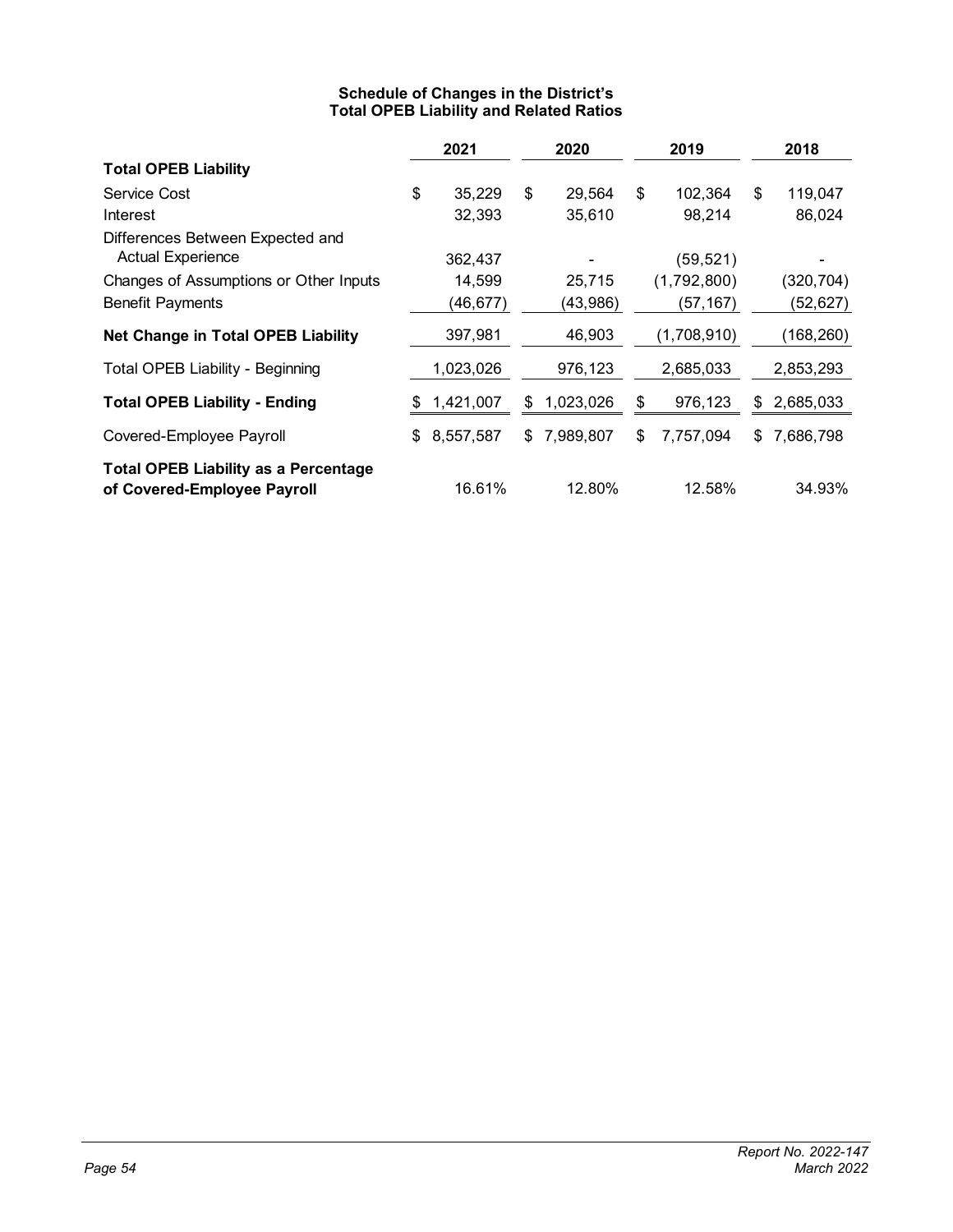#### **Schedule of the District's Proportionate Share of the Net Pension Liability – Florida Retirement System Pension Plan** (1)

| <b>Fiscal Year</b><br><b>Ending</b><br>June 30 | District's<br><b>Proportion of the</b><br><b>FRS Net Pension</b><br>Liability | District's<br>Proportionate<br>of the FRS Net<br><b>Pension Liability</b> | District's<br><b>Covered Payroll</b> | District's<br><b>Proportionate Share</b><br>of the FRS Net<br>Pension Liability as a<br>Percentage of its<br><b>Covered Payroll</b> | <b>FRS Plan Fiduciary</b><br>Net Position as a<br>Percentage of the<br><b>Total Pension</b><br>Liability |
|------------------------------------------------|-------------------------------------------------------------------------------|---------------------------------------------------------------------------|--------------------------------------|-------------------------------------------------------------------------------------------------------------------------------------|----------------------------------------------------------------------------------------------------------|
| 2013                                           | 0.022273831%                                                                  | \$<br>3,834,318                                                           | \$<br>7,771,527                      | 49.34%                                                                                                                              | 88.54%                                                                                                   |
| 2014                                           | 0.023026969%                                                                  | 1,404,984                                                                 | 8,168,085                            | 17.20%                                                                                                                              | 96.09%                                                                                                   |
| 2015                                           | 0.022742440%                                                                  | 2,937,491                                                                 | 8,047,672                            | 36.50%                                                                                                                              | 92.00%                                                                                                   |
| 2016                                           | 0.020867956%                                                                  | 5,269,175                                                                 | 8,070,935                            | 65.29%                                                                                                                              | 84.88%                                                                                                   |
| 2017                                           | 0.020168962%                                                                  | 5,965,843                                                                 | 8,264,005                            | 72.19%                                                                                                                              | 83.89%                                                                                                   |
| 2018                                           | 0.020165979%                                                                  | 6,074,097                                                                 | 8,303,340                            | 73.15%                                                                                                                              | 84.26%                                                                                                   |
| 2019                                           | 0.020088449%                                                                  | 6,918,182                                                                 | 8,350,770                            | 82.84%                                                                                                                              | 82.61%                                                                                                   |
| 2020                                           | 0.019125340%                                                                  | 8,289,204                                                                 | 8,446,690                            | 98.14%                                                                                                                              | 78.85%                                                                                                   |

(1) The amounts presented for each fiscal year were determined as of June 30.

#### **Schedule of District Contributions – Florida Retirement System Pension Plan** (1)

| <b>Fiscal</b><br><b>Year Ending</b><br>June 30 | Contractually<br><b>Required</b><br><b>FRS Contribution</b> | <b>FRS Contributions</b><br>in Relation to the<br>Contractually<br><b>Required</b><br><b>Contribution</b> | <b>FRS</b><br><b>Contribution</b><br><b>Deficiency (Excess)</b> | District's<br><b>Covered Payroll</b> | <b>FRS</b><br><b>Contributions</b><br>as a Percentage of<br><b>Covered Payroll</b> |
|------------------------------------------------|-------------------------------------------------------------|-----------------------------------------------------------------------------------------------------------|-----------------------------------------------------------------|--------------------------------------|------------------------------------------------------------------------------------|
| 2014                                           | \$<br>504,388                                               | \$<br>(504, 388)                                                                                          | \$<br>$\overline{\phantom{0}}$                                  | \$<br>8,168,085                      | 6.18%                                                                              |
| 2015                                           | 554.480                                                     | (554, 480)                                                                                                |                                                                 | 8,047,672                            | 6.89%                                                                              |
| 2016                                           | 506,028                                                     | (506, 028)                                                                                                | $\blacksquare$                                                  | 8,070,935                            | 6.27%                                                                              |
| 2017                                           | 525,048                                                     | (525, 048)                                                                                                |                                                                 | 8,264,005                            | 6.35%                                                                              |
| 2018                                           | 574,714                                                     | (574, 714)                                                                                                |                                                                 | 8,303,340                            | 6.92%                                                                              |
| 2019                                           | 622,887                                                     | (622, 887)                                                                                                |                                                                 | 8,350,770                            | 7.46%                                                                              |
| 2020                                           | 637,199                                                     | (637, 199)                                                                                                | $\overline{\phantom{0}}$                                        | 8,446,690                            | 7.54%                                                                              |
| 2021                                           | 810,281                                                     | (810, 281)                                                                                                |                                                                 | 8,630,224                            | 9.39%                                                                              |
|                                                |                                                             |                                                                                                           |                                                                 |                                      |                                                                                    |

(1) The amounts presented for each fiscal year were determined as of June 30.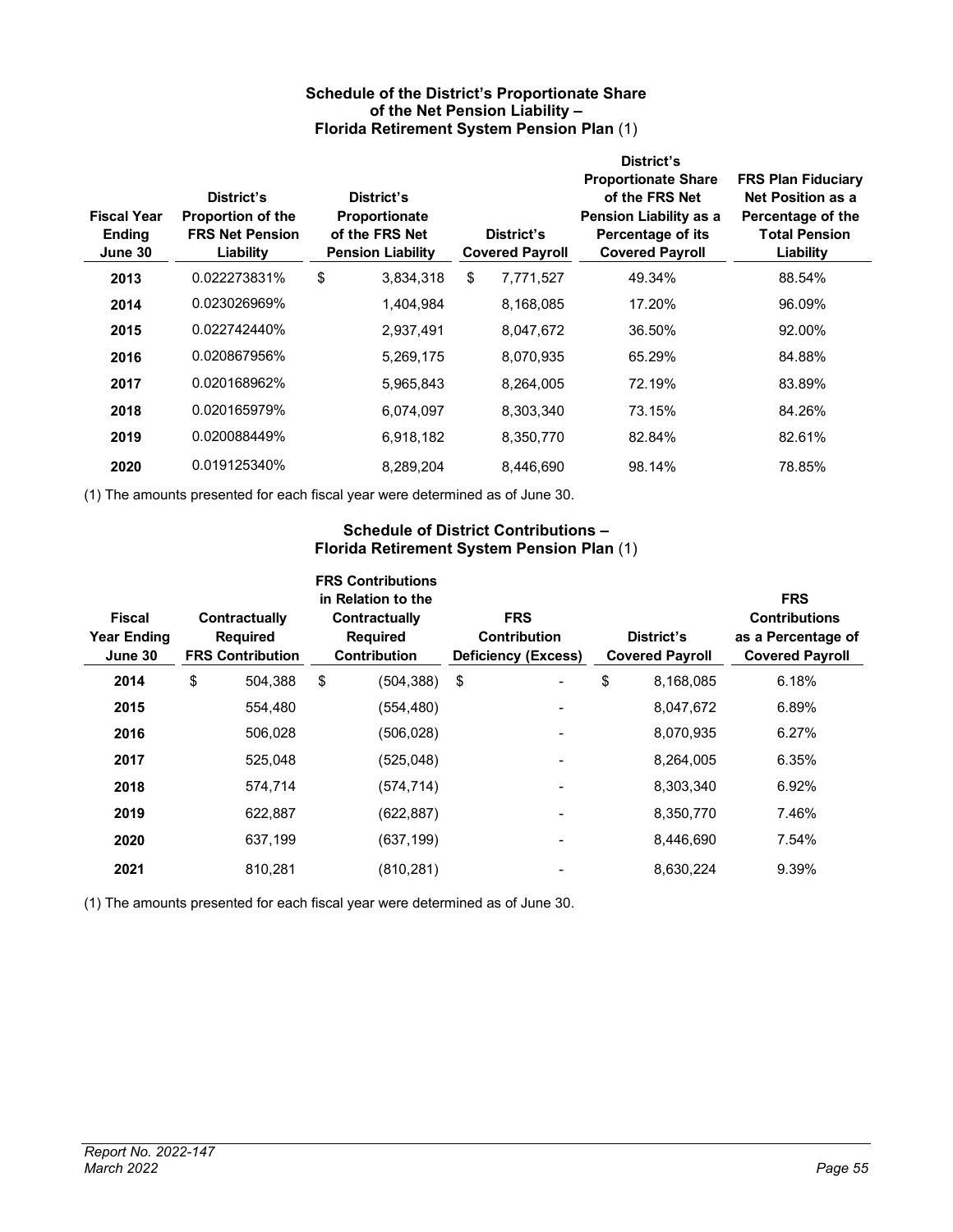#### **Schedule of the District's Proportionate Share of the Net Pension Liability – Health Insurance Subsidy Pension Plan** (1)

| <b>Fiscal</b><br><b>Year Ending</b><br>June 30 | District's<br><b>Proportion of the</b><br><b>HIS Net Pension</b><br>Liability | District's<br><b>Proportionate Share</b><br>of the HIS Net<br><b>Pension Liability</b> | District's<br><b>Covered Payroll</b> | District's<br><b>Proportionate Share</b><br>of the HIS Net<br><b>Pension Liability as a</b><br>Percentage of its<br><b>Covered Payroll</b> | <b>HIS Plan Fiduciary</b><br><b>Net Position as a</b><br>Percentage of the<br><b>Total Pension</b><br>Liability |
|------------------------------------------------|-------------------------------------------------------------------------------|----------------------------------------------------------------------------------------|--------------------------------------|--------------------------------------------------------------------------------------------------------------------------------------------|-----------------------------------------------------------------------------------------------------------------|
| 2013                                           | 0.026751792%                                                                  | \$<br>2,329,095                                                                        | \$<br>7,771,527                      | 29.97%                                                                                                                                     | 1.78%                                                                                                           |
| 2014                                           | 0.027491341%                                                                  | 2,570,507                                                                              | 8,168,085                            | 31.47%                                                                                                                                     | 0.99%                                                                                                           |
| 2015                                           | 0.026511740%                                                                  | 2,703,780                                                                              | 8,047,672                            | 33.60%                                                                                                                                     | 0.50%                                                                                                           |
| 2016                                           | 0.026066806%                                                                  | 3,037,978                                                                              | 8,070,935                            | 37.64%                                                                                                                                     | 0.97%                                                                                                           |
| 2017                                           | 0.025854653%                                                                  | 2,764,498                                                                              | 8,264,005                            | 33.45%                                                                                                                                     | 1.64%                                                                                                           |
| 2018                                           | 0.025384940%                                                                  | 2,686,771                                                                              | 8,303,340                            | 32.36%                                                                                                                                     | 2.15%                                                                                                           |
| 2019                                           | 0.025029373%                                                                  | 2,800,536                                                                              | 8.350.770                            | 33.54%                                                                                                                                     | 2.63%                                                                                                           |
| 2020                                           | 0.024329400%                                                                  | 2,970,580                                                                              | 8.446.690                            | 35.17%                                                                                                                                     | 3.00%                                                                                                           |

(1) The amounts presented for each fiscal year were determined as of June 30.

#### **Schedule of District Contributions – Health Insurance Subsidy Pension Plan** (1)

| <b>Fiscal</b><br><b>Year Ending</b><br>June 30 | Contractually<br><b>Required</b><br><b>HIS Contribution</b> | <b>HIS Contributions</b><br>in Relation to the<br>Contractually<br><b>Required</b><br><b>Contribution</b> |     | <b>HIS</b><br><b>Contribution</b><br><b>Deficiency (Excess)</b> | District's<br><b>Covered Payroll</b> | <b>HIS</b><br><b>Contributions</b><br>as a Percentage of<br><b>Covered Payroll</b> |
|------------------------------------------------|-------------------------------------------------------------|-----------------------------------------------------------------------------------------------------------|-----|-----------------------------------------------------------------|--------------------------------------|------------------------------------------------------------------------------------|
| 2014                                           | \$<br>94,176                                                | \$<br>(94, 176)                                                                                           | -\$ |                                                                 | \$<br>8.168.085                      | 1.15%                                                                              |
| 2015                                           | 101,344                                                     | (101, 344)                                                                                                |     |                                                                 | 8,047,672                            | 1.26%                                                                              |
| 2016                                           | 132,228                                                     | (132, 228)                                                                                                |     |                                                                 | 8,070,935                            | 1.64%                                                                              |
| 2017                                           | 136,830                                                     | (136, 830)                                                                                                |     |                                                                 | 8,264,005                            | 1.66%                                                                              |
| 2018                                           | 137,663                                                     | (137, 663)                                                                                                |     |                                                                 | 8,303,340                            | 1.66%                                                                              |
| 2019                                           | 138,986                                                     | (138, 986)                                                                                                |     |                                                                 | 8,350,770                            | 1.66%                                                                              |
| 2020                                           | 139,872                                                     | (139, 872)                                                                                                |     |                                                                 | 8.446.690                            | 1.66%                                                                              |
| 2021                                           | 143,358                                                     | (143, 358)                                                                                                |     |                                                                 | 8,630,224                            | 1.66%                                                                              |

(1) The amounts presented for each fiscal year were determined as of June 30.

NOTES TO REQUIRED SUPPLEMENTARY INFORMATION

### **1. Budgetary Basis of Accounting**

The Board follows procedures established by State law and State Board of Education (SBE) rules in establishing budget balances for governmental funds, as described below:

 Budgets are prepared, public hearings are held, and original budgets are adopted annually for all governmental fund types in accordance with procedures and time intervals prescribed by State law and SBE rules.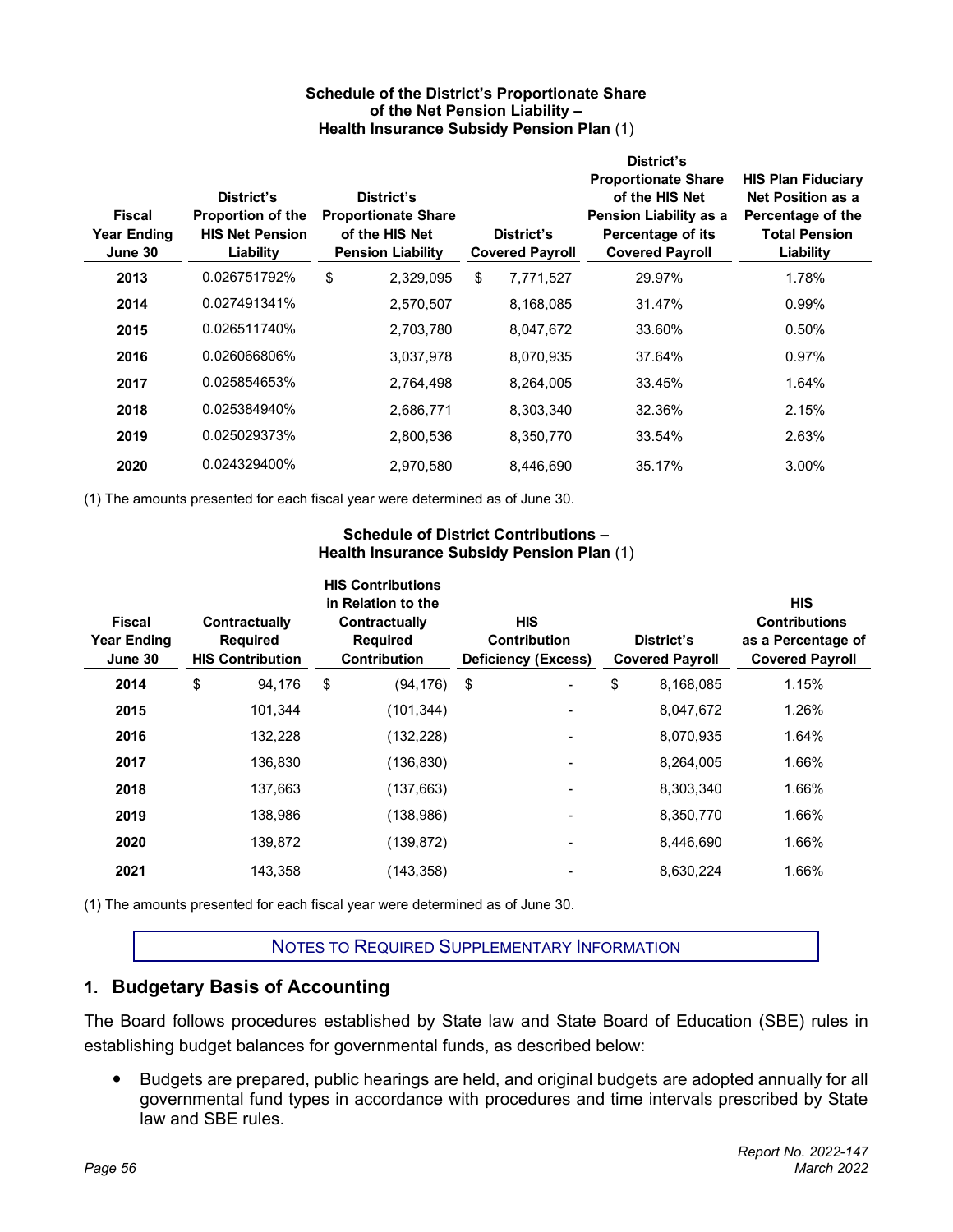- Appropriations are controlled at the object level (e.g., salaries, purchased services, and capital outlay) within each activity (e.g., instruction, student transportation services, and school administration) and may be amended by resolution at any Board meeting prior to the due date for the annual financial report.
- Budgets are prepared using the same modified accrual basis as is used to account for governmental funds.
- Budgetary information is integrated into the accounting system and, to facilitate budget control, budget balances are encumbered when purchase orders are issued. Appropriations lapse at fiscal year end and encumbrances outstanding are honored from the subsequent year's appropriations.

### **2. Schedule of Changes in the District's Total Other Postemployment Benefits Liability and Related Ratios**

No assets are accumulated in a trust that meet the criteria in paragraph 4 of GASB Statement No. 75 to pay related benefits.

### *Changes of Assumptions.*

- The discount rate was changed from 3.13 percent as of the beginning of the measurement period to 2.45 percent as of June 30, 2020.
- The medical claims costs and premiums were updated based on actual premium information provided for the valuation.
- The healthcare cost trend assumption was revised to reflect a lower inflation assumption (from 2.5 percent to 2.25 percent) and the assumed load to model the excise tax was removed, as it was repealed in December 2019.
- The salary increase rates were changed to be based on revised inflation and individual member pay increases used in the July 1, 2020, FRS Actuarial Valuation.
- The retirement and mortality rates were separated between instructional and noninstructional employees.

### **3. Schedule of Net Pension Liability and Schedule of Contributions – Florida Retirement System Pension Plan**

*Changes of Assumptions.* In 2020, the long-term expected rate of return was decreased from 6.9 percent to 6.8 percent, and the active member mortality assumption was updated.

### **4. Schedule of Net Pension Liability and Schedule of Contributions – Health Insurance Subsidy Pension Plan**

*Changes of Assumptions.* In 2020, the municipal bond rate used to determine total pension liability was decreased from 3.5 percent to 2.21 percent, and the mortality assumption was updated.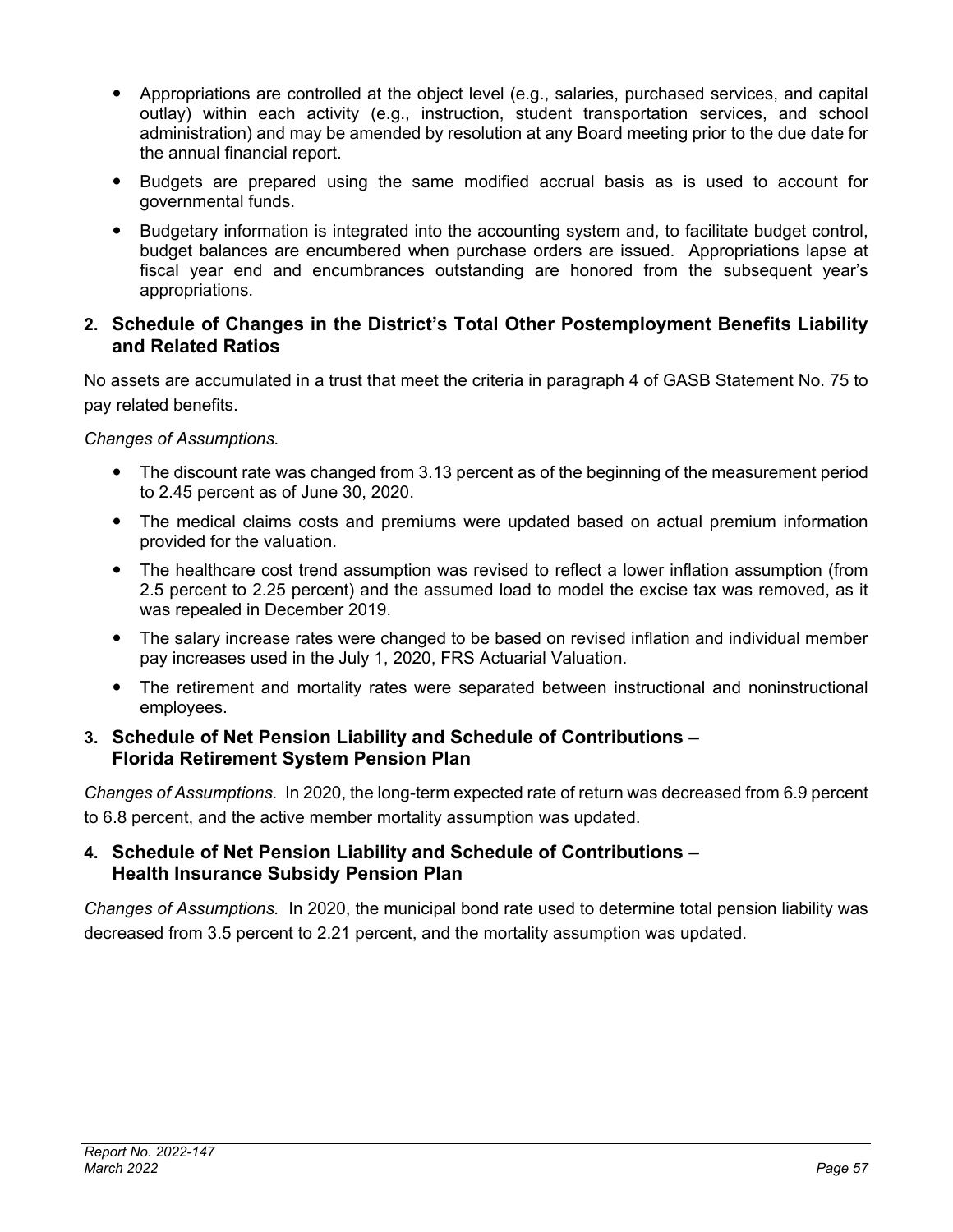## *SCHEDULE OF EXPENDITURES OF FEDERAL AWARDS*

#### **Liberty County District School Board Schedule of Expenditures of Federal Awards For the Fiscal Year Ended June 30, 2021**

| Federal Grantor/Pass-Through Grantor/<br><b>Program or Cluster</b>                                                                                                                                                                                                                                                                                                                                                                                                                                                                                                                                                                                                                                                                                                 | Federal<br><b>Assistance Listing</b><br><b>Number</b>                                                                                      | Pass - Through<br><b>Entity Identifying</b><br><b>Number</b>            | Total<br><b>Expenditures</b>                                                                                                                                      |
|--------------------------------------------------------------------------------------------------------------------------------------------------------------------------------------------------------------------------------------------------------------------------------------------------------------------------------------------------------------------------------------------------------------------------------------------------------------------------------------------------------------------------------------------------------------------------------------------------------------------------------------------------------------------------------------------------------------------------------------------------------------------|--------------------------------------------------------------------------------------------------------------------------------------------|-------------------------------------------------------------------------|-------------------------------------------------------------------------------------------------------------------------------------------------------------------|
| <b>Clustered</b>                                                                                                                                                                                                                                                                                                                                                                                                                                                                                                                                                                                                                                                                                                                                                   |                                                                                                                                            |                                                                         |                                                                                                                                                                   |
| <b>Child Nutrition Cluster</b><br>United States Department of Agriculture:<br>Florida Department of Agriculture and Consumer Services:<br>School Breakfast Program<br>National School Lunch Program<br>COVID-19 National School Lunch Program<br><b>Total National School Lunch Program</b><br>Summer Food Service Program for Children                                                                                                                                                                                                                                                                                                                                                                                                                            | 10.553<br>10.555<br>COVID-19, 10.555<br>10.555<br>10.559                                                                                   | 21002<br>21001, 21003<br>21001, 21003<br>20006, 20007, 21006, 21007     | 97,739.80<br>\$<br>414,366.76<br>37,722.29<br>452,089.05<br>17,704.23                                                                                             |
| <b>Total Child Nutrition Cluster</b>                                                                                                                                                                                                                                                                                                                                                                                                                                                                                                                                                                                                                                                                                                                               |                                                                                                                                            |                                                                         | 567,533.08                                                                                                                                                        |
| <b>Forest Service Schools and Roads Cluster</b><br>United States Department of Agriculture:<br>Florida Department of Financial Services:<br>Schools and Roads - Grants to States                                                                                                                                                                                                                                                                                                                                                                                                                                                                                                                                                                                   | 10.665                                                                                                                                     | None                                                                    | 329,943.65                                                                                                                                                        |
| <b>Special Education Cluster</b><br>United States Department of Education:<br>Florida Department of Education:<br>Special Education - Grants to States<br>Special Education - Preschool Grants                                                                                                                                                                                                                                                                                                                                                                                                                                                                                                                                                                     | 84.027<br>84.173                                                                                                                           | 263<br>267                                                              | 319,947.64<br>21,024.50                                                                                                                                           |
| <b>Total Special Education Cluster</b>                                                                                                                                                                                                                                                                                                                                                                                                                                                                                                                                                                                                                                                                                                                             |                                                                                                                                            |                                                                         | 340,972.14                                                                                                                                                        |
| <b>Not Clustered</b>                                                                                                                                                                                                                                                                                                                                                                                                                                                                                                                                                                                                                                                                                                                                               |                                                                                                                                            |                                                                         |                                                                                                                                                                   |
| <b>United States Department of Defense</b><br>Army Junior Reserve Officers Training Corps                                                                                                                                                                                                                                                                                                                                                                                                                                                                                                                                                                                                                                                                          | <b>12.UNK</b>                                                                                                                              | N/A                                                                     | 32,798.91                                                                                                                                                         |
| <b>United States Department of Education</b><br>Florida Department of Education:<br>Adult Education - Basic Grants to States<br>Title I Grants to Local Educational Agencies<br>Career and Technical Education - Basic Grants to States<br>Twenty-First Century Community Learning Centers<br><b>Rural Education</b><br>Supporting Effective Instruction State Grants<br>Student Support and Academic Enrichment Program<br><b>Education Stabilization Fund:</b><br>Governor's Emergency Education Relief Fund<br>Elementary and Secondary School Emergency Relief Fund<br><b>Total Education Stabilization Fund</b><br>Hurricane Education Recovery<br><b>Total United States Department of Education</b><br><b>United States Department of Homeland Security</b> | 84.002<br>84.010<br>84.048<br>84.287<br>84.358<br>84.367<br>84.424<br>84.425<br>COVID-19, 84.425C<br>COVID-19, 84.425D<br>84.425<br>84.938 | 191<br>212, 223<br>161<br>244<br>110<br>224<br>241<br>123<br>124<br>105 | 41,736.08<br>417,182.36<br>126,679.28<br>230,079.95<br>24,775.62<br>52,121.39<br>12,905.80<br>105.077.48<br>845,563.66<br>950,641.14<br>50,742.30<br>1,906,863.92 |
| Florida Division of Emergency Management:                                                                                                                                                                                                                                                                                                                                                                                                                                                                                                                                                                                                                                                                                                                          |                                                                                                                                            |                                                                         |                                                                                                                                                                   |
| Disaster Grants - Public Assistance (Presidentially<br>Declared Disasters)<br><b>Total Expenditures of Federal Awards</b>                                                                                                                                                                                                                                                                                                                                                                                                                                                                                                                                                                                                                                          | 97.036                                                                                                                                     | Z1036                                                                   | 295,694.28<br>\$3,473,805.98                                                                                                                                      |

The accompanying notes are an integral part of this Schedule.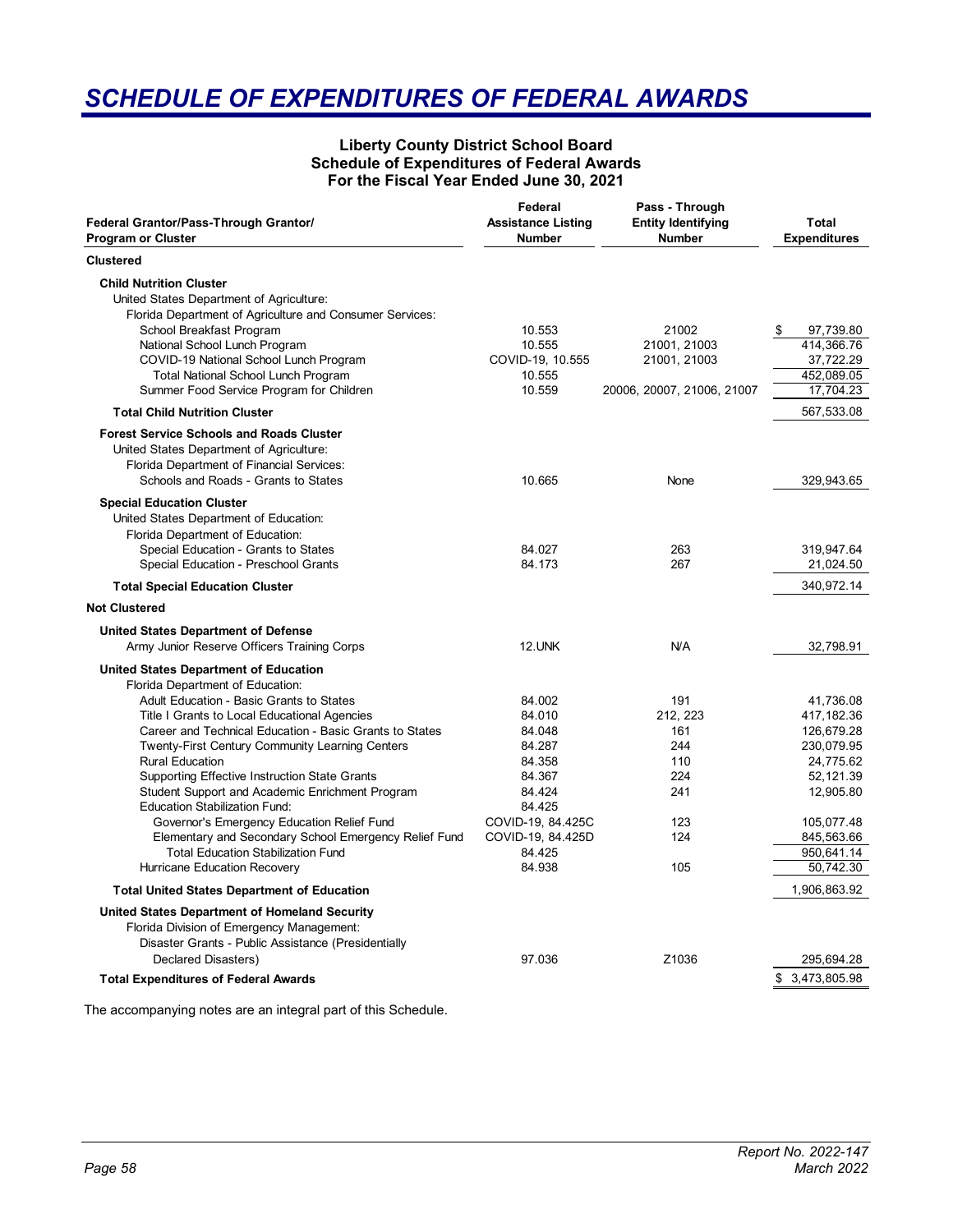- Notes: (1) Basis of Presentation. The accompanying Schedule of Expenditures of Federal Awards (Schedule) includes the Federal award activity of the Liberty County District School Board under programs of the Federal Government for the fiscal year ended June 30, 2021. The information in this Schedule is presented in accordance with the requirements of Title 2 U.S. *Code of Federal Regulations* Part 200, *Uniform Administrative Requirements, Cost Principles, and Audit Requirements for Federal Awards* (Uniform Guidance). Because the Schedule presents only a selected portion of the operations of the District, it is not intended to and does not present the financial position or changes in net position of the District.
	- (2) Summary of Significant Accounting Policies. Expenditures reported on the Schedule are reported on the modified accrual basis of accounting. Such expenditures are recognized following the cost principles contained in the Uniform Guidance, wherein certain types of expenditures are not allowable or are limited as to reimbursement.
	- (3) Indirect Cost Rate. The District has not elected to use the 10 percent de minimis cost rate allowed under the Uniform Guidance.
	- (4) Noncash Assistance National School Lunch Program. Includes \$21,826.03 of donated food received during the fiscal year. Donated foods are valued at fair value as determined at the time of donation.
	- (5) COVID-19 National School Lunch Program. The District incurred \$37,722.29 in expenditures for the National School Lunch Program grant in the 2019-20 fiscal year.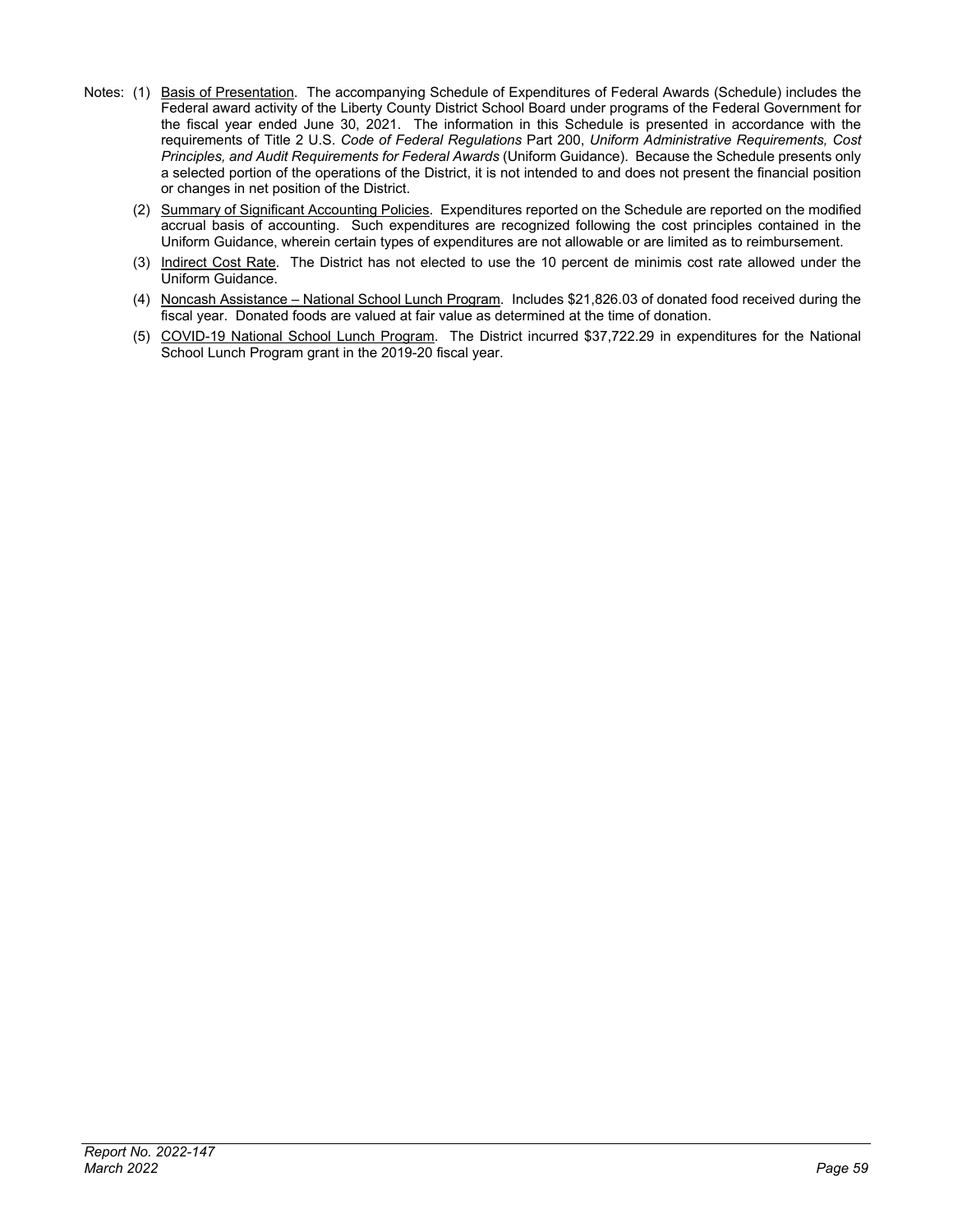

Sherrill F. Norman, CPA Auditor General

# **AUDITOR GENERAL STATE OF FLORIDA**

Claude Denson Pepper Building, Suite G74 111 West Madison Street Tallahassee, Florida 32399-1450



Phone: (850) 412-2722 Fax: (850) 488-6975

The President of the Senate, the Speaker of the House of Representatives, and the Legislative Auditing Committee

### **INDEPENDENT AUDITOR'S REPORT ON INTERNAL CONTROL OVER FINANCIAL REPORTING AND ON COMPLIANCE AND OTHER MATTERS BASED ON AN AUDIT OF FINANCIAL STATEMENTS PERFORMED IN ACCORDANCE WITH** *GOVERNMENT AUDITING STANDARDS*

We have audited, in accordance with the auditing standards generally accepted in the United States of America and the standards applicable to financial audits contained in *Government Auditing Standards* issued by the Comptroller General of the United States, the financial statements of the governmental activities, each major fund, and the aggregate remaining fund information of the Liberty County District School Board as of and for the fiscal year ended June 30, 2021, and the related notes to the financial statements, which collectively comprise the District's basic financial statements, and have issued our report thereon dated March 11, 2022, included under the heading **INDEPENDENT AUDITOR'S REPORT**. Our report includes a reference to other auditors who audited the financial statements of the school internal funds, as described in our report on the District's financial statements. This report does not include the results of the other auditors' testing of internal control over financial reporting or compliance and other matters that are reported on separately by those auditors.

### **Internal Control Over Financial Reporting**

In planning and performing our audit of the financial statements, we considered the District's internal control over financial reporting (internal control) as a basis for designing audit procedures that are appropriate in the circumstances for the purpose of expressing our opinions on the financial statements, but not for the purpose of expressing an opinion on the effectiveness of the District's internal control. Accordingly, we do not express an opinion on the effectiveness of the District's internal control.

A *deficiency in internal control* exists when the design or operation of a control does not allow management or employees, in the normal course of performing their assigned functions, to prevent, or detect and correct, misstatements on a timely basis. A *material weakness* is a deficiency, or a combination of deficiencies, in internal control such that there is a reasonable possibility that a material misstatement of the District's financial statements will not be prevented, or detected and corrected on a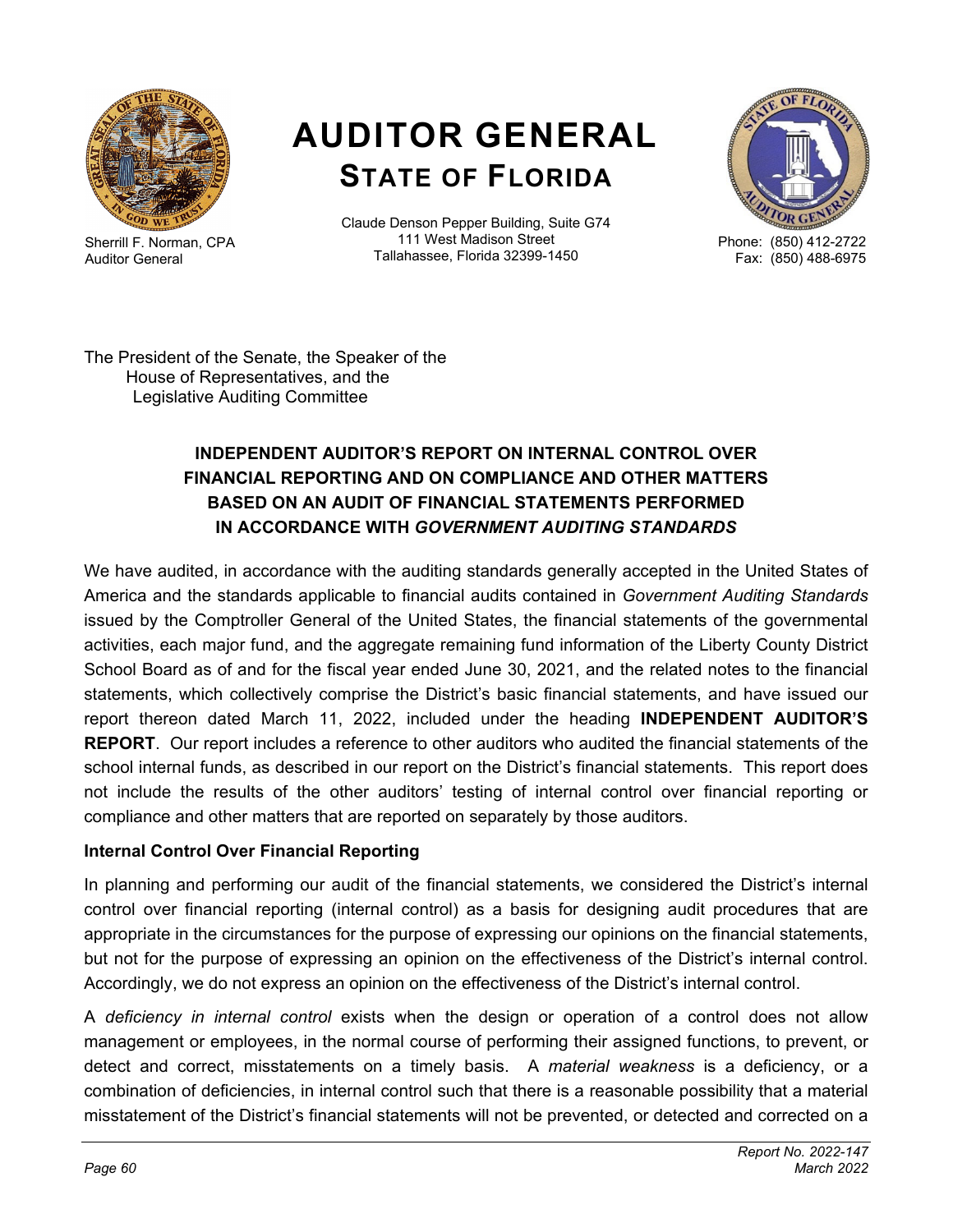timely basis. A *significant deficiency* is a deficiency, or a combination of deficiencies, in internal control that is less severe than a material weakness, yet important enough to merit attention by those charged with governance.

Our consideration of internal control was for the limited purpose described in the first paragraph of this section and was not designed to identify all deficiencies in internal control that might be material weaknesses or significant deficiencies. Given these limitations, during our audit we did not identify any deficiencies in internal control that we consider to be material weaknesses. However, material weaknesses may exist that have not been identified.

### **Compliance and Other Matters**

As part of obtaining reasonable assurance about whether the District's financial statements are free from material misstatement, we performed tests of its compliance with certain provisions of laws, rules, regulations, contracts, and grant agreements, noncompliance with which could have a direct and material effect on the financial statements. However, providing an opinion on compliance with those provisions was not an objective of our audit and, accordingly, we do not express such an opinion. The results of our tests disclosed no instances of noncompliance or other matters that are required to be reported under *Government Auditing Standards*.

### **Purpose of this Report**

The purpose of this report is solely to describe the scope of our testing of internal control and compliance and the results of that testing, and not to provide an opinion on the effectiveness of the District's internal control or on compliance. This report is an integral part of an audit performed in accordance with *Government Auditing Standards* in considering the District's internal control and compliance. Accordingly, this communication is not suitable for any other purpose.

Respectfully submitted,

Sherrill F. Norman, CPA Tallahassee, Florida March 11, 2022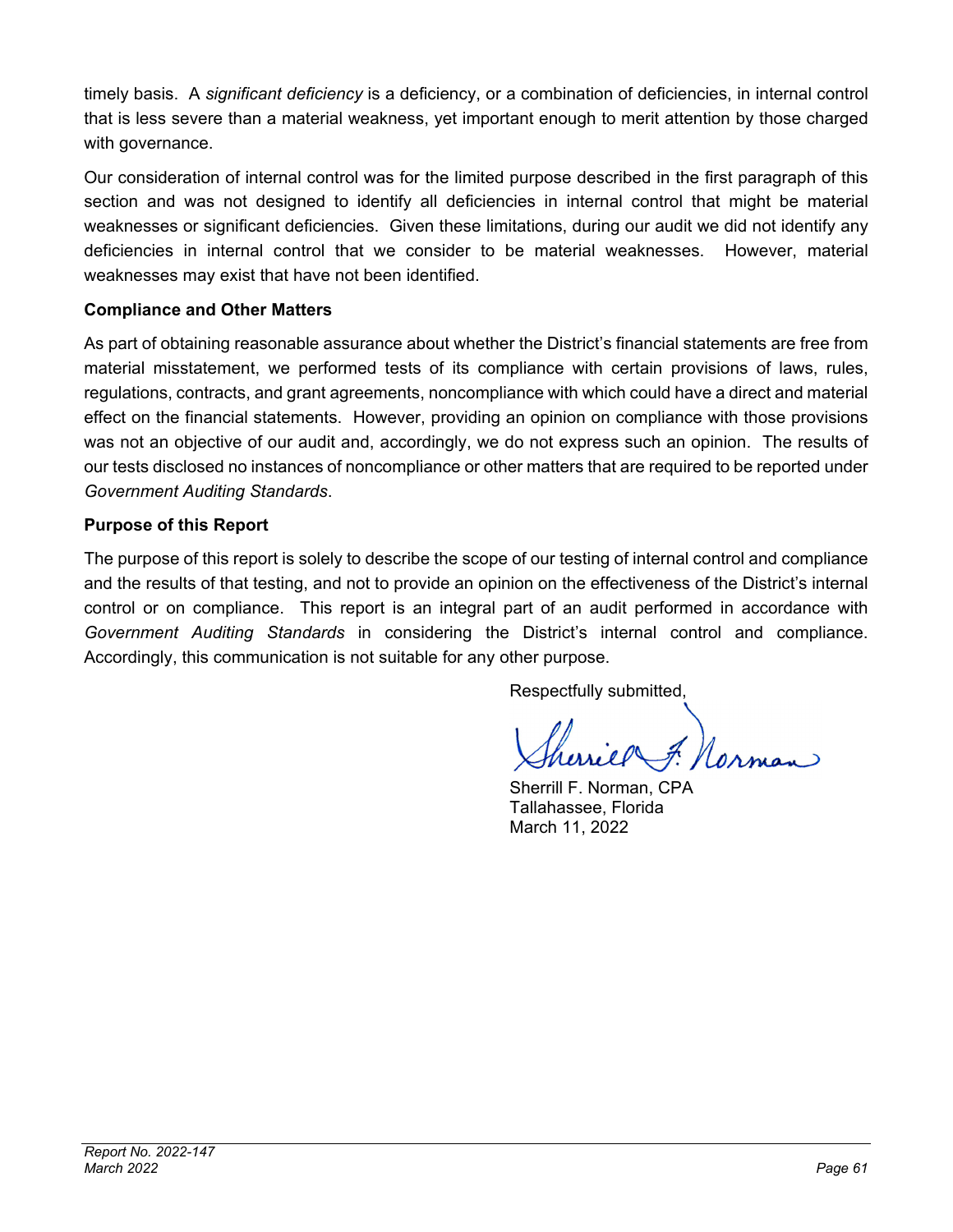

Sherrill F. Norman, CPA Auditor General

# **AUDITOR GENERAL STATE OF FLORIDA**

Claude Denson Pepper Building, Suite G74 111 West Madison Street Tallahassee, Florida 32399-1450



Phone: (850) 412-2722 Fax: (850) 488-6975

The President of the Senate, the Speaker of the House of Representatives, and the Legislative Auditing Committee

### **INDEPENDENT AUDITOR'S REPORT ON COMPLIANCE FOR THE MAJOR FEDERAL PROGRAM AND REPORT ON INTERNAL CONTROL OVER COMPLIANCE REQUIRED BY THE UNIFORM GUIDANCE**

### **Report on Compliance for the Major Federal Program**

We have audited the Liberty County District School Board's compliance with the types of compliance requirements described in the *OMB Compliance Supplement* that could have a direct and material effect on the District's major Federal program for the fiscal year ended June 30, 2021. The District's major Federal program is identified in **SECTION I – SUMMARY OF AUDITOR'S RESULTS** of the accompanying **SCHEDULE OF FINDINGS AND QUESTIONED COSTS**.

### *Management's Responsibility*

Management is responsible for compliance with Federal statutes, regulations, and the terms and conditions of its Federal awards applicable to its Federal programs.

### *Auditor's Responsibility*

Our responsibility is to express an opinion on compliance for the District's major Federal program based on our audit of the types of compliance requirements referred to above. We conducted our audit of compliance in accordance with auditing standards generally accepted in the United States of America; the standards applicable to financial audits contained in *Government Auditing Standards*, issued by the Comptroller General of the United States; and the audit requirements of Title 2 U.S. *Code of Federal Regulations* Part 200, *Uniform Administrative Requirements, Cost Principles, and Audit Requirements for Federal Awards* (Uniform Guidance). Those standards and the Uniform Guidance require that we plan and perform the audit to obtain reasonable assurance about whether noncompliance with the types of compliance requirements referred to above that could have a direct and material effect on a major Federal program occurred. An audit includes examining, on a test basis, evidence about the District's compliance with those requirements and performing such other procedures as we considered necessary in the circumstances.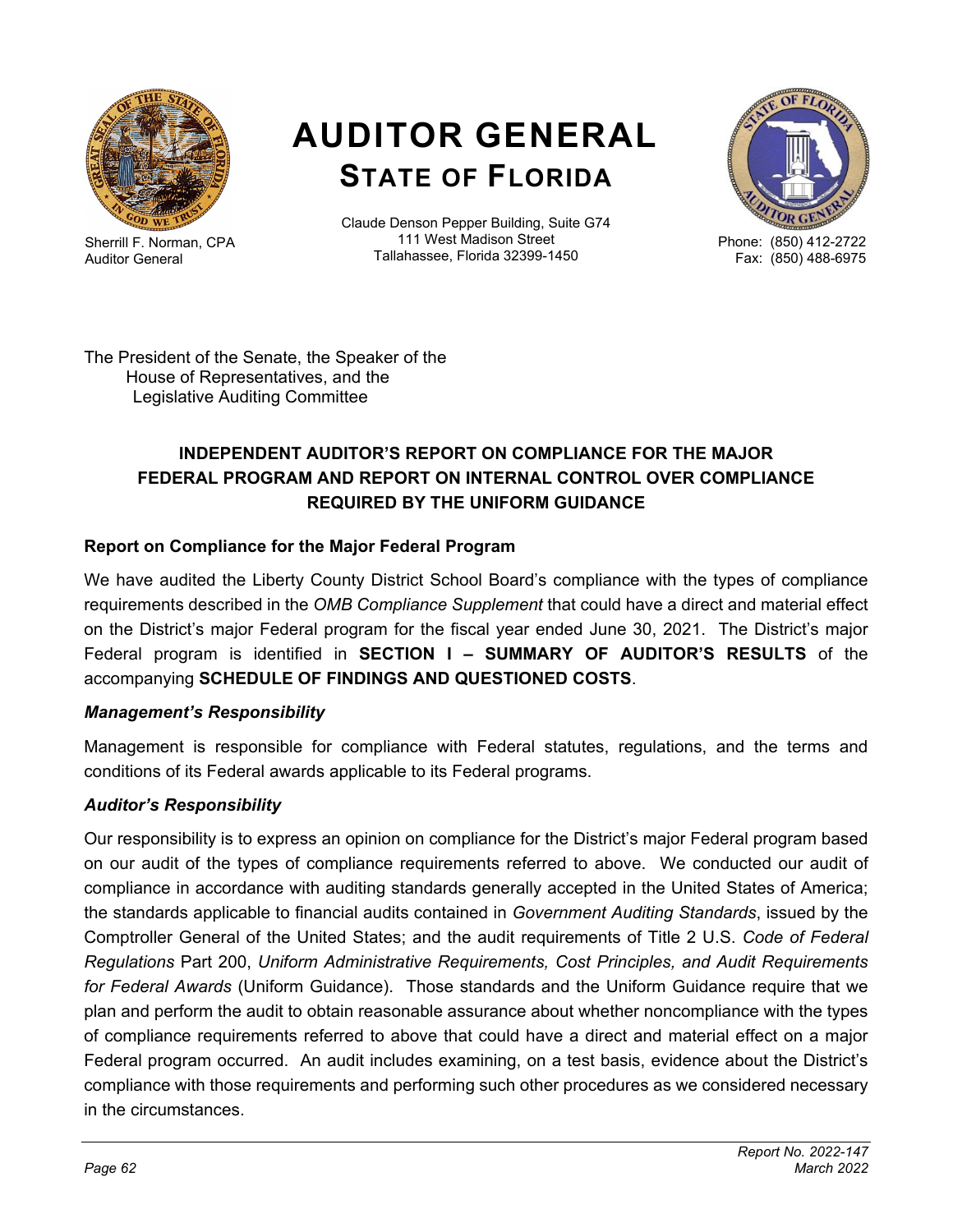We believe that our audit provides a reasonable basis for our opinion on compliance for the major Federal program. However, our audit does not provide a legal determination of the District's compliance.

### *Opinion on the Major Federal Program*

In our opinion, the District complied, in all material respects, with the types of compliance requirements referred to above that could have a direct and material effect on its major Federal program for the fiscal year ended June 30, 2021.

### **Report on Internal Control Over Compliance**

District management is responsible for establishing and maintaining effective internal control over compliance with the types of compliance requirements referred to above. In planning and performing our audit of compliance, we considered the District's internal control over compliance with the types of requirements that could have a direct and material effect on the major Federal program to determine the auditing procedures that are appropriate in the circumstances for the purpose of expressing an opinion on compliance for the major Federal program and to test and report on internal control over compliance in accordance with the Uniform Guidance, but not for the purpose of expressing an opinion on the effectiveness of internal control over compliance. Accordingly, we do not express an opinion on the effectiveness of the District's internal control over compliance.

A *deficiency in internal control over compliance* exists when the design or operation of a control over compliance does not allow management or employees, in the normal course of performing their assigned functions, to prevent, or detect and correct, noncompliance with a type of compliance requirement of a Federal program on a timely basis. A *material weakness in internal control over compliance* is a deficiency, or a combination of deficiencies, in internal control over compliance, such that there is a reasonable possibility that material noncompliance with a type of compliance requirement of a Federal program will not be prevented, or detected and corrected, on a timely basis. A *significant deficiency in internal control over compliance* is a deficiency, or a combination of deficiencies, in internal control over compliance with a type of compliance requirement of a Federal program that is less severe than a material weakness in internal control over compliance, yet important enough to merit attention by those charged with governance.

Our consideration of internal control over compliance was for the limited purpose described in the first paragraph of this section and was not designed to identify all deficiencies in internal control over compliance that might be material weaknesses or significant deficiencies. We did not identify any deficiencies in internal control over compliance that we consider to be material weaknesses. However, material weaknesses may exist that have not been identified.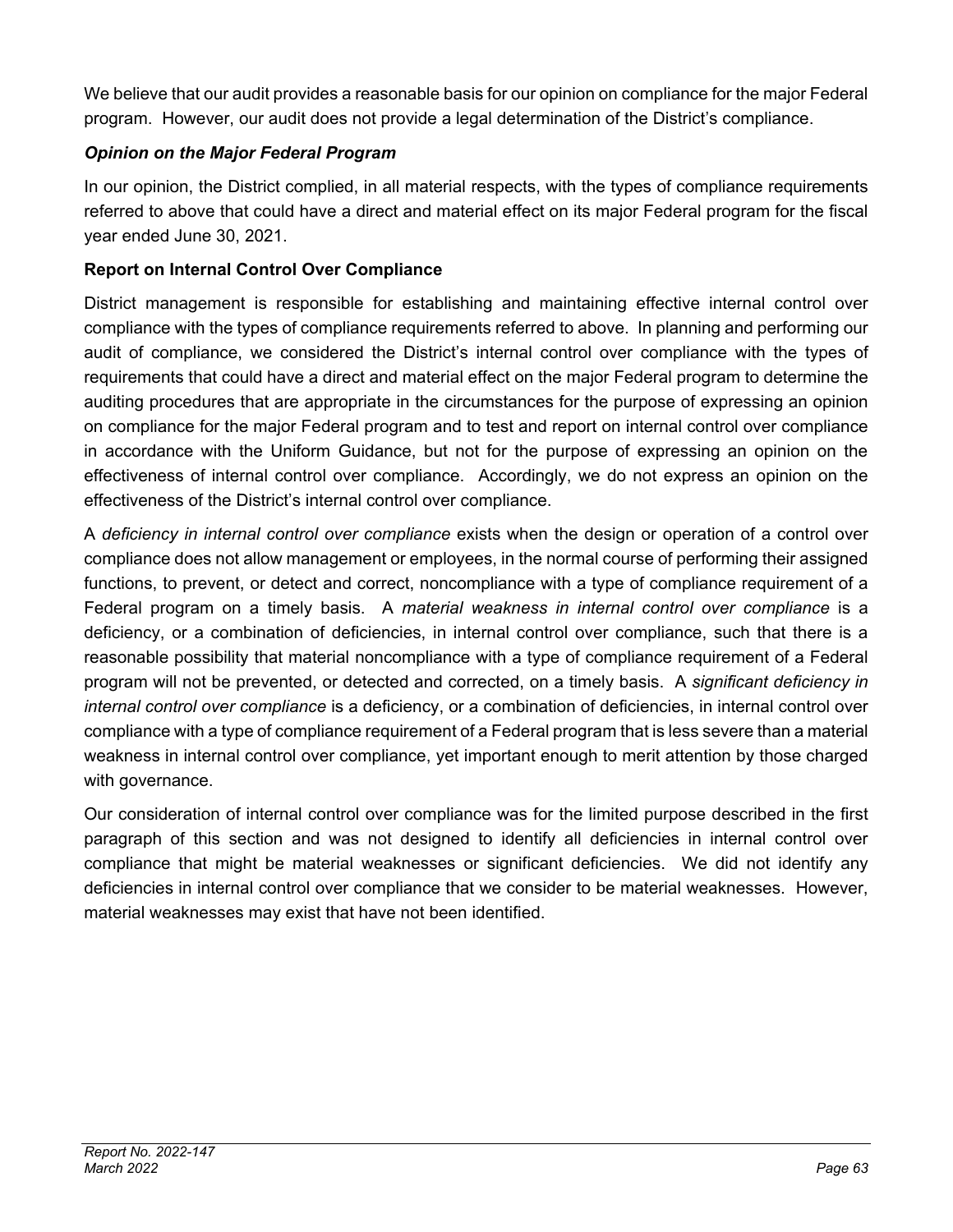The purpose of this report on internal control over compliance is solely to describe the scope of our testing of internal control over compliance and the results of that testing based on the requirements of the Uniform Guidance. Accordingly, this report is not suitable for any other purpose.

Respectfully submitted,

F. Norman

Sherrill F. Norman, CPA Tallahassee, Florida March 11, 2022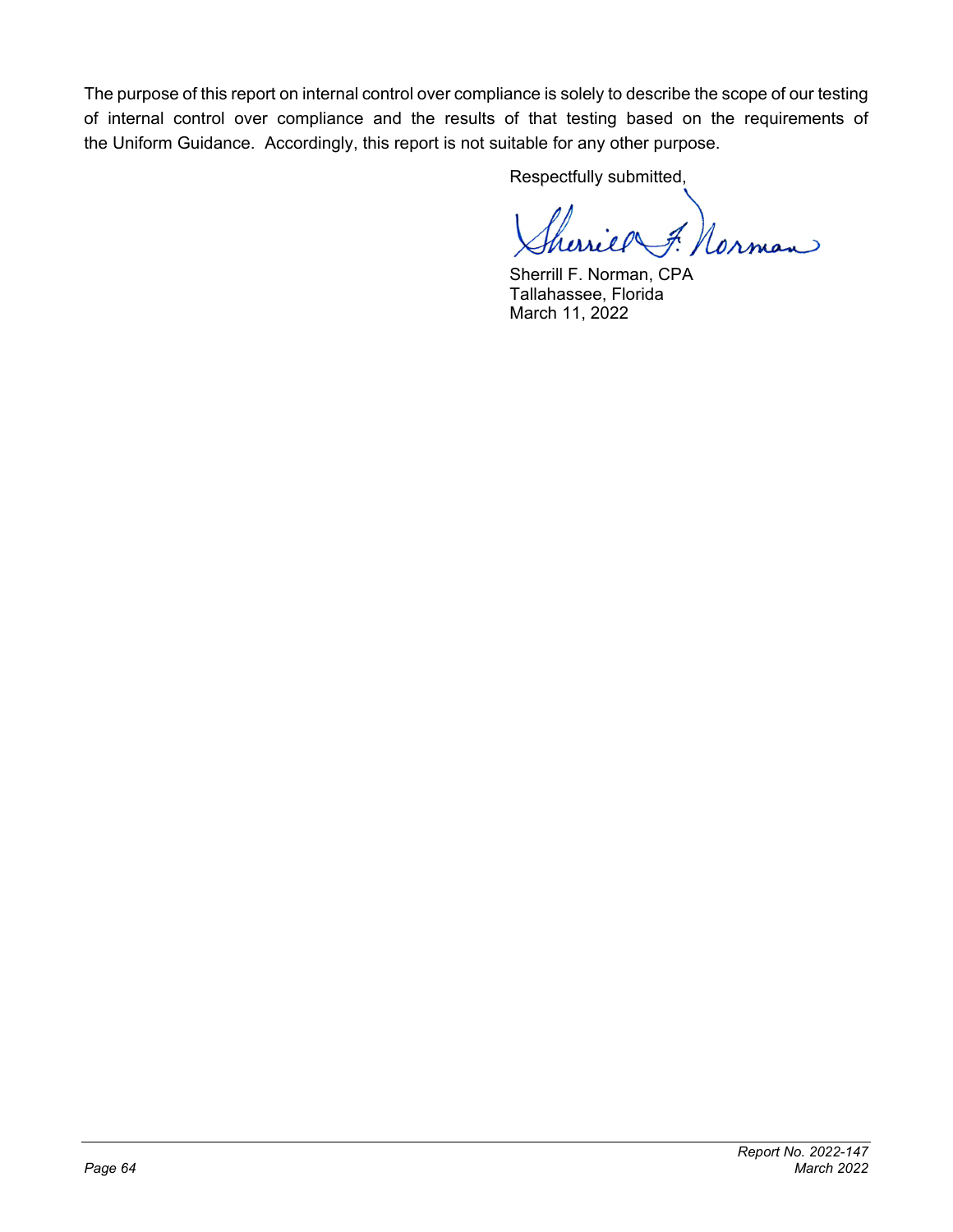# *SCHEDULE OF FINDINGS AND QUESTIONED COSTS*

### SECTION I – SUMMARY OF AUDITOR'S RESULTS

#### **Financial Statements**

| Type of auditor's report issued on whether the financial<br>statements audited were prepared in accordance with<br>GAAP: | Unmodified                                                                 |
|--------------------------------------------------------------------------------------------------------------------------|----------------------------------------------------------------------------|
| Internal control over financial reporting:                                                                               |                                                                            |
| Material weakness(es) identified?                                                                                        | No                                                                         |
| Significant deficiency(ies) identified?                                                                                  | None reported                                                              |
| Noncompliance material to financial statements noted?                                                                    | No                                                                         |
| <b>Federal Awards</b>                                                                                                    |                                                                            |
| Internal control over the major Federal program:                                                                         |                                                                            |
| Material weakness(es) identified?                                                                                        | No                                                                         |
| Significant deficiency(ies) identified?                                                                                  | None reported                                                              |
| Type of auditor's report issued on compliance for the<br>major Federal program:                                          | <b>Unmodified</b>                                                          |
| Any audit findings disclosed that are required to be<br>reported in accordance with 2 CFR 200.516(a)?                    | No                                                                         |
| Identification of the major Federal program:                                                                             |                                                                            |
| <b>Assistance Listing Number:</b><br>84.425                                                                              | Name of Federal Program or Cluster:<br><b>Education Stabilization Fund</b> |
| Dollar threshold used to distinguish between<br>type A and type B programs:                                              | \$750,000                                                                  |
| Auditee qualified as low risk auditee?                                                                                   | Yes                                                                        |

### SECTION II – FINANCIAL STATEMENT FINDINGS

No matters are reported.

### SECTION III – FEDERAL AWARD FINDINGS AND QUESTIONED COSTS

No matters are reported.